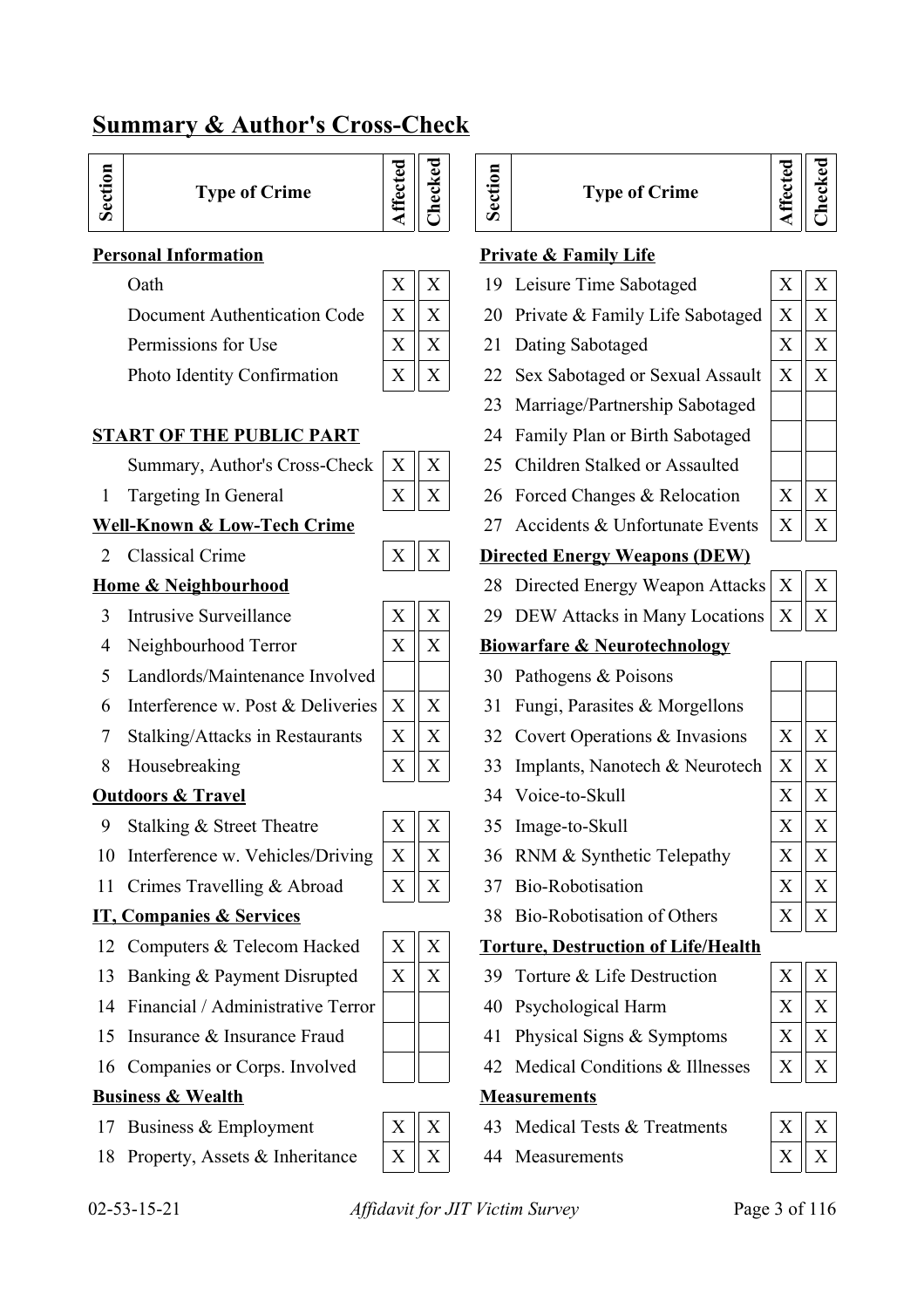

45 Shielding Protection Required  $\begin{array}{|c|c|c|c|c|c|} \hline X & X & 68 & \text{Official Display} \end{array}$ 

- 
- 47 Attacks on Family & Friends  $\|X\|X\|$  Other Issues
- 
- 49 Death & Murder of Others **Retaliation & Warfare**

- 50 Multi-Generational Targeting  $|| \cdot ||$  73 Warfare Operations  $|| \times || \times$
- 51 Historic Childhood Targeting **Violation of Rights**
- 52 Mind-Control Programming X X 74 Violation of Human Rights X X

53 Service in Military, Intel, Police | | | 76 Viol. of European Human Rights

## **Secret Services & Secret Societies** 77 Violation of Other Rights

- 54 Disruption & Assaults fr. Agents  $X \parallel X$  **Help**
- 55 Psychological Operations  $X \mid X \mid X$  78 Denial of Help
- 56 Signs & Symbolism in Crimes X X 79 Self-Help X X
- 57 Secret Societies Involved  $X \parallel X \parallel$  Costs

- 58 Doctors & Hospitals Involved  $\|X\|X\|$  **Body Diagrams**
- 

- 
- 
- 62 University & Research Involved **Perpetrators**

- 63 Police & Prisons Involved  $\begin{array}{c|c}\nX & X\n\end{array}$
- 

### **Media, Regulator & Charities**

- 
- 
- 67 Charities Involved  $X \parallel X$



## **Type of Crime**



#### **Shielding Government & Judiciary**

- 
- **Attacks on Others** 69 Government & Legislature  $X \parallel X$
- 46 Attacks on Pets 70 Lawyers & Courts Involved

48 Accidents & Illness in Others X X 71 Other Issues Chosen by Author X X

- **Generational Targeting** 72 Retaliation for Writing Affidavit  $\begin{bmatrix} X \end{bmatrix} X$ 
	-

- 
- **Service in Military, Intel & Police** 75 Violation of Geneva Conventions
	-
	-

- 
- 

**Medical Staff & Hospitals** 80 Costs & Damages Incurred

- 59 Psychiatrists & Psychologists  $\begin{array}{|c|c|c|c|c|c|} \hline X & X & \text{Male Body Diagram of Attacks} \end{array}$
- **Education & Care**  $81$  Female Body Diagram of  $X \parallel X$
- 60 School & Nursery Involved  $\parallel$  | 82 <u>Male</u> Body Diagram of Implants
- 61 Care Homes Involved  $\parallel$  82 Female Body Diagram Implants

**Police & Military** 83 Perpetrators (Anonymous)  $\begin{array}{c|c} \begin{array}{c} \begin{array}{c} \begin{array}{c} \end{array} \\ \end{array} & \begin{array}{c} \end{array} \\ \end{array} & \begin{array}{c} \end{array} \end{array} & \begin{array}{c} \begin{array}{c} \end{array} \\ \end{array} & \begin{array}{c} \end{array} \end{array}$ 

### 64 Military & Intel Involved X X **END OF THE PUBLIC PART**

#### 65 Journalists & Media Involved  $\|X\|X\|$  Statement of Truth, Witnessing

66 Telecom Regulators Involved  $\|X\|X$  Statement of Truth, Witnessed  $\|X\|X$ 





| X | X |
|---|---|
| X | X |
| X | X |
| X | X |

|--|--|--|

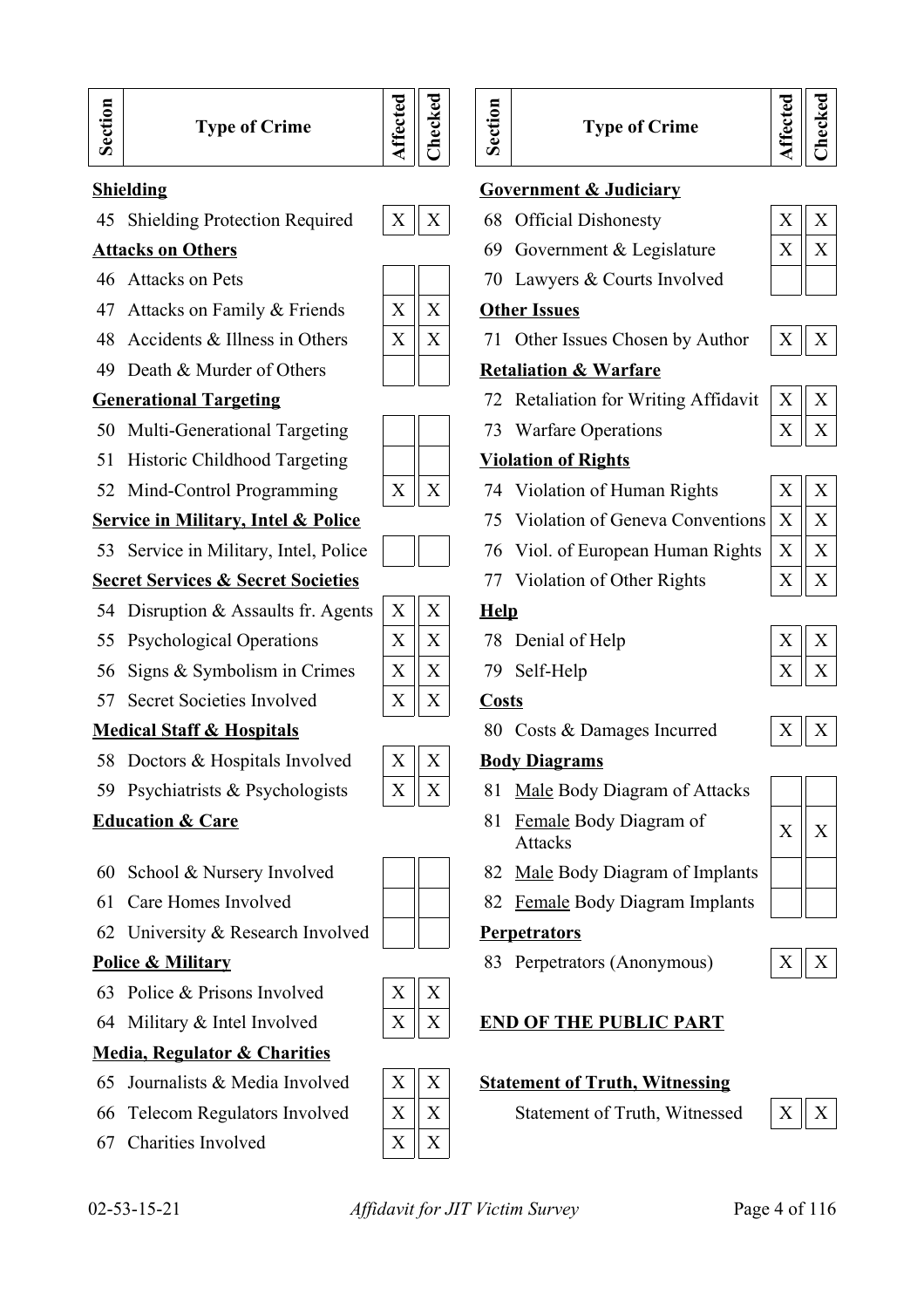# **Public and Anonymous Information (For Publication)**

## **1 Targeting in General**

### **Personal Details**

- 1,1 **Age Bracket (20s, 30s, 40s etc.)** 50s
- 
- 
- 
- 
- 
- 1,7 **Ethnicity** Caucasian
- 1,8 **Nationality** Danish

### **Targeting**

- 1,9 **Year Targeting Started** 2012
- 1,10 **Targeting Stopped Since It Started** | Yes X No
- 1,11 **Targeted in Several Countries** X Yes No
- 1,12 **Country The Targeting Started In** USA
- 

### **Victims**

- 1,14 **Spouse or Partner is a Victim**
- 1,15 **Child or Children are Victims**
- 1,16 **Parents or Siblings are Victims**
- 1,17 Other Relatives are Victims
- 1,18 **Friends are Victims**
- 1,19 **Community Members are Victims**
- 1,20 **Pets or Livestock are Victims**





| X       | Yes |
|---------|-----|
| X       | Yes |
| X       | Yes |
| $\rm X$ | Yes |
| X       | Yes |
| X       | Yes |
|         | Yes |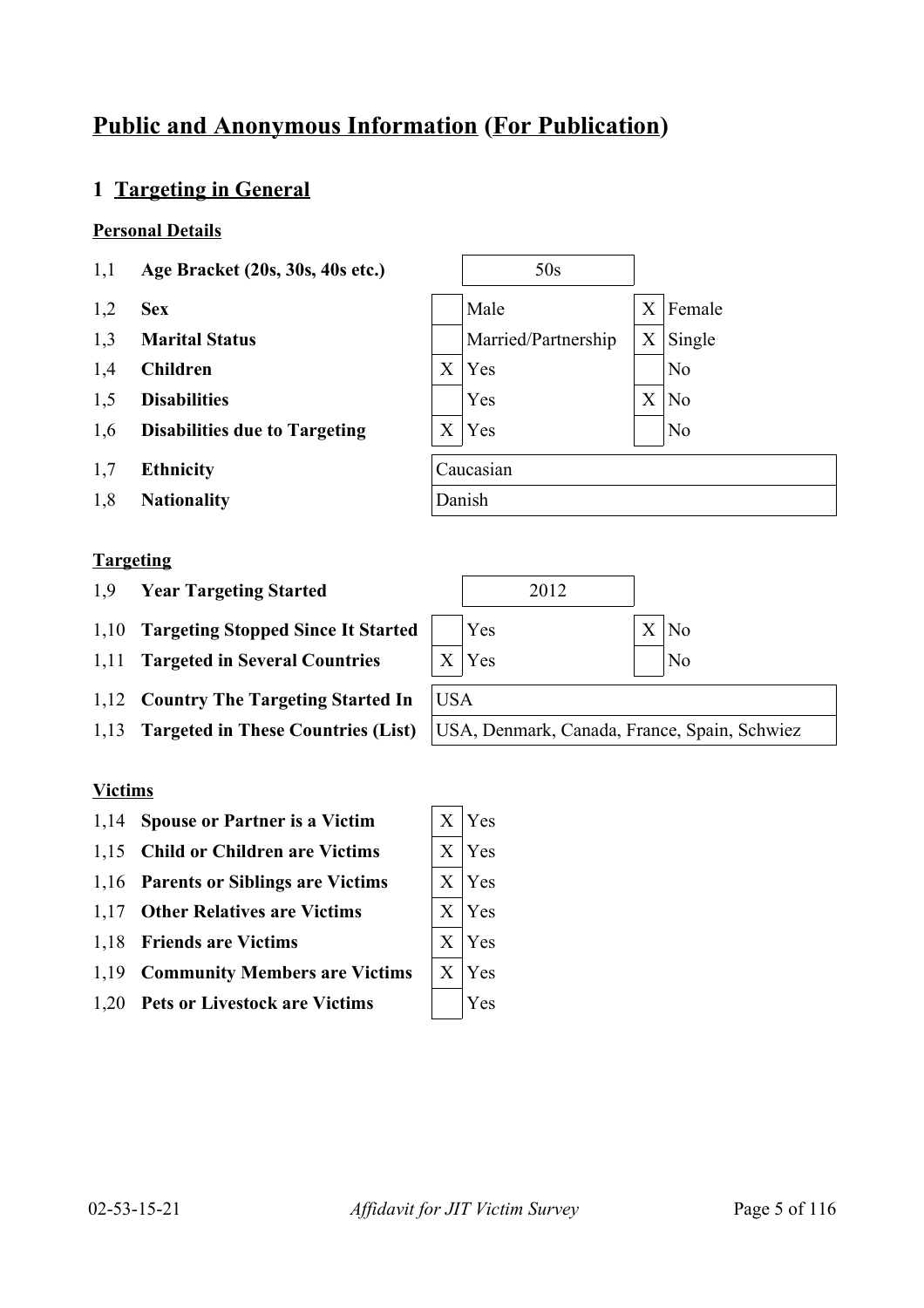## **2 Classical Crime (Excluding Implants, Nanotech, Directed Energy Weapons)**

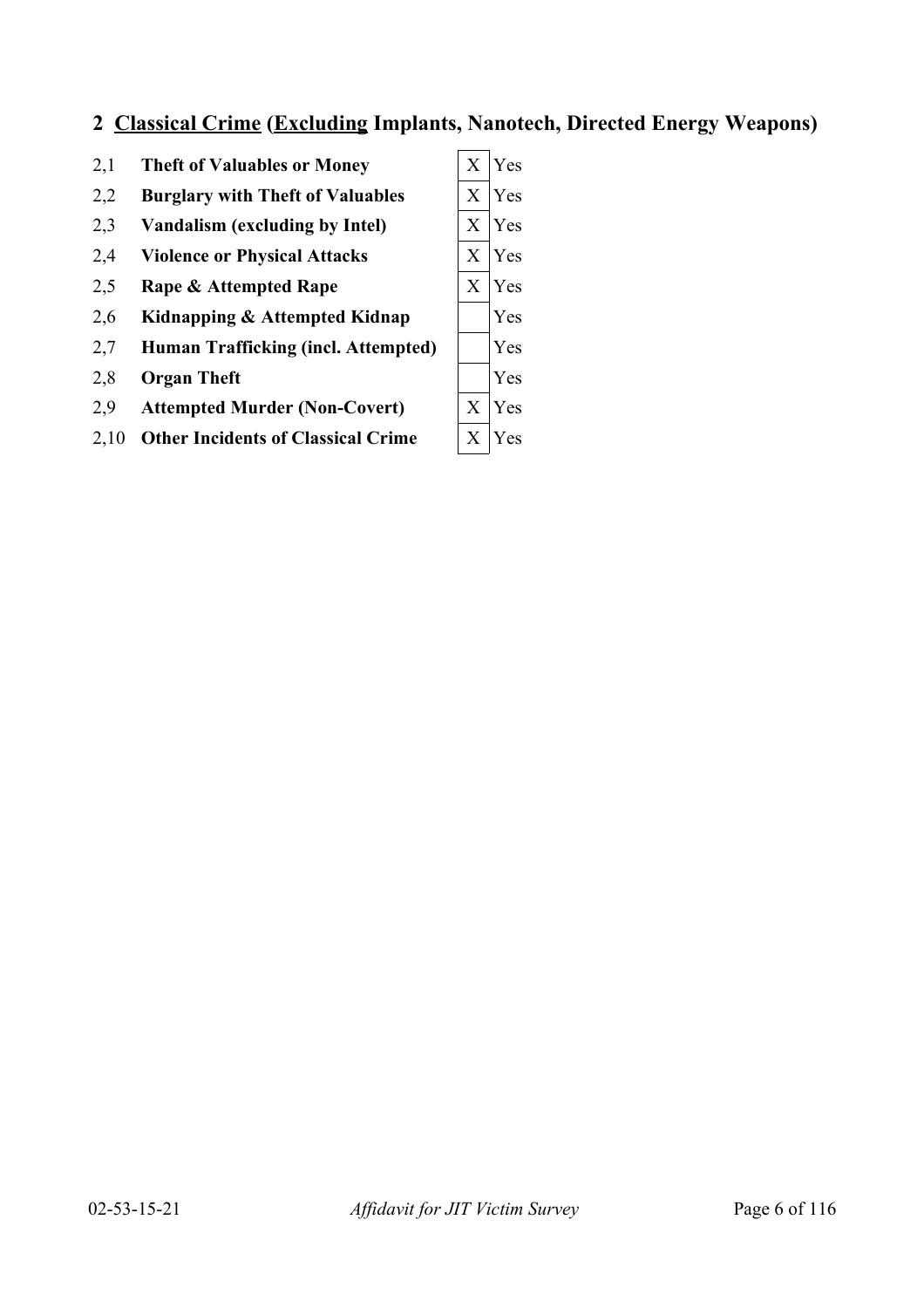| $\mathbf{e}$<br><b>Offence</b><br>$\tilde{a}$ | Ö | $\omega$<br>0<br>▬<br>۔۔<br>5 | ∍<br>⊏ | ੶ਫ਼ | ≂<br>نه<br>Ō | nthly<br>0<br>உ | P<br>C) | $\cdot$ $-$<br>$\overline{\phantom{0}}$ |
|-----------------------------------------------|---|-------------------------------|--------|-----|--------------|-----------------|---------|-----------------------------------------|
|-----------------------------------------------|---|-------------------------------|--------|-----|--------------|-----------------|---------|-----------------------------------------|

| 3,1  | Covert Surveillance (discovered by chance etc.)          | 11-2012 | X           |  | X |
|------|----------------------------------------------------------|---------|-------------|--|---|
| 3,2  | <b>Overt Surveillance (Demonstrative Show)</b>           | 11-2012 | X           |  | X |
| 3,3  | <b>Bugging &amp; Surveillance of Home</b>                | 2012    | X           |  | X |
| 3,4  | <b>Bugging &amp; Surveillance of Office, Work Place</b>  | 2012    | X           |  | X |
| 3,5  | <b>Bugging &amp; Surveillance of Car</b>                 | 2012    | X           |  | X |
| 3,6  | <b>Bugging &amp; Surveillance of Telecommunication</b>   | 2012    | X           |  | X |
| 3,7  | <b>Bugging &amp; Surveillance of Medical Care</b>        | 2012    | X           |  | X |
| 3,8  | <b>Bugging &amp; Surveillance of Legal Advice</b>        | 2012    | X           |  | X |
| 3,9  | <b>Bugging &amp; Surveillance of Sex Life</b>            | 2012    | $\mathbf X$ |  | X |
| 3,10 | <b>Video or Radar Surveillance of Inside of Home</b>     |         |             |  |   |
| 3,11 | <b>X-Ray Surveillance of Inside of Home</b>              |         |             |  |   |
| 3,12 | <b>Public Distribution of Private Documents</b>          |         |             |  |   |
| 3,13 | <b>Public Distribution of Emails</b>                     |         |             |  |   |
| 3,14 | <b>Public Broadcast of Phone/Video Call Content</b>      |         |             |  |   |
| 3,15 | <b>Public Broadcast of Surveillance Footage</b>          |         |             |  |   |
| 3,16 | <b>Public Broadcast of Private Life</b>                  |         |             |  |   |
| 3,17 | <b>Public Broadcast of Medical/Therapy Sessions</b>      |         |             |  |   |
| 3,18 | <b>Public Broadcast of Footage from Bathroom</b>         |         |             |  |   |
| 3,19 | <b>Public Broadcast of Intimate Life and Sex Life</b>    |         |             |  |   |
| 3,20 | <b>Commentary by Strangers on Private Info</b>           | 2012    | X           |  |   |
| 3,21 | <b>Commentary by Strangers on Sex Life</b>               | 2012    | X           |  |   |
| 3,22 | <b>Surveillance Activity Starts When Leave Home</b>      |         |             |  |   |
| 3,23 | <b>Timed or Staged Events, Odd Coincidences</b>          | 2012    | X           |  | X |
| 3,24 | <b>Surveillance &amp; Monitoring of Bodily Functions</b> | 2012    | X           |  | X |
| 3,25 | <b>Surveillance &amp; Monitoring of Brain Function</b>   | 2012    | X           |  | X |
| 3,26 | Interference with or Sabotage of Private Life            | 2012    | X           |  | X |
| 3,27 | <b>Interference with or Sabotage of Work Life</b>        | 2012    | X           |  | X |
| 3,28 | Interference with or Sabotage of Sex Life                | 2012    | X           |  | X |
| 3,29 | <b>Interference with / Sabotage of Body Function</b>     | 2012    | X           |  | X |
| 3,30 | <b>Interference with / Sabotage of Brain Function</b>    | 2012    | X           |  | X |

**3 Intrusive Surveillance**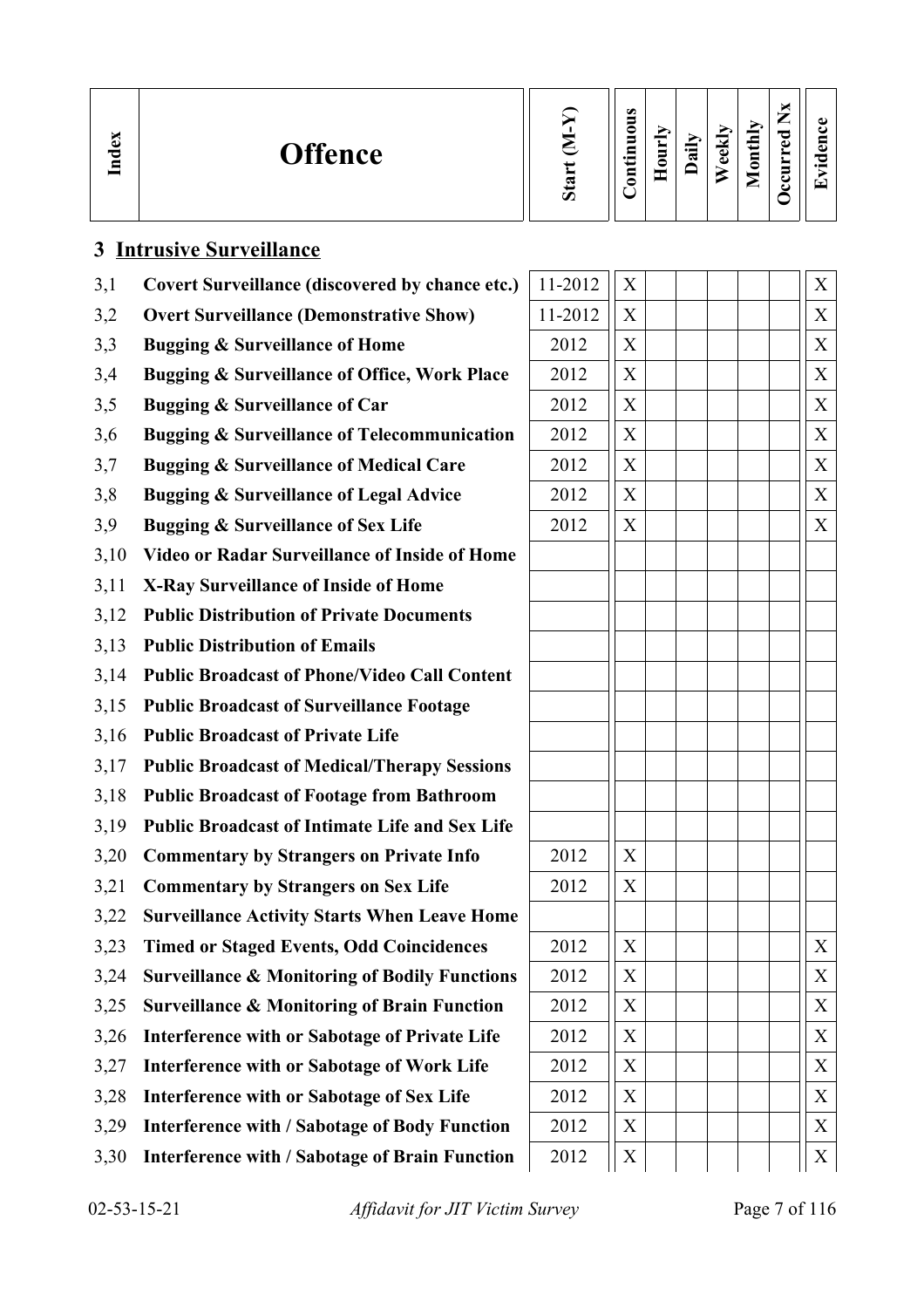| ×<br>്ധ<br>Ě | <b>Offence</b> | 2<br>Ω | $\bullet$<br>∊<br>−<br>$\bullet$ and<br>−<br>∊ | $\overline{\phantom{a}}$<br>▬<br>$\blacksquare$ | ੶ਫ਼ | eekly | onthly<br>−<br>► | _<br>P<br>ω<br>-<br>c | $\cdot$ $-$ |
|--------------|----------------|--------|------------------------------------------------|-------------------------------------------------|-----|-------|------------------|-----------------------|-------------|
|--------------|----------------|--------|------------------------------------------------|-------------------------------------------------|-----|-------|------------------|-----------------------|-------------|

## **4 Neighbours & Neighbourhood**

- 4,1 **Odd Commentary/Questions from Neighbours**
- 4,2 **Odd Behaviour/Timed Meetings w. Neighbours**
- 4,3 **Blocking Entrance/Exit/Passage w. Stuff/Cars**
- 4,4 **Surveillance/Noise/Harassment by Neighbours**
- 4,5 **Aggressive Behaviour, Threats fr. Neighbours**
- 4,6 **Damage to Property by Neighbours**
- 4,7 **Neighbours Trespassing or Housebreaking**
- 4,8 **Neighbours Using Children/Youngsters f Abuse**
- 4,9 **Overt Admission/Show of Abuse by Neighbour**
- 4,10 **Neighbours' Military/Police/Intel Background**
- 4,11 **Directed Energy Attacks from Neighbours**
- 4,12 **DEW Attacks from Vehicles or Passers-By**
- 4,13 **Abuse Scripts Repeated in the Community**
- 4,14 **Neighbourhood Slander Campaigns**
- 4,15 **False Allegations to Landlords/Police/Council**
- 4,16 **Neighbours Suddenly Getting Odd/New Cars**
- 4,17 **Neighbourhood Cars Without Licence Plates**
- 4,18 Other Cars Parked at Neighbours' Property
- 4,19 **Congregations of People at Neighbours' Homes**
- 4,20 **Coordinated Action/Swarming by Neighbours**
- 4,21 **Unusual Traffic/Passers-By in Neighbourhood**
- 4,22 **Unusual Use-Pattern/Shifts in Homes Nearby**
- 4,23 **Empty/Unused Homes/Flats/Properties Nearby**
- 4,24 **Windows Permanently Shuttered/"Tempested"**
- 4,25 **Timed/Odd/Many Cold-Callers Visiting Home**
- 4,26 **Street Lighting Turning On/Off as Harassment**
- 4,27 **Neighbourhood Weaponisation & War Action**
- 4,28 **Neighbours Moving & Perpetrators Moving In**

| 2014 |  |  | $\mathbf{1}$            | $\mathbf X$           |
|------|--|--|-------------------------|-----------------------|
|      |  |  |                         |                       |
|      |  |  |                         |                       |
|      |  |  |                         |                       |
|      |  |  |                         |                       |
|      |  |  |                         |                       |
| 2018 |  |  | $\overline{\mathbf{3}}$ | $\mathbf X$           |
|      |  |  |                         |                       |
|      |  |  |                         |                       |
| 2018 |  |  | $\overline{\mathbf{3}}$ | $\overline{\text{X}}$ |
|      |  |  |                         |                       |
|      |  |  |                         |                       |
|      |  |  |                         |                       |
| 2018 |  |  | $\mathfrak{Z}$          | $\mathbf X$           |
|      |  |  |                         |                       |
|      |  |  |                         |                       |
|      |  |  |                         |                       |
|      |  |  |                         |                       |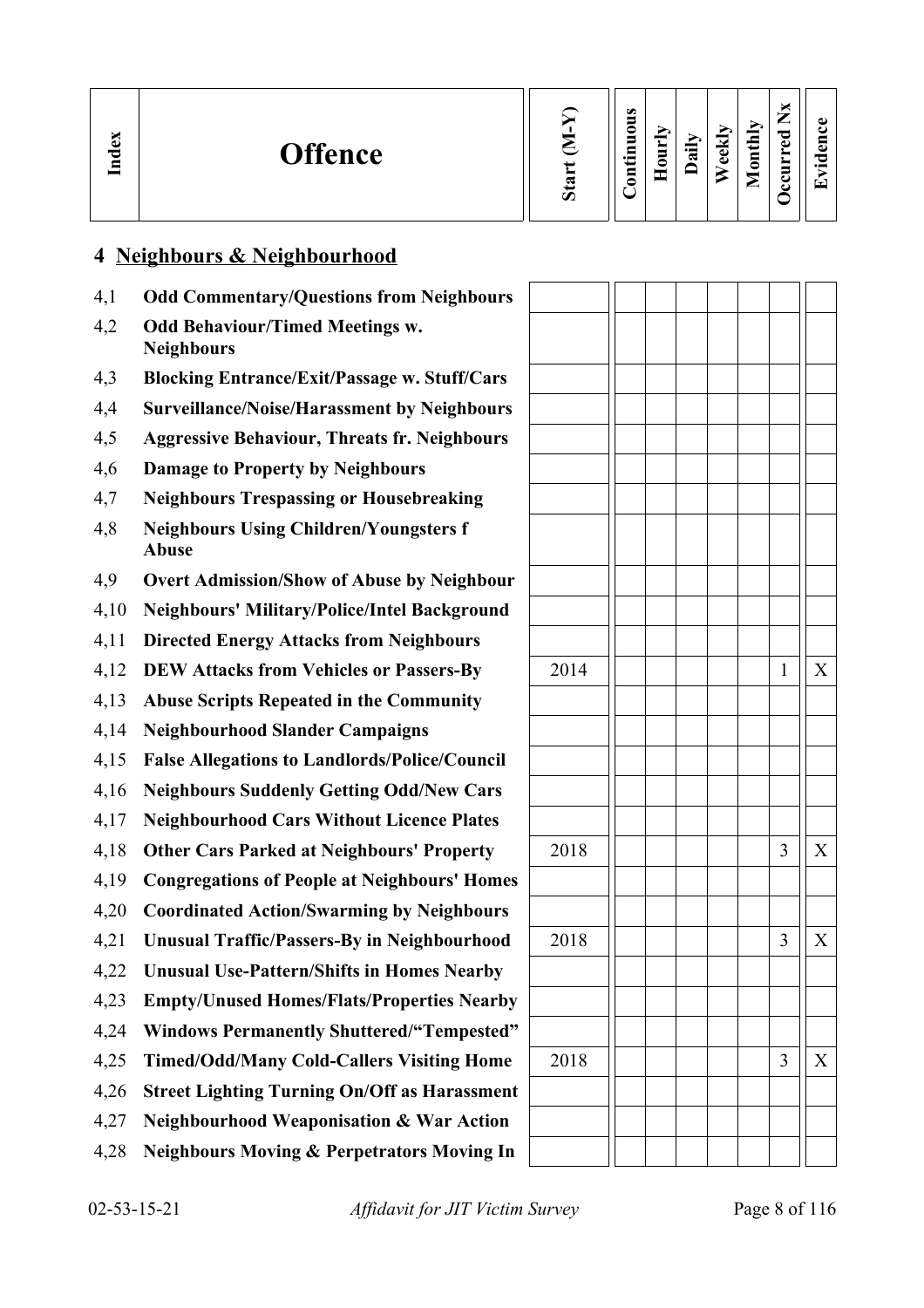| Index | <b>Offence</b>                                     | Sta | s<br>ᄛ<br>5<br>.Ξ<br>5 | ਜ਼ | $_{\text{outhly}}$ | ರ<br>Ì | ↽ |
|-------|----------------------------------------------------|-----|------------------------|----|--------------------|--------|---|
| 4,29  | <b>Neighbours Dying and Perpetrators Moving In</b> |     |                        |    |                    |        |   |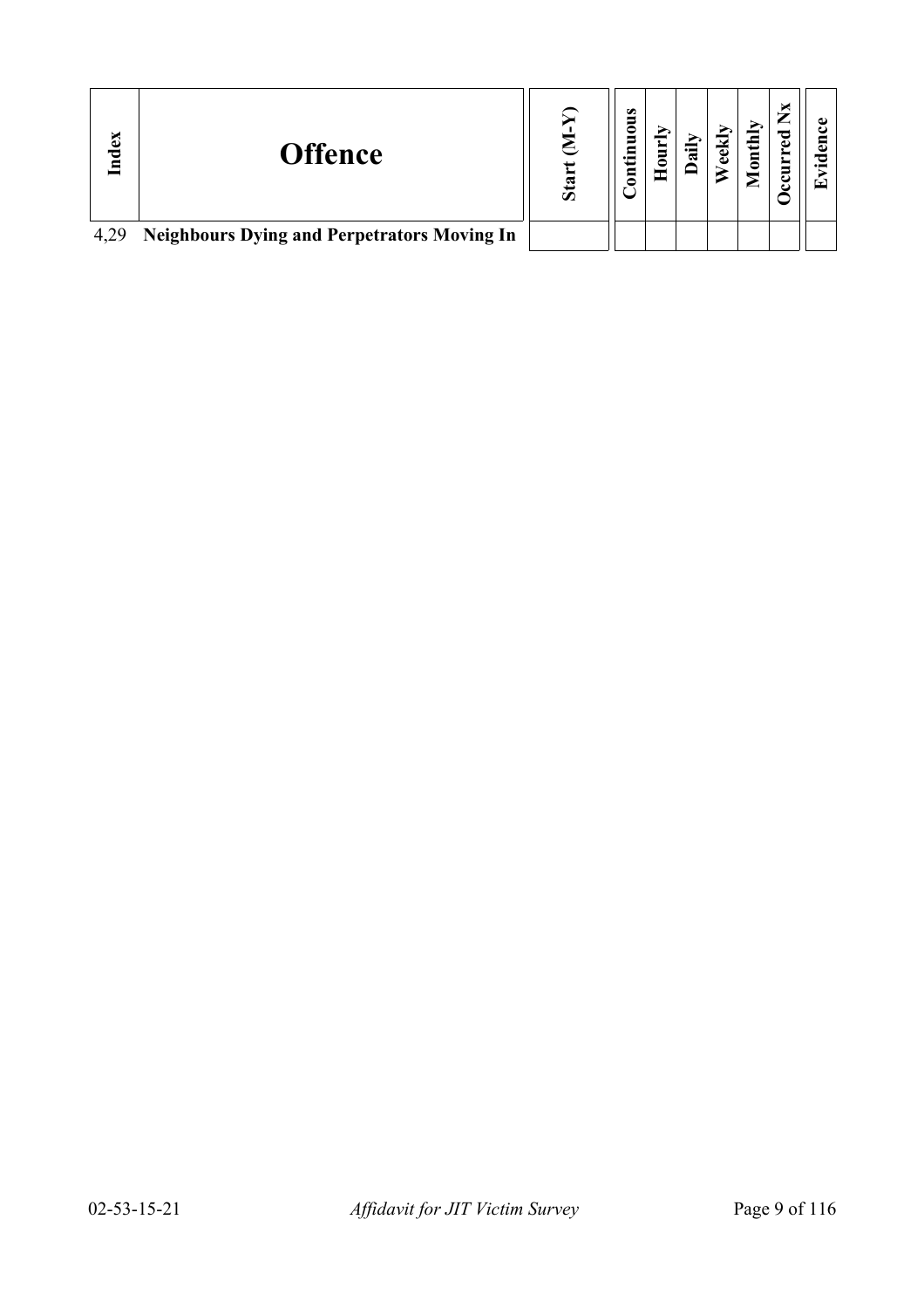| м<br>نە<br><b>Offence</b><br>ರ<br>⋴ | ┍ | ω<br>_<br>0<br>➢<br>5<br>▄<br>Ξ<br>≕۰<br>c<br>Ξ<br>◓ | r,<br>$\overline{\phantom{a}}$<br>⊶<br>ده.<br>ದ<br>d١ | $\tilde{}$<br>⇁<br>_<br>$\overline{\phantom{a}}$<br>ాం<br>ω<br>≖<br>$\bar{\mathbf{g}}$<br>−<br>◡<br>⊏<br>౿ | $\bullet$ .<br>$\overline{ }$ |
|-------------------------------------|---|------------------------------------------------------|-------------------------------------------------------|------------------------------------------------------------------------------------------------------------|-------------------------------|
|-------------------------------------|---|------------------------------------------------------|-------------------------------------------------------|------------------------------------------------------------------------------------------------------------|-------------------------------|

## **5 Landlords, Street or Building Works, Property Maintenance**

- 5,1 **Unusual, Timed or Frequent Building Works**
- 5,2 **Unusual DIY or Home Works at Neighbours'**
- 5,3 **Unusual Tree-Cutting / Replacement of Lights**
- 5,4 **Burdened with Cost of Neighbours' Utilities**
- 5,5 **Malicious Alterations to Utility Supplies**
- 5,6 **Negligence or Damage in Maintenance Works**
- 5,7 **Extreme Charges for Maintenance or Repairs**
- 5,8 **Harassment / Undue Complaints by Landlords**
- 5,9 **Unjustified Termination of Rental Agreements**
- 5,10 **Damage or Misdemeanours by Tenants**
- 5,11 **Non-Payment of Rent by Tenants**

<u> International Property</u>

 $\overline{\phantom{a}}$ Τ Т  $\top$ 

## **6 Post & Deliveries**

- 6,1 **Opened Mail or Packages**
- 6,2 **Harassment or Threat Mail or Packages**
- 6,3 **Delay or Cancellation of Mail or Packages**
- 6,4 **Damage, Theft, Sabotage of Mail or Packages**
- 6,5 **Delay, Damage or Theft of Other Deliveries**

| 2014 |  |  |  | $\boldsymbol{X}$ |
|------|--|--|--|------------------|
|      |  |  |  |                  |
|      |  |  |  |                  |
|      |  |  |  |                  |

## **7 Restaurants, Cafés, Bars & Other Gastronomy**

- 7,1 **Stalking/Harassment in Restaurants, Cafés etc.**
- 7,2 **Guests Monitoring or Harassing**
- 7,3 **Guests Staging Theatre Events**
- 7,4 **Guests Stealing from Bags or Coats**
- 7,5 **Waiters or Staff Monitoring or Harassing**
- 7,6 **Waiters or Staff Staging Theatre Events**
- 7,7 **Waiters or Staff Stealing from Bags or Coats**
- 7,8 **Poisoning/Contamination of Food or Drink**
- 7,9 **Directed Energy Weapon Attacks Inside**

| 2012 | $\mathbf X$ |  |  | $\boldsymbol{\mathrm{X}}$ |
|------|-------------|--|--|---------------------------|
|      |             |  |  |                           |
|      |             |  |  |                           |
|      |             |  |  |                           |
|      |             |  |  |                           |
|      |             |  |  |                           |
|      |             |  |  |                           |
|      |             |  |  |                           |
| 2012 | $\mathbf X$ |  |  | $\mathbf X$               |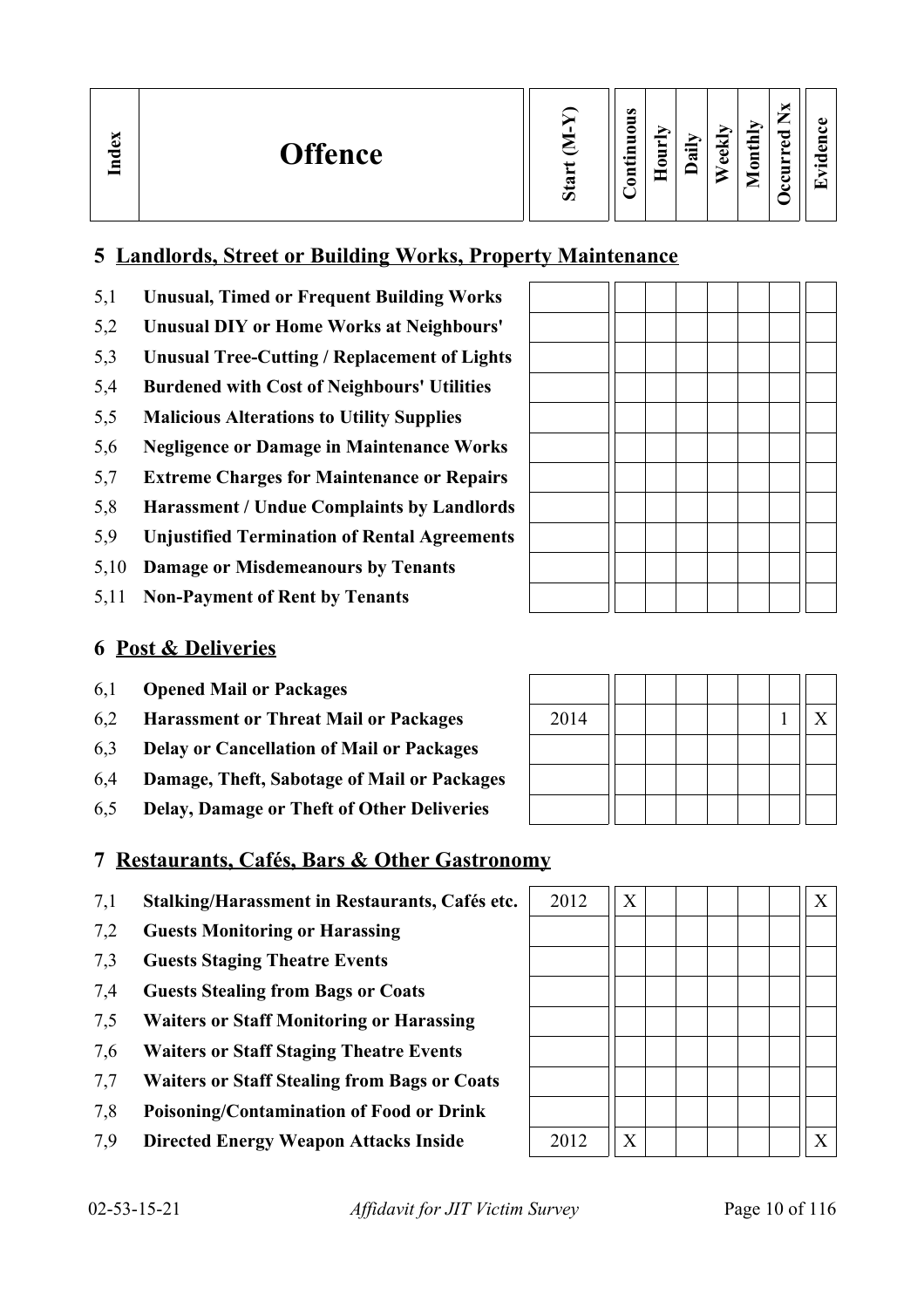| Index<br><b>Offence</b> | s.<br>∽ | ω<br>-<br>c<br>5<br>⊏<br>−،<br>3 | -<br>⇒<br>c | ∽<br>$\cdot$ $\,$<br>ದ | ₩<br>ക<br>ച | Îц<br>$\overline{5}$<br>▱ | ∼<br>–<br>痴<br>≂<br>ه<br>↩<br>ے | a.<br>а.<br>~⊂<br>$\bullet$<br>$\mathsf{L}$ |
|-------------------------|---------|----------------------------------|-------------|------------------------|-------------|---------------------------|---------------------------------|---------------------------------------------|
|-------------------------|---------|----------------------------------|-------------|------------------------|-------------|---------------------------|---------------------------------|---------------------------------------------|

## **8 Housebreaking**

#### **With or Without Property Damage**

- 8,1 **Housebreaking for Harassment Only**
- 8,2 **Housebreaking with Leaving Foreign Objects**
- 8,3 **Housebreaking with Leaving Dead Animals**
- 8.4 **Housebreaking with Theft**
- 8,5 **Housebreaking with Vandalism or Sabotage**
- 8,6 **Theft/Alteration/Damage of Clothes or Shoes**
- 8,7 **Housebreaking with Alteration of Fittings**
- 8,8 **Housebreaking with Harm to Pets**
- 8,9 **Housebreaking Into Garages or Cars at Home**
- 8,10 **Damage/Alteration/Sabotage of Outdoor Area**
- 8,11 **Tunnelling or Burrowing Under Property**
- 8.12 **Intrusions into Other Personal/Private Areas**
- 8,13 **Remote-Control of Heating for Abuse / Torture**
- 8,14 **Remote-Control of Lighting/Electricity/Water**
- 8,15 **Planting of False Incriminating Evidence**

### **With Human Harm**

- 8,16 **Noise Campaigns from the Street for Stress** 2015 X X
- 8,17 **Sleep Deprivation due to Noise or Harassment** 2012 X X
- 8,18 **Housebreaking for Terror/Psychological Harm**
- 8.19 **Targeted Sabotage to Cause Harm to People** 2012  $||X|| + ||X|| + ||X||$
- 8,20 **Pumping of Noxious Smells / Gasses into Home**
- 8,21 **Pumping of Anaesthetic Gases into Home**
- 8,22 **"Missing Time" Period Without Recollection** 2013 X X
- 8,23 **Waking Up Unusually Late Without Reason**
- 8,24 **Spreading / Smearing of Poisons or Pathogens**
- 8,25 **Implanting / Maiming during Housebreaking**
- 8,26 **Physical Attacks and Injury in Housebreaking**

| 2018 |  |  | X                | $\mathbf X$    |
|------|--|--|------------------|----------------|
| 2015 |  |  | $\mathbf X$      | $\overline{X}$ |
|      |  |  |                  |                |
| 2012 |  |  | $\boldsymbol{X}$ | $\mathbf X$    |
| 2017 |  |  | X                | $\overline{X}$ |
|      |  |  |                  |                |
|      |  |  |                  |                |
|      |  |  |                  |                |
| 2012 |  |  | $\overline{2}$   | $\mathbf X$    |
| 2018 |  |  | 3                | $\overline{X}$ |
|      |  |  |                  |                |
| 2018 |  |  | X                | $\bar{X}$      |
|      |  |  |                  |                |
|      |  |  |                  |                |
|      |  |  |                  |                |
|      |  |  |                  |                |

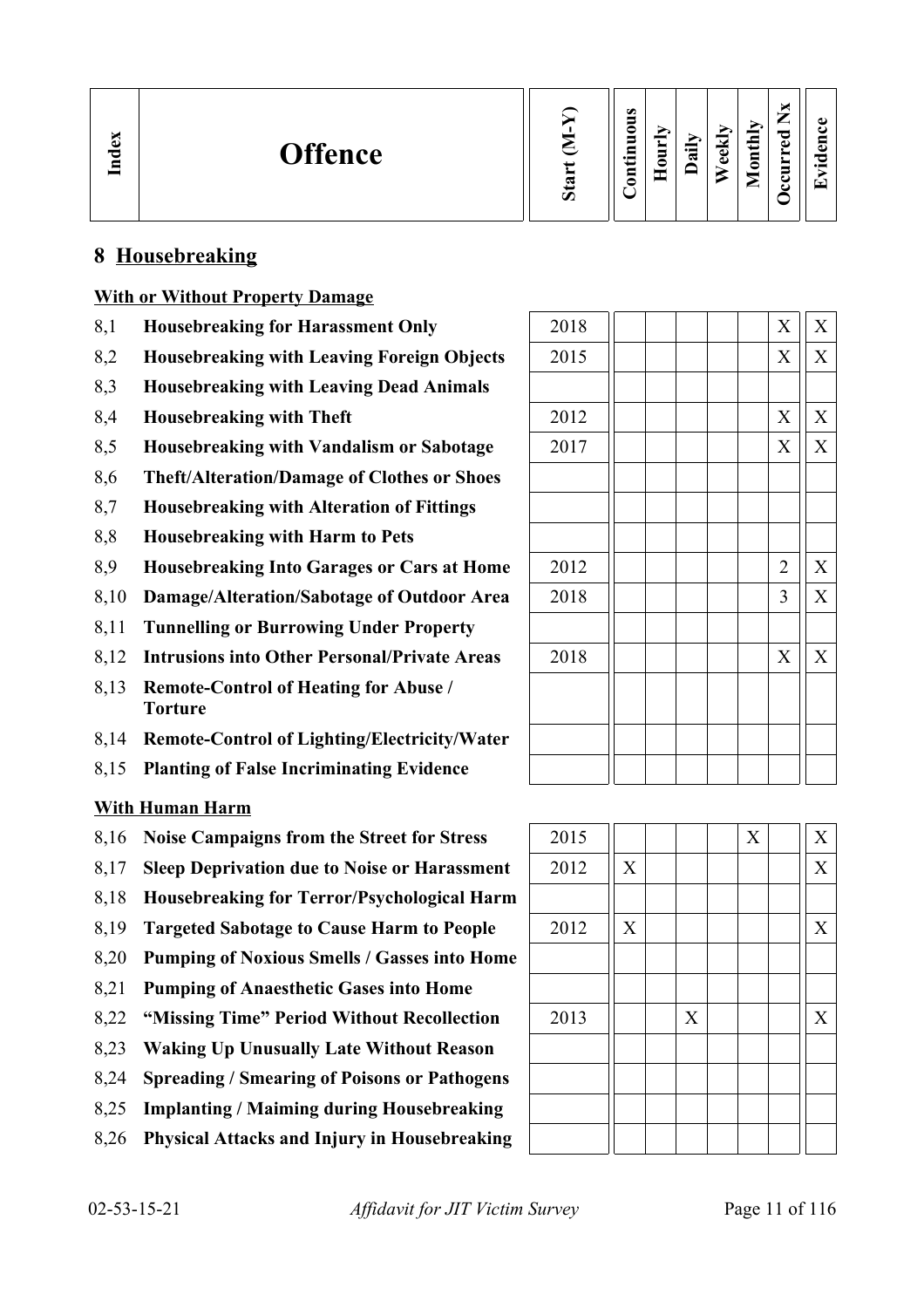| Index | <b>Offence</b>                   | Sta | $\bullet$<br>3<br>5<br>ίĤ<br>$\overline{\mathbf{5}}$ | ┍ | ਼ੁਰੂ | ⊻<br>පි | onthly<br>⋍ | ×<br>⇁<br><u>.</u><br>ಕ<br>È<br>౿ | $\bullet$ $\blacksquare$<br>œ |
|-------|----------------------------------|-----|------------------------------------------------------|---|------|---------|-------------|-----------------------------------|-------------------------------|
| 8,27  | <b>Rape during Housebreaking</b> |     |                                                      |   |      |         |             |                                   |                               |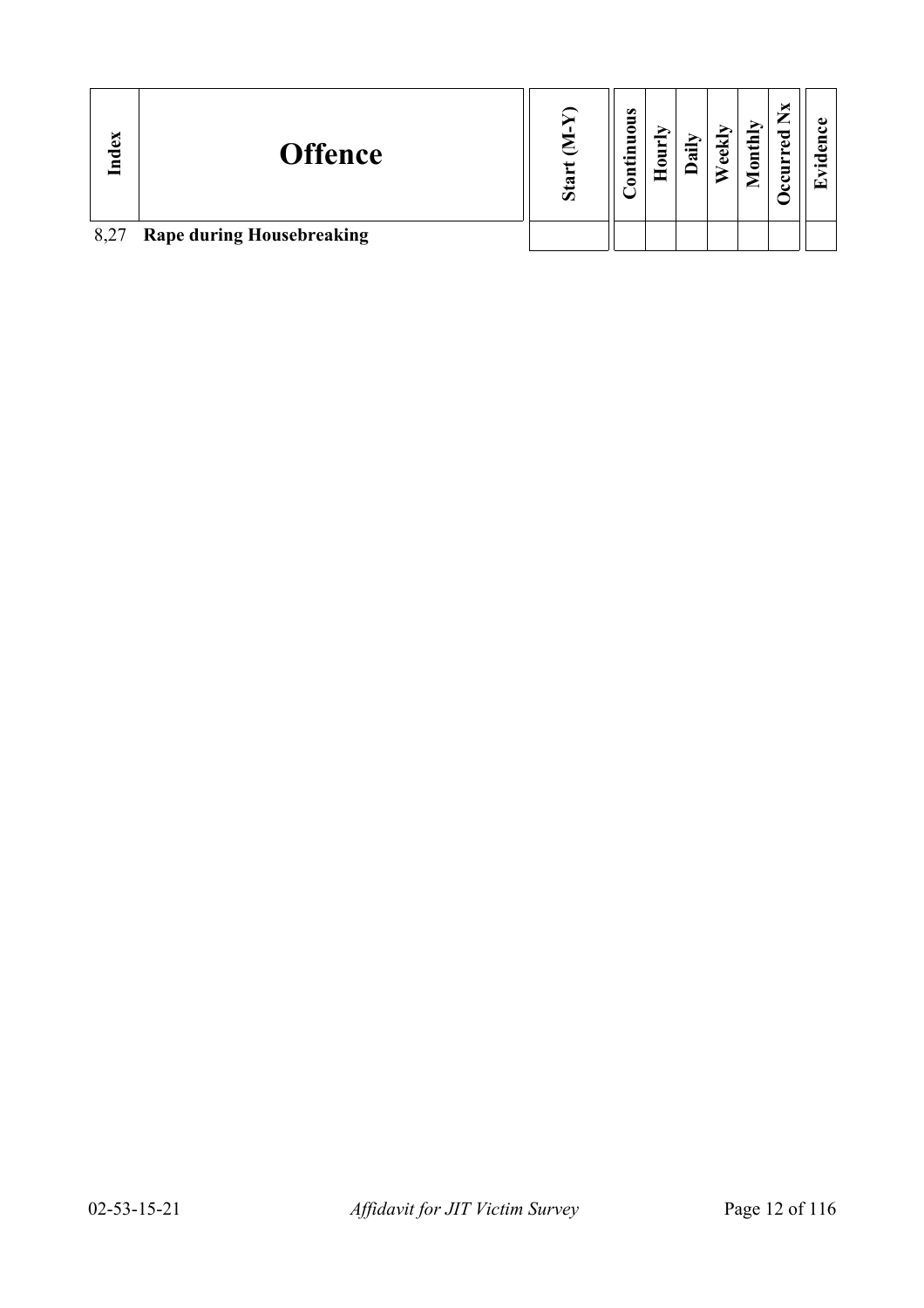| ×<br>്ധ<br><b>Offence</b><br>$\mathbf{d}$ | ರಾ<br>Ò | $\bullet$<br>5<br>0<br>5<br>⊟<br>∙⊨<br>5 | ≖ | ➤.<br>$\cdot$ $-$<br>∾ | ₩<br>نه<br>D | onthly<br>◚ | ×<br>–<br>_<br>ರ<br>ω<br>►<br>►<br>−<br>ల<br>് | $\bullet$<br>⊆ |
|-------------------------------------------|---------|------------------------------------------|---|------------------------|--------------|-------------|------------------------------------------------|----------------|
|-------------------------------------------|---------|------------------------------------------|---|------------------------|--------------|-------------|------------------------------------------------|----------------|

## **9 Stalking & Street Theatre**

- 9,1 **Stalking, Gang-Stalking, Organised Stalking**
- 9,2 **Known or Recognised Stalkers**
- 9,3 **VIP Stalkers: Public Officials, Famous People**
- 9,4 **Stalking Patrol Outside Home or Property**
- 9,5 **Stalkers Appearing as Soon as Leave Home**
- 9,6 **Stalkers & Harassment in Shops and Offices**
- 9.7 **Stalkers & Harassment in Doctors' Practices**
- 9,8 **Stalkers Quoting/Recording Private Convers.**
- 9,9 **Stalkers Accessing or Interfering with Body**
- 9,10 **Stalkers Mimicking Private Life, Family etc.**
- 9,11 **Stalking Rituals and Harassment Routines**
- 9,12 **Elaborate Street Theatre Spectacles**
- 9,13 **Stalkers Pointing Phones at Victim**
- 9,14 **Stalking/Street Theatre w Children/Youngsters**
- 9,15 **Stalking with Bikes or Mopeds**
- 9,16 **Stalking with Private or Unmarked Cars**
- 9,17 **Stalking w Public Service Vehicles (Police etc.)**
- 9,18 **Stalking with Company Vehicles**
- 9,19 **Stalking with Helicopters and Planes**
- 9,20 **Stalking with Drones**
- 9,21 **Physical Attacks / DEW Attacks from Stalkers**
- 9,22 **RFID Sniper-Shots / Poison-Darts fr. Stalkers**

## **10 Vehicles & Driving**

- 10,1 **Stalkers Following in Cars**
- 10,2 **Swarming by Stalkers in Cars**
- 10,3 **Licence Plates / Stickers w. Targeted Messages**
- 10,4 **Dangerous Driving or Cutting-Up by Stalkers**
- 10,5 **Odd Recurring Traffic Behaviour**

| 2013 |                |  |  | $\bar{X}$      | $\mathbf{X}$              |
|------|----------------|--|--|----------------|---------------------------|
| 2013 | $\overline{X}$ |  |  |                | $\overline{\overline{X}}$ |
|      |                |  |  |                |                           |
| 2014 |                |  |  | 3              | $\mathbf X$               |
|      |                |  |  |                |                           |
|      |                |  |  |                |                           |
| 2014 |                |  |  | 20             | $\overline{X}$            |
| 2014 |                |  |  |                |                           |
|      |                |  |  |                |                           |
| 2015 |                |  |  | $\overline{X}$ |                           |
|      |                |  |  |                |                           |
|      |                |  |  |                |                           |
|      |                |  |  |                |                           |
|      |                |  |  |                |                           |
|      |                |  |  |                |                           |
|      |                |  |  |                |                           |
|      |                |  |  |                |                           |
|      |                |  |  |                |                           |
|      |                |  |  |                |                           |
|      |                |  |  |                |                           |
|      |                |  |  |                |                           |
| 2015 | $\overline{X}$ |  |  |                | X                         |
|      |                |  |  |                |                           |

| 2015 |  |  |  |  |
|------|--|--|--|--|
|      |  |  |  |  |
|      |  |  |  |  |
| 2015 |  |  |  |  |
|      |  |  |  |  |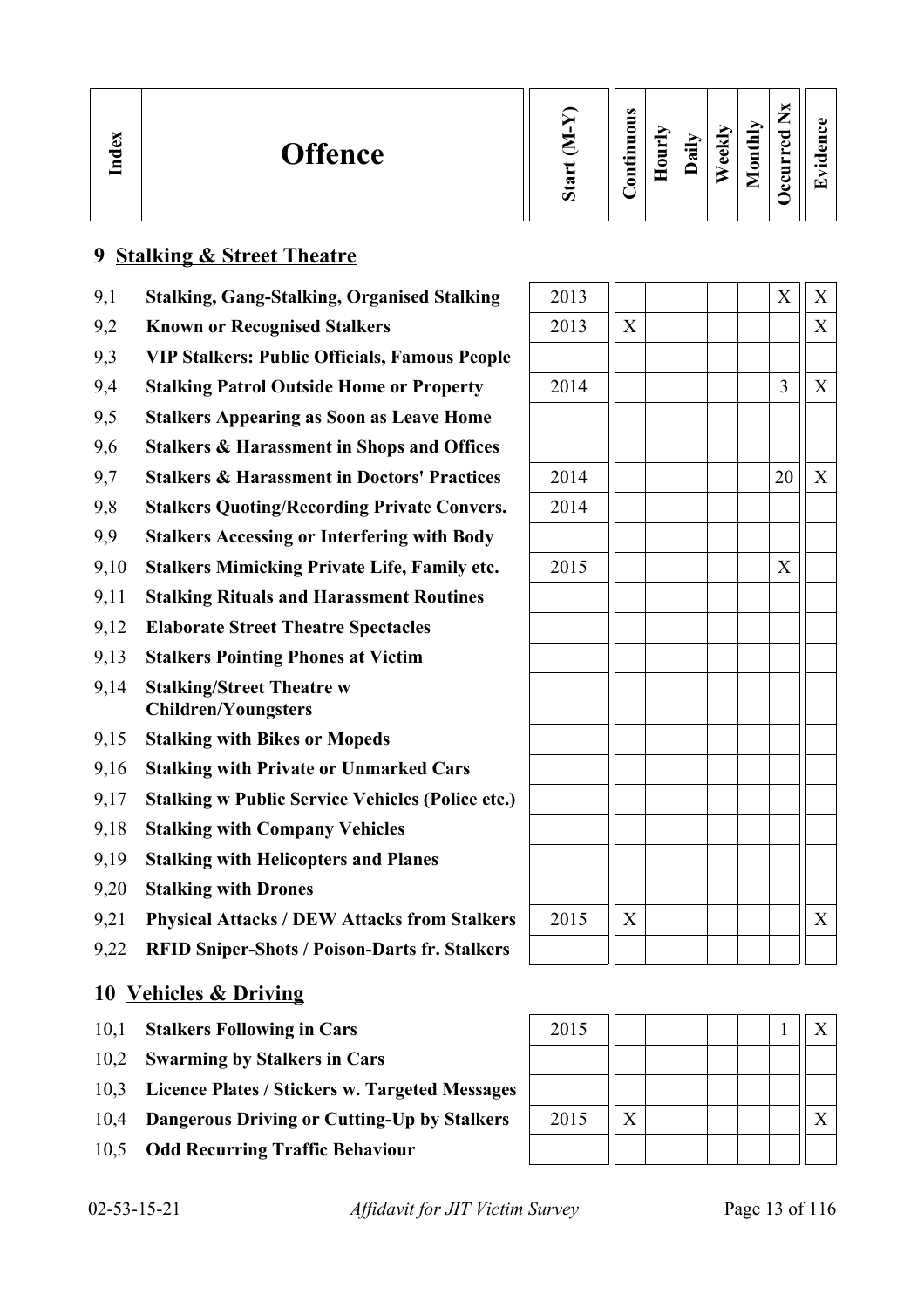| Index | <b>Offence</b>                                                | Start $(M-Y)$ | Continuous | Hourly | Daily | Weekly | Monthly | Occurred Nx    | Evidence |
|-------|---------------------------------------------------------------|---------------|------------|--------|-------|--------|---------|----------------|----------|
| 10,6  | <b>Odd or Vexatious Traffic Light Behaviour</b>               |               |            |        |       |        |         |                |          |
| 10,7  | <b>Car Break-Ins &amp; Theft from Vehicles</b>                |               |            |        |       |        |         |                |          |
| 10,8  | <b>Modification, Vandalism, Sabotage of Vehicle</b>           | 2017          |            |        |       |        |         | 2              | X        |
| 10,9  | Hacking/Rem. Control of Sat Navs/Dash Cams                    |               |            |        |       |        |         |                |          |
|       | 10,10 Hacking / Remote Control of Vehicle                     |               |            |        |       |        |         |                |          |
|       | 10,11 Attacks Knocking Out or Stopping Vehicles               |               |            |        |       |        |         |                |          |
|       | 10,12 Attacks with Visible Lasers while Driving               |               |            |        |       |        |         |                |          |
|       | 10,13 Directed Energy Weapon Attack while<br><b>Driving</b>   | 2012          | X          |        |       |        |         |                | X        |
|       | 10,14 Fake Traffic Fines, Sudden Increase in Fines            |               |            |        |       |        |         |                |          |
|       | 10,15 Neurotech-Induced Speeding/Danger. Driving              |               |            |        |       |        |         |                |          |
|       | 10,16 Car Accidents in General                                |               |            |        |       |        |         |                |          |
|       | 10,17 Car Accidents Caused by Attacks or Stalkers             |               |            |        |       |        |         |                |          |
|       | 10,18 Problems with Roadside Assistance or Rescue             |               |            |        |       |        |         |                |          |
|       | 10,19 Repairs at Car Garages due to Vandalism etc.            | 2017          |            |        |       |        |         | $\overline{2}$ | X        |
|       | 10,20 Irregularities or Fraud at Car Repair Garages           |               |            |        |       |        |         |                |          |
|       | 10,21 Car Damage/Sabotage at Car Repair Garages               |               |            |        |       |        |         |                |          |
|       | 10,22 Fraudulent Bills by Car Repair Garages                  |               |            |        |       |        |         |                |          |
|       | 11 Travel & Abroad                                            |               |            |        |       |        |         |                |          |
| 11,1  | <b>Disruption/Sabotage of Travel Plans/Itinerary</b>          | 2012          |            |        |       |        |         | 7              | X        |
| 11,2  | <b>Local Public Transport: Stalking, Harassment</b>           |               |            |        |       |        |         |                |          |
| 11,3  | <b>Local Public Transport: DEW / Other</b><br><b>Assaults</b> | 2013          |            |        |       |        |         | 6              |          |
| 11,4  | <b>Trains/Travel Bus: Stalking &amp; Harassment</b>           |               |            |        |       |        |         |                |          |
| 11,5  | <b>Trains/Travel Bus: DEW or Other Assaults</b>               | 2013          |            |        |       |        |         | 4              |          |
| 11,6  | <b>Air Planes: Stalking and Harassment</b>                    | 2013          |            |        |       |        |         | 7              |          |
| 11,7  | <b>Air Planes: DEW or Other Assaults</b>                      | 2012          |            |        |       |        |         | 7              |          |
| 11,8  | <b>Ships &amp; Cruises: Stalking and Harassment</b>           |               |            |        |       |        |         |                |          |
| 11,9  | <b>Ships &amp; Cruises: DEW or Other Assaults</b>             |               |            |        |       |        |         |                |          |
|       | 11,10 Hotel Rooms: Harassment, Noise Harassment               |               |            |        |       |        |         |                |          |

11,11 **Hotel Rooms: Intrusions, Break-Ins, Theft**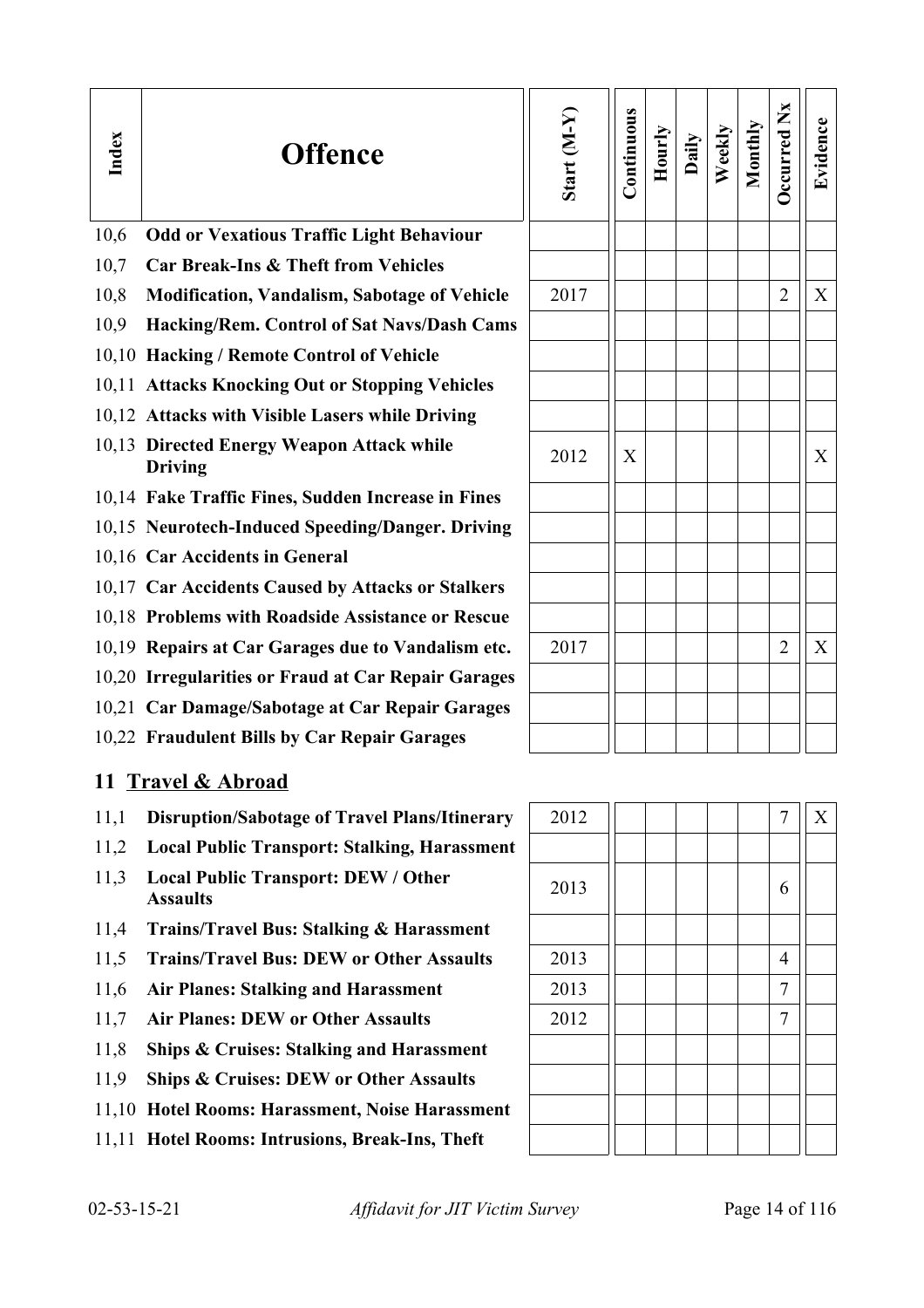| Index | <b>Offence</b>                                    | ⋝<br>E<br>Start | uous<br>$\mathbf{g}$ |  | $\overline{a}$ | ž  | ⊡ |
|-------|---------------------------------------------------|-----------------|----------------------|--|----------------|----|---|
|       | 11,12 Hotel Rooms: DEW or Other Assaults          | 2012            |                      |  |                | 36 |   |
|       | 11,13 Hotel Rooms: Covert Implanting / Operations |                 |                      |  |                |    |   |
|       | 11,14 Stalking, Harassment & Assaults Abroad      | 2012            |                      |  |                | 36 |   |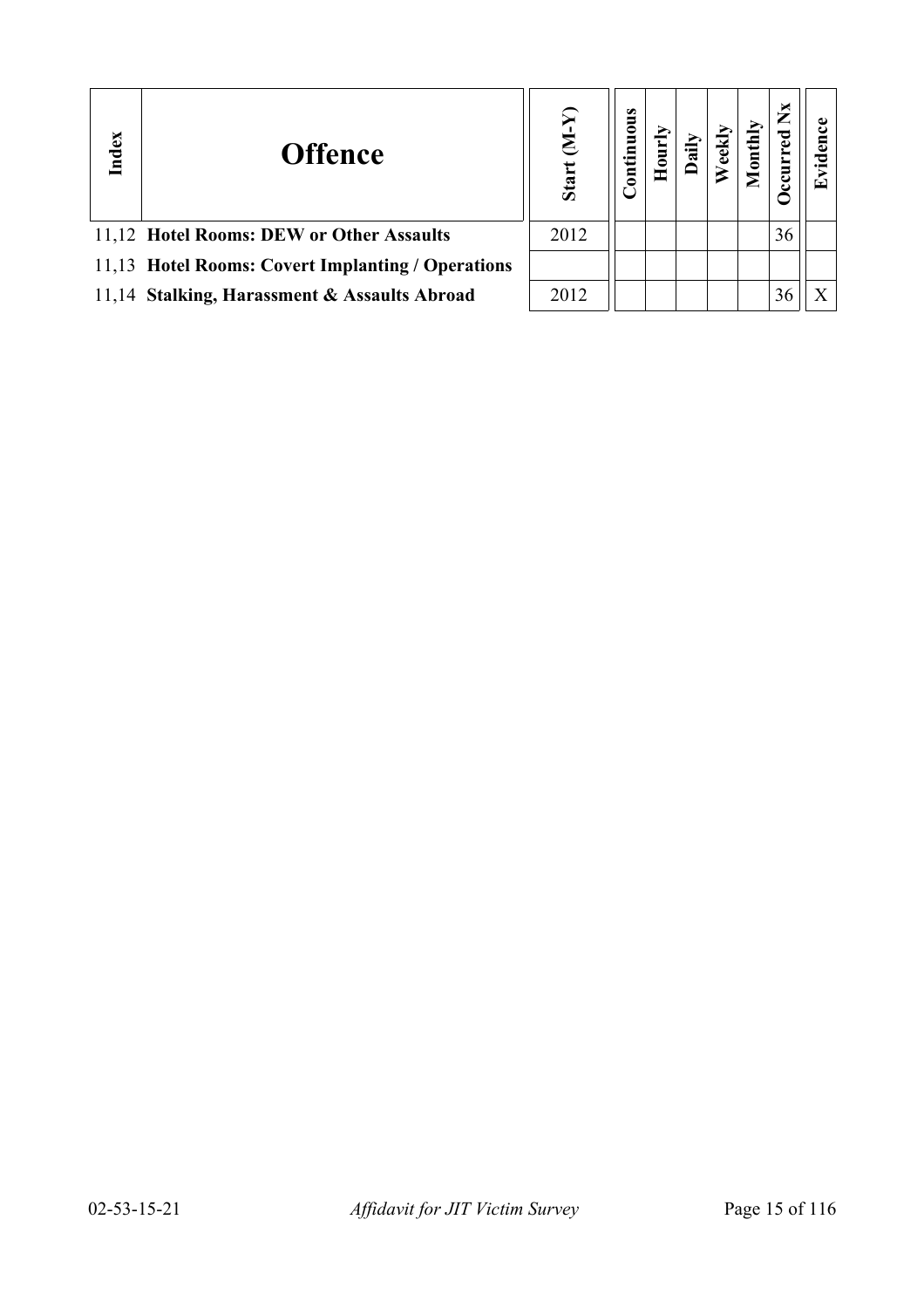| ∽<br>്ധ<br>$\mathbf{I}_{\mathbf{n}\mathbf{d}}$ | <b>Offence</b> | w<br>Ο | $\omega$<br>0<br>−<br>─<br>∙⊨<br>5<br>$\overline{\phantom{a}}$ | - | ੶ਫ਼ | ≂<br>نه<br>ه | nthly<br>c<br>உ | _<br>ರ<br>ω<br>−<br>∼<br>▀<br>ఽ<br>ت | പ<br>$\bullet$ $\blacksquare$<br>$\overline{\phantom{0}}$ |
|------------------------------------------------|----------------|--------|----------------------------------------------------------------|---|-----|--------------|-----------------|--------------------------------------|-----------------------------------------------------------|
|------------------------------------------------|----------------|--------|----------------------------------------------------------------|---|-----|--------------|-----------------|--------------------------------------|-----------------------------------------------------------|

## **12 Computers & Telecommunication**

- 12,1 **Phone Harassment, Nuisance Calls & Threats**
- 12,2 **Sabotage of Phones, Answer Machines & Calls**
- 12,3 **Sabotage of Cell Phones, Apps, Cell Calls**
- 12,4 **Targeted Draining of Cell Phone Batteries**
- 12,5 **Remote-Ctrld Shutdown of Cell/Tablet/Comp.**
- 12,6 **Cell Text Messages: Delayed / Failed Delivery**
- 12,7 **Cell Txt Messages: Fake Messages, Threats etc**
- 12,8 **Hacking / Modification of WLAN Routers**
- 12,9 **Fake WLAN Networks / Network Spoofing**
- 12,10 **Disruption of Internet Service or Video Calls**
- 12,11 **Computers & Accessories: Damage, Sabotage**
- 12,12 Computer Hacking & Forced Remote Access
- 12,13 **Remote Recording Web Cam/Microphone/TV**
- 12,14 **Deletion of Data, Files, Emails, Evidence etc.**
- 12,15 **Phishing Emails Trying to Gain Access Details**
- 12,16 **Emails: Targeted Spam, Threats, Fake Emails**
- 12,17 **Emails: Delayed/Failed Delivery, Interference**
- 12,18 **Email Accounts: Hacking/Disruption/Blocking**
- 12,19 Online Accounts: Hacking/Disruption/Blocking
- 12,20 Stolen Email Accounts or Online Accounts
- 12,21 **Monitoring of Online Accounts & Theatre Use**
- 12,22 **Social Media: Trolling, Harassment, Threats**
- 12,23 **Social Media Account Blocked by Provider**
- 12,24 **Online Slander Campaigns/Libellous Websites**
- 12,25 **Imitation Website Mimicking Own Intel. Prop.**
- 12,26 **Public Distribution Online of Private Details**
- 12,27 **Profile Featured on Trafficking/Abuse Website**
- 12,28 **Fake / Targeted Online Headlines and Adverts**

| 2014 |  |             |             | $\mathbf X$             | $\mathbf X$                        |
|------|--|-------------|-------------|-------------------------|------------------------------------|
|      |  |             |             |                         |                                    |
|      |  |             |             |                         |                                    |
|      |  |             |             |                         |                                    |
| 2013 |  |             | $\mathbf X$ |                         | $\mathbf X$                        |
| 2014 |  | $\mathbf X$ |             |                         | $\overline{\overline{\mathbf{X}}}$ |
|      |  |             |             |                         |                                    |
|      |  |             |             |                         |                                    |
|      |  |             |             |                         |                                    |
| 2014 |  |             |             | $\overline{\mathbf{3}}$ | $\mathbf{X}$                       |
| 2014 |  |             |             | $\mathbf 1$             | $\mathbf{X}$                       |
|      |  |             |             |                         |                                    |
|      |  |             |             |                         |                                    |
|      |  |             |             |                         |                                    |
|      |  |             |             |                         |                                    |
|      |  |             |             |                         |                                    |
|      |  |             |             |                         |                                    |
|      |  |             |             |                         |                                    |
|      |  |             |             |                         |                                    |
|      |  |             |             |                         |                                    |
|      |  |             |             |                         |                                    |
|      |  |             |             |                         |                                    |
|      |  |             |             |                         |                                    |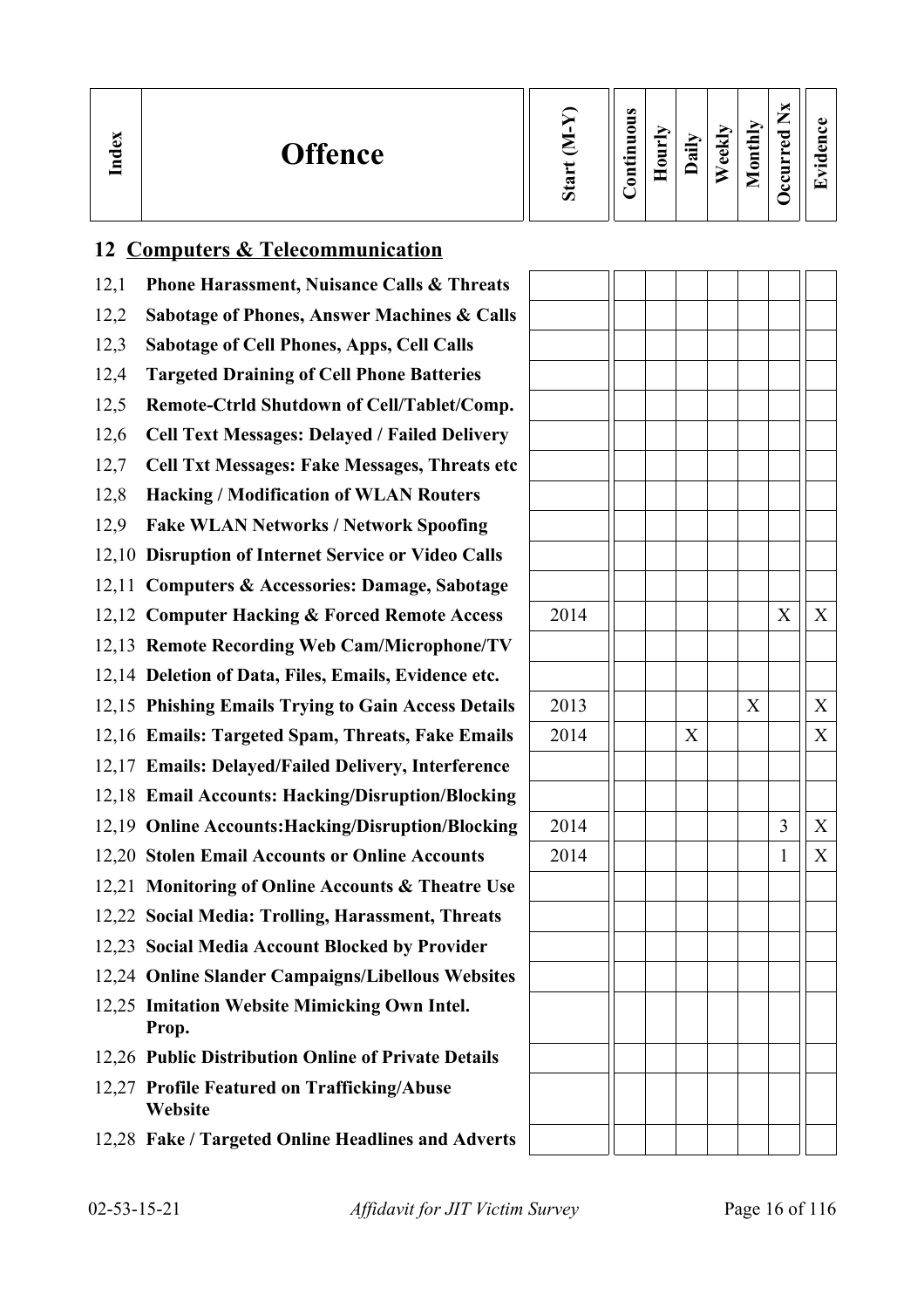#### **In dexOffence Sta rt (M-Y) Contin uous Hourly D Weekly aily Monthly OccurredNxEvid ence**12,29 **Fake / Targeted Messages via Radio or TV** 12,30 **TV Hacking to Show Private Footage / Threats**

## **13 Banking & Online Banking**

- 13,1 **Online Banking: Hacking, Sabotage, Blocking** 2013  $||$   $||$   $||$   $||$   $||$   $||$   $||$   $X||$   $X$
- 13,2 **Banking Access Codes: Access, Modification**
- 13,3 **Bank Accounts: Illegal Access, Theft of Money**
- 13,4 **Bank Accounts: Closing & Denial of Service**
- 13,5 **Bank/Credit Cards: Theft/Illegal Use/Fraud**
- 13,6 **Bank /Credit Cards: Blocking, Access Denial**
- 13,7 **Loans & Credit: Loan / Repayment Fraud**
- 13,8 **Payment Service Providers Blocking Accounts**
- 13,9 **Payment Service Providers: Theft or Fraud**

## **14 Finance & Administration**

- 14,1 **Fake Bills or Fake Charges**
- 14,2 **Trick Contracts, Fraud (excl. Banking above)**
- 14,3 **Fake Accusations or Fake Fines**
- 14,4 **Fake or Targeted Administrative Procedures**
- 14,5 **Fake or Targeted Retrospective/Dated Actions**
- 14,6 **Fake or Targeted Threats of Court Actions**
- 14,7 **Fake or Targeted Court Actions**

## **15 Insurance & Insurance Fraud**

- 15,1 **Insurance Refusal, Cancellation, Fee Increases**
- 15,2 **Fraudulent Life or Other Insurances**

## **16 Companies & Corporations**

- 16,1 **Overcharging & Fraud by Companies**
- 16,2 **Suspension or Termination of Services**
- 16,3 **Breach of Contract**



| 2015 | $\boldsymbol{\mathrm{X}}$ |  |  |             | $\mathbf X$ |
|------|---------------------------|--|--|-------------|-------------|
| 2013 |                           |  |  | $\mathbf X$ | $\mathbf X$ |
|      |                           |  |  |             |             |
| 2014 |                           |  |  | $\mathbf X$ | $\mathbf X$ |
|      |                           |  |  |             |             |
|      |                           |  |  |             |             |
|      |                           |  |  |             |             |
|      |                           |  |  |             |             |
|      |                           |  |  |             |             |
|      |                           |  |  |             |             |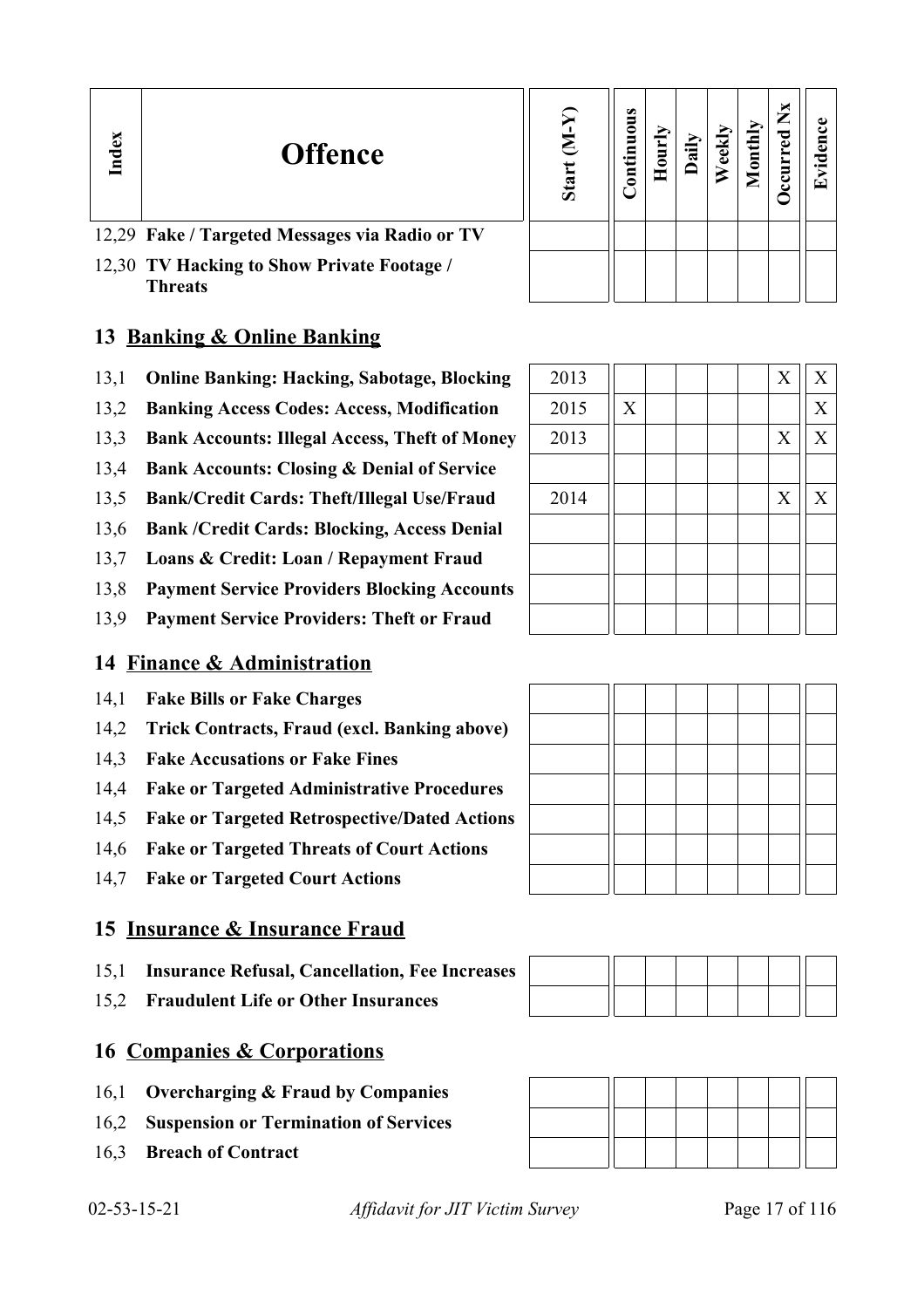| Index | <b>Offence</b>                               | ନ୍ମ<br>E<br>Start | Continuous | ੶ਫ਼ | $_{\rm l}$ | $\mathbf{X}$<br>ccurred |  |
|-------|----------------------------------------------|-------------------|------------|-----|------------|-------------------------|--|
| 16,4  | <b>Threatening Behaviour</b>                 |                   |            |     |            |                         |  |
| 16,5  | Fake, Fraudulent & Non-Existent Companies    |                   |            |     |            |                         |  |
| 16,6  | Fake Comps./Directorships i. Name of Victims |                   |            |     |            |                         |  |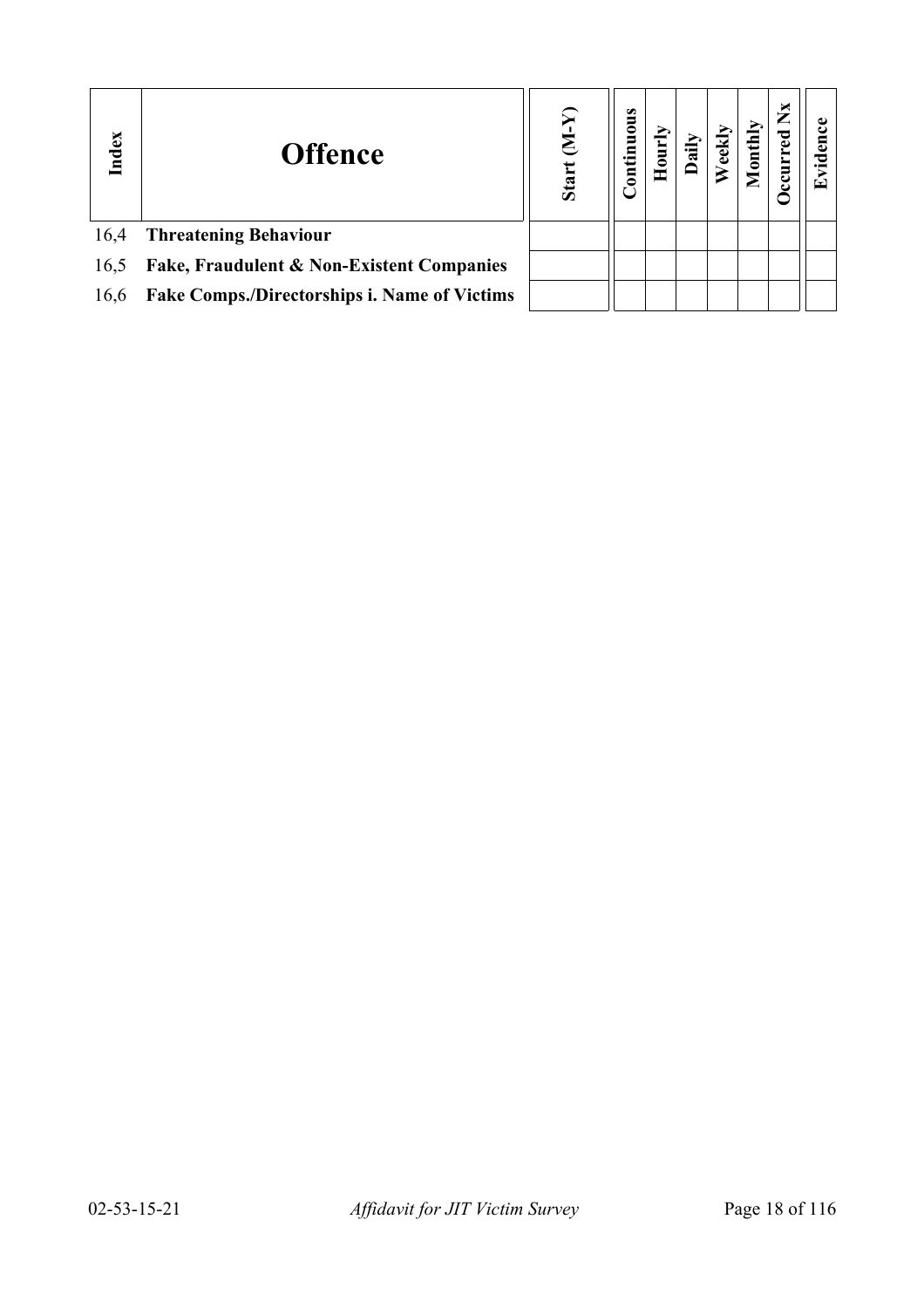| EX<br>ಕ<br>⊟ | <b>Offence</b> | ರಾ | $\omega$<br>∍<br>0<br>5<br>5<br>.⊐<br>⊟<br>۵ | _<br>∼<br>5<br>0<br>− | ⊵<br>$\cdot$ $-$<br>≂ | ◡<br>$\omega$<br>ω | ⊵<br>ᆯ<br>پ<br>$\overline{\mathbf{g}}$<br>_ | ⇁<br>_<br>ு.<br>مە<br>۰<br>┙ | C.<br>. е.<br>$\bullet$ $\blacksquare$<br>$\left(\mathbf{r}\right)$ |
|--------------|----------------|----|----------------------------------------------|-----------------------|-----------------------|--------------------|---------------------------------------------|------------------------------|---------------------------------------------------------------------|
|--------------|----------------|----|----------------------------------------------|-----------------------|-----------------------|--------------------|---------------------------------------------|------------------------------|---------------------------------------------------------------------|

## **17 Business & Employment**

#### **At Work**

- 17,1 **Mobbing or Slander at Work**
- 17,2 **Surveillance or Harassment at Work**
- 17,3 **Colleagues/Bosses Involved in Harassment**
- 17,4 **Harassment by Customers/Clients/Suppliers**
- 17,5 **Neighbour/Perpetrator Planted at Workplace**
- 17,6 **Isolation or Bypassing of Victim at Work**
- 17,7 **Denigrating Work Achievement or Authority**
- 17,8 **Overburdening with Work, Extreme Demands**
- 17,9 **Fabricated Customer & Other Complaints**
- 17,10 Sabotage of Projects, Employment, Promotion
- 17,11 **Leap-Frogging by Colleagues for Promotions**
- 17,12 **Bad Work Condition, Health & Safety Breach**
- 17,13 **Intimidation or Threats at Work**
- 17,14 Covert Recordings of Victim at Work
- 17,15 **Colleagues/Boss Access to Private Victim Info**
- 17,16 **Colleagues/Boss Access to Nude Victim Photos**
- 17,17 **Colleagues/Boss Access to Synthetic Telepathy**
- 17,18 **Poisoning/Contaminat. of Food/Drink at Work**
- 17,19 **DEW / Neurotech / Implant Torture at Work**
- 17,20 **Colleagues or Bosses Involved in Torture**
- 17,21 **Other Physical Attacks at Work** 2013  $\|X\|$  | | | | |

#### **Income, Salary & Holidays**

- 17,22 **Discrimination in Pay Relative to Colleagues**
- 17,23 **Withholding of Pay & False Pay Accounting**
- 17,24 **Refusal to Pay Out or Remunerate Overtime**
- 17,25 **Salary Money Used to Pay f. Others' Damage**
- 17,26 **Denial or Sabotage of Work Holidays** 2012  $\|X\|$  | | | |  $\|X\|$
- 17,27 **Damage to Career & Loss of Income** 2013 X X

| 2012 | $\overline{X}$          |  |  | $\overline{X}$        |
|------|-------------------------|--|--|-----------------------|
|      |                         |  |  |                       |
|      |                         |  |  |                       |
|      |                         |  |  |                       |
|      |                         |  |  |                       |
|      |                         |  |  |                       |
|      |                         |  |  |                       |
|      |                         |  |  |                       |
| 2013 | $\overline{X}$          |  |  | X                     |
|      |                         |  |  |                       |
| 2013 | X                       |  |  | $\overline{X}$        |
| 2013 | $\overline{\mathbf{X}}$ |  |  |                       |
| 2012 | $\overline{X}$          |  |  |                       |
|      |                         |  |  |                       |
|      |                         |  |  |                       |
|      |                         |  |  |                       |
|      |                         |  |  |                       |
| 2013 | $\overline{X}$          |  |  | $\overline{X}$        |
|      |                         |  |  |                       |
| 2013 | $\overline{X}$          |  |  | $\overline{\text{X}}$ |

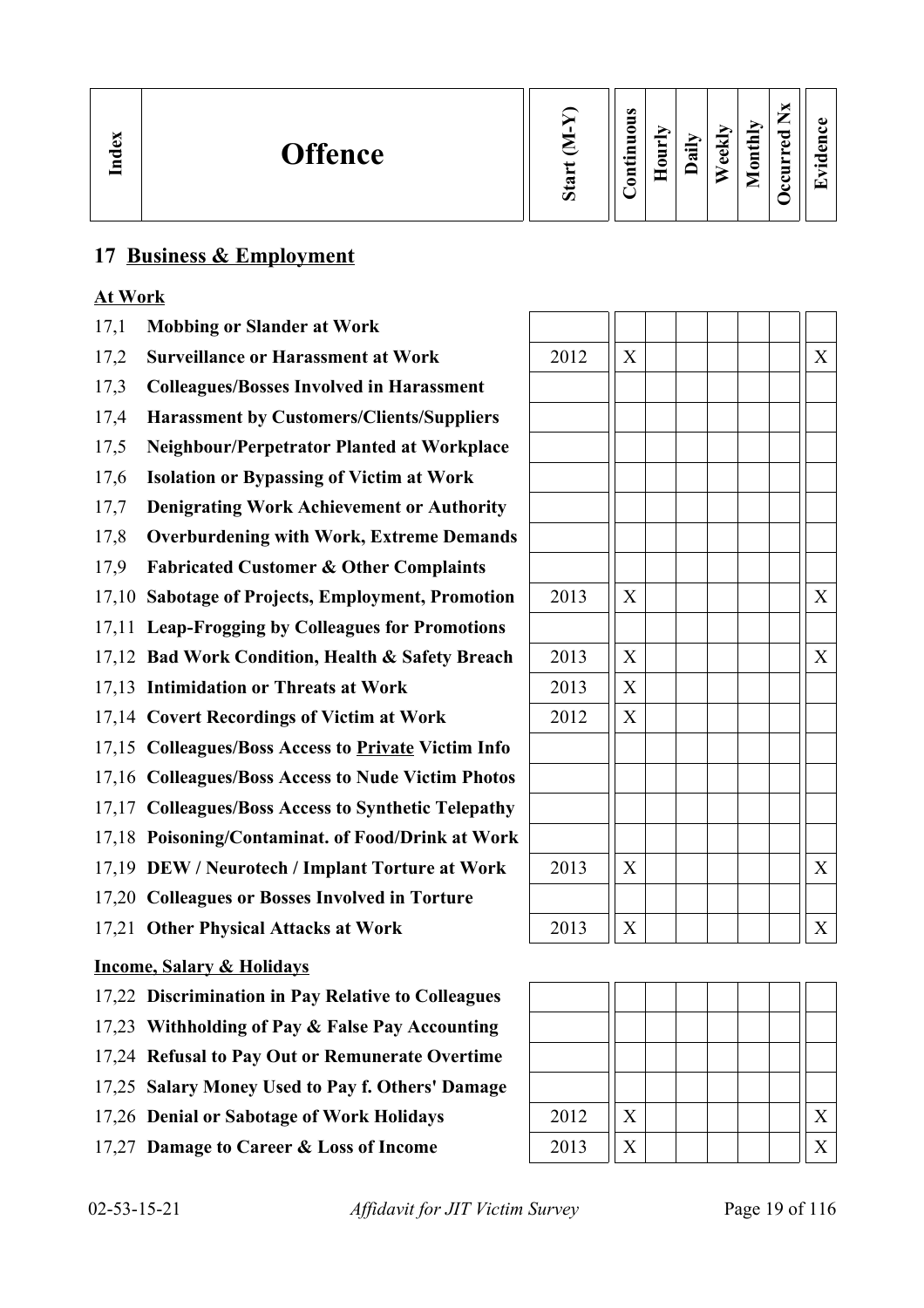| ×<br>്ധ<br><b>Offence</b><br>Ind | w<br>ÜΩ | $\bullet$<br>Ξ<br>0<br>5<br>.특<br>5 | −<br>⊏<br><u>гт</u> | ∽<br>$\bullet$ $\blacksquare$<br>≂ | ⊷<br>نه<br>م | onthly<br>▱ | м<br>╺<br>ರ<br>Φ<br>►<br>5<br>◡ | 61<br>~<br>$\bullet$ m<br>$\overline{ }$ |
|----------------------------------|---------|-------------------------------------|---------------------|------------------------------------|--------------|-------------|---------------------------------|------------------------------------------|
|----------------------------------|---------|-------------------------------------|---------------------|------------------------------------|--------------|-------------|---------------------------------|------------------------------------------|

#### **Complaints & Complaint Handling**

- 17,28 **Withholding Records, CCTV, Other Evidence**
- 17,29 **Forbidding of Meeting Recording for Investig.**
- 17,30 **False Allegations, Blow-Up Trivial Complaints**
- 17,31 **Fake Investigations, Set-Ups & Cover-Ups**
- 17,32 **Whistleblower Retaliation/Complainant Abuse**
- 17,33 **Delaying Employment Cases/Giving Evidence**
- 17,34 **Abusing Occupational Health f. Fraud/Smears**
- 17,35 **Union/Ombudsman Complicity in Set-Ups etc.**
- 17,36 **Union/Tribunal Sabotaging Employment Case**

### **Leaving or Changing Employment**

- 17,37 **Preventing Victim from Leaving Employment**
- 17,38 **Promising of Non-Existent Jobs/Employment**
- 17.39 **Termination of Job or Business Contracts**
- 17,40 **Withholding / Falsifying Work References**
- 17,41 **Blacklisting, Sabotage of Getting Other Work**
- 17,42 **Termination of Subsequent Work Contracts**

## **Self-Employment & Running a Business**

- 17,43 **Infiltration / Disruption of Business Relations**
- 17,44 Fake or Sabotaged Business Events
- 17,45 **Sabotage of Start-Up Endeavour**
- 17,46 Sabotage of Advertising/Business Presentation
- 17,47 Sabotage and Destruction of Customer Base
- 17,48 Sabotage of Investment, Slander to Investors
- 17,49 **Hiring of Employees by Competitors**
- 17,50 **Slander of Victim to Business Partners**
- 17,51 **Destruction of Business or Opportunities**
- 17,52 Theft of Intellectual Property
- 17,53 Theft of Business Ideas & Business Plans
- 17,54 **Industrial Espionage**
- 17,55 **Copyright Infringement**

| $02 - 53 - 15 - 21$ |
|---------------------|
|---------------------|

Affidavit for JIT Victim Survey Page 20 of 116

| 2014 |  |  | X |  |
|------|--|--|---|--|
|      |  |  |   |  |
| 2016 |  |  | X |  |
|      |  |  |   |  |

| 2014 |                           |  |  | 3              | X                         |
|------|---------------------------|--|--|----------------|---------------------------|
| 2015 |                           |  |  | $\overline{2}$ | X                         |
| 2012 | X                         |  |  |                | $\boldsymbol{X}$          |
| 2014 |                           |  |  | $\overline{4}$ |                           |
| 2013 | $\boldsymbol{\mathrm{X}}$ |  |  |                |                           |
| 2012 | $\boldsymbol{\mathrm{X}}$ |  |  |                |                           |
|      |                           |  |  |                |                           |
|      |                           |  |  |                |                           |
| 2013 | $\boldsymbol{\mathrm{X}}$ |  |  |                | X                         |
| 2013 | $\boldsymbol{\mathrm{X}}$ |  |  |                | $\boldsymbol{\mathrm{X}}$ |
| 2013 | $\boldsymbol{\mathrm{X}}$ |  |  |                | X                         |
| 2012 | X                         |  |  |                | X                         |
|      |                           |  |  |                |                           |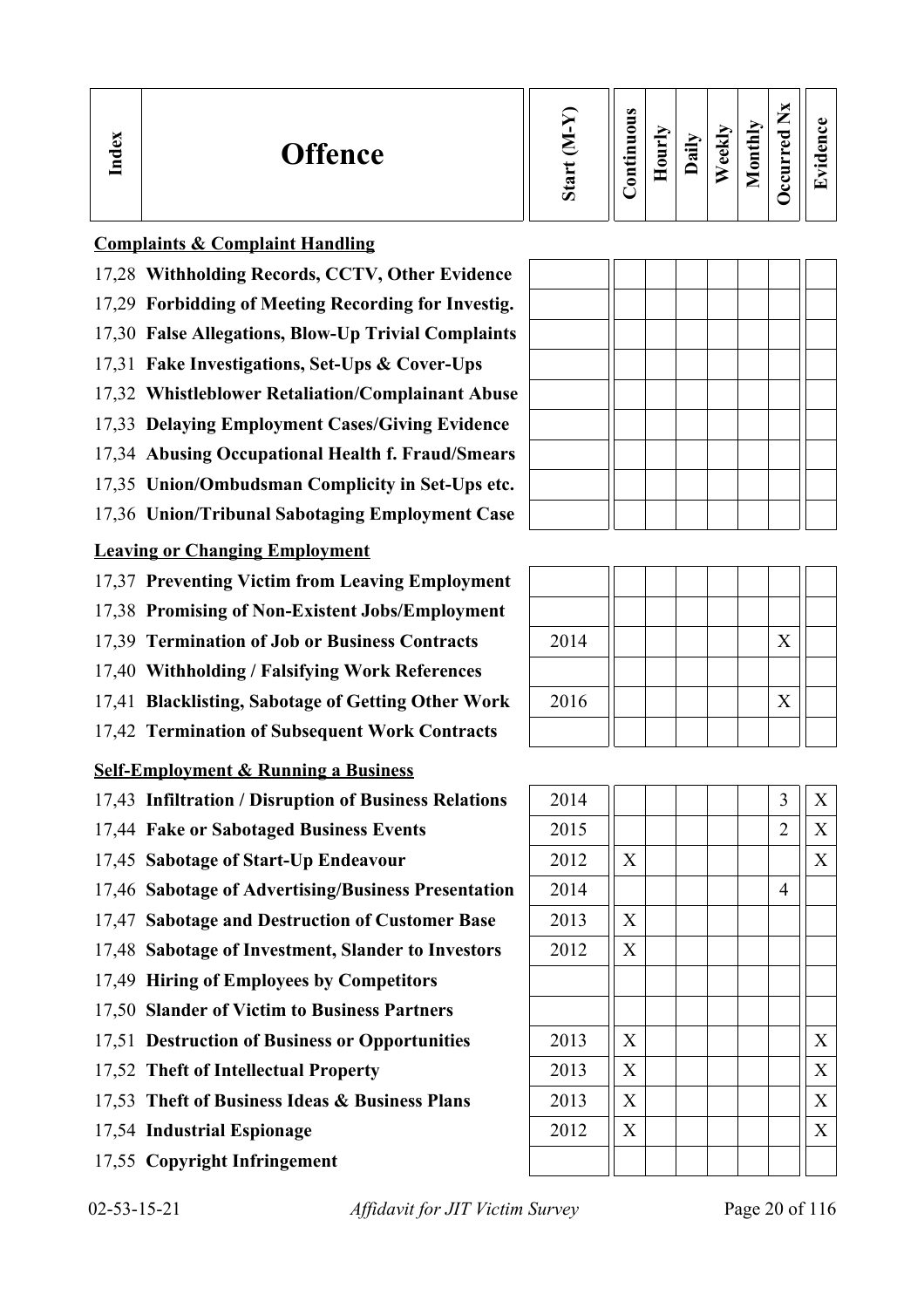| ×<br>نه<br><u>Ind</u> | <b>Offence</b> | ∽<br>∾ | ω<br>0<br>5<br>5<br>$\cdot$ $-$<br>⊟<br>۵ | −<br>▬<br>-<br>c<br>$\tau$ | ➢<br>$\cdot$ $-$<br>ಷ | м<br>$\omega$<br>ده | Иų<br>ند<br>Ē | –<br>−<br>P<br>م<br>$\overline{\phantom{a}}$<br>$\overline{\phantom{a}}$ | Œ<br>п<br><u>т.</u><br>$\bullet$ m<br>Γ÷ |
|-----------------------|----------------|--------|-------------------------------------------|----------------------------|-----------------------|---------------------|---------------|--------------------------------------------------------------------------|------------------------------------------|
|-----------------------|----------------|--------|-------------------------------------------|----------------------------|-----------------------|---------------------|---------------|--------------------------------------------------------------------------|------------------------------------------|

## **18 Property, Assets & Inheritance**

#### **Property & Assets**

- 18,1 **Theft/Fraud/Embezzlement of Property/Assets**
- 18,2 **Misappropriation of Property, Funds & Assets**
- 18,3 **Damaging Value of Property, Funds & Assets**
- 18,4 **Forced Sale of Property, Funds & Assets**
- 18,5 **Price Deflation during Sale of Property/Assets**
- 18,6 **Infiltration and Sabotage of Sale Process**

#### **Shares & Investment**

- 18,7 **Fraud Related to Shares and Investment**
- 18,8 **Misappropriation of Shares and Investment**
- 18.9 **Forced Sale of Shares**
- 18,10 **Issuance of Non-Existent Shares Off the Books**
- 18,11 **Fraudulent Companies Stealing Investment**
- 18,12 Asset-Stripping of Companies Invested In
- 18,13 Loss of Investment via Company Destruction

#### **Inheritance**

- 18,14 **Not Informed About Existence of Inheritance**
- 18,15 **Damage / Denial / Reduction of Inheritance**
- 18,16 **Damage/Misappropriation of Ancestors' Land**
- 18,17 **Damage/Misappropr. of Inheritance Property**

#### **Wills & Testaments**

- 18,18 **Interference with a Will or Writing of a Will**
- 18,19 **Theft or Disappearance of a Will / Testament**
- 18,20 **Fraudulent Modification of a Will / Testament**
- 18,21 **Theft of Property or Assets Mentioned in Will**
- 18,22 **Misinformation fr. Lawyer Administering Will**

| 2014 |   |  |  | 3 | X |
|------|---|--|--|---|---|
| 2014 | X |  |  |   | Χ |
|      |   |  |  |   |   |
| 2014 |   |  |  |   | Х |

| 2019 |                |  |  | X |
|------|----------------|--|--|---|
| 2014 | $\mathbf X$    |  |  | X |
| 2015 | $\overline{X}$ |  |  | X |



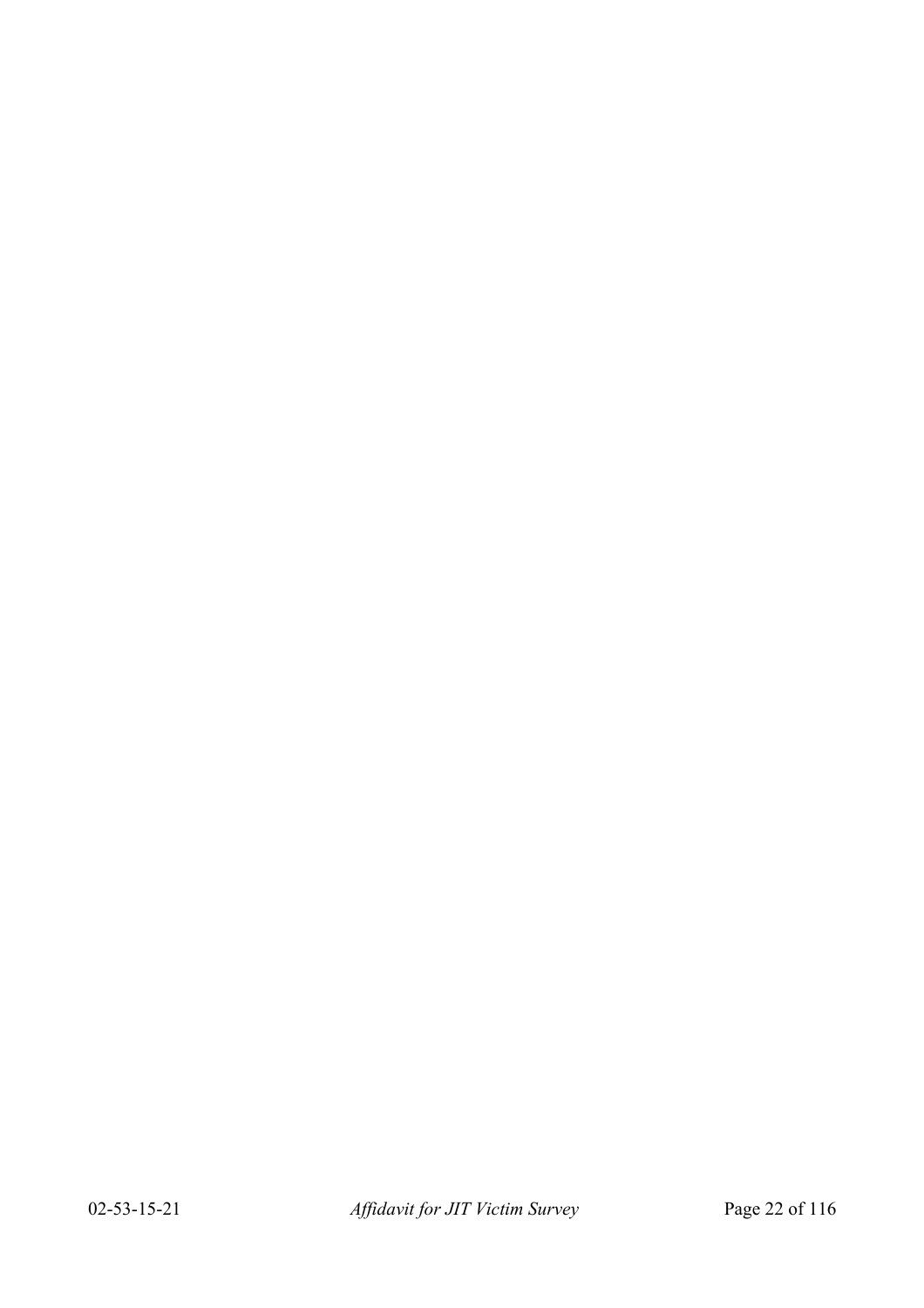| dex<br><b>Offence</b><br>▭ | Ď | $\omega$<br>▬<br>0<br>5<br>르.<br>5 | ↘<br>m<br>−<br>5<br>c | ∽<br>≔<br>∾ | ↝<br>ω<br>Ō | onthly<br>⊂ | ∼<br>–<br>_<br>ு<br>ه<br>➤<br>↩<br>ບ | а.<br>$\bullet$ $\blacksquare$<br>i ₩i |
|----------------------------|---|------------------------------------|-----------------------|-------------|-------------|-------------|--------------------------------------|----------------------------------------|
|----------------------------|---|------------------------------------|-----------------------|-------------|-------------|-------------|--------------------------------------|----------------------------------------|

### **19 Leisure Time, Hobbies, Sport & Clubs**

- 19,1 **Destroying of Leisure & Recuperation**
- 19,2 Timed / Staged Interruptions of Leisure Time
- 19,3 **Frequency at Which Given Time to Recover**
- 19,4 **Suffering Trauma/Harm in Leisure Activities**
- 19,5 Avoid Activities & Sport Due to Harassment
- 19,6 Avoid Activities & Sport Due to Phys. Attacks
- 19,7 **Avoid Activities/Sport Due to Implant Torture**

#### **Leisure Time & Hobbies**

- 19,8 Leisure Time & Hobbies: Disruption/Sabotage
- 19,9 **Leisure & Hobbies: Infiltration, Harassment**
- 19,10 Leisure & Hobbies: Disrupted by V2K Terror
- 19.11 Leisure & Hobbies: DEW Assaults & Torture
- 19,12 **Leisure & Hobbies: Physical Harm fr.**  Assaults **2013** X  $\begin{bmatrix} 2013 & 2013 & 2013 \end{bmatrix}$  X  $\begin{bmatrix} 2 & 2013 & 2013 & 2013 \end{bmatrix}$  X  $\begin{bmatrix} 2 & 2013 & 2013 & 2013 & 2013 \end{bmatrix}$
- 19,13 Leisure Time & Hobbies: Stopped by Assaults

#### **Sport & Fitness**

- 19,14 Fitness & Sport: Disruption, Sabotage
- 19,15 **Fitness & Sport: Infiltration, Harassment**
- 19,16 Fitness & Sport: Disrupted by V2K Terror
- 19,17 Fitness & Sport: DEW Assaults & Torture
- 19,18 **Fitness & Sport: Assaults w. Bio-Robotisation**
- 19,19 **Fitness & Sport: Accident fr. Bio-Robotisation**
- 19,20 Fitness & Sport: Physical Harm from Assaults
- 19,21 **Fitness & Sport: Stopped by Assaults or Harm**

### **Activities With Others & Clubs**

- 19,22 **Activities & Clubs: Stalking & Infiltration**
- 19,23 Activities & Clubs: Harassment by Members
- 19,24 Activities & Clubs: V2K Terror by Members
- 19,25 Activities & Clubs: DEW/Torture by

| 2013 | $\boldsymbol{\mathrm{X}}$ | X                 |
|------|---------------------------|-------------------|
| 2012 | X                         | X                 |
|      |                           |                   |
| 2013 | $\boldsymbol{\mathrm{X}}$ | X                 |
| 2014 | X                         | $\rm\overline{X}$ |
| 2013 | $\boldsymbol{\mathrm{X}}$ | X                 |
|      |                           |                   |

| 2012 | X | X |
|------|---|---|
|      |   |   |
| 2012 | X | X |
| 2013 | X | X |
| 2013 | X | X |
| 2013 | X | X |

| 2012 | $\boldsymbol{\mathrm{X}}$ | X |
|------|---------------------------|---|
|      |                           |   |
| 2012 | $\boldsymbol{\mathrm{X}}$ | X |
| 2012 | $\boldsymbol{\mathrm{X}}$ | X |
| 2012 | $\boldsymbol{\mathrm{X}}$ | X |
| 2014 | $\boldsymbol{\mathrm{X}}$ | X |
| 2012 | $\boldsymbol{\mathrm{X}}$ | X |
| 2013 | X                         | X |

| 2014 |  |  |  |  |
|------|--|--|--|--|
| 2013 |  |  |  |  |
| 2013 |  |  |  |  |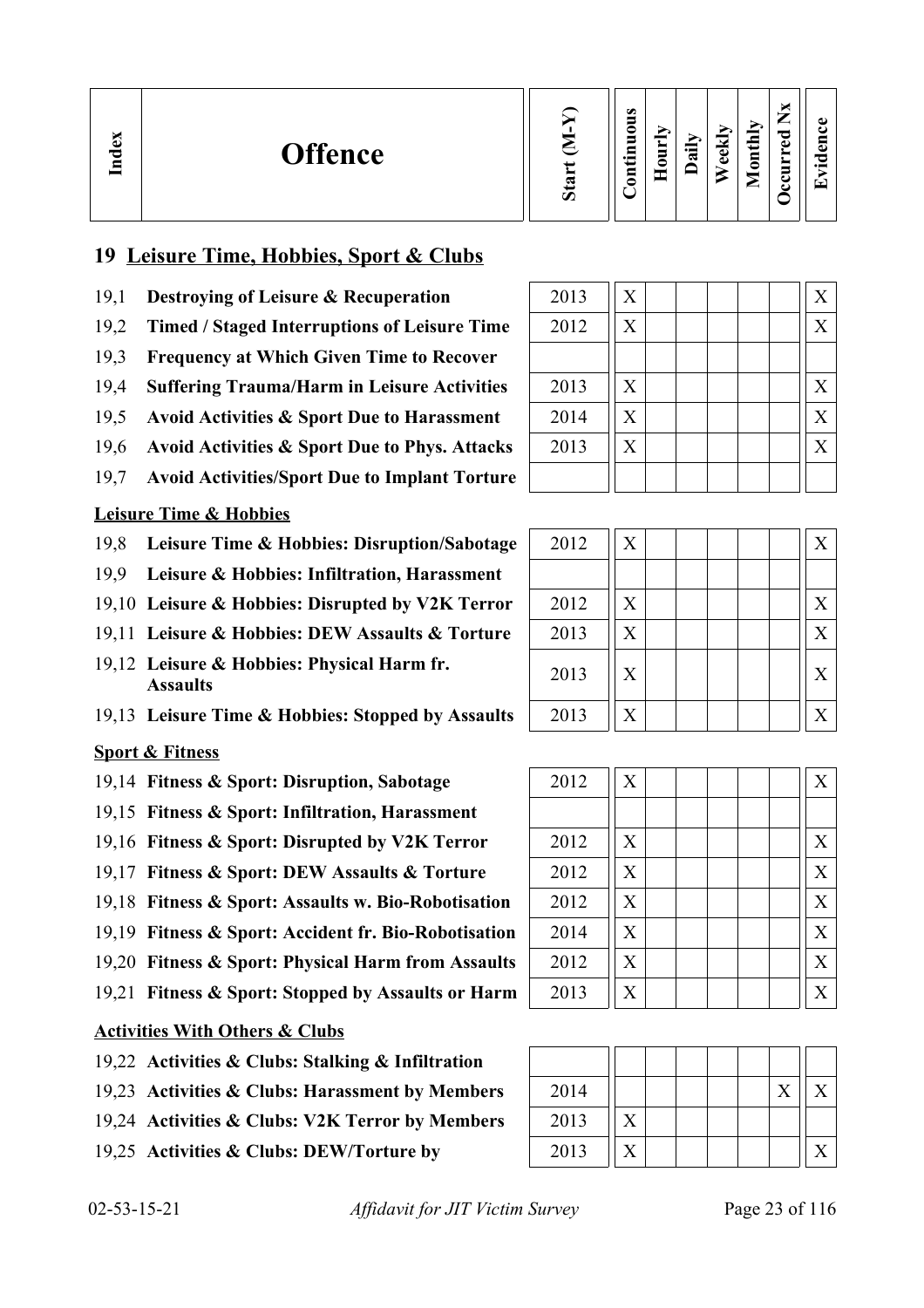| Index | <b>Offence</b>                                       | $\Omega$<br>Star | ontinuous | 0<br>Ξ | ≂ | ed | $\text{until}$ | ×<br>⇁<br>ಕ<br>ccuri | P<br>$\bullet$ $\blacksquare$<br>⊡ |
|-------|------------------------------------------------------|------------------|-----------|--------|---|----|----------------|----------------------|------------------------------------|
|       | <b>Members</b>                                       |                  |           |        |   |    |                |                      |                                    |
|       | 19,26 Activities & Clubs: Left Clubs Due to Assaults | 2016             |           |        |   |    |                |                      |                                    |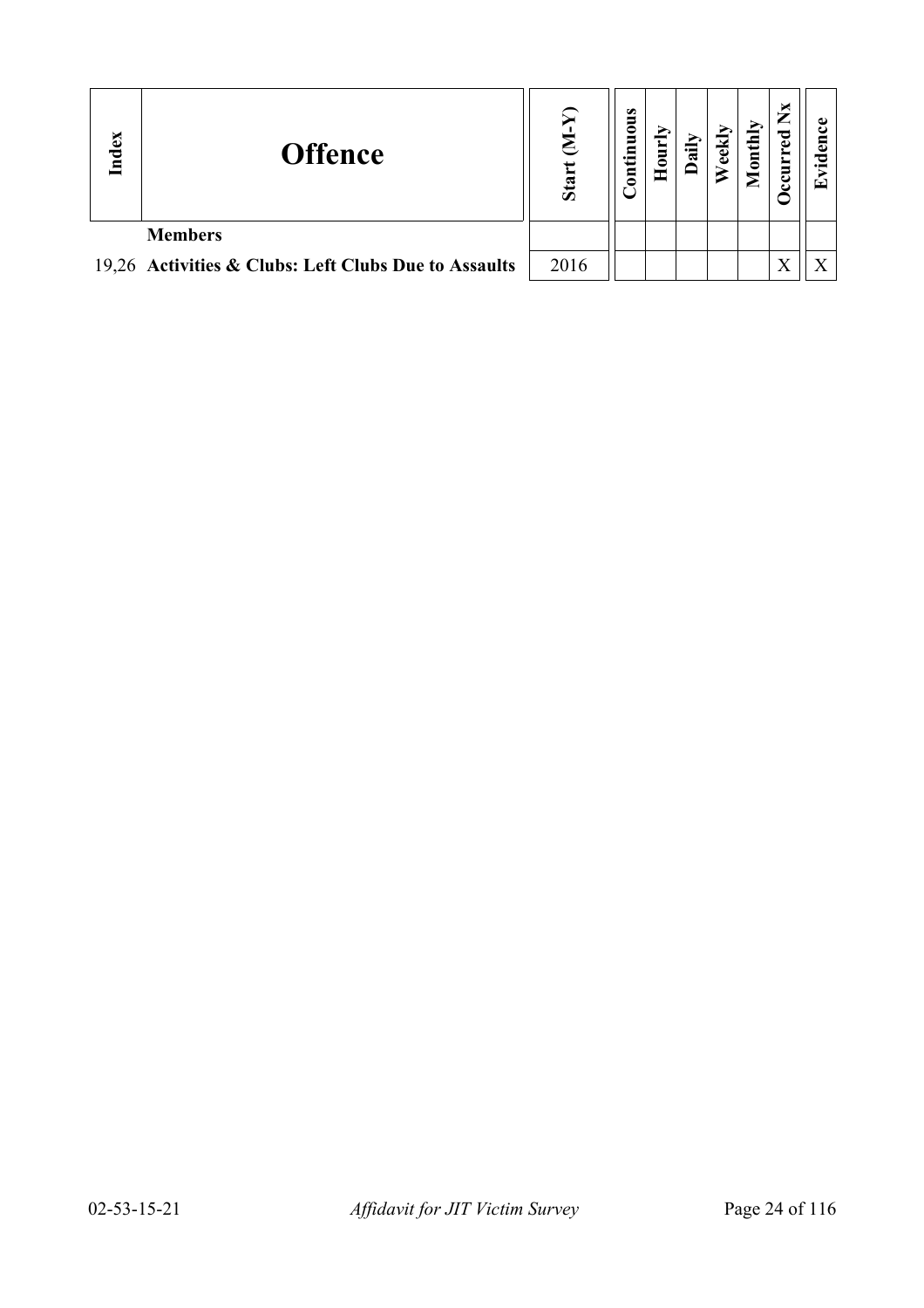| ്ല<br><b>Offence</b><br>ᇢ<br>Ē | ω<br>−<br>_<br>É<br>0<br>ెం<br>5<br>М<br>ω<br>. .<br>ω<br>⊏<br>$\overline{5}$<br>د.<br>≂<br>ω<br>►<br>-<br>3<br>▱<br>Ξ. | $\bullet$<br>÷ |
|--------------------------------|-------------------------------------------------------------------------------------------------------------------------|----------------|
|--------------------------------|-------------------------------------------------------------------------------------------------------------------------|----------------|

## **20 Private & Family Life**

- 20,1 **Disruption, Sabotage of Private & Family Life**
- 20,2 Voice-to-Skull (V2K) Torture
- 20,3 Attacks/Torture Disrupting Private/Fam. Life
- 20,4 **Family/Friends Taking Part in Harass./Abuse**
- 20,5 **Social Life: Harassment/Disruption/Sabotage** 2013 X X
- 20,6 **Social Life: Slander Campaigns**
- 20,7 Odd or Altered Behaviour in Family / Friends
- 20,8 **Personality Changes in Family / Friends**
- 20,9 **Harassment & Abuse by Family / Friends**
- 20,10 **Infiltration of Family, Friends or Community**
- 20,11 **Interference with or Damage to Relationships**
- 20,12 **Isolation from Family and Friends**
- 20,13 **Social Network Destroyed, Isolation fr Society**

## **21 Romantic Interests & Dating**

- 21,1 **Disruption & Sabotage of Partner Search**
- 21,2 **Disruption & Sabotage of Dating**
- 21,3 **Attacks on Love Interests / Sexual Partners**
- 21,4 **Sex Partner/Love Interest Recruited for Abuse**
- 21,5 **Dating Site Infiltration by Agents / Operatives**
- 21,6 **Agents/Operatives Pretending a Love Interest**
- 21,7 **Honey Traps Planted in the Victim's Life**
- 21,8 **Harm/Damage by Honey Traps / Love Agents**
- 21,9 **Slander by Honey Traps / Love Agents**
- 21,10 **Entrapment by Honey Traps / Love Agents**
- 21,11 **Exploitation/Harm by Honey Trap/Love Agent**
- 21,12 **Sexual Abuse by Honey Traps / Love Agents**
- 21,13 **Physical Assault by Honey Traps/Love Agents**
- 21,14 **Covert Drugging by Honey Traps/Love Agents**

| 11-2012 | X                         |  |  |                  | $\overline{X}$            |
|---------|---------------------------|--|--|------------------|---------------------------|
| 11-2012 | $\boldsymbol{\mathrm{X}}$ |  |  |                  |                           |
| 12-2012 | $\boldsymbol{\mathrm{X}}$ |  |  |                  | $\boldsymbol{\mathrm{X}}$ |
|         |                           |  |  |                  |                           |
| 2013    | X                         |  |  |                  | $\boldsymbol{X}$          |
|         |                           |  |  |                  |                           |
| 2015    |                           |  |  | X                |                           |
| 2016    |                           |  |  | X                |                           |
|         |                           |  |  |                  |                           |
|         |                           |  |  |                  |                           |
| 2016    |                           |  |  | $\boldsymbol{X}$ | $\boldsymbol{\mathrm{X}}$ |
| 2016    |                           |  |  | X                | $\boldsymbol{\mathrm{X}}$ |
| 2017    |                           |  |  | X                |                           |

| 12-2012 |  |  | $\overline{X}$ | $\mathbf X$    |
|---------|--|--|----------------|----------------|
|         |  |  |                |                |
|         |  |  |                |                |
|         |  |  |                |                |
|         |  |  |                |                |
| 2012    |  |  | $\mathbf X$    | $\overline{X}$ |
| 2015    |  |  | X              | $\mathbf X$    |
|         |  |  |                |                |
| 2016    |  |  | X              | $\mathbf X$    |
|         |  |  |                |                |
|         |  |  |                |                |
|         |  |  |                |                |
|         |  |  |                |                |
|         |  |  |                |                |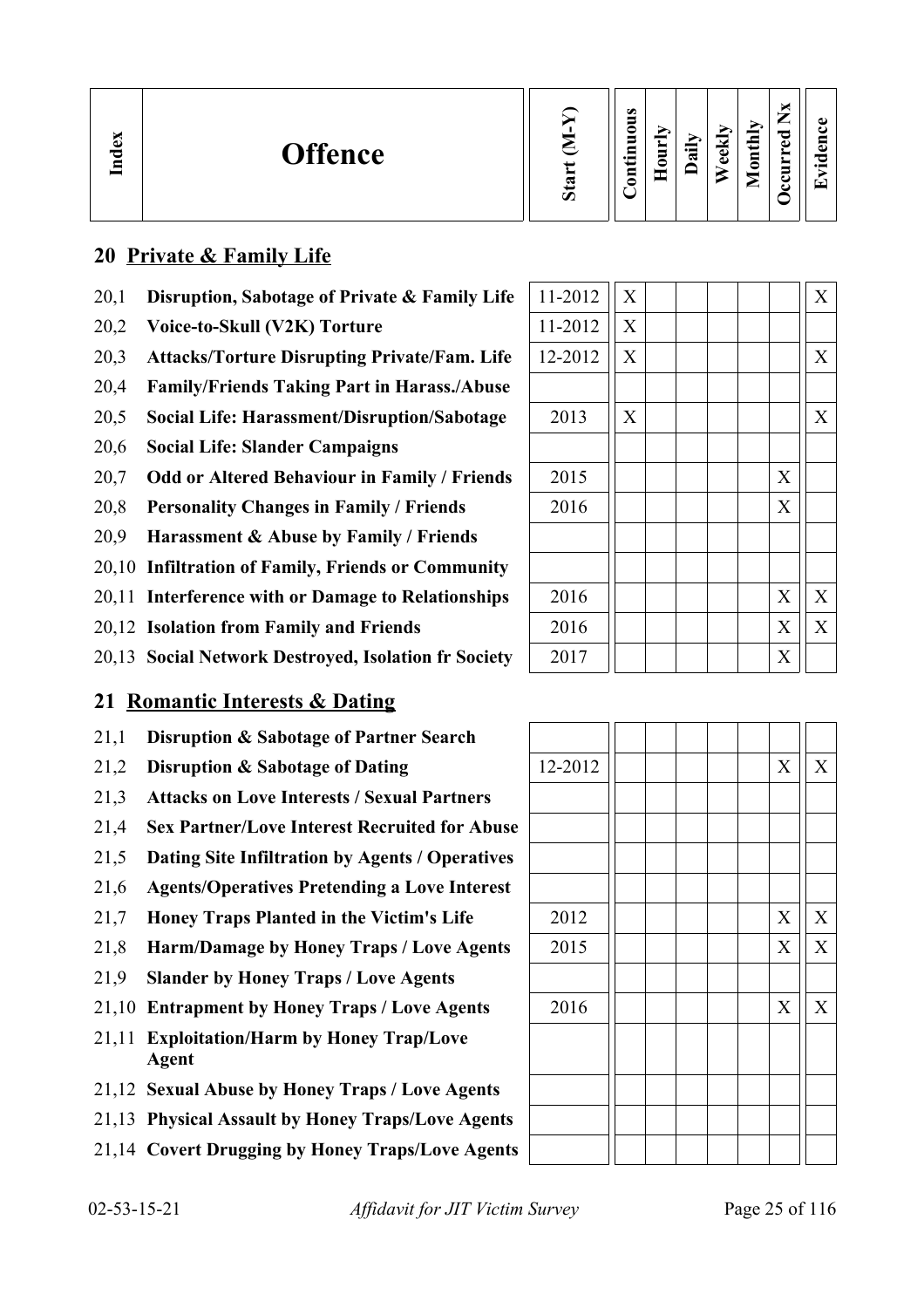| Index | <b>Offence</b>                                  | S <sub>ta</sub> | s<br>∍<br>٥<br>등 | ੰਡ | Ξ<br>$\bar{\mathbf{g}}$ | ಕ<br>5<br>ں |  |
|-------|-------------------------------------------------|-----------------|------------------|----|-------------------------|-------------|--|
|       | 21,15 Murder Attempt by Honey Traps/Love Agents |                 |                  |    |                         |             |  |

## **22 Sex & Sexual Assault (incl. remote-controlled (RC) with biotech & DEW)**

- 22,1 **Sex. Harassm./Humil./Comments on Sex Life**  $\begin{array}{|c|c|c|c|c|} \hline 2013 & X & \hline \end{array}$
- 22,2 **Sexual Assault & Rape (classical)**
- 22,3 **Systematic Long-term Sexual Abuse (classical)**
- 22,4 **Sex Trafficking & Sexual Slavery (classical)**
- 22,5 **Genital Mutilation / Targeted Venereal Infects**
- 22,6 Interference with Sex Life by Covert Means
- 22,7 **Sexual Harassment / Assaults / Rape (all RC)**
- 22,8 **Sex Trafficking & Sexual Slavery (RC)**
- 22,9 **Forced Orgasms, Erection, Ejaculation (RC)**
- 22,10 **Forced Urination or Defecation (RC)**
- 22,11 **MKUltra/Monarch Prog./Satanic Ritual Abuse** <sup>2015</sup> <sup>X</sup>

## **23 Marriage & Partnership**

- 23,1 **Interference with & Sabotage of Married Life**
- 23,2 **Stress on Marriage/Partnership by Targeting**
- 23,3 **Personality Changes in Partner**
- 23,4 **Targeted Break-Up / Destruction of Marriage**

## **24 Family Planning, Reproduction, Pregnancy & Birth**

- 24,1 **Disruption or Sabotage of Family Planning**
- 24,2 **Targeted Attacks to Reproductive Organs**
- 24,3 **Forced Removal of Reproductive Organs**
- 24,4 **Reproductive Problems / Difficulty Conceiving**
- 24,5 **Attacks During Pregnancy and on the Foetus**
- 24,6 **Pregnancy: Unusual/Rare Symptoms/Illnesses**
- 24,7 **Miscarriages**
- 24,8 **Difficult Births & Irregularities During Birth**

| 2013 | $\mathbf X$               |  |   |  |  |
|------|---------------------------|--|---|--|--|
| 2014 | $\boldsymbol{\mathrm{X}}$ |  |   |  |  |
|      |                           |  |   |  |  |
| 2015 | $\boldsymbol{\mathrm{X}}$ |  |   |  |  |
| 2015 | $\overline{X}$            |  |   |  |  |
| 2015 |                           |  | X |  |  |
|      |                           |  |   |  |  |
|      |                           |  |   |  |  |

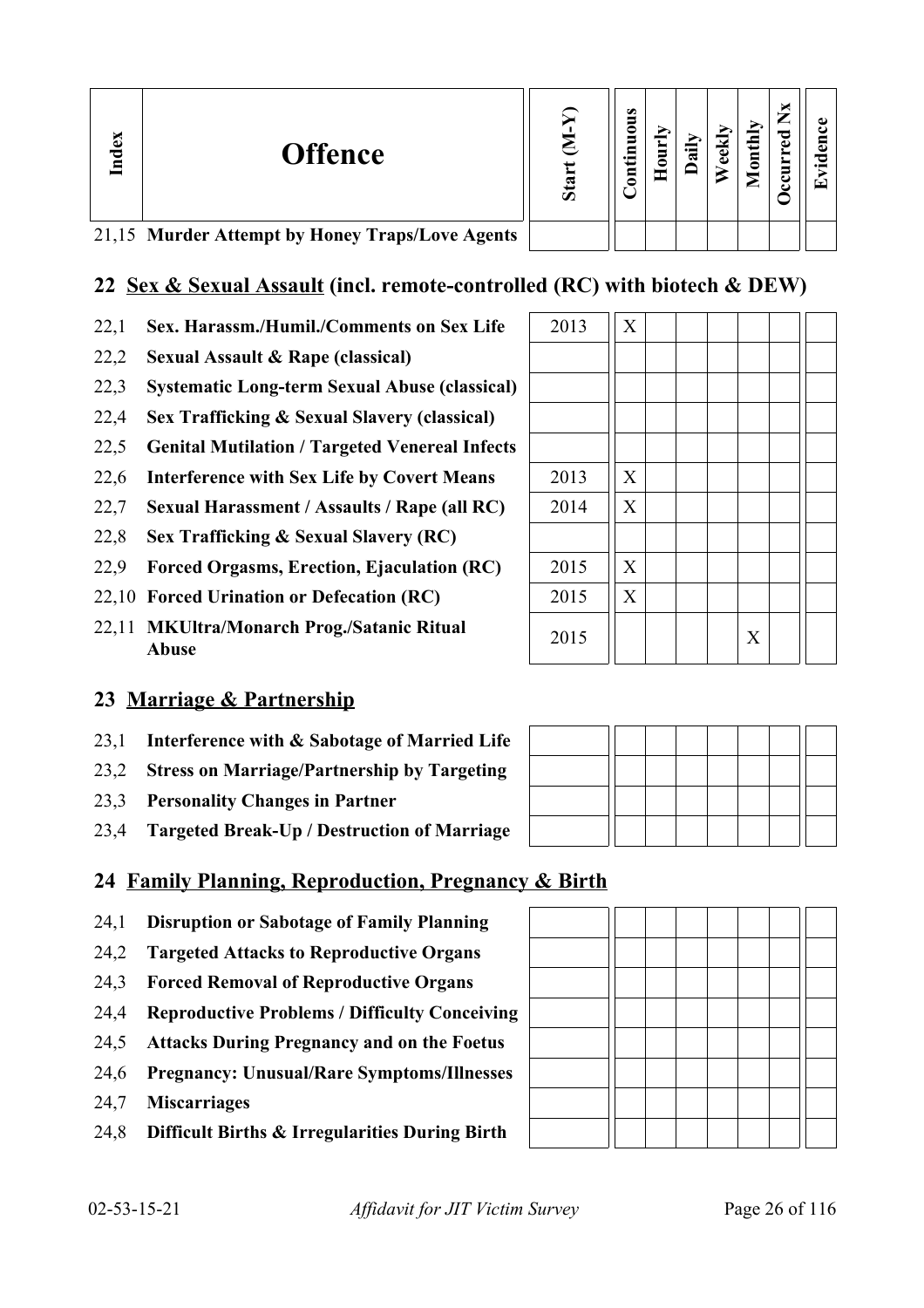| Index | <b>Offence</b>                                  | Stai | s |  |  | × | ' T |
|-------|-------------------------------------------------|------|---|--|--|---|-----|
| 24,9  | <b>Harm to Mother or Child During Birth</b>     |      |   |  |  |   |     |
|       | 24,10 Birth Defects or Disabilities in Children |      |   |  |  |   |     |

## **25 Children & Child Custody**

- 25,1 **Odd Behaviour of a Child**
- 25,2 **Personality Changes in a Child**
- 25,3 **Sleep-Walking of a Child**
- 25,4 **Timed/Severe/Devastating Child Illnesses**
- 25,5 **Disruption or Sabotage of a Child's Activities**
- 25,6 **Disruption / Sabotage of Child's Medical Care**
- 25,7 **Harassment, Stalking, Intimidation of a Child**
- 25,8 **Physical Violence Against a Child**
- 25,9 **Irradiation or Torture of a Child**
- 25,10 **Implanting of a Child**
- 25,11 **Sexual Harassment, Abuse, Rape of a Child**
- 25,12 **Physical Injury or Mutilation of a Child**
- 25,13 **Satanic Ritual Abuse of a Child**
- 25,14 **Death or Murder of a Child**
- 25,15 **Harassment or Abuse of Disabled Child**
- 25,16 **Removal of the Custody of a Child**
- 25,17 **Blocking of Access to a Child / Visitation Right**
- 25,18 **Taking of Child into Care, Forced Adoption**

## **26 Forced Changes, Relocation & House Moves**

- 26.1 **Forced Personal Changes Due to Targeting**
- 26,2 **Parts of Home Unusable Due to Attacks**
- 26,3 **Forced Change of Employment**
- 26,4 **Forced Fleeing of Home**
- 26,5 **Forced House Moves**
- 26,6 **Forced Change of Country or Emigration**

| 2013 | X              | X |
|------|----------------|---|
| 2014 | X              |   |
| 2014 | X              |   |
| 2015 | X              |   |
|      |                |   |
| 2016 | $\overline{X}$ |   |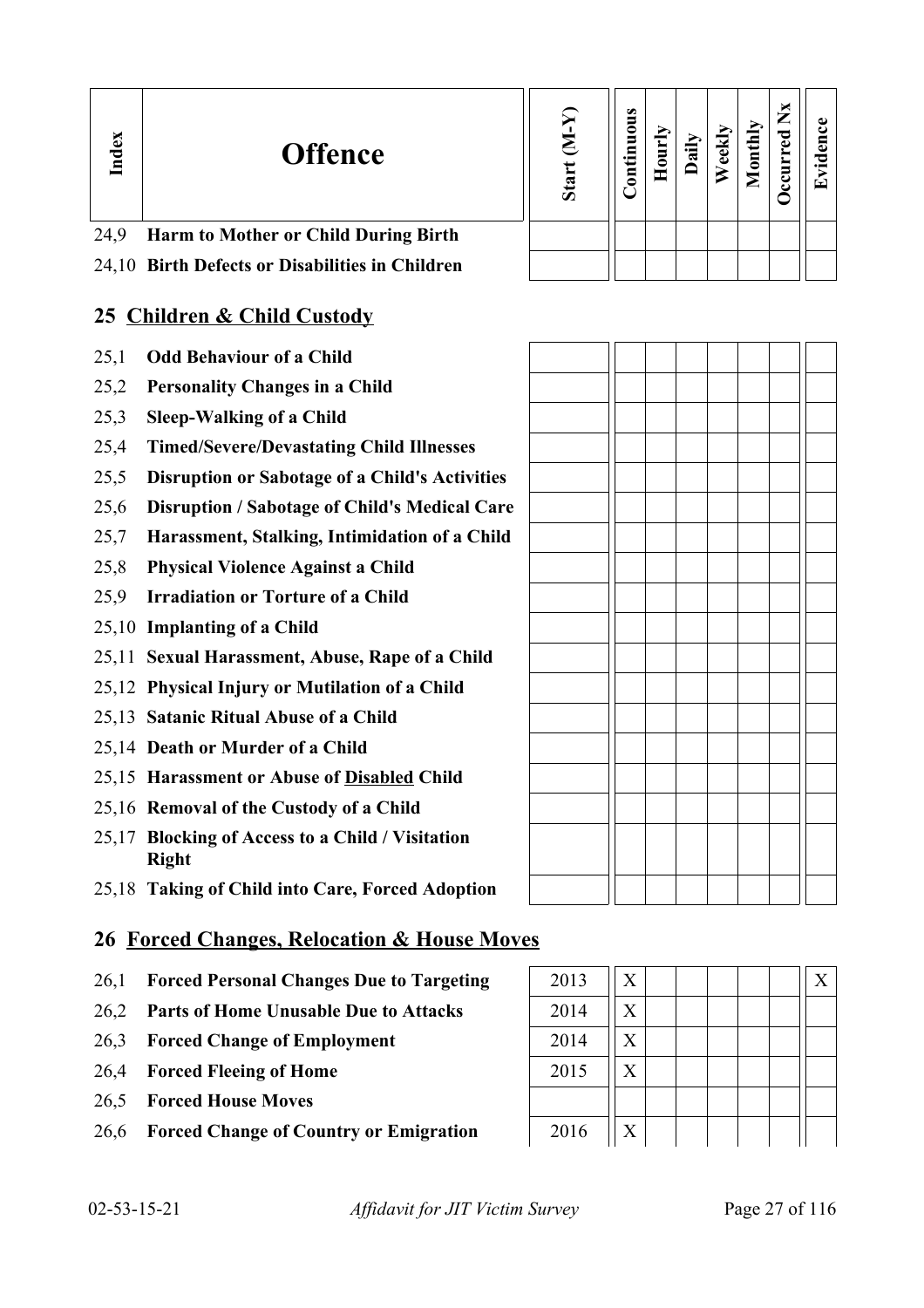| Index | <b>Offence</b>                         | Star | uous<br>$\ddot{a}$<br>$\bar{\mathbf{e}}$ |  | $\bar{\rm g}$ | M<br>हु<br>urr<br>౿ | r <del>⊤</del> |
|-------|----------------------------------------|------|------------------------------------------|--|---------------|---------------------|----------------|
| 26,7  | <b>Forced Separation from Spouse</b>   |      |                                          |  |               |                     |                |
| 26,8  | <b>Forced Separation from Children</b> |      |                                          |  |               |                     |                |
|       |                                        |      |                                          |  |               |                     |                |

26,9 **Forced Separation from Support Network** 2016 X

## **27 Accidents & Unfortunate Events**

- 27,1 **Strange, Timed or Highly Unlikely Accidents**
- 27,2 **Bad or Catastrophic Damage from Accidents**
- 27,3 **Bad or Catastrophic Injury from Accidents**
- 27,4 **Death from Accidents**
- 27,5 **Strange/Timed Accidents fr. Broken Equipm.**
- 27,6 **Accidents Due to Sabotaged Equipment**
- 27,7 Accidents that Affected Significant Events
- 27,8 Accidents Announced by V2K, Threats etc.
- 27,9 **Strange/Unlikely Accidents of Family/Friends**
- 27,10 Many Unusual or Highly Unlikely Events
- 27,11 Systematic Misfortune in Life

### **Tripping & Falling, Dropping Items**

- 27,12 **Timed or Unusual Tripping or Falling**
- 27,13 **Repeated Tripping or Falling**
- 27,14 **Timed/Unusual Dropping Items Unexpectedly**
- 27,15 **Repeated Dropping of Items Unexpectedly**
- 27,16 Accidents Due to Sudden Muscle Failure
- 27,17 **Muscle Failure in Specific Situations Only**
- 27,18 **Falls Due to Broken or Sabotaged Equipment**
- 27,19 Tripping/Falls/Dropping Announced by V2K

### **Car Accidents**

- 27,20 **Timed or Unusual Car Accidents**
- 27,21 **Car Accidents Due to Sabotage of Vehicle**
- 27,22 **Car Accidents Due to Stalkers or Attackers**

| 2018    |                           |                           |   |   | X                | $\boldsymbol{\mathrm{X}}$ |
|---------|---------------------------|---------------------------|---|---|------------------|---------------------------|
|         |                           |                           |   |   |                  |                           |
| 2017    |                           |                           |   |   | $\boldsymbol{X}$ | $\mathbf X$               |
|         |                           |                           |   |   |                  |                           |
|         |                           |                           |   |   |                  |                           |
|         |                           |                           |   |   |                  |                           |
| 2017    |                           |                           |   | X |                  | $\mathbf X$               |
| 2013    |                           |                           |   |   |                  |                           |
| 2014    |                           |                           | X |   |                  | X                         |
| 11-2012 | $\boldsymbol{\mathrm{X}}$ |                           |   |   |                  | $\boldsymbol{X}$          |
| 2013    |                           | $\boldsymbol{\mathrm{X}}$ |   |   |                  | X                         |

| 2014 |  | X |   | X                |
|------|--|---|---|------------------|
| 2014 |  | X |   | X                |
| 2014 |  | X |   | X                |
| 2014 |  | X |   | X                |
| 2016 |  |   | X | $\boldsymbol{X}$ |
|      |  |   |   |                  |
|      |  |   |   |                  |
| 2016 |  |   | X |                  |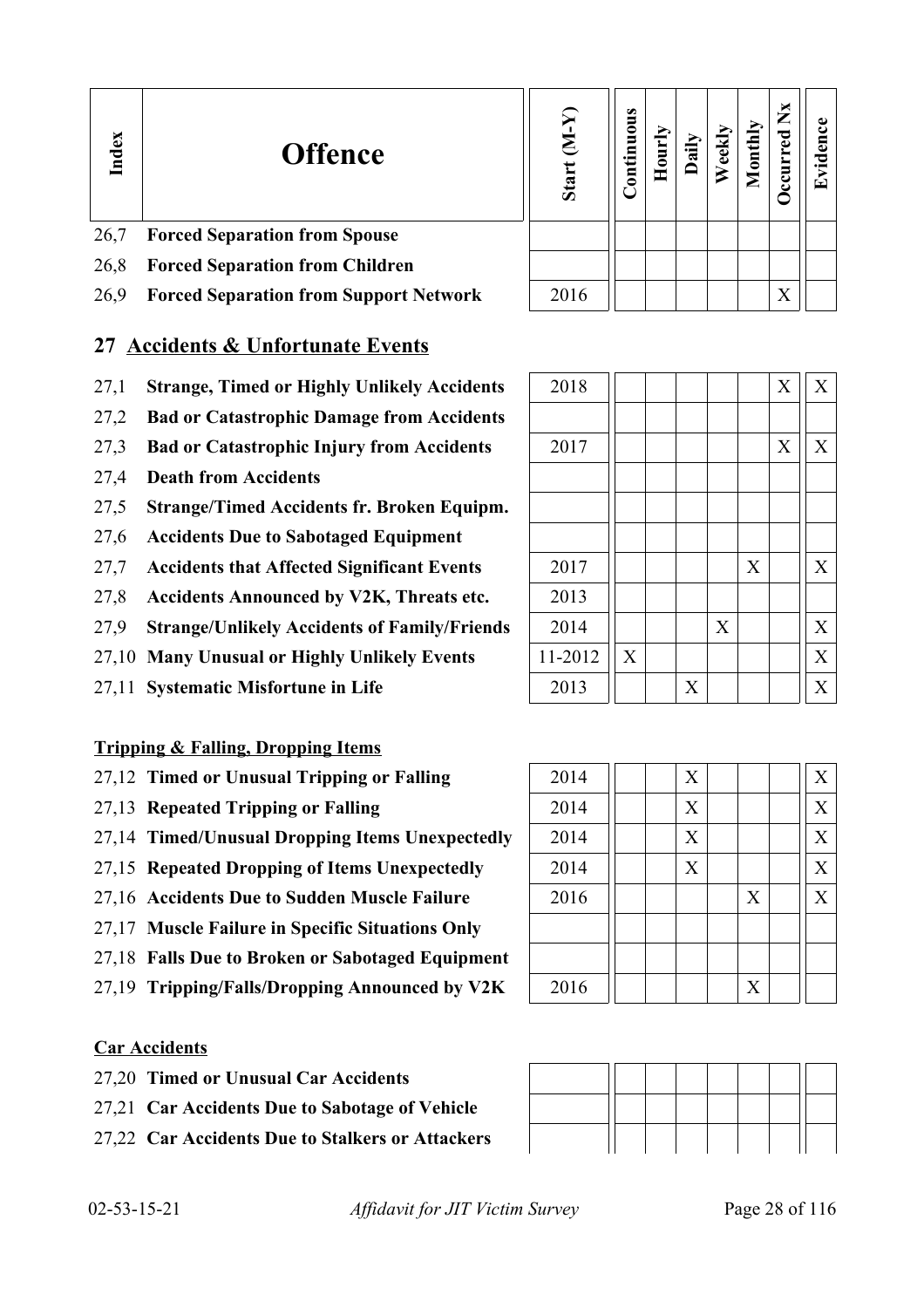| Index | <b>Offence</b>                                  | Star | $\bf{S}$ |  |  | × |  |
|-------|-------------------------------------------------|------|----------|--|--|---|--|
|       | 27,23 Staged Car Accidents for Entrapment       |      |          |  |  |   |  |
|       | 27,24 Car Accidents Involving Family or Friends |      |          |  |  |   |  |
|       | 27,25 Car Accidents Announced by V2K or Threats |      |          |  |  |   |  |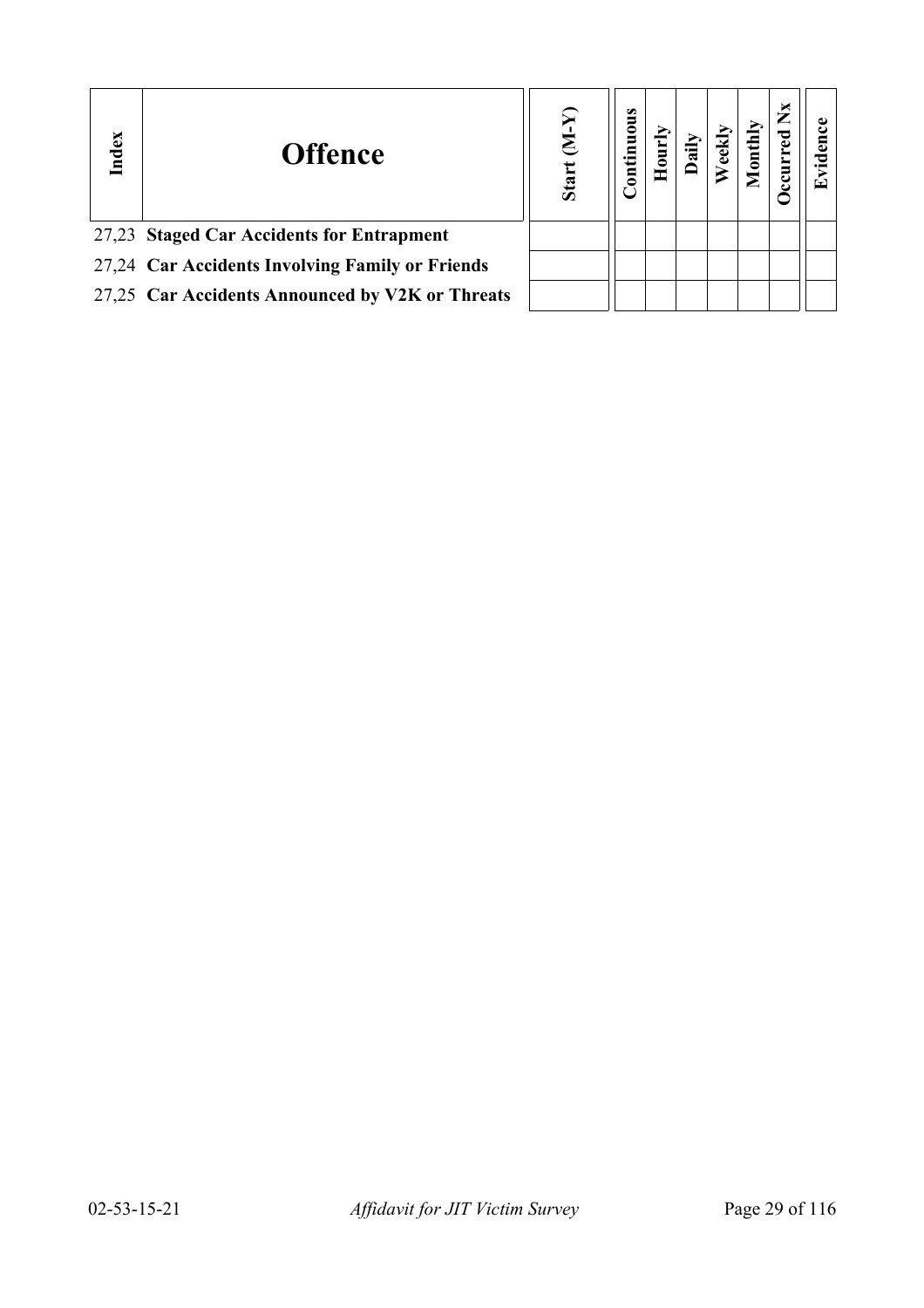| ി<br><b>Offence</b><br>ᇰ<br>⊟ | ∾<br>Ō | $\bullet$<br>0<br>$\bullet$<br>- | ► | n<br>੶ਜ਼ | ≂<br>ω<br>ω | nthly<br>۵<br>◚ | ∼<br>_<br>ರ<br>ω<br>►<br>-<br>င | $\bullet$<br>▼ |
|-------------------------------|--------|----------------------------------|---|----------|-------------|-----------------|---------------------------------|----------------|
|-------------------------------|--------|----------------------------------|---|----------|-------------|-----------------|---------------------------------|----------------|

## **28 Directed Energy Weapons (DEW) & Radiation**

**Radioactivity (Ionising Radiation Measured by Geiger Counters)**

- 28,1 **Attacks with Radioactivity (Geiger Counter)**
- 28,2 **Radioactivity Increasing Significantly at Night**
- 28,3 **Flashes of High Radioactivity of Similar Value**
- 28,4 **High Radioactivity Lasting 5 Seconds or More**

## **WLAN, Cell Phones, Cell Phone Towers**

- 28,5 **Weaponised WLAN & Unusual Signals**
- 28,6 **Weaponised Cell Phone Radiation & Signals**
- 28,7 **Weaponised Cell Towers, Increased Radiation**

**Directed Energy Weapons (Non-Ionising Radiation Measured by Electromagnetic Detectors)**

- 28,8 **DEW Interference with Electronic Equipment**
- 28,9 **DEW Damage/Frying of Electronic Equipment**
- 28,10 **DEW Knocking Out Car or Bringing to a Halt**
- 28,11 **Fires Started by Directed Energy Weapons**
- 28,12 **Physical Attacks with DEW**
- 28,13 **DEW Attacks Inhibiting/Sabotaging Activities**
- 28,14 **"Herding" with DEW, Keeping From Areas**
- 28,15 Pain & Torture with DEW and Radiation
- 28,16 **Visible Injuries from DEW Attacks (Burns etc)** <sup>2015</sup> <sup>X</sup> <sup>X</sup>
- 28,17 **Systematic or Targeted Mutilation with DEW**
- 28,18 **DEW Attacks at Night & Sleep Deprivation**
- 28.19 **DEW Attacks in Shower, on Toilet, During Sex**
- 28,20 DEW Attacks of Family, Friends, Community
- 28,21 DEW Attacks Simultaneously On Others
- 28,22 **DEW Attacks on Pets or Animals**
- 28,23 **DEW Damage to Plants Inside / Outside Home**
- 28,24 DEW Damage to Objects, Home or Exterior
- 28,25 **DEW Injuries Requiring Medical Attention**



|                           | ా |                           |                | - ,                       |
|---------------------------|---|---------------------------|----------------|---------------------------|
|                           |   |                           |                |                           |
|                           |   |                           |                |                           |
|                           |   |                           |                |                           |
|                           |   |                           |                |                           |
| $\boldsymbol{\mathrm{X}}$ |   |                           |                | $\boldsymbol{\mathrm{X}}$ |
| $\overline{X}$            |   |                           |                | $\overline{X}$            |
|                           |   |                           |                |                           |
| $\boldsymbol{\mathrm{X}}$ |   |                           |                | $\mathbf X$               |
| $\overline{X}$            |   |                           |                | X                         |
|                           |   |                           |                |                           |
| X                         |   |                           |                | X                         |
| $\overline{X}$            |   |                           |                | $\overline{X}$            |
|                           |   | $\boldsymbol{\mathrm{X}}$ |                | $\overline{X}$            |
|                           |   | $\overline{X}$            |                | $\overline{X}$            |
|                           |   |                           |                |                           |
| X                         |   |                           |                | $\mathbf X$               |
|                           |   |                           | $\overline{4}$ | $\overline{X}$            |
| X                         |   |                           |                |                           |
|                           |   |                           |                |                           |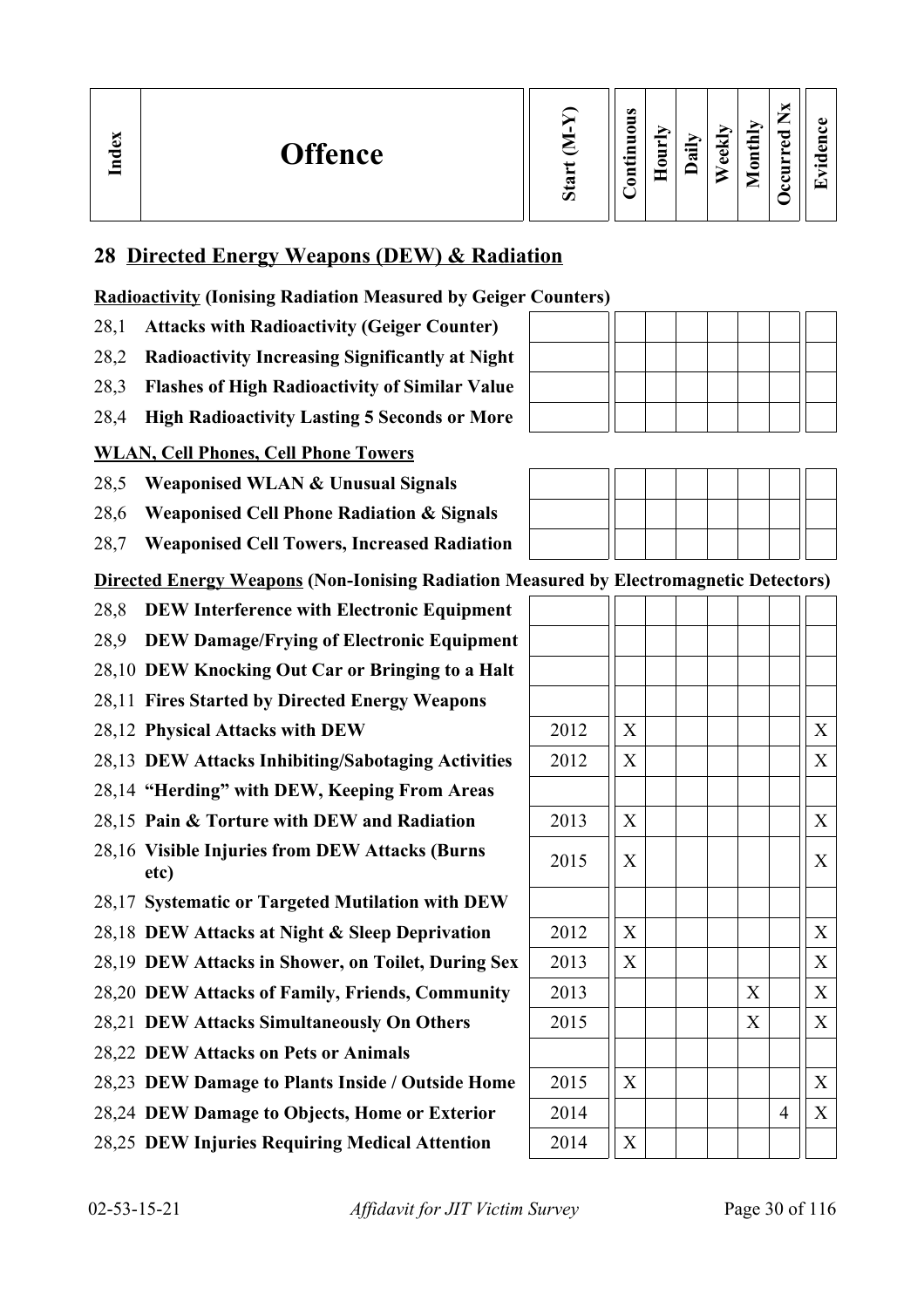| Index | <b>Offence</b>                              | Stai | $\bullet$<br>ᄛ<br>۵<br>tin<br>5 | w | ΥĪ<br>Ē | ×<br>ಕ | $\bullet$<br>œ |
|-------|---------------------------------------------|------|---------------------------------|---|---------|--------|----------------|
|       | 28,26 DEW Attacks Resulting in Disabilities | 2014 | $\mathbf{v}$                    |   |         |        |                |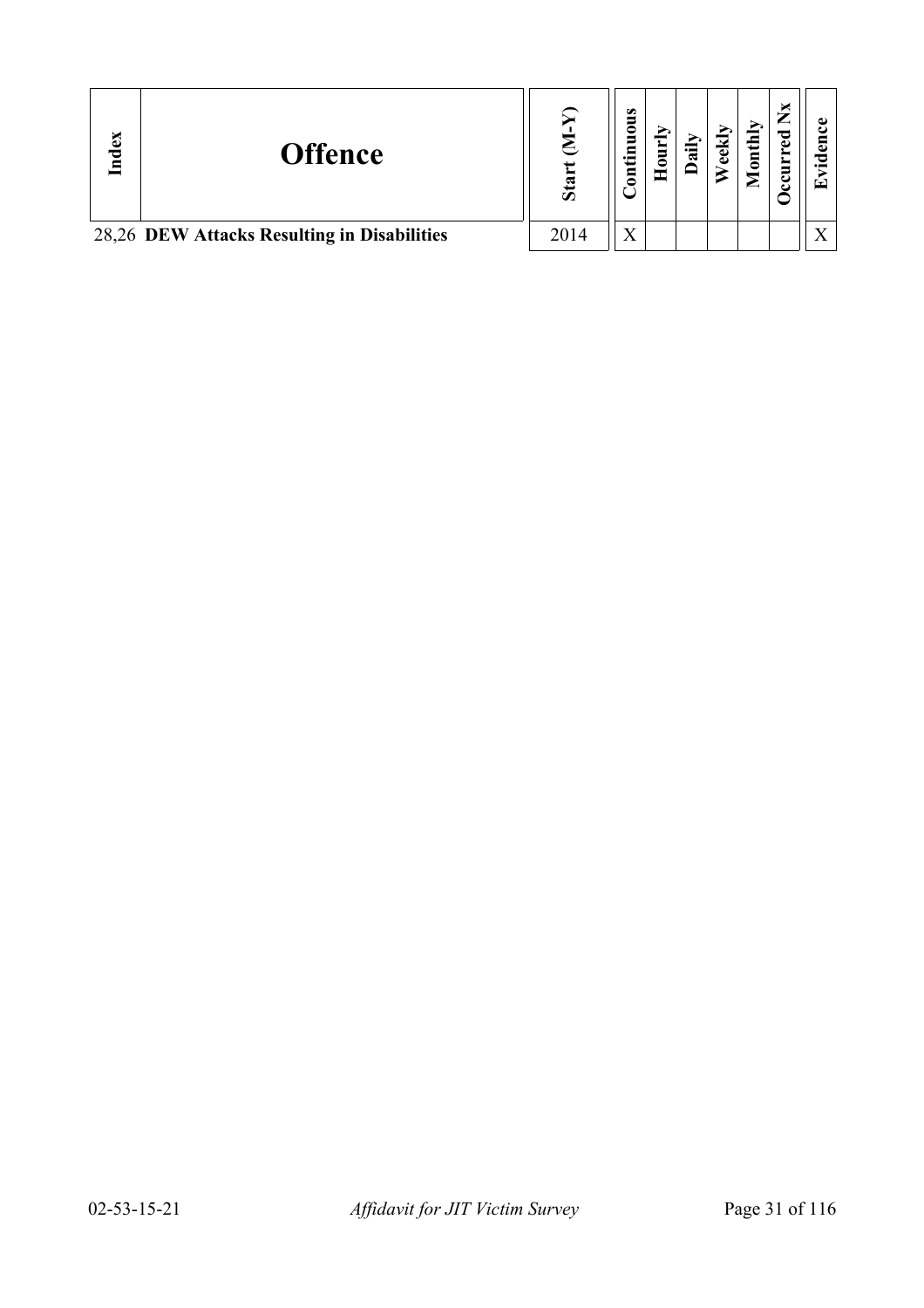| نه<br><b>Offence</b><br>ē<br>.⊟ | œ<br>Ο | $\omega$<br>0<br>▀<br>$\overline{\phantom{0}}$<br>Ξ | 5<br>_ | ੰਡ | ≂<br>ಕ<br>ω | onthly<br>▱ | ≂<br>ω<br>− | $\overline{\phantom{0}}$<br>$\overline{\phantom{0}}$ |
|---------------------------------|--------|-----------------------------------------------------|--------|----|-------------|-------------|-------------|------------------------------------------------------|
|---------------------------------|--------|-----------------------------------------------------|--------|----|-------------|-------------|-------------|------------------------------------------------------|

#### **Pulsed Energy Projectiles (PEP)**

- 28,27 Shot to Body with Pulsed Energy Projectiles
- 28,28 Audible Impact of Pulsed Energy Projectiles
- 28,29 **Rain-Like Patter of Pulsed Energy Projectiles**
- 28,30 Light-Flashes Seen With Open or Closed Eyes
- 28,31 **Loud PEP Bangs When Entering a Room**

### **DEW Psychological Effects**

28,32 Anger Fits Due to DEW

- 28,33 Lethargy or Paralysis due to DEW
- 28,34 **Depression or Suicide Thoughts due to DEW**

### **DEW Physical Effects – Skin & Tissue**

- 28,35 Skin Tingling or Crawling due to DEW
- 28,36 Vibrations of Skin or Tissue due to DEW
- 28,37 Swelling of Tissue due to DEW
- 28,38 Dehydration of Tissue due to DEW
- 28,39 **Burning due to DEW Attacks**
- 28,40 Tissue Visibly Cooked from DEW Attacks
- 28,41 Skin Pigment Changes due to DEW Attacks
- 28,42 Premature Ageing of Skin from DEW Attacks
- 28,43 **DEW Causing Permanent Scars, Skin Damage**

### **DEW Physical Effects – Blood & Circulation**

- 28,44 **Bruising due to DEW Attacks**
- 28,45 **Burst Blood Vessels due to DEW Attacks**
- 28,46 Circulation Cut Off by DEW Attacks
- 28,47 **Blood Vessels Damaged / Altered due to DEW**

## **DEW Physical Effects – Muscles**

- 28,48 Muscle-Twitching or Spasms due to DEW
- 28,49 **Trips & Falls due to DEW or Pulsed Shots**
- 28,50 Muscle Changes / Atrophy due to DEW
- 28,51 Muscle Tremors / Loss of Muscle Control

| 2014 |  |   | X | X |
|------|--|---|---|---|
| 2013 |  | Y |   |   |
|      |  |   |   |   |
| 2014 |  | X |   | X |
|      |  |   |   |   |

| 2014 |  |   |  |  |
|------|--|---|--|--|
| 2014 |  | ∕ |  |  |
|      |  |   |  |  |

| 2013 |  | X |   |  | X                |
|------|--|---|---|--|------------------|
| 2013 |  | X |   |  | X                |
| 2013 |  | X |   |  | X                |
| 2013 |  | X |   |  | X                |
| 2013 |  | X |   |  | $\boldsymbol{X}$ |
| 2013 |  | X |   |  | $\boldsymbol{X}$ |
| 2013 |  | X |   |  | X                |
| 2013 |  | X |   |  | X                |
| 2015 |  |   | X |  | X                |

| 2014 |  | $\rm\overline{X}$ |  |  |
|------|--|-------------------|--|--|
| 2014 |  | X                 |  |  |
| 2015 |  | X                 |  |  |
| 2016 |  |                   |  |  |

| 2014 |  |  |  |  |
|------|--|--|--|--|
| 2014 |  |  |  |  |
| 2014 |  |  |  |  |
| 2014 |  |  |  |  |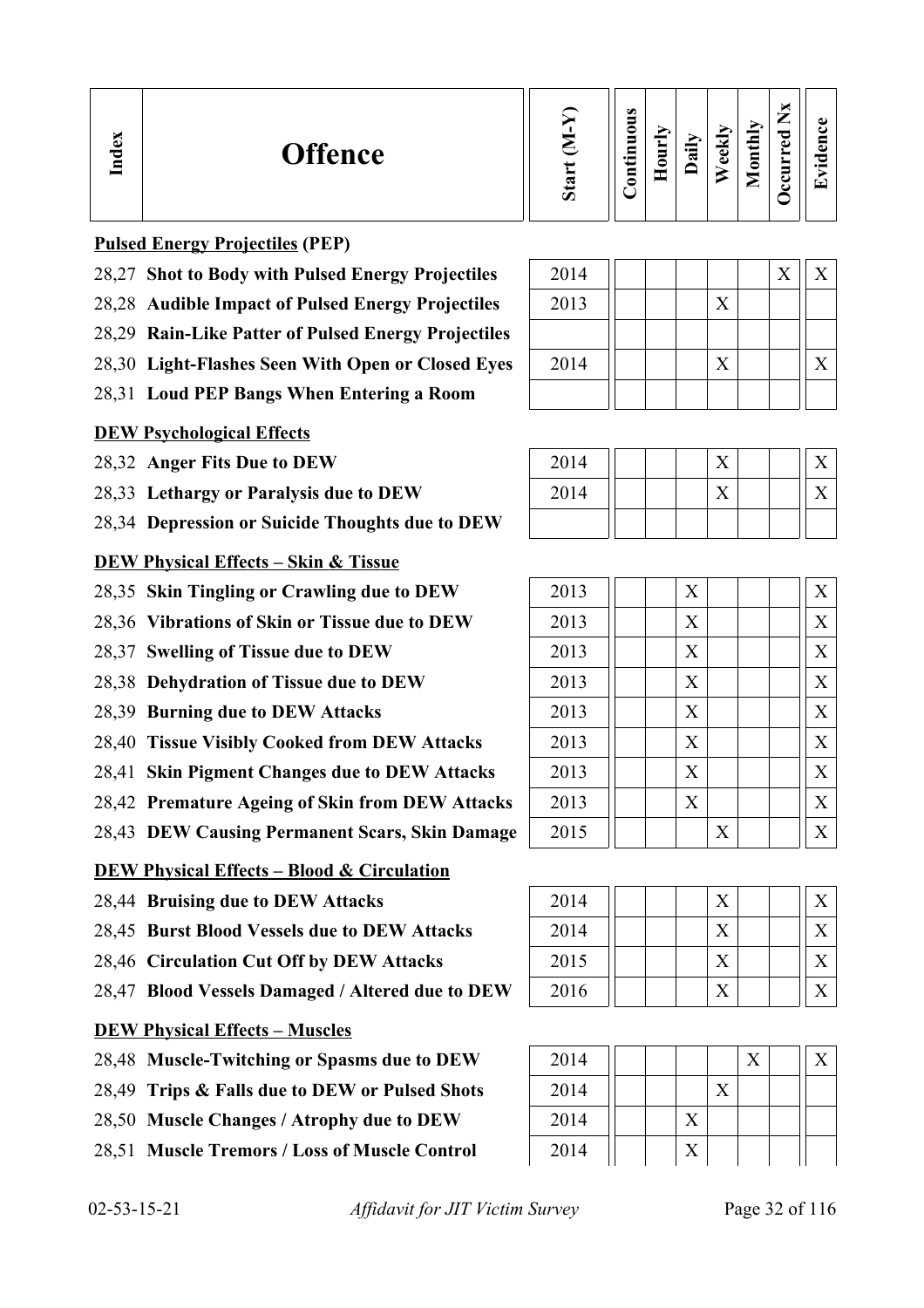| Index<br><b>Offence</b><br>Ø | <b>S</b><br>0<br>-<br>$\cdot$ $-$<br>5 | 5<br>c | ੶ਜ਼ | ≂<br>ಕ<br>ω | $t$ hly<br>Ē | –<br>_<br>ಾ<br>ه<br>∼<br>▬<br>ت | c۱<br>O)<br>$\bullet$ $\blacksquare$ |
|------------------------------|----------------------------------------|--------|-----|-------------|--------------|---------------------------------|--------------------------------------|
|------------------------------|----------------------------------------|--------|-----|-------------|--------------|---------------------------------|--------------------------------------|

### **DEW Physical Effects – Scalp & Hair**

- 28,52 **DEW Burning of Scalp**
- 28,53 DEW Targeted Burning Off Hair
- 28,54 Hair Loss due to DEW, Baldness due to DEW
- 28,55 Change of Hair Colour/White Patches fr.  $2014$   $\begin{bmatrix} x & 1 \end{bmatrix}$   $\begin{bmatrix} x & 1 \end{bmatrix}$   $\begin{bmatrix} x & 1 \end{bmatrix}$   $\begin{bmatrix} x & 1 \end{bmatrix}$

#### **DEW Physical Effects – Ears & Hearing**

28.56 **DEW Attacks to Ears** 

28,57 **DEW Burning or Pain Torture of Ear** 

28,58 Pulsed Shots Into Ears or Onto Outer Ear

28,59 Tissue Damage on Ears from DEW Attacks

28,60 **Popping/Impact Sounds Heard fr. DEW Shots**

28,61 **Temporary Hearing Loss from DEW Attacks** 

28,62 **Hearing Loss / Deafness from DEW Attacks** 

#### **DEW Physical Effects – Eyes & Vision**

28,63 **DEW Attacks to Eyes** 

- 28,64 Twitching/Tingling/Dryness of Eyes fr. DEW
- 28,65 **DEW Burning of Eyes / Pain Torture of Eyes**
- 28,66 Light-Flashes Seen From Pulsed DEW Attacks
- 28,67 Temporary Reduction/Loss in Vision fr. DEW

28,68 Sight Issues / Eye Damage from DEW Attacks

28,69 Loss of Sight / Blindness from DEW Attacks

#### **DEW Physical Effects – Nose & Smell**

- 28,70 **DEW Attacks to Nose**
- 28,71 Tingling or Twitching of Nose from DEW
- 28,72 **Running Nose or Forced Sneezing fr. DEW**
- 28,73 DEW Burning or Pain Torture of Nose
- 28,74 **Pigment Changes on Nose from DEW Attacks**
- 28,75 Nosebleeds from DEW Attacks
- 28,76 Swelling of Nose / Sinuses from DEW Attacks

| 2013 | X                 | X              |
|------|-------------------|----------------|
| 2013 | $\rm\overline{X}$ | X              |
| 2013 | X                 | $\overline{X}$ |
| 2014 | X                 | X              |

| 2012 | X                         | X                 |
|------|---------------------------|-------------------|
| 2012 | X                         | X                 |
| 2013 | X                         | $\rm X$           |
| 2014 | X                         | X                 |
|      |                           |                   |
| 2012 | $\boldsymbol{\mathrm{X}}$ | X                 |
| 2014 | X                         | $\rm\overline{X}$ |

| 2013 | X | X       |
|------|---|---------|
| 2013 | X | X       |
| 2013 | X | X       |
| 2014 | X | X       |
| 2014 | X | X       |
| 2014 | X | X       |
| 2014 | X | $\rm X$ |

| 2013 | X |   |                   |  | X |
|------|---|---|-------------------|--|---|
| 2013 | X |   |                   |  | X |
| 2013 | X |   |                   |  | X |
| 2013 | X |   |                   |  | X |
| 2013 | X |   |                   |  | X |
| 2013 |   | X |                   |  | X |
| 2013 |   |   | $\rm\overline{X}$ |  | X |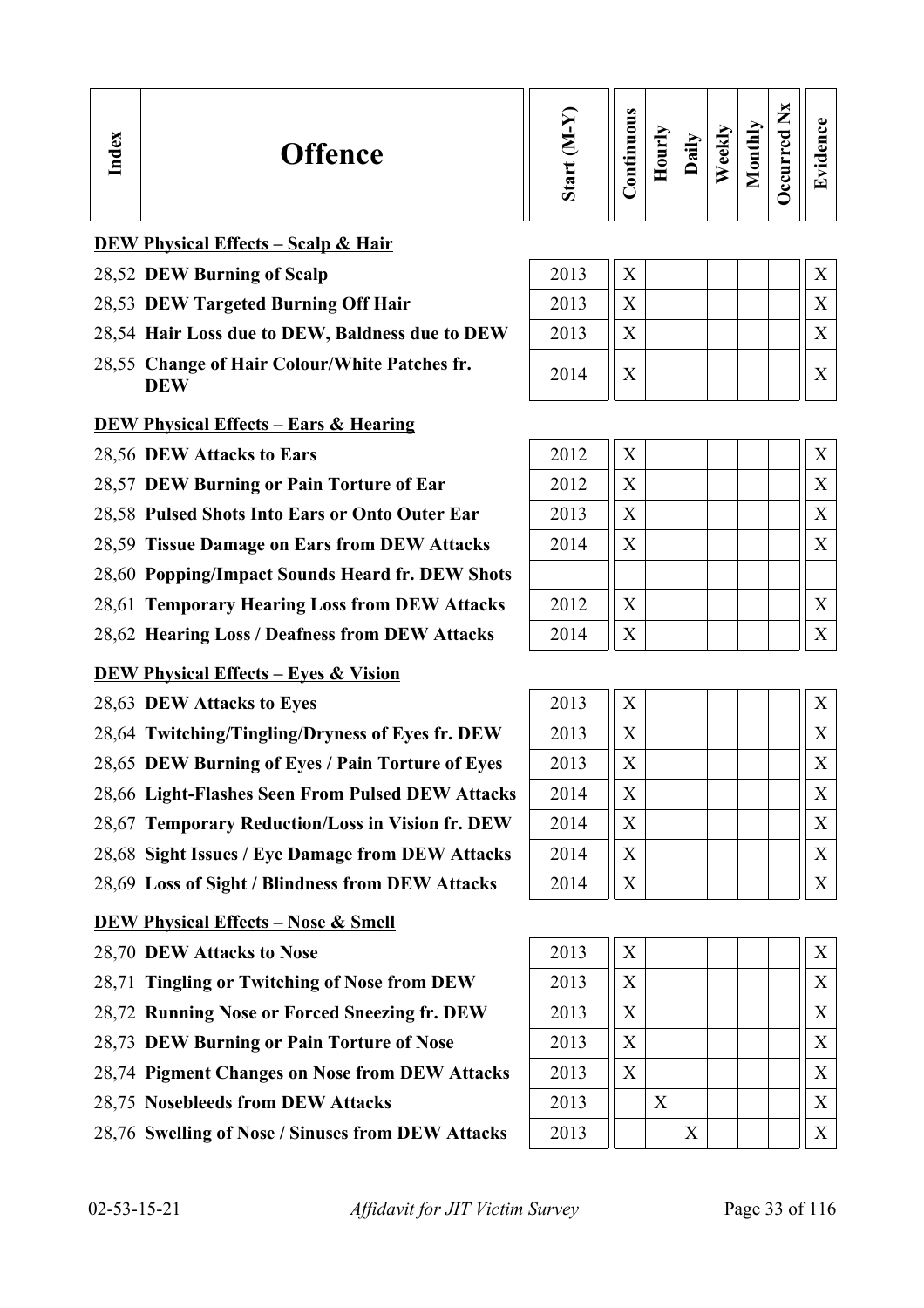| Index | <b>Offence</b>                                  | $\mathbf{S}\mathbf{a}$ | s<br>5<br>5<br>₫Ē<br>$\mathbf{S}$ | ಷ | ΥĮμ<br>$\bar{\mathsf{g}}$ | ×<br>ರ<br>Φ<br>ပ | ГŦ |
|-------|-------------------------------------------------|------------------------|-----------------------------------|---|---------------------------|------------------|----|
|       | 28,77 Loss of Sense of Smell due to DEW Attacks | 2013                   | $\rm X$                           |   |                           |                  |    |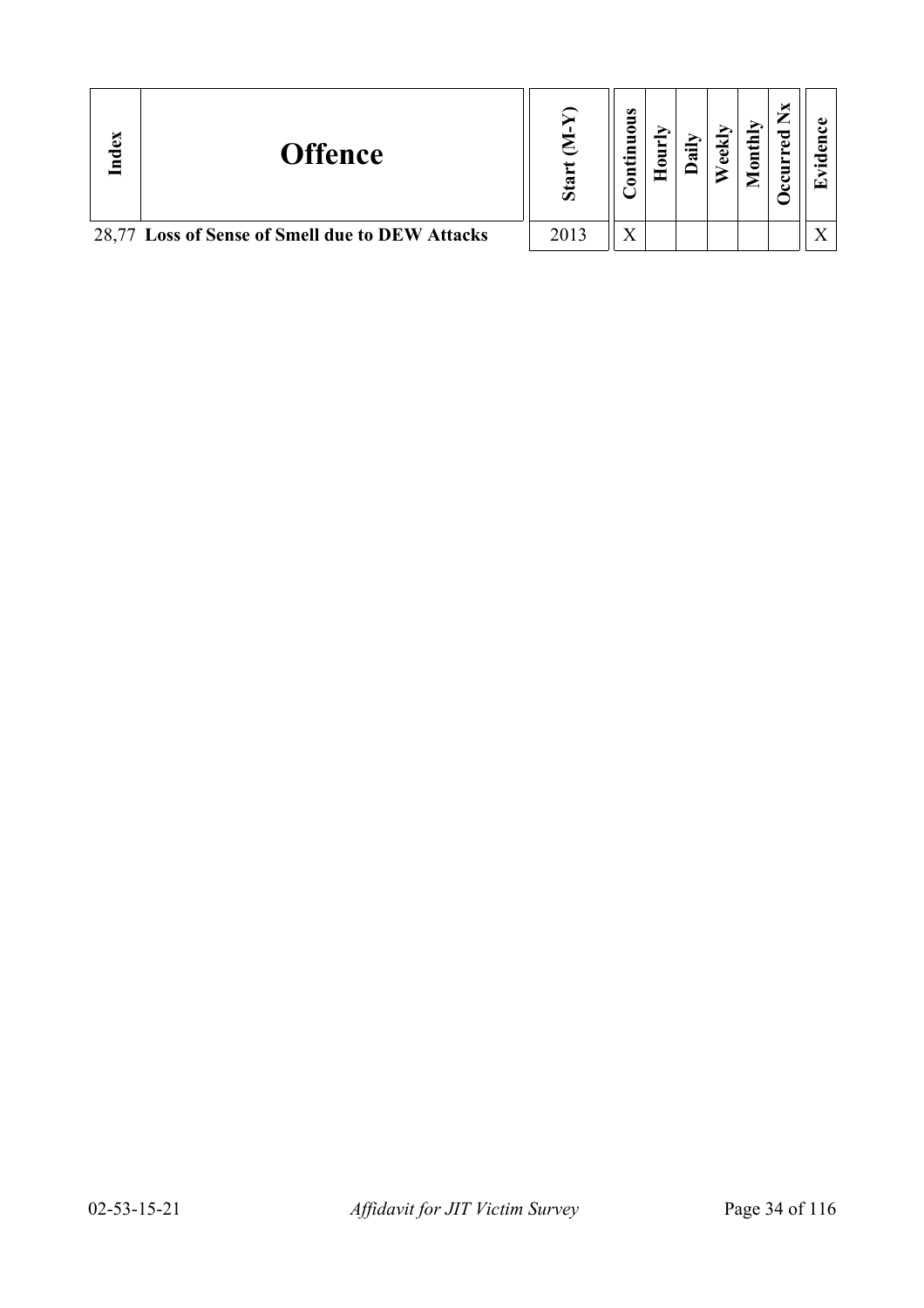| Œ<br><b>Offence</b><br>77 | ∾<br>σ | $\bullet$<br>-<br>0<br>▬<br>$\bullet$<br>▭<br>ā<br>. . | ∽<br>−<br>_<br>٥ | ∽<br>급 | ₹<br>$\Phi$ | onthly<br>╺<br>▱ | –<br>∸<br>ರ<br>$\Phi$<br>∼<br>▀<br>ت<br>౿ | c۱<br>$\cdot$ $-$<br>$\overline{\phantom{0}}$ |
|---------------------------|--------|--------------------------------------------------------|------------------|--------|-------------|------------------|-------------------------------------------|-----------------------------------------------|
|---------------------------|--------|--------------------------------------------------------|------------------|--------|-------------|------------------|-------------------------------------------|-----------------------------------------------|

#### **DEW Physical Effects – Mouth & Taste**

- 28.78 **DEW Attacks to Mouth**
- 28,79 **Tingling or Twitching of Tongue from DEW**
- 28,80 **DEW Burning or Pain Torture of Mouth**
- 28,81 **Holes Burned Into Gums from DEW Attacks**
- 28,82 **Tongue Burned by DEW**
- 28,83 **Pulsed Shots to Tongue by DEW**
- 28,84 Permanent Damage/Scars to Mouth by DEW
- 28,85 **Paralysis of Tongue from DEW Attacks**
- 28,86 **Sudden Odd Tastes in Mouth fr DEW**
- 28,87 Loss of Sense of Taste from DEW

#### **DEW Physical Effects – Teeth**

- 28,88 **DEW Attacks to Teeth**
- 28,89 **DEW Change Colour/Transparency of Teeth**
- 28,90 **Teeth Cracked by DEW**
- 28,91 **Tooth Loss due to DEW**

#### **DEW Physical Effects – Throat & Speech**

- 28,92 **DEW Attacks to Throat or Vocal Cords**
- 28,93 **DEW Burning or Pain Torture of Throat**
- 28,94 **Hoarseness / Loss of Voice due to DEW**
- 28,95 Change or Damage to Voice / Singing Voice
- 28,96 **Permanent Damage Vocal Cords / Voice Loss**

#### **DEW Physical Effects – Neck & Spine**

- 28,97 **DEW Attacks to Neck or Spine**
- 28,98 Vibrations of Entire Body via Spine
- 28,99 **Pulsed Shots to Neck or Spine Jolting Body**
- 28,100 **DEW Burning or Pain Torture of Neck/Spine**
- 28,101 **Blowing Out Vertebrae in DEW Attacks**
- 28,102 Damage to Spine / Loss of Sensation in Limb

| 2013 | X |   |   | X |
|------|---|---|---|---|
| 2013 | X |   |   | X |
| 2013 | X |   |   | X |
| 2013 | X |   |   | X |
| 2013 | X |   |   | X |
| 2013 |   | X |   | X |
| 2013 | X |   |   | X |
| 2013 |   |   | X | X |
| 2013 | X |   |   | X |
| 2013 | X |   |   | X |
|      |   |   |   |   |

| 2013 |  |  |  |  |
|------|--|--|--|--|
| 2013 |  |  |  |  |
| 2013 |  |  |  |  |
| 2014 |  |  |  |  |

| 2013 | X | Х |
|------|---|---|
| 2013 | X | X |
| 2013 | X | X |
| 2014 | X | X |
| 2014 | X |   |

| 2014 | X |  |   |   |   |
|------|---|--|---|---|---|
| 2014 |   |  |   | X |   |
| 2014 |   |  | X |   |   |
| 2014 |   |  | X |   |   |
| 2017 |   |  |   |   | X |
| 2016 | X |  |   |   | Χ |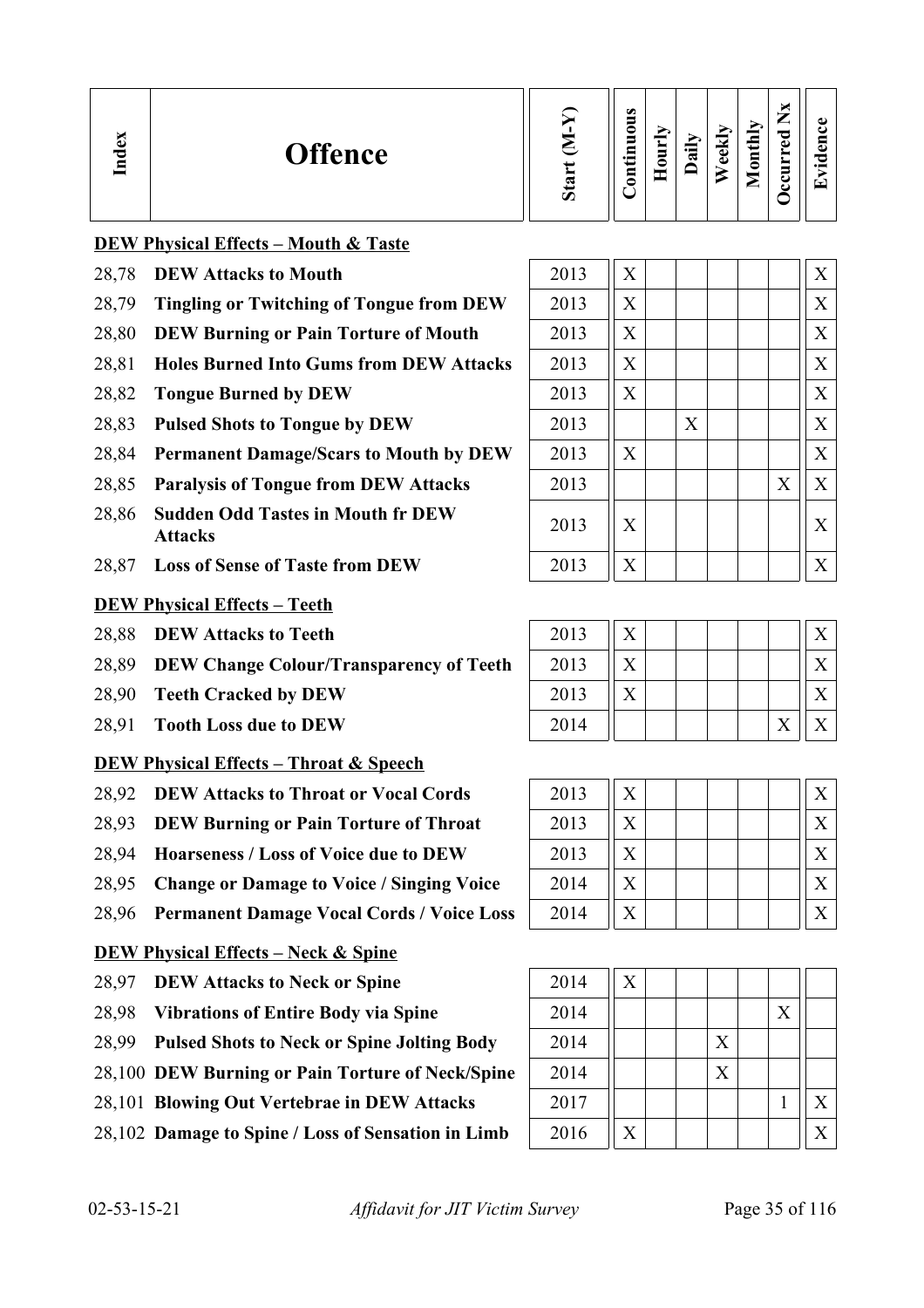| $\mathbf{g}$<br>਼ਰ | <b>Offence</b>                                      | S <sub>ta</sub> | s<br>tinuou<br>$\mathbf{S}$ | ∾ |              | $\mathbf{t}$<br>$\bar{\mathsf{g}}$ | ×<br>್ಪಾ | $\bullet$ m<br>Œ |
|--------------------|-----------------------------------------------------|-----------------|-----------------------------|---|--------------|------------------------------------|----------|------------------|
|                    | 28,103 Loss of Ability to Walk / Paralysis from DEW | 2015            |                             |   | $\mathbf{v}$ |                                    |          |                  |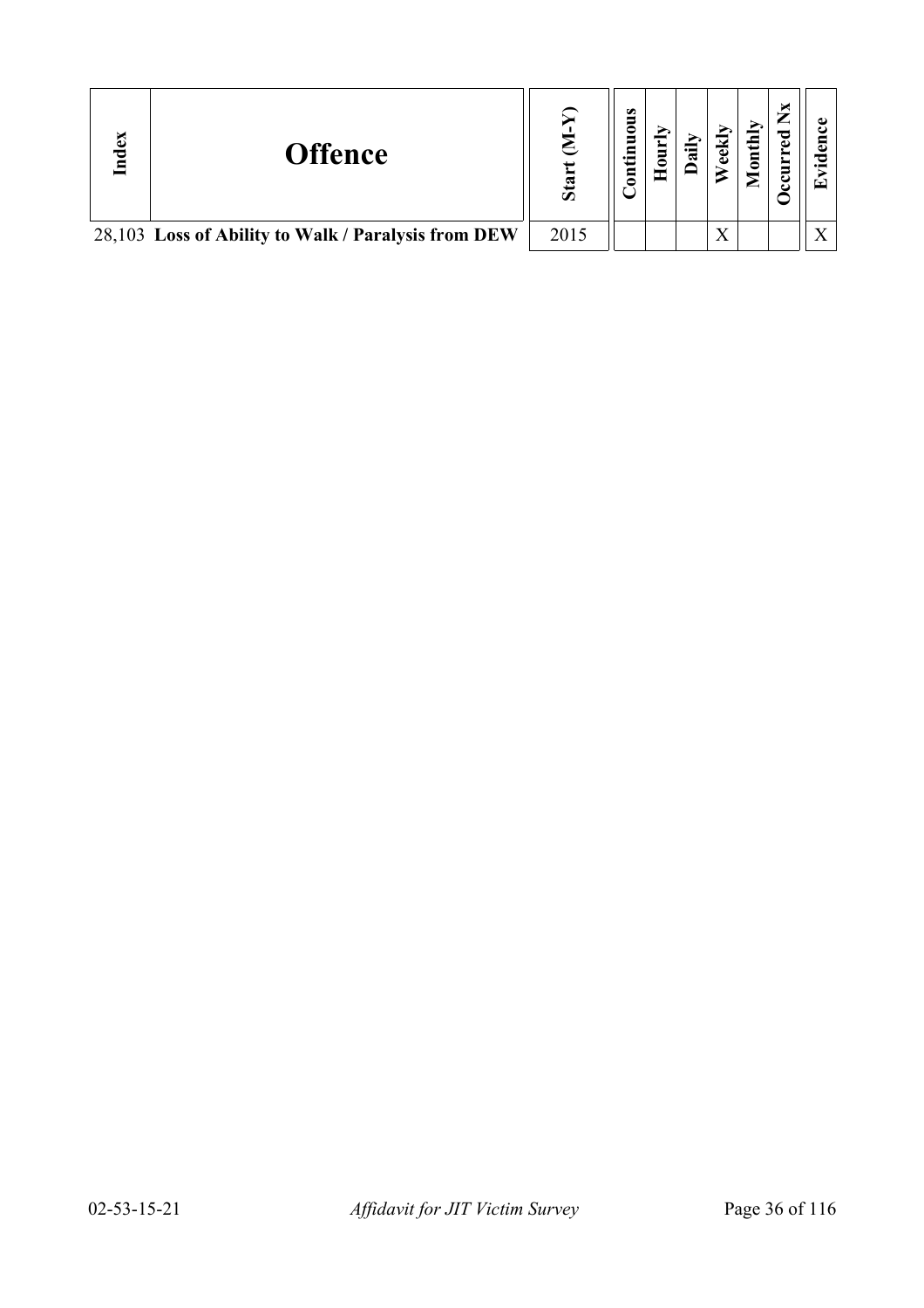| $\bullet$<br>CD 3<br>onthly<br>–<br>0<br>ಾ<br>⊽<br>E<br>ه<br><b>Offence</b><br>न्न<br>Ę<br>O)<br>ھ<br>↽<br><b>T</b><br>−<br>$\cdot$ $\,$<br>ته<br>∼<br>–<br>$\bullet$ $\blacksquare$<br>-<br>5 |
|------------------------------------------------------------------------------------------------------------------------------------------------------------------------------------------------|
|------------------------------------------------------------------------------------------------------------------------------------------------------------------------------------------------|

|  | <b>DEW Physical Effects – Head &amp; Brain</b> |  |  |
|--|------------------------------------------------|--|--|
|  |                                                |  |  |

- 28,104 **DEW Attacks to Head & Brain** 2012  $\overline{X}$   $\overline{X}$   $\overline{X}$
- 28,105 **DEW Burning or Pain Torture of Head**
- 28,106 Pulsed Shots to Head, Knocking on Skull
- 28,107 **Headaches due to DEW Attacks**
- 28,108 **Head & Skull Shot Raw by DEW Attacks**
- 28,109 Cognitive/Memory/Attention Issues fr. DEW
- 28,110 Fainting and Collapses due to DEW Attacks
- 28,111 **Epileptic Fits due to DEW Attacks**
- 28,112 **Strokes due to DEW Attacks**
- 28,113 **Brain Lesions & Brain Damage due to DEW**
- 28,114 **Parkinson's due to DEW Attacks**
- 28,115 **Alzheimer's due to DEW Attacks**
- 28,116 **Other Neurodegenerative Disease from DEW**
- 28,117 Change in Skull Shape due to DEW Assaults

### **DEW Physical Effects – Heart**

- 28,118 **DEW Attacks to Heart**
- 28,119 **Heart Pains due to DEW**
- 28,120 **Heart Arrhythmia due to DEW**
- 28,121 **Heart Attacks due to DEW**
- **28,122 Heart Damage due to DEW**
- 28,123 **Cooking of Heart Tissue due to DEW Attacks**
- 28,124 **High / Low Blood Pressure due to DEW**
- 28,125 Circulation Problems due to DEW
- 28,126 **Thrombosis due to DEW**

## **DEW Physical Effects – Bones & Joints**

- 28,127 **DEW Attacks to Joints or Bones**
- 28,128 **Joint or Bone Pain due to DEW Attacks**
- 28,129 **Permanent Joint / Bone Damage due to DEW**
- 28,130 **Porous / Soft / Weak Bones due to DEW**
- 28,131 **Bone Fractures / Stress Weakness from DEW**

| 2012 | $\mathbf X$    |                |                           |   | $\overline{X}$ |
|------|----------------|----------------|---------------------------|---|----------------|
| 2013 |                |                | $\boldsymbol{\mathrm{X}}$ |   | $\overline{X}$ |
| 2013 | $\mathbf X$    |                |                           |   | $\mathbf X$    |
|      |                |                |                           |   |                |
| 2013 | X              |                |                           |   | $\overline{X}$ |
| 2014 |                |                |                           | 3 | $\mathbf X$    |
|      |                |                |                           |   |                |
|      |                |                |                           |   |                |
|      |                |                |                           |   |                |
|      |                |                |                           |   |                |
|      |                |                |                           |   |                |
|      |                |                |                           |   |                |
| 2016 | $\overline{X}$ |                |                           |   | $\overline{X}$ |
|      |                |                |                           |   |                |
| 2013 |                | $\overline{X}$ |                           |   |                |
|      |                |                |                           |   |                |

| 2013 |   |   | X |   |  |   |
|------|---|---|---|---|--|---|
| 2013 |   |   | X |   |  | X |
| 2013 |   | X |   |   |  | X |
|      |   |   |   |   |  |   |
| 2013 | X |   |   |   |  | X |
|      |   |   |   |   |  |   |
| 2013 | X |   |   |   |  | X |
| 2014 | X |   |   |   |  | X |
| 2016 |   |   |   | X |  | X |

| 2013 | X |  |  |  |
|------|---|--|--|--|
| 2014 | X |  |  |  |
|      |   |  |  |  |
|      |   |  |  |  |
|      |   |  |  |  |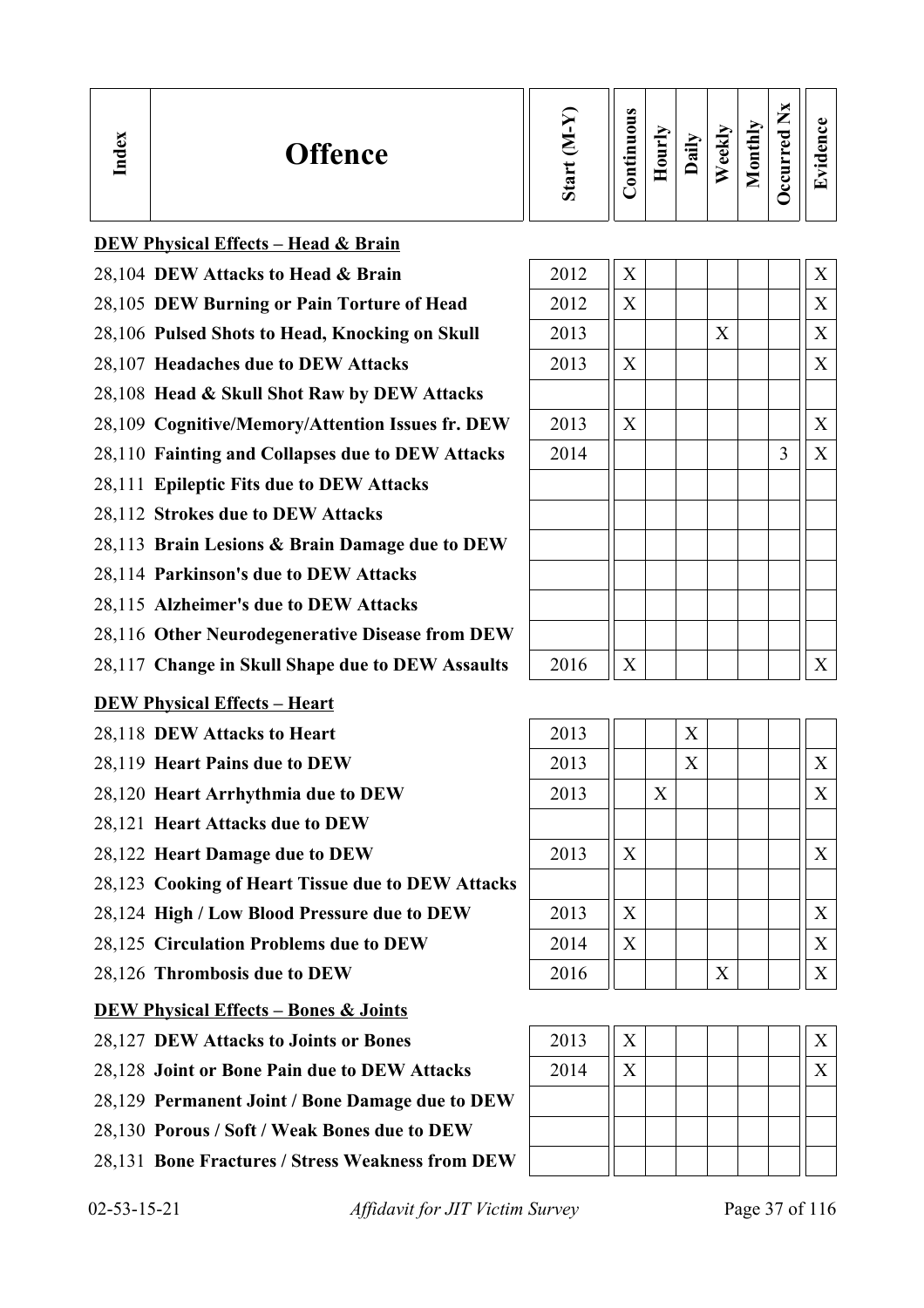#### **DEW Physical Effects – Lungs**

- 28,132 **DEW Attacks to Lungs** 2014 2014 X X X
- 28,133 **DEW Burning or Pain Torture of Lungs**
- 28,134 **Shortness of Breath due to DEW** 2013  $\|X\|$  | | | | |  $\|X\|$
- 28,135 **Permanent Damage to Lungs due to DEW**

#### **DEW Physical Effects – Inner Organs**

28,136 DEW Attacks to Liver/Kidneys/Pancreas etc.

- 28,137 **DEW Disruption of Function of Inner Organs**
- 28,138 **Permanent Damage to Inner Organs fr. DEW**

#### **DEW Physical Effects – Digestive System**

- 28,139 **DEW Attacks to Stomach or Guts**
- 28,140 Stomach Gargling Sounds due to DEW
- 28,141 **Diarrhoea / Vomiting Induced by DEW**

#### **DEW Physical Effects – Genitals & Reproductive Organs**

- 28,142 **DEW Attacks to Genitals or Rectum**
- 28,143 **DEW Burning/Torture of Genitals or Rectum**
- 28,144 **DEW Vibrating of Genitals or Rectum**
- 28,145 **Targeted Sexual Assault & Rape with DEW**  $\begin{array}{|c|c|c|c|c|c|} \hline 2014 & & & X \ \hline \end{array}$
- 28,146 **Forced Sexual Arousal/Inhibition with DEW**
- 28,147 **Genitals Shot Raw by DEW Attacks**
- 28,148 **Genital Mutilation with DEW**
- 28,149 **DEW Beam/Pulsed Shots Into Womb/Ovaries**

### **DEW Physical Effects – Hands & Nails**

- 28,150 **DEW Attacks to Hands or Fingers**
- 28,151 **DEW Burning or Pain Torture of Hands**
- 28,152 **DEW Attack Splitting Nails**
- 28,153 Damage to Finger Joints due to DEW Attacks
- 28,154 **Deformation of Fingers / Joints due to DEW**
- 28,155 **Loss of Ability to Play an Instrument fr DEW**
- 28,156 Loss of Ability to Write due to DEW Attacks | 2018 | | |

| 2014 |                           |  | X |  | X              |
|------|---------------------------|--|---|--|----------------|
|      |                           |  |   |  |                |
|      |                           |  |   |  |                |
|      |                           |  |   |  |                |
|      |                           |  |   |  |                |
| 2014 | $\boldsymbol{\mathrm{X}}$ |  |   |  | X              |
| 2014 | $\boldsymbol{\mathrm{X}}$ |  |   |  | X              |
| 2014 | $\overline{X}$            |  |   |  | $\overline{X}$ |

| 2014 |  |   |  |  |
|------|--|---|--|--|
| 2014 |  |   |  |  |
| 2014 |  | X |  |  |
|      |  |   |  |  |
| 2018 |  |   |  |  |

| 2014 |  |  |  |  |
|------|--|--|--|--|
|      |  |  |  |  |
|      |  |  |  |  |

| 2013 |  |  |  |  |
|------|--|--|--|--|
| 2013 |  |  |  |  |
| 2014 |  |  |  |  |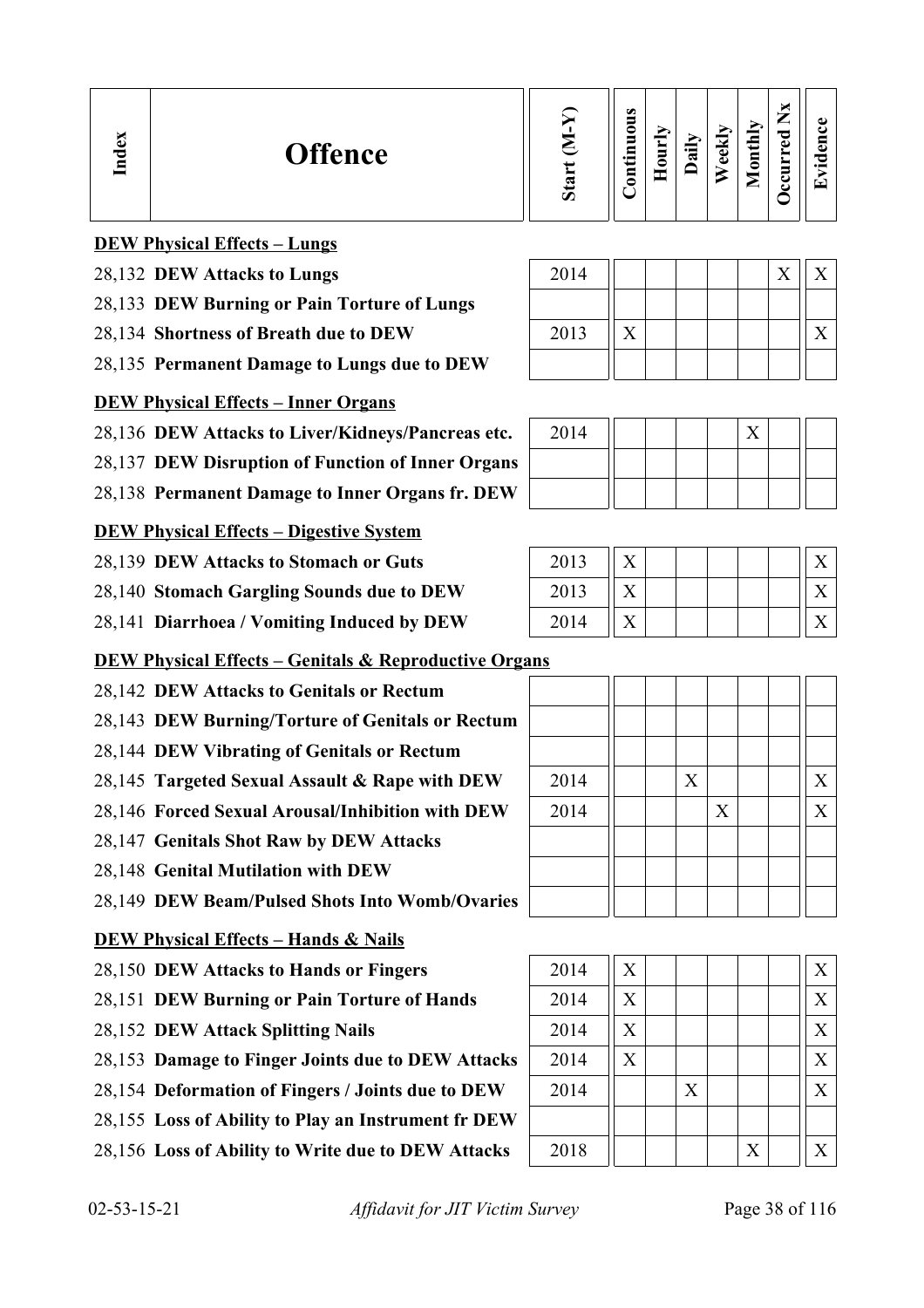| 0<br>ਟ<br>≂<br>Đ<br>−<br>ω<br><b>Offence</b><br>੶ਜ਼<br>نه<br>Ē<br>5<br>ਠ<br>$\cdot$ $-$<br>ه<br>►<br>. .<br>Е | ల<br>∾<br>∊<br>┯<br>உ<br>ت<br>Ō |  |  |  | $\omega$ |  |  |  | thly | — |  |
|---------------------------------------------------------------------------------------------------------------|---------------------------------|--|--|--|----------|--|--|--|------|---|--|
|---------------------------------------------------------------------------------------------------------------|---------------------------------|--|--|--|----------|--|--|--|------|---|--|

| <b>DEW Physical Effects - Legs &amp; Feet</b>     |      |                           |   |   |   |
|---------------------------------------------------|------|---------------------------|---|---|---|
| 28,157 DEW Attacks to Legs or Feet                | 2013 | X                         |   |   | X |
| 28,158 DEW Burning or Pain Torture of Legs / Feet | 2013 | $\boldsymbol{\mathrm{X}}$ |   |   | X |
| 28,159 Trips or Falls due to DEW Attacks          | 2014 |                           | X |   | X |
| 28,160 Collapsing of Legs due to DEW Attacks      | 2015 |                           |   | X | X |
| 28,161 DEW Attacks to Hips                        | 2013 | X                         |   |   | X |
| 28,162 DEW Attacks to Knees                       | 2013 | $\rm X$                   |   |   | X |
| 28,163 DEW Attacks to Toes or Heels               | 2014 | X                         |   |   | X |
| 28,164 DEW Attacks to Thighs                      | 2013 | X                         |   |   | X |
| 28,165 Hot or Cold Spots on Legs Induced by DEW   | 2015 |                           |   | X |   |
| 28,166 Damage to Hip due to DEW Attacks           | 2012 | X                         |   |   | X |
| 28,167 Damage to Knee due to DEW                  | 2012 | X                         |   |   | X |
| 28,168 Damage to Toes or Heels due to DEW         | 2013 | X                         |   |   | X |
| 28,169 Deformation of Toes due to DEW             | 2013 | X                         |   |   |   |
| 28,170 Loss of Ability to Walk due to DEW Attacks | 2013 |                           |   | X | X |
| <b>DEW Physical Effects – General Assaults</b>    |      |                           |   |   |   |

- 28,171 **Timed DEW Shots to Pulse Awake**
- 28,172 Specific Body Parts Targeted with DEW
- 28,173 **Targeted Shots With Millimeter-Precision**
- 28,174 **Body Parts Being Shot Raw by DEW Attacks**
- 28,175 Vomiting Due to Intensity of Pain Torture
- 28,176 Coughing Up or Vomiting Blood After Attack
- 28,177 **Cancer due to DEW Attacks**
- 28,178 **Miscarriages Induced by DEW Assaults**

| 2012 | X |   |  |   | X                         |
|------|---|---|--|---|---------------------------|
| 2012 | X |   |  |   | X                         |
| 2013 |   | X |  |   | $\boldsymbol{\mathrm{X}}$ |
|      |   |   |  |   |                           |
| 2015 |   | X |  |   | X                         |
| 2017 |   |   |  | X |                           |
|      |   |   |  |   |                           |
|      |   |   |  |   |                           |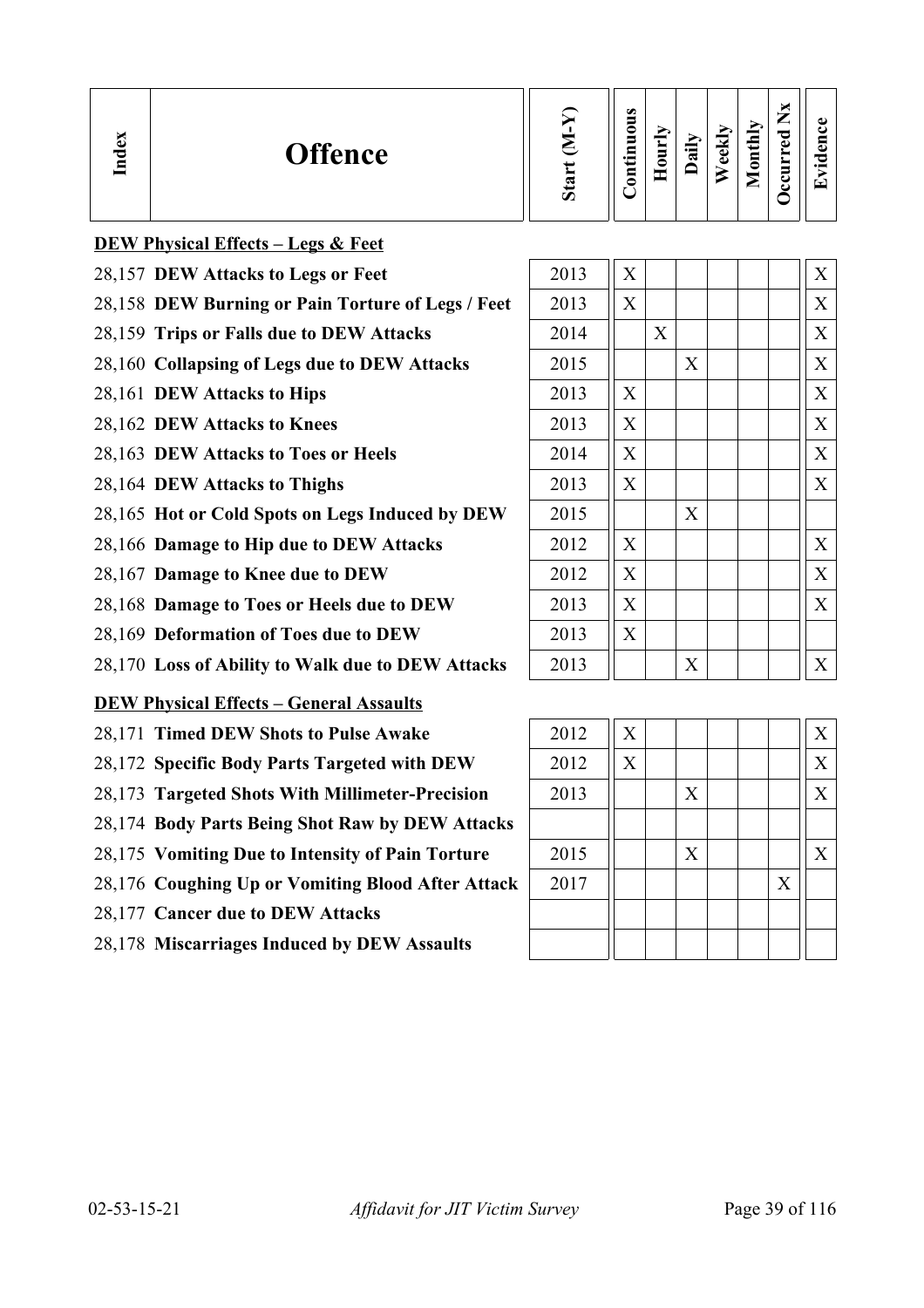| ∽<br>്ധ<br><b>Offence</b><br><u>ក្នុ</u> | ∾ | $\omega$<br>0<br>–<br>$\cdot$ $\,$<br><b>__</b><br>ᄆ<br>۵ | ੶ਜ਼ | ≂<br>نه<br>ه | —<br>_<br>nthly<br>ᇰ<br>ω<br>$\bullet$<br>▀<br>╾ | $\overline{\phantom{0}}$ |
|------------------------------------------|---|-----------------------------------------------------------|-----|--------------|--------------------------------------------------|--------------------------|
|------------------------------------------|---|-----------------------------------------------------------|-----|--------------|--------------------------------------------------|--------------------------|

# **29 Directed Energy Weapon (DEW) Attack Locations**

- 29,1 **DEW Attacks Inside Your Home**
- 29,2 **DEW Attacks Outside Your Home**
- 29.3 **DEW Attacks at Relatives' Homes**
- 29.4 **DEW Attacks at Friends' Homes**
- 29,5 **DEW Attacks at Hotels / Motels**
- 29,6 **DEW Attacks at Work**
- 29.7 **DEW Attacks at Restaurants / Cinemas**
- 29,8 **DEW Attacks During Sport**
- 29.9 **DEW Attacks in Hospitals / Care Facilities**
- 29,10 **DEW Attacks in Schools**
- 29,11 **DEW Attacks Driving A Car**
- 29,12 **DEW Attacks on Ground Public Transport**
- 29,13 **DEW Attacks on Board of Air Planes**
- 29,14 **DEW Attacks from Neighbours' Homes**
- 29,15 **DEW Attacks from Other Nearby Properties**
- 29,16 **DEW Attacks from Bags & Backpacks**
- 29,17 **DEW Attacks from Private or Unmarked Cars** <sup>2014</sup> <sup>1</sup> <sup>X</sup>
- 29,18 **DEW Attacks from Public Service Vehicles**
- 29,19 **DEW Attacks from Drones**
- 29,20 **DEW Attacks from Helicopters and Planes**
- 29,21 **DEW Attacks from Camouflaged Star Drones**
- 29.22 **DEW Attacks from Unidentifiable Locations**

| 2012 | X                         |  |  |              | $\overline{\text{X}}$ |
|------|---------------------------|--|--|--------------|-----------------------|
| 2012 | $\overline{X}$            |  |  |              | $\overline{X}$        |
| 2012 | $\overline{X}$            |  |  |              | $\overline{X}$        |
| 2012 | X                         |  |  |              | $\overline{\text{X}}$ |
| 2012 | $\boldsymbol{\mathrm{X}}$ |  |  |              | $\overline{X}$        |
| 2012 | $\overline{X}$            |  |  |              | $\overline{X}$        |
| 2012 | $\boldsymbol{\mathrm{X}}$ |  |  |              | $\overline{X}$        |
| 2012 | $\boldsymbol{\mathrm{X}}$ |  |  |              | $\bar{X}$             |
| 2012 | $\overline{X}$            |  |  |              | $\overline{X}$        |
|      |                           |  |  |              |                       |
| 2012 | $\boldsymbol{\mathrm{X}}$ |  |  |              |                       |
| 2012 | $\overline{X}$            |  |  |              |                       |
| 2012 | $\overline{X}$            |  |  |              |                       |
|      |                           |  |  |              |                       |
|      |                           |  |  |              |                       |
|      |                           |  |  |              |                       |
| 2014 |                           |  |  | $\mathbf{1}$ | X                     |
|      |                           |  |  |              |                       |
|      |                           |  |  |              |                       |
|      |                           |  |  |              |                       |
|      |                           |  |  |              |                       |
| 2012 | X                         |  |  |              | X                     |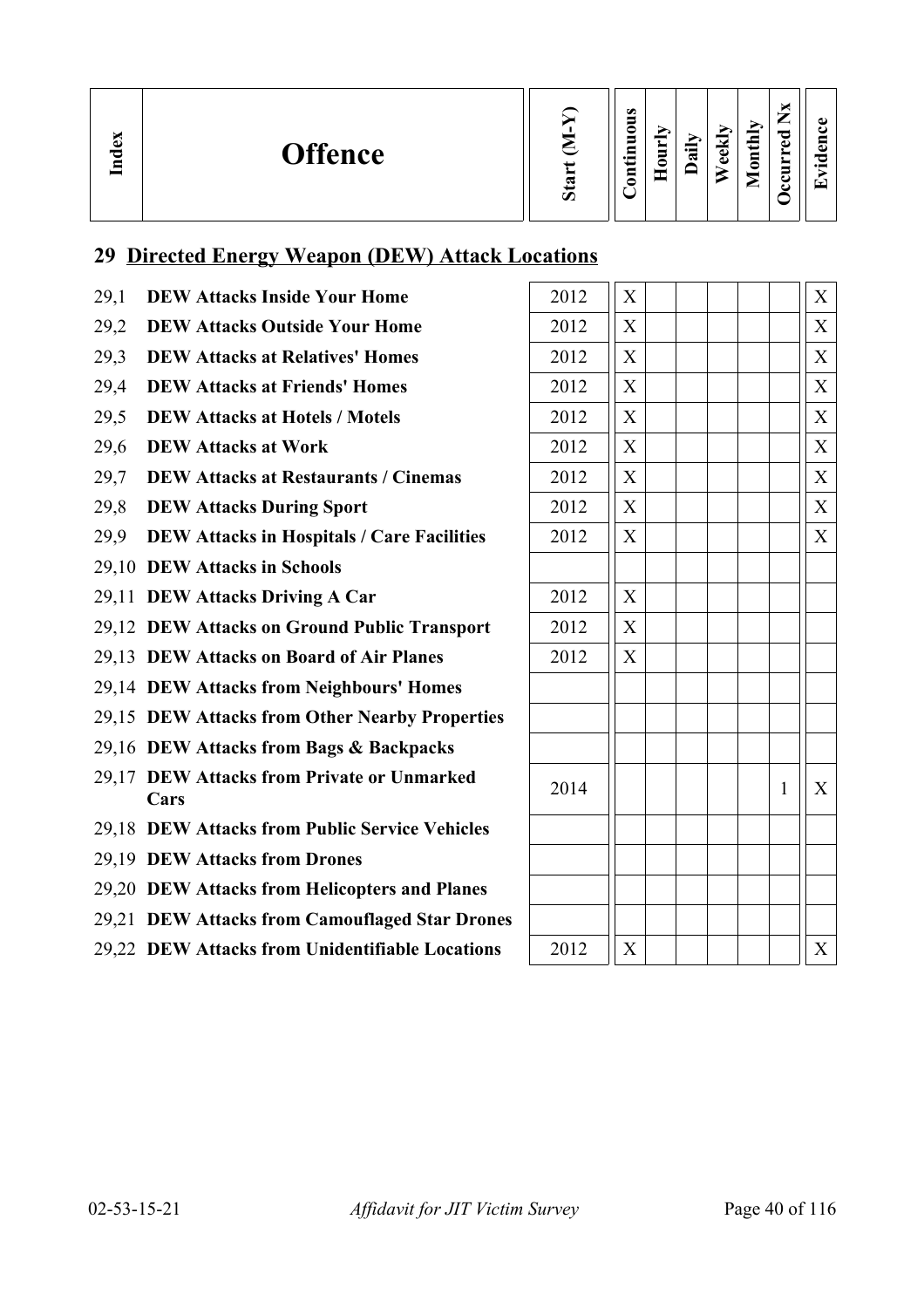| $\mathbf{g}$<br><b>Offence</b><br>ಕ<br>直 | Ο | $\omega$<br>=<br>0<br>5<br>.크<br>5 | ➢<br>_<br>5<br>= | ∽<br>⊶<br>ಷ | ₩<br>ച<br>ω | ЛЧ<br>$\overline{a}$<br>▱ | ∼<br>–<br>_<br>ಾ<br>ω<br>┙<br>=<br>↩<br>ັ | Œ<br>α.<br>┯.<br>$\bullet$<br>G 1 |
|------------------------------------------|---|------------------------------------|------------------|-------------|-------------|---------------------------|-------------------------------------------|-----------------------------------|
|------------------------------------------|---|------------------------------------|------------------|-------------|-------------|---------------------------|-------------------------------------------|-----------------------------------|

# **30 Pathogens, Poisons & Contaminations**

# **Pathogen Infections**

- 30,1 **Targeted Infections with Temporary Diseases**
- 30,2 **Targeted Infections with Long-Term Diseases**
- 30,3 **Targeted Infection of Facial Region or Scalp**
- 30,4 **Targeted Infection of Skin Elsewhere on Body**
- 30,5 **Targeted Infection of Genital Region**
- 30,6 **Targeted Infection of Organs**
- 30,7 **Targeted Infection of Brain**
- 30,8 **Targeted Infection Causing Rashes & Itching**
- 30,9 **Targeted Infection Causing Swelling**
- 30,10 **Targeted Infection Causing Pain**

# **Noxious & Toxic Gases**

- 30,11 **Noxious / Toxic Gases Pumped Into Home**
- 30,12 **Noxious / Toxic Gases Pumped Into Car**
- 30,13 **Noxious / Toxic Gases Pumped Into Office**

# **Contamination, Poisons & Food Poisons**

- 30,14 **Radioactive Contamination**
- 30,15 **Contaminants Smeared on Dishes in Home**
- 30,16 **Contaminants on Furniture, Door Knobs etc.**
- 30,17 **Contaminants on Clothing or Shoes**
- 30,18 **Contamination of Food or Drink in the Home**
- 30,19 **Contamination of Restaurant Food or Drink**
- 30,20 **Contamination of Cosmetic Products**
- 30,21 **Contamination of Medicine/Medical Products**
- 30,22 **Poisoning from Contaminations**
- 30,23 **Poison Darts/Projectiles/Spraying w. Pathogen**

# **Consequences of Infections & Contaminations**

- 30,24 **Health Issues from Infections/Contaminations**
- 30,25 **Debilitation from Infections/Contaminations**







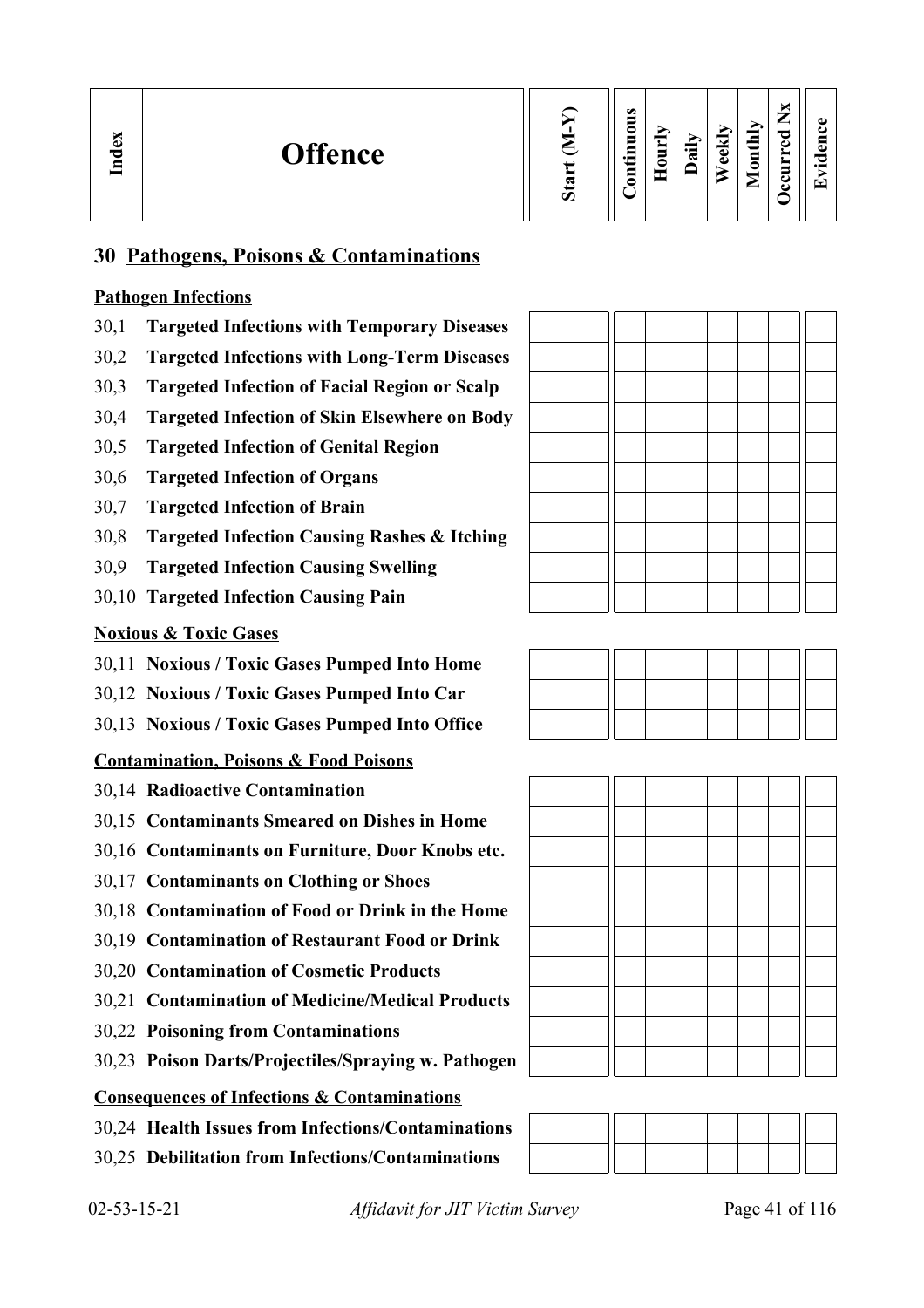| Index<br><b>Offence</b> |  | $\omega$<br>∍<br>0<br>$\blacksquare$<br>-<br>.Ξ<br>⊟ | ∼<br>5<br>∊ | $\oplus$<br>≂ | ನ<br>_<br>$\overline{\bullet}$<br>ω | $\blacktriangleright$<br>$\blacksquare$<br>$\sim$<br>⊟<br>⋍ | ×<br>-<br>ω<br>►<br>- | ω<br>دە<br>ᅐ<br>$\overline{\phantom{0}}$ |
|-------------------------|--|------------------------------------------------------|-------------|---------------|-------------------------------------|-------------------------------------------------------------|-----------------------|------------------------------------------|
|-------------------------|--|------------------------------------------------------|-------------|---------------|-------------------------------------|-------------------------------------------------------------|-----------------------|------------------------------------------|

# **31 Fungi, Parasites & Morgellons**

# **Fungal Infections**

- 31,1 **Targeted Fungal Infections**
- 31,2 **Fungal Infection of Skin**
- 31,3 **Fungal Infection of Nails**
- 31,4 **Fungal Infection of Genital Region**

### **Parasites**

- 31,5 **Targeted Parasite Infections**
- 31,6 **Parasites in Skin or Hair**
- 31,7 **Parasites Internally in Digestive System etc.**
- 31,8 **Parasites Attacking Organs**
- 31,9 **Parasites Attacking Brain**
- 31,10 **Infection with Hybrid Parasites / Life Forms**

# **Morgellons & Synthetic Self-Replicators**

- 31,11 **Skin Exuding Synthetic Fibres**
- 31,12 **Skin Exuding Synthetic Solid Objects**
- 31,13 **Skin Exuding Foreign Organic Matter**
- 31,14 **Morgellons/Self-Replicators in Eyes/Tear Duct**
- 31,15 **Body Internal Self-Replicators**
- 31,16 **Self-Replicators Creating Fibres/Networks**
- 31,17 **Synthetic Fibres / Networks in the Brain**
- 31,18 **Itching due to Morgellons / Self-Replicators**
- 31,19 **Rashes due to Morgellons / Self-Replicators**
- 31,20 **Swelling due to Morgellons / Self-Replicators**
- 31,21 **Pain due to Morgellons / Self-Replicators**
- 31,22 **Morgellons/Self-Replicators Triggered by Sun**

# **Consequences of Fungi, Parasites, Morgellons**

- 31,23 **Health Issues fr Fungi, Parasites, Morgellons**
- 31,24 **Open Lesions fr. Fungi, Parasites, Morgellons**
- 31,25 **Debilitation from Fungi, Parasites, Morgellons**



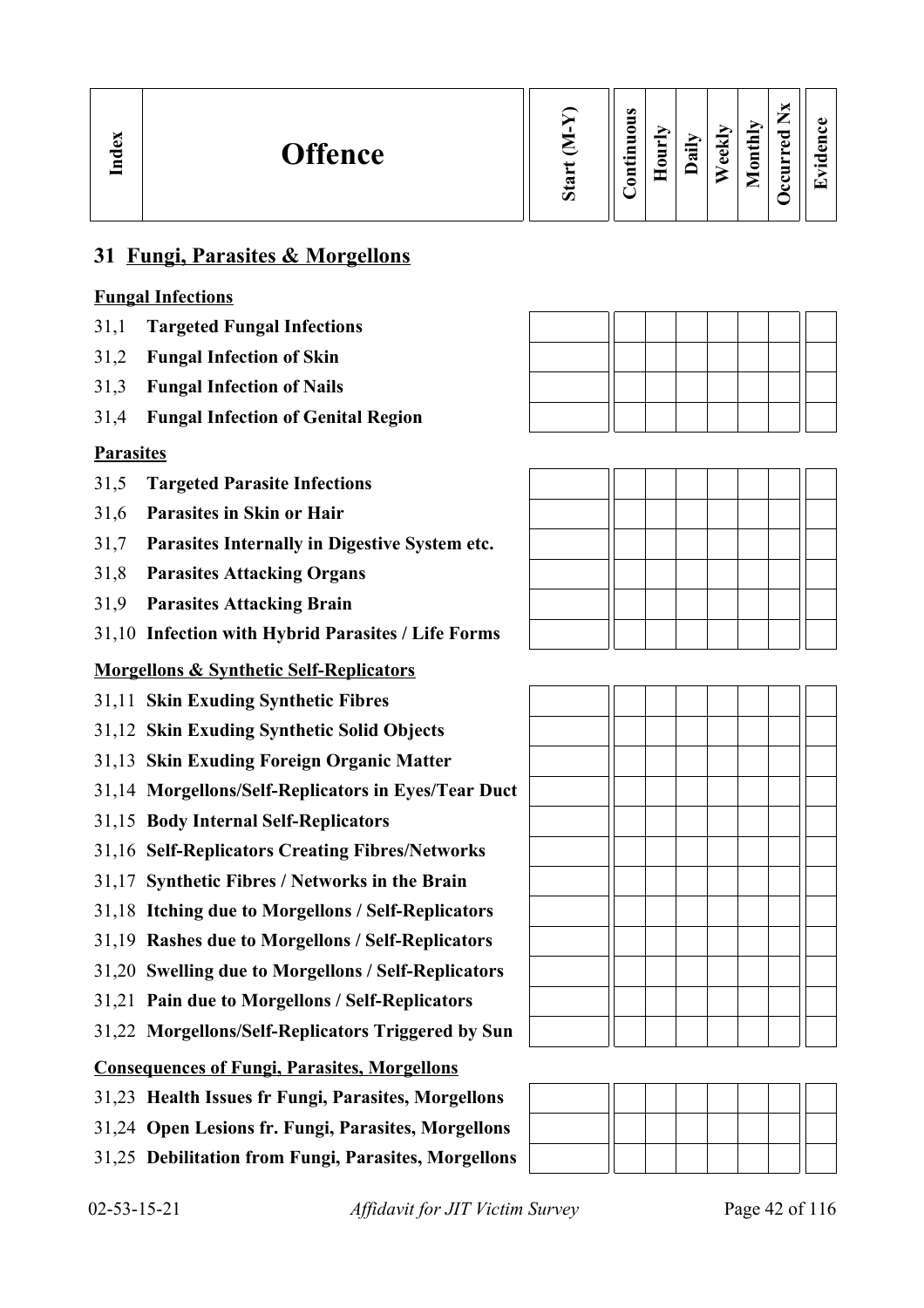| $\mathbf{g}$<br><b>Offence</b><br>Ě | ∾<br>Ù. | $\omega$<br>_<br>0<br>5<br>≂<br>$\cdot$ $\,$<br>5 |  | ⊶<br>$\vec{a}$ | $\overline{\phantom{a}}$<br>ω<br>ω | onthly<br>▱ | _<br>ਰ<br>نه<br>►<br>c | ▼ |
|-------------------------------------|---------|---------------------------------------------------|--|----------------|------------------------------------|-------------|------------------------|---|
|-------------------------------------|---------|---------------------------------------------------|--|----------------|------------------------------------|-------------|------------------------|---|

# **32 Covert Operations & Body Invasions**

- 32,1 **"Missing Time" Period Without Recollection**
- 32,2 Waking Up With Bruises or Injuries
- 32,3 Fine Scratches/Scars Appearing w. No Cause
- 32,4 **Syringe Marks Without Known Cause**
- 32,5 Cuts In Skin Without Known Cause
- 32,6 **Skin Samples Taken Without Knowledge**
- 32,7 **Tissue Samples Taken Without Knowledge**
- 32,8 **Blood Samples Taken Without Knowledge**
- 32,9 **Bruises in Pattern of Grabbing Fingers**
- 32,10 **Signs of Covert Rape or Sexual Body Invasion**
- 32,11 **Large Surgery Scars from Covert Operations**
- 32,12 **Fine Laser Surgery Scars Certified by Doctor**
- 32,13 **Implants Found at Invasion/Scar Locations**
- 32,14 **Complex Covert Surgery,Heart/Brain Surgery**
- 32,15 **Facial Mutilation During Covert Operation**
- 32,16 **Tattooing of Body in Covert Invasion**
- 32,17 **Piercing or Impact Marks from Poison-Darts**
- 32,18 **Poison-Dart Marks on Neck/Shoulders/Ears**

# **Purpose of Covert Body Invasion**

- 32,19 **Covert Body Invasion for Experimentation** | 11-2012 | X
- 32,20 **Covert Body Invasion for Implanting**
- 32,21 **Covert Body Invasion to Drug / Infect / Poison**
- 32,22 Covert Body Invasion for Sexual Humiliation | 11-2012 | X
- 32,23 **Covert Body Invasion to Cause Trauma** 11-2012 X
- 32,24 **Covert Body Invasion in Retaliation**
- 32,25 **Covert Body Invasion for Mutilation**
- 32,26 Covert Body Invasion to Facilitate Torture 2012 || X
- 32,27 **Covert Body Invasion to Cause Debilitation**
- 32,28 Covert Body Invasion as Murder Attempt 2012 X

| $\overline{X}$<br>2014 |                       |
|------------------------|-----------------------|
| $\bar{X}$<br>2014      | $\overline{X}$        |
| $\bar{X}$<br>2015      | $\bar{X}$             |
| $\mathbf X$<br>2018    | $\overline{\text{X}}$ |
| $\mathbf X$<br>2017    | $\overline{X}$        |
|                        |                       |
|                        |                       |
|                        |                       |
|                        |                       |
|                        |                       |
|                        |                       |
|                        |                       |
|                        |                       |
|                        |                       |
|                        |                       |
|                        |                       |
|                        |                       |
|                        |                       |

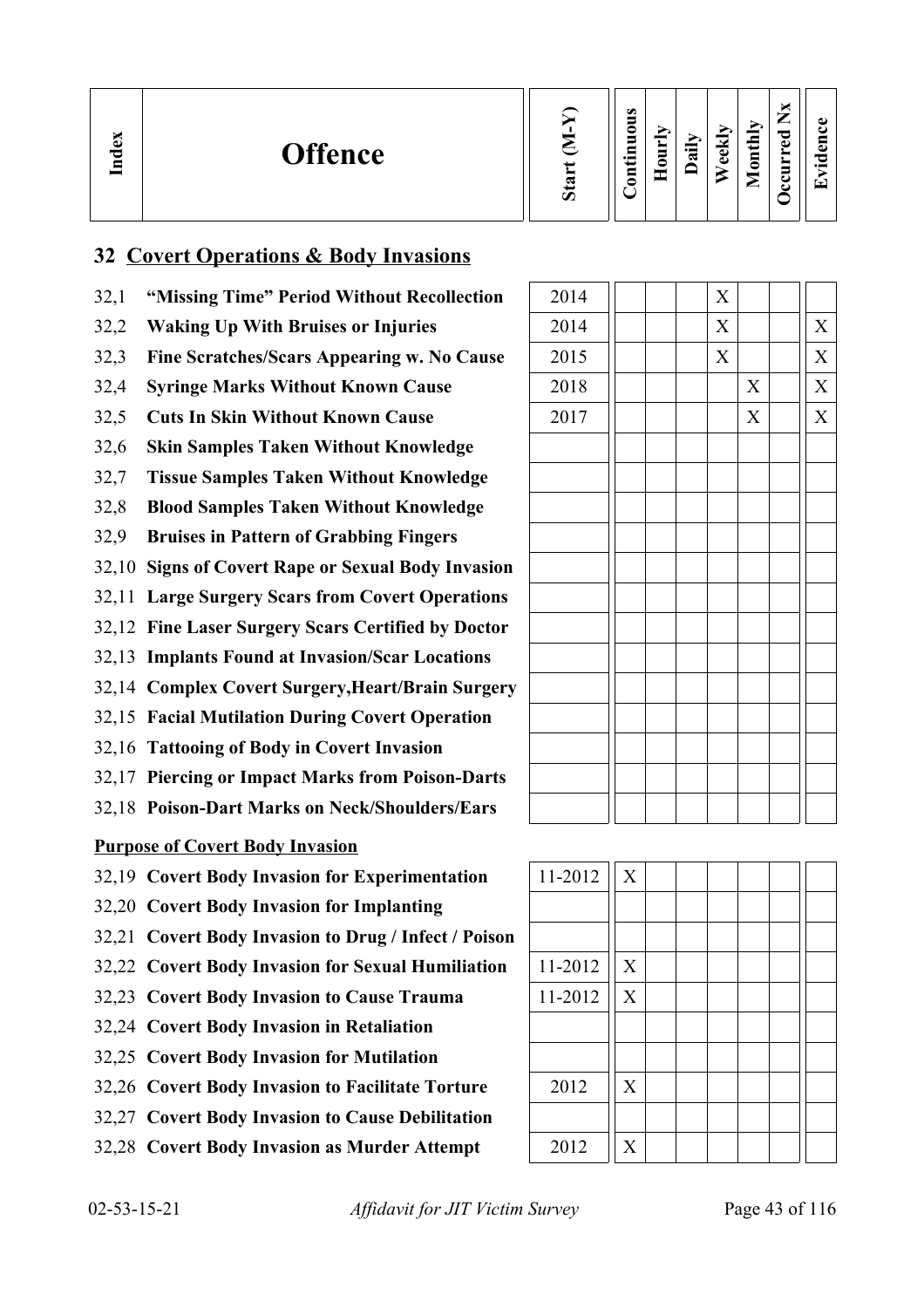# **33 Implants, Body Area Networks (BAN), Nanotechnology & Neurotechnology**

- 33,1 **RF Chips Implanted for Body Area Networks**
- 33,2 **Brain Chips Implanted in the Cranium**
- 33,3 **Targeted Contamination with Nanotechnology**
- 33,4 **Nanotechnology Networks Inside Tissue**
- 33,5 **Neurotechnology, Neural Lace, Smart Dust**
- 33,6 **Other Non-Consensual Implants in the Body**

# **Use of Non-Consensual Implants**

- 33,7 **Implants Used for Intrusive Surveillance**
- 33,8 **Implants Used for Targeting of Weapons**
- 33,9 **Implants for Remote-Control or Manipulation**
- 33,10 **Implants Used to Induce Pain**
- 33,11 **Implants Used for Systematic Torture**
- 33,12 **Implants Used for Retaliation or Punishment**
- 33,13 **Implants Used for Sexual Violation and Rape**
- 33,14 **Implants Used to Induce or Simulate Illnesses**
- 33,15 **Implants Used to Inhibit Bodily Functions**
- 33,16 **Implants Used to Cripple Body Movement**
- 33,17 **Implants Used for Numbness or Paralysis**
- 33,18 **Implants Used to Burn Tissue from the Inside**
- 33,19 **Implants Used to Cause Tumours and Cancer**

# **Eye Implants (Non-Consensual)**

- 33,20 **Eye Implant on Iris or Thin-Film Technology**
- 33,21 **Eye Implant on Optical Nerve**
- 33,22 **Eye Lid Implants**
- 33,23 **Eye Implant Used to Show Flashes, Patterns**
- 33,24 **Eye Implant Used for Image Transmissions**
- 33,25 **Eye Implant Showing Abuse / Horror Footage**
- 33,26 **Eye Implant Targeted by DEW Pulses / Beams**
- 33,27 **Reduction in Vision due to Eye Implants**



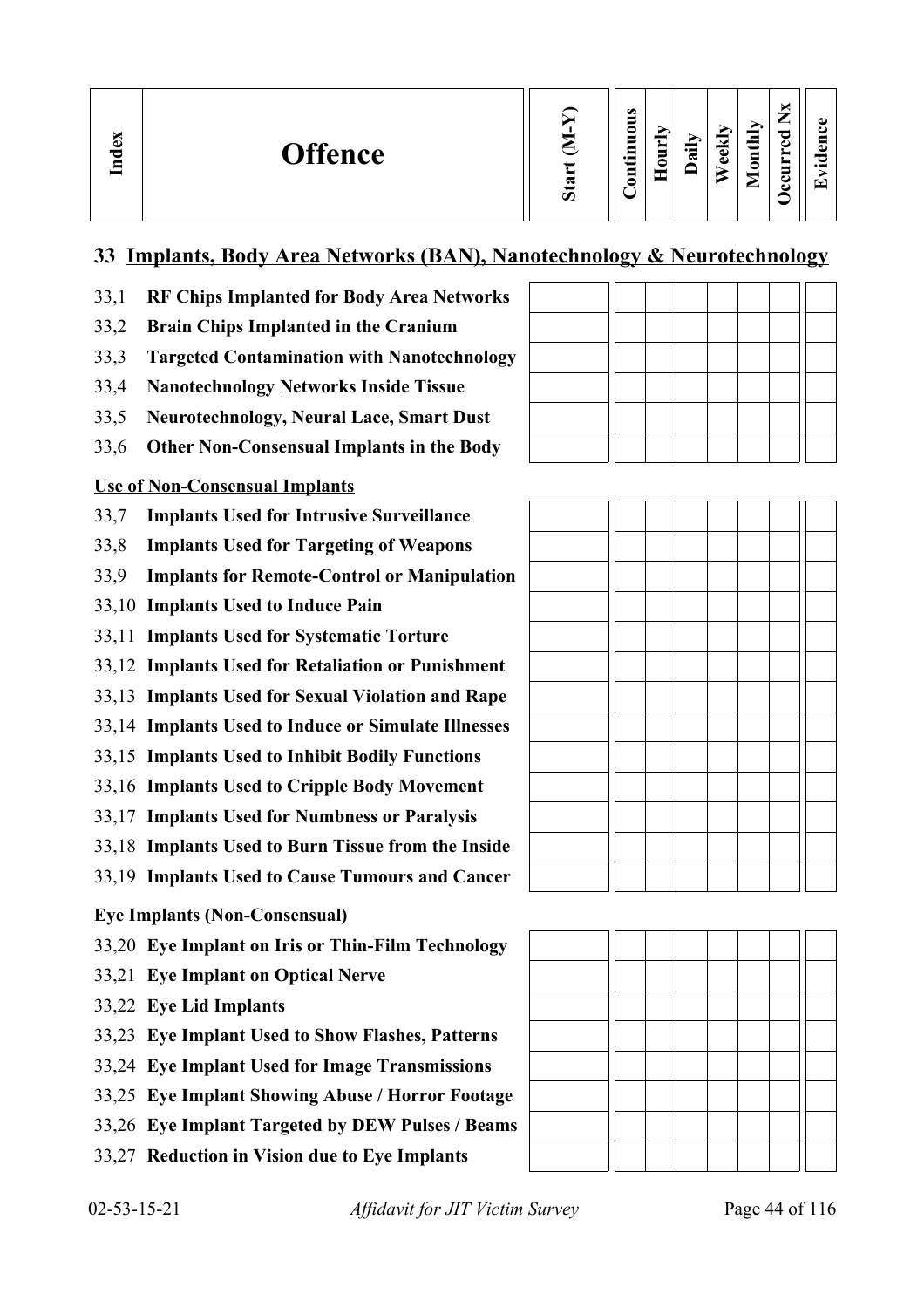| ്ല<br><b>Offence</b><br>ᇰ<br>Ē | ъ, | $\omega$<br>=<br>_<br>•⊟<br>3 | 5<br>┍ | ੶ਫ਼ | ⊽<br>ω | thly<br>ਰੁ<br>◒<br>உ | _<br>ెం<br>C)<br>-<br>e | . . |
|--------------------------------|----|-------------------------------|--------|-----|--------|----------------------|-------------------------|-----|
|--------------------------------|----|-------------------------------|--------|-----|--------|----------------------|-------------------------|-----|

**Ear Implants (Non-Consensual)**

- 33,28 **Ear Implants in Ear Canal**
- 33,29 **Ear Implants in Inner Ear or Balance Organ**
- 33,30 **Ear Implants in Outer Ear**
- 33,31 **Ear Implants Behind or Around the Ear**
- 33,32 **Ear Implants Used for Audio-Transmission**
- 33,33 **Ear Implant Behind Ear for Bone Conduction**
- 33,34 **Ear Implants Used for Noise/Clicking/Tinnitus**
- 33,35 **Ear Implant Amplifying Tones, e.g. for Torture**
- 33,36 **Ear Implants Used for Audio-Messages (V2K)**
- 33,37 **Ear Implants Used to Control Hearing/Volume**
- 33,38 **Ear/Inner Ear Implant Used to Cause Vertigo**
- 33,39 **Ear Implants Used for Pain Torture**
- 33,40 **Ear Implant Targeted by DEW Pulses / Beams**
- 33,41 **Ear Implants Causing Damage to Hearing**

#### **Nose Implants (Non-Consensual)**

- 33,42 **Nose Implants in Ridge of Nose**
- 33,43 **Nose Implants in Sinuses**
- 33,44 **Nose Implants in Tip of Nose or Nasal Bulb**
- 33,45 **Nose Implants Used for Pain Torture**
- 33,46 **Nose Implants Used for Forced Sneezing**
- 33,47 **Nose Implants Used for Sending Scent**
- 33,48 **Nose Implants Used to Trigger Nosebleeds**
- 33,49 **Nose Implant Targeted by DEW Pulses/Beams**
- 33,50 **Nose Implants Damaging Sense of Smell**

# **Mouth Implants (Non-Consensual)**

- 33,51 **Tongue Implant on the Surface of the Tongue**
- 33,52 **Tongue Implants Inside the Tongue (e.g. Wire)**





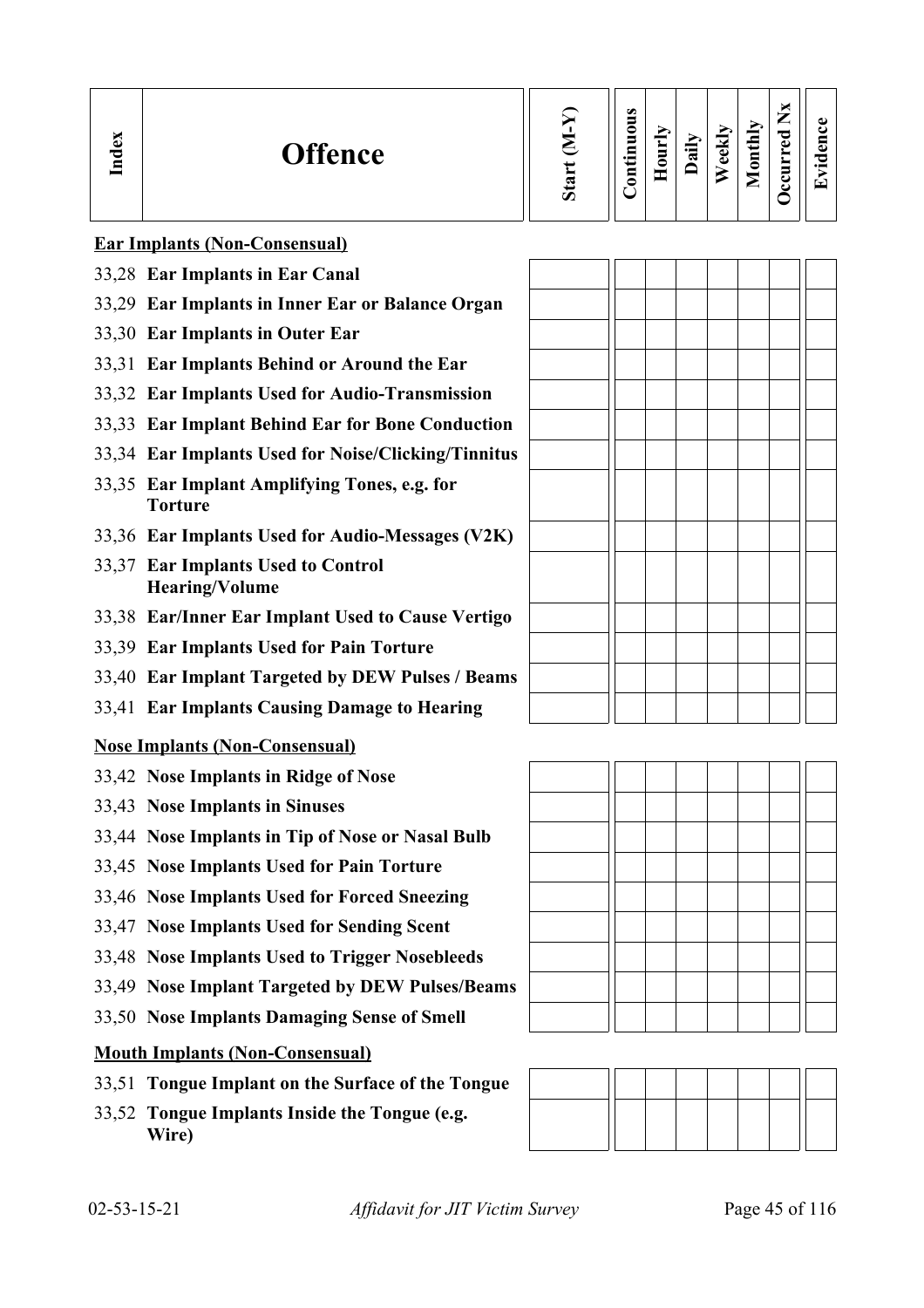| Index | <b>Offence</b>                                               | Start (M-Y) | Continuous | Hourly | Daily | Weekly | Monthly | <b>Occurred Nx</b> | Evidence |
|-------|--------------------------------------------------------------|-------------|------------|--------|-------|--------|---------|--------------------|----------|
|       | 33,53 Tongue Implants to Slow or Paralyse Tongue             |             |            |        |       |        |         |                    |          |
|       | 33,54 Tooth Implants                                         |             |            |        |       |        |         |                    |          |
|       | 33,55 Lip Implants                                           |             |            |        |       |        |         |                    |          |
|       | <b>Head &amp; Brain Implants (Non-Consensual)</b>            |             |            |        |       |        |         |                    |          |
|       | 33,56 Implants on Skull and Forehead                         |             |            |        |       |        |         |                    |          |
|       | 33,57 Implants in Cheeks or Chin                             |             |            |        |       |        |         |                    |          |
|       | 33,58 Brain Implants                                         |             |            |        |       |        |         |                    |          |
|       | 33,59 Head Implants Used for Monitoring                      |             |            |        |       |        |         |                    |          |
|       | 33,60 Head Implants Used for Bone-Conduction                 |             |            |        |       |        |         |                    |          |
|       | 33,61 Head Implants Used for Pain Torture                    |             |            |        |       |        |         |                    |          |
|       | 33,62 Head Implants Pulsing/Tapping Sens. on Skull           |             |            |        |       |        |         |                    |          |
|       | 33,63 Head Implants Giving Electroshocks/Impulses            |             |            |        |       |        |         |                    |          |
|       | 33,64 Head Implants Accessed with Pulses or Beams            |             |            |        |       |        |         |                    |          |
|       | 33,65 Head Implants to Assist Targeting of Weapons           |             |            |        |       |        |         |                    |          |
|       | 33,66 Head Implants Damaging Skin, Hair or Skull             |             |            |        |       |        |         |                    |          |
|       | 33,67 Head Implants Manipulating Cognitive<br><b>Ability</b> |             |            |        |       |        |         |                    |          |
|       | 33,68 Brain Implants for Brain/Behaviour Control             |             |            |        |       |        |         |                    |          |
|       | 33,69 Brain Implants Used to Confuse or Disorient            |             |            |        |       |        |         |                    |          |
|       | 33,70 Brain Implants Used to Induce Stress or Haste          |             |            |        |       |        |         |                    |          |
|       | 33,71 Brain Implants Used to Induce Emotions                 |             |            |        |       |        |         |                    |          |
|       | 33,72 Brain Implants Used to Control Body Motion             |             |            |        |       |        |         |                    |          |
|       | 33,73 Brain Implants Used to Control Speech                  |             |            |        |       |        |         |                    |          |
|       | 33,74 Brain Implants Used to Control Thoughts                |             |            |        |       |        |         |                    |          |
|       | 33,75 Meningitis/Brain Inflam. due to Brain Implant          |             |            |        |       |        |         |                    |          |
|       | 33,76 Brain Damage / Cancer due to Brain Implant             |             |            |        |       |        |         |                    |          |
|       | 33,77 Hair Loss Due to Head Implant on Skull                 |             |            |        |       |        |         |                    |          |
|       | 33,78 Wounds or Inflammation on Skull fr.<br><b>Implants</b> |             |            |        |       |        |         |                    |          |
|       | <b>Neck &amp; Spine Implants (Non-Consensual)</b>            |             |            |        |       |        |         |                    |          |

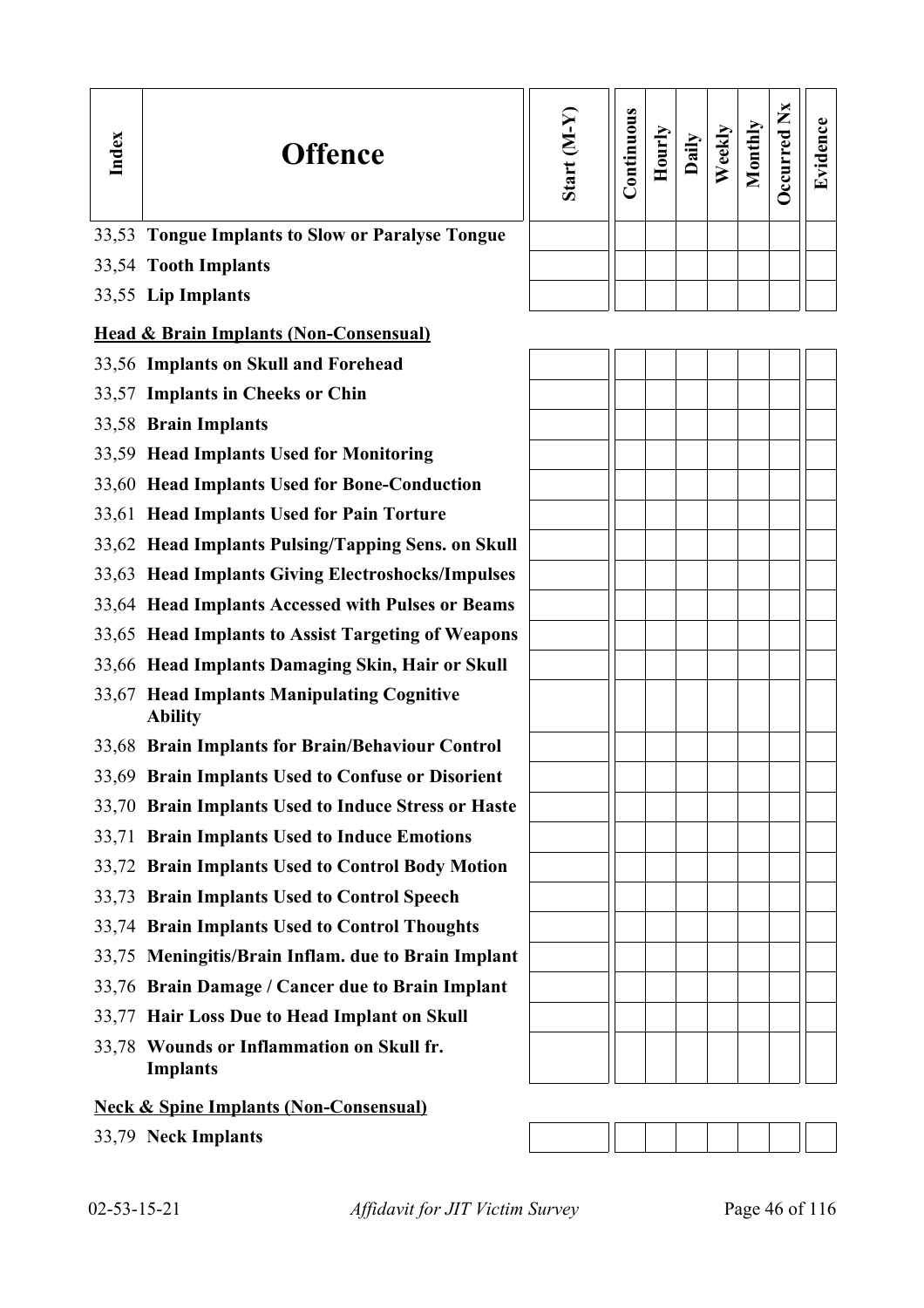| Index | <b>Offence</b>                                    | Start $(M-Y)$ | Continuous |  | ontl | $\sum_{i=1}^{n}$<br>Occurred | idence |
|-------|---------------------------------------------------|---------------|------------|--|------|------------------------------|--------|
|       | 33,80 Spinal Implants                             |               |            |  |      |                              |        |
|       | 33,81 Neck/Spinal Implants Used to Control Motion |               |            |  |      |                              |        |
|       | 33,82 Neck/Spinal Implants Used to Vibrate Body   |               |            |  |      |                              |        |
|       | 33,83 Neck/Spinal Implants Used for Pain Torture  |               |            |  |      |                              |        |
|       | 33,84 Neck/Spinal Implants Caused Damage/Cancer   |               |            |  |      |                              |        |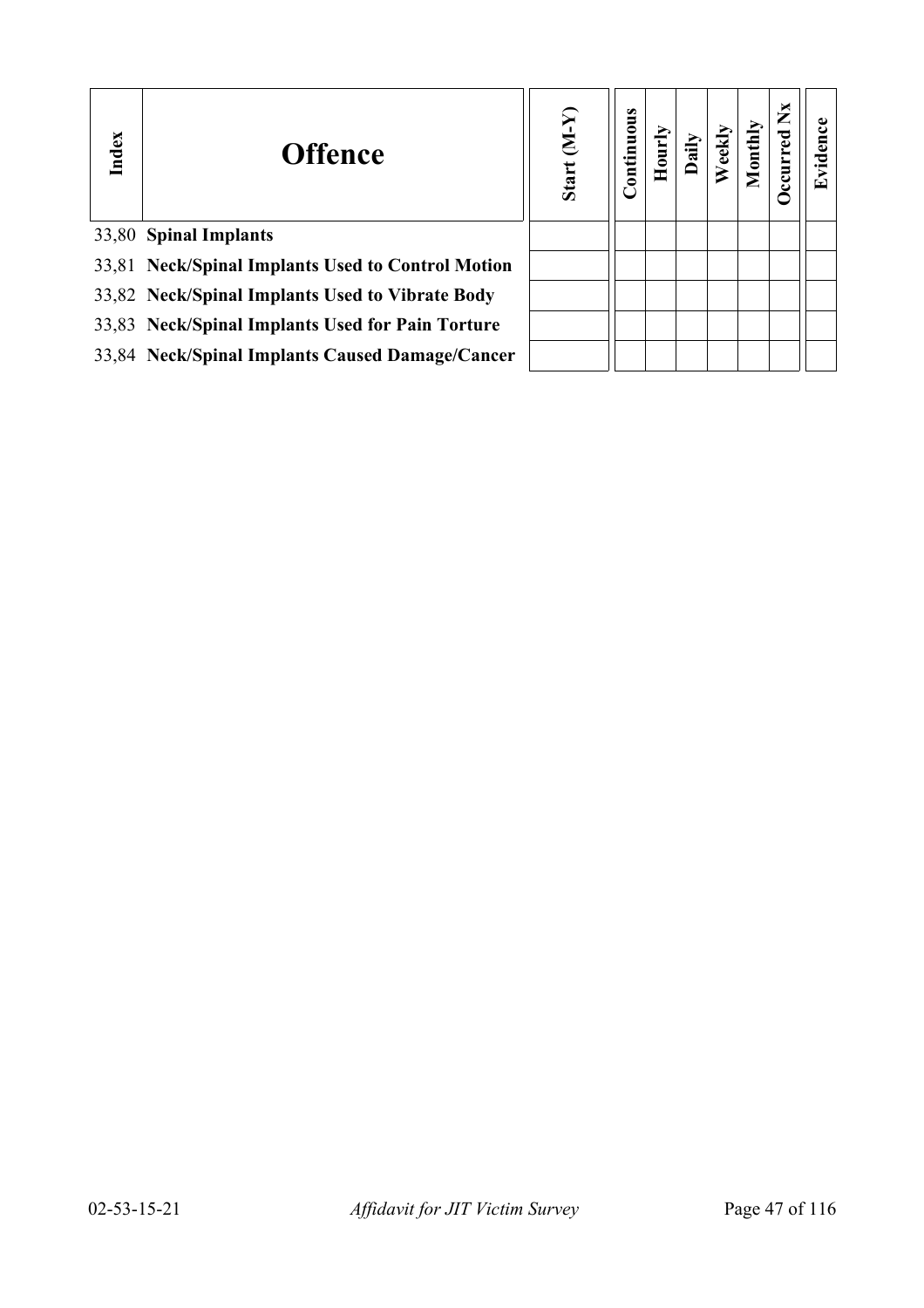| Index                                                     | <b>Offence</b>                                      | Start (M-Y) | Continuous | Hourly | Daily | Weekly | Monthly | Occurred Nx | Evidence |
|-----------------------------------------------------------|-----------------------------------------------------|-------------|------------|--------|-------|--------|---------|-------------|----------|
|                                                           | <b>Heart Implants (Non-Consensual)</b>              |             |            |        |       |        |         |             |          |
| 33,85                                                     | <b>Heart Implant</b>                                |             |            |        |       |        |         |             |          |
| 33,86                                                     | <b>Heart Implant Used for Pain Torture</b>          |             |            |        |       |        |         |             |          |
| 33,87                                                     | <b>Heart Implant to Remote-Control Heart Beat</b>   |             |            |        |       |        |         |             |          |
| 33,88                                                     | <b>Heart Implant Used to Induce Heart Attack</b>    |             |            |        |       |        |         |             |          |
| <b>Torso Implants (Non-Consensual)</b>                    |                                                     |             |            |        |       |        |         |             |          |
| 33,89                                                     | <b>Shoulder Implants</b>                            |             |            |        |       |        |         |             |          |
| 33,90                                                     | <b>Shoulder Implants Used for Pain Torture</b>      |             |            |        |       |        |         |             |          |
| 33,91                                                     | <b>Shoulder Implants Moving Arms / Shoulders</b>    |             |            |        |       |        |         |             |          |
| 33,92                                                     | <b>Breast Implants</b>                              |             |            |        |       |        |         |             |          |
| 33,93                                                     | <b>Breast Implants Used for Pain Torture</b>        |             |            |        |       |        |         |             |          |
| 33,94                                                     | <b>Breast Implants Used to Burn Breasts</b>         |             |            |        |       |        |         |             |          |
| 33,95                                                     | <b>Navel Implants</b>                               |             |            |        |       |        |         |             |          |
| 33,96                                                     | <b>Navel Implants Used for Pain Torture</b>         |             |            |        |       |        |         |             |          |
| 33,97                                                     | <b>Lung Implants</b>                                |             |            |        |       |        |         |             |          |
| 33,98                                                     | <b>Lung Implants Used for Pain Torture</b>          |             |            |        |       |        |         |             |          |
| 33,99                                                     | <b>Lung Implants Controlling Breathing</b>          |             |            |        |       |        |         |             |          |
|                                                           | 33,100 Organ Implants in Kidney or Liver            |             |            |        |       |        |         |             |          |
|                                                           | 33,101 Organ Implants Used for Pain Torture         |             |            |        |       |        |         |             |          |
|                                                           | 33,102 Organ Implants Controlling Organ Function    |             |            |        |       |        |         |             |          |
|                                                           | 33,103 Organ Implants Used to Induce Ill Health     |             |            |        |       |        |         |             |          |
|                                                           | <b>Skin Implants (Non-Consensual)</b>               |             |            |        |       |        |         |             |          |
|                                                           | 33,104 Skin Implants                                |             |            |        |       |        |         |             |          |
|                                                           | 33,105 Skin Implants Used for for Pain Torture      |             |            |        |       |        |         |             |          |
|                                                           | 33,106 Skin Implants Used to Burn Tissue fr. Inside |             |            |        |       |        |         |             |          |
|                                                           | 33,107 Skin Implants Used to Vibrate and Tingle     |             |            |        |       |        |         |             |          |
| <b>Arms, Hands &amp; Finger Implants (Non-Consensual)</b> |                                                     |             |            |        |       |        |         |             |          |
|                                                           | 33,108 Finger-Tip or Finger Joint Implants          |             |            |        |       |        |         |             |          |
|                                                           | 33,109 Implants in Elbow Joints                     |             |            |        |       |        |         |             |          |

 $\mathbb{H}$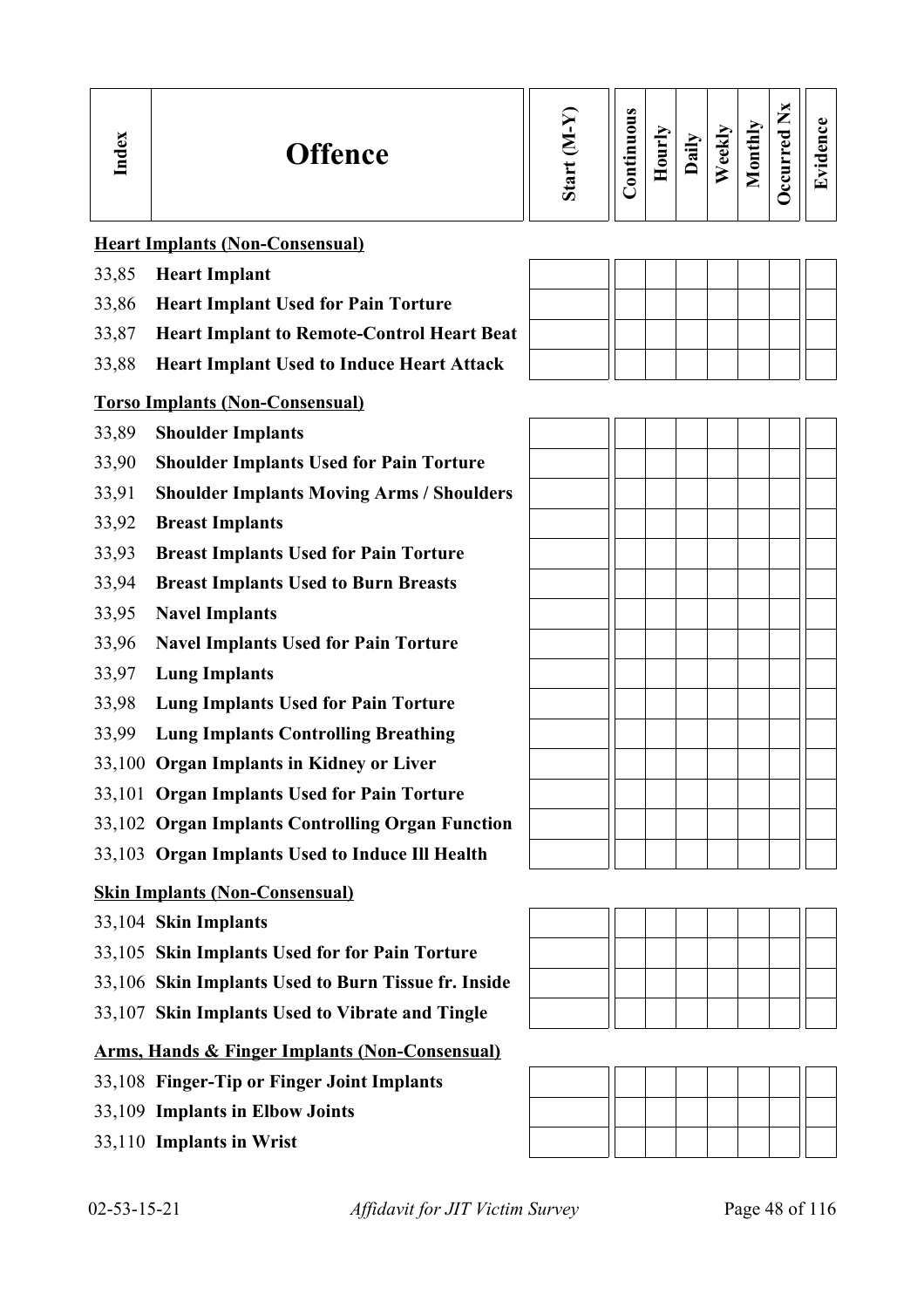| Index | <b>Offence</b>                                  | $(N-N)$<br>Start | Continuous | $H$ ourl | Dail | $e$ ekl | Monthly | $\mathbf{X}$<br>इ<br>ccun | Evidence |
|-------|-------------------------------------------------|------------------|------------|----------|------|---------|---------|---------------------------|----------|
|       | <b>Leg &amp; Foot Implants (Non-Consensual)</b> |                  |            |          |      |         |         |                           |          |
|       | 33,111 Hip Implants                             |                  |            |          |      |         |         |                           |          |
|       | 33,112 Knee Implants                            |                  |            |          |      |         |         |                           |          |
|       | 33,113 Foot & Toe Implants                      |                  |            |          |      |         |         |                           |          |
|       | 33,114 Implants in Upper Thighs                 |                  |            |          |      |         |         |                           |          |
|       | -----                                           |                  |            |          |      |         |         |                           |          |

- 33,115 **Implants in Lower Thighs**
- 33,116 **Leg / Foot Implants Used for Pain Torture**
- 33,117 **Leg / Foot Implants for Crippling Movement**
- 33,118 **Foot Implants Used to Induce Cramps**
- 33,119 **Foot Implants Pulling Toes Apart in a Cramp**
- 33,120 **Foot Implants Used for Heating Sole of Foot**
- 33,121 **Thigh Implants Used to Induce Cramps**

### **Genital & Rectal Implants (Non-Consensual)**

- 33,122 **Genital Implant**
- 33,123 **Uterine Implant**
- 33,124 **Rectal Implant**
- 33,125 **Genital/Rectal Implants Use for Pain Torture**
- 33,126 **Genital or Rectal Implants Used to Vibrate**
- 33,127 **Sex Assault / Rape w. Genital/Rectal Implants**
- 33,128 **Genital Implants Forcing/Inhibiting Orgasms**
- 33,129 **Contractions Induced with Uterine Implants**
- 33,130 **Miscarriages Induced with Uterine Implants**

# **People Accessing RF Implants (Non-Consensual)**

- 33,131 **Stalkers and Agents Accessing RF Implants**
- 33,132 **Neighbours Accessing RF Implants**
- 33,133 **Police Accessing RF Chip Implants**
- 33,134 **Doctors / Neurologists Accessing RF Implants**
- 33,135 **Weapons Accessing RF Implants**
- 33,136 **Cell Towers Accessing RF Implants**
- 33,137 **Cars Accessing RF Implants**



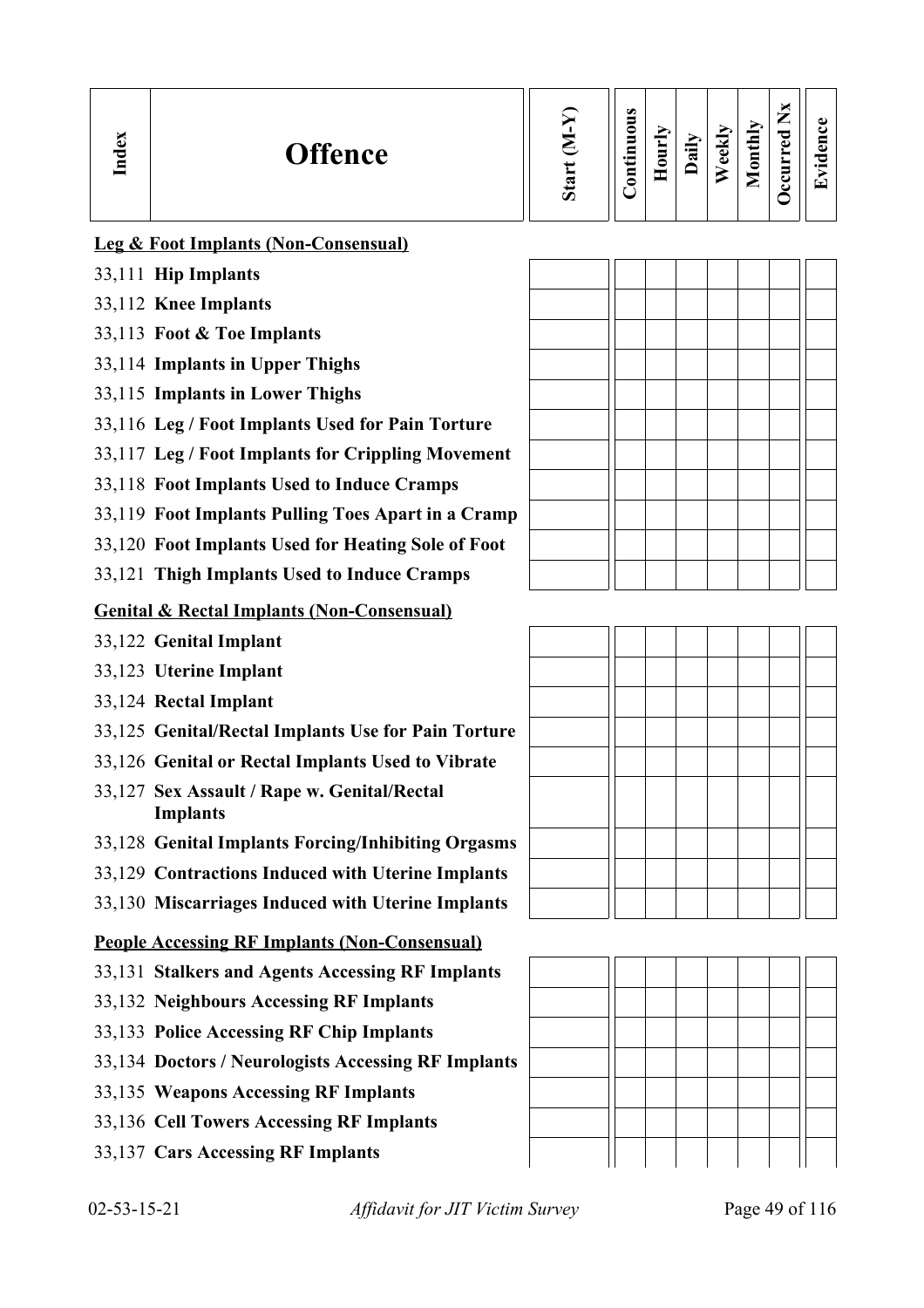| Index | <b>Offence</b>                                             | Start (M-Y) | Continuous | Hourly | Daily | Weekly | Monthly | Occurred Nx | Evidence |
|-------|------------------------------------------------------------|-------------|------------|--------|-------|--------|---------|-------------|----------|
|       | 33,138 Drones or Air Craft Accessing RF Implants           |             |            |        |       |        |         |             |          |
|       | <b>Throat &amp; Other Types of Non-Consensual Implants</b> |             |            |        |       |        |         |             |          |
|       | 33,139 Strangulator Implanted in Throat                    |             |            |        |       |        |         |             |          |
|       | 33,140 Throat Implant to Read Out Subvocal Speech          |             |            |        |       |        |         |             |          |
|       | 33,141 Other Types of Implants                             |             |            |        |       |        |         |             |          |
|       | <b>Nanotechnology (Non-Consensual)</b>                     |             |            |        |       |        |         |             |          |
|       | 33,142 Nanotechnology Implanted or Injected                |             |            |        |       |        |         |             |          |
|       | 33,143 Nanotechnology Fields Under the Skin                |             |            |        |       |        |         |             |          |
|       | 33,144 Nanotechnology Inside the Brain                     |             |            |        |       |        |         |             |          |
|       | 33,145 Nanotechnology Used for Pain Torture                |             |            |        |       |        |         |             |          |
|       | 33,146 Nanotechnology Destroying Body Function             |             |            |        |       |        |         |             |          |
|       | 33,147 Nanotechnology Used to Simulate Illnesses           |             |            |        |       |        |         |             |          |
|       | 33,148 Nanotechnology Used to Heat or Sweat Body           |             |            |        |       |        |         |             |          |
|       | 33,149 Nanotechnology Used to Burn From Inside             |             |            |        |       |        |         |             |          |
|       | 33,150 Nanotechnology Used for Retaliation                 |             |            |        |       |        |         |             |          |
|       | 33,151 Nanotechnology Network Grown Under Skin             |             |            |        |       |        |         |             |          |
|       | 33,152 Nanotechnology Growing Wires Across Body            |             |            |        |       |        |         |             |          |
|       | 33,153 Nanotechnology Used to Deform Bones                 |             |            |        |       |        |         |             |          |
|       | 33,154 Nanotechnology Detected in a Lab Test               |             |            |        |       |        |         |             |          |
|       | 33,155 Nanotechnology Causing Health Issues                |             |            |        |       |        |         |             |          |
|       | 33,156 Nanotechnology Causing Debilitation                 |             |            |        |       |        |         |             |          |
|       | 33,157 Nanotechnology Causing Sun Allergy                  |             |            |        |       |        |         |             |          |
|       | 33,158 Nanotechnology Causing Electro-Sensitivity          |             |            |        |       |        |         |             |          |
|       | <b>Neurotechnology (Non-Consensual)</b>                    |             |            |        |       |        |         |             |          |
|       | 33,158 Neurotechnology Implanted or Injected               |             |            |        |       |        |         |             |          |
|       | 33,159 Neurotechnology Used for Pain Torture               | 2012        | X          |        |       |        |         |             |          |
|       | 33,160 Neurotechnology Destroying Brain Function           | 2012        | X          |        |       |        |         |             |          |
|       | 33,161 Neurotechnology Causing Mental Instability          |             |            |        |       |        |         |             |          |
|       | 33,162 Neurotechnology to Deceive Brain or Senses          | 2012        | X          |        |       |        |         |             |          |
|       | 33,163 Neurotechnology for Sex Assault and Rape            | 2012        | X          |        |       |        |         |             |          |
|       | 33,164 Neurotechnology Causing Brain Damage                | 2012        | X          |        |       |        |         |             |          |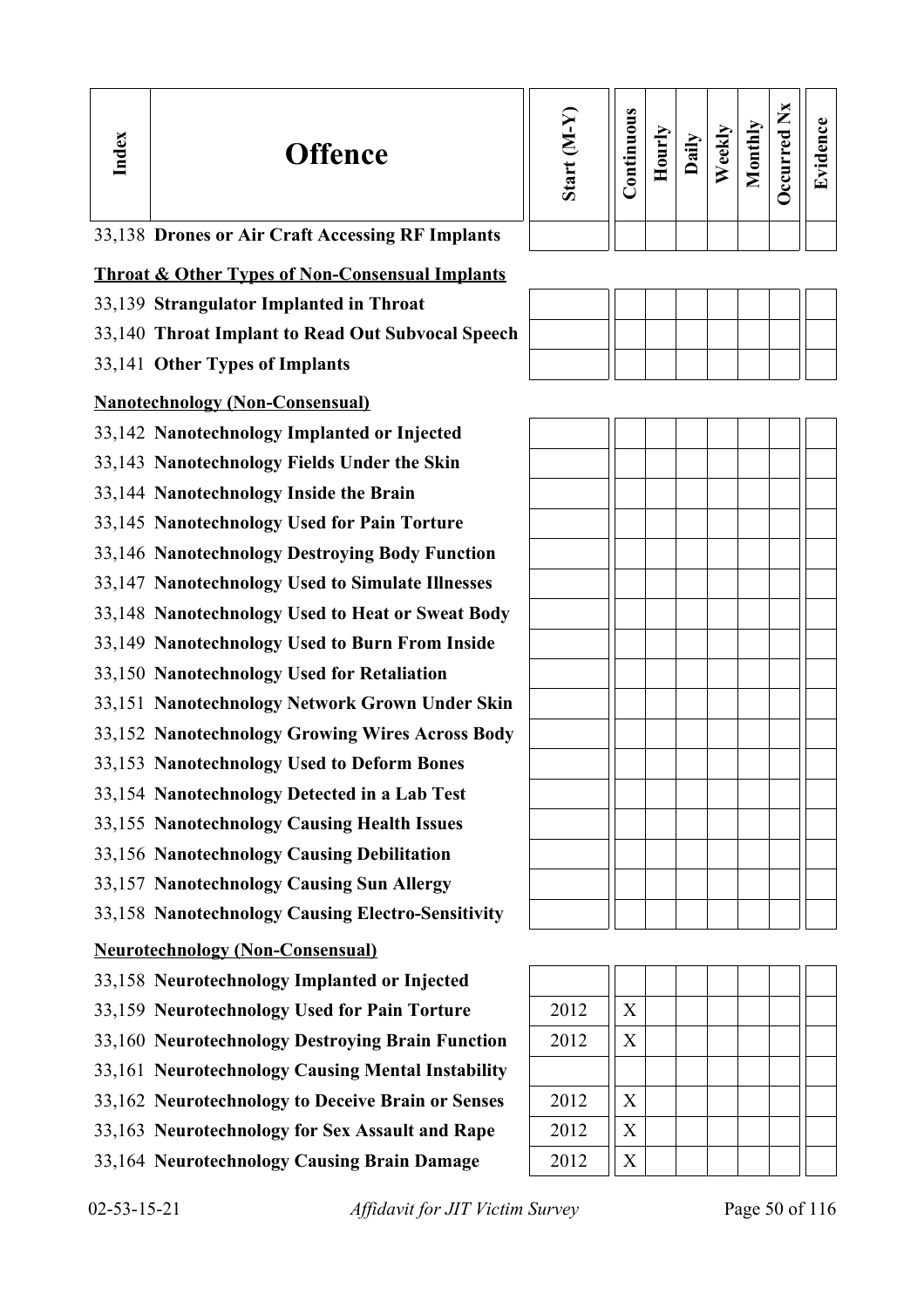| EX<br>ాం | <b>Offence</b>                              | S <sub>ta</sub> | $\omega$<br>3<br>Ξ<br>∯.<br>ឨ | 'ສ | $\text{until}$ | ×<br>ರ<br>ω<br>∃ | $\bullet$<br>⊡ |
|----------|---------------------------------------------|-----------------|-------------------------------|----|----------------|------------------|----------------|
|          | 33,165 Neurotechnology Causing Debilitation | 2012            | X                             |    |                |                  |                |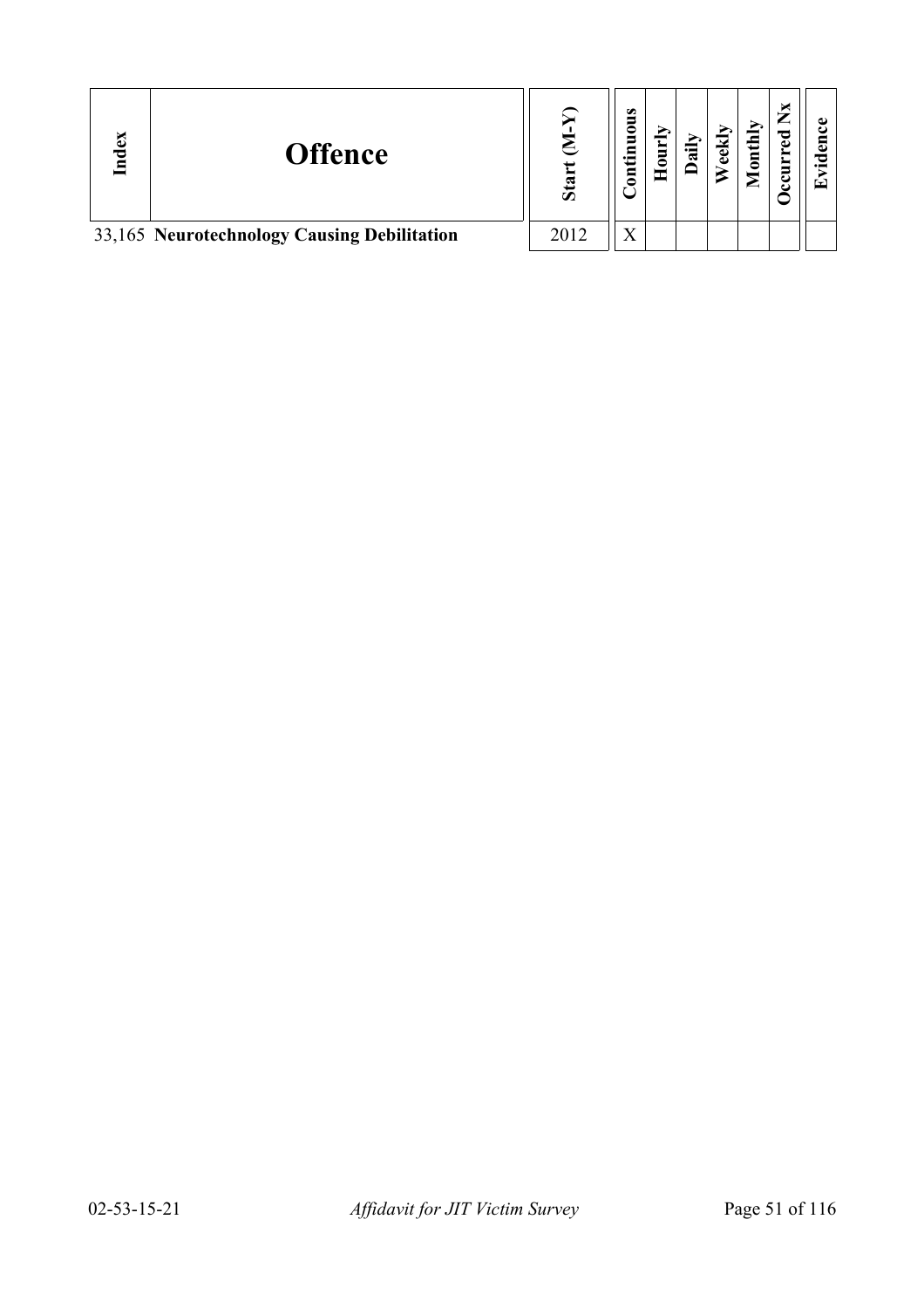| idex<br><b>Offence</b><br>드 | ▽<br>σ | $\omega$<br>∍<br>0<br>5<br>Ξ<br>د.<br>Ē<br>⊂ | -<br>Ξ<br>c<br>- | ∽<br>$\cdot$ $\overline{\phantom{0}}$<br>w | ↩<br>ക<br>ω | $\text{until}$<br>$\overline{\phantom{0}}$<br>_ | м<br>⇁<br>痴<br>ਰ<br>Φ<br>►<br>−<br>⊷<br>് | 61<br>$\bullet$ .<br>r <del>√</del> |
|-----------------------------|--------|----------------------------------------------|------------------|--------------------------------------------|-------------|-------------------------------------------------|-------------------------------------------|-------------------------------------|
|-----------------------------|--------|----------------------------------------------|------------------|--------------------------------------------|-------------|-------------------------------------------------|-------------------------------------------|-------------------------------------|

# **34 Voice-to-Skull (V2K)**

- 34.1 **Unusual Tinnitus**
- 34.2 **Discomfort / Pain / Heat in or Around the Ear**
- 34,3 Audible V2K Audio Messages
- 34,4 **Non-Audible, Subliminal V2K Audio**
- 34,5 **Systematic or Constant V2K Torture**
- 34,6 **V2K Playing False Voices or Audio**
- 34,7 **V2K Playing Songs and Music**
- 34,8 **V2K Messages Commenting Live on Events**
- 34,9 V2K Commentary on Intimate Life or Body
- 34,10 V2K Comments on Silent Thoughts
- 34,11 **V2K Messages of Abuse and Denigration**
- 34,12 V2K with Sexual or Pornographic Messages
- 34,13 **V2K Messages of Threats, Violence or Death**
- 34,14 **V2K Inciting to Violence, Murder or Suicide**
- 34,15 **Psychological Stress from V2K Torture**
- 34,16 **Physical Pain and Damage from V2K Torture**

# **35 Image-to-Skull (I2K) & Video-to-Skull**

- 35,1 **Unusual Colour, Patterns, Light-Flashes Seen**
- 35,2 **Discomfort/Pain in the Eye or in Eye Muscles**
- 35,3 **Image-to-Skull with Stand-Alone Images**
- 35,4 **Image-to-Skull Overlayed on Surroundings**
- 35,5 **Systematic/Constant Image-to-Skull Torture**
- 35,6 **I2K Scenes Flashed to Create a Déjà-Vu Effect**
- 35,7 **I2K Footage from the Past or Private Life**
- 35,8 **I2K Flashes Commenting on Silent Thoughts**
- 35,9 **I2K Footage of Abuse and Denigration**
- 35,10 **I2K Footage that is Sexual or Pornographic** 2015 X

| 2012 | X |   | X |
|------|---|---|---|
| 2012 | X |   | X |
| 2012 | X |   | X |
| 2012 | X |   | X |
| 2013 | X |   | X |
| 2014 |   | X | X |
| 2014 |   | X | X |
| 2013 |   | X | X |
| 2013 | X |   | X |
| 2013 | X |   | X |
|      |   |   |   |
| 2013 |   | X | X |
| 2014 |   | X | X |
|      |   |   |   |
| 2015 |   | X | X |
| 2014 | X |   | X |
|      |   |   |   |

| 2012 |   |   | X |   |   | $\boldsymbol{\mathrm{X}}$ |
|------|---|---|---|---|---|---------------------------|
| 2014 |   | X |   |   |   | $\boldsymbol{X}$          |
| 2012 |   |   |   | X |   | X                         |
| 2014 |   |   |   |   | X |                           |
| 2014 | X |   |   |   |   |                           |
| 2014 |   |   |   | X |   |                           |
| 2014 |   |   | X |   |   |                           |
| 2014 |   |   | X |   |   |                           |
| 2015 |   |   |   |   |   |                           |
| 2015 |   |   | X |   |   |                           |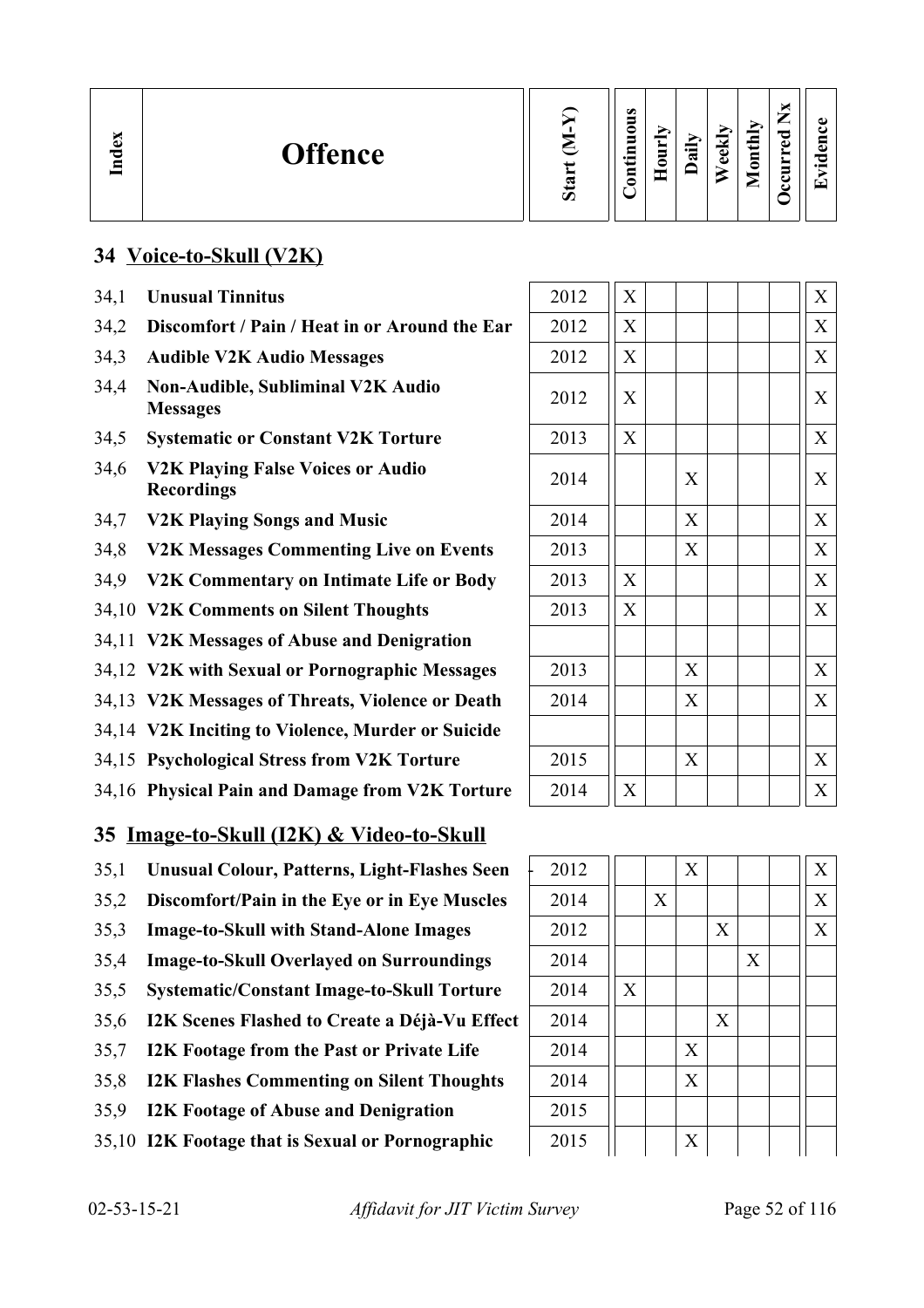| Index | <b>Offence</b>                                                   | Start $(M-Y)$ | Continuous | Hourly | Daily | Weekly | Monthly | Occurred Nx | Evidence          |
|-------|------------------------------------------------------------------|---------------|------------|--------|-------|--------|---------|-------------|-------------------|
|       | 35,11 I2K Footage of Child Abuse or Child Murder                 |               |            |        |       |        |         |             |                   |
|       | 35,12 I2K Footage with Nazi or KKK Content                       |               |            |        |       |        |         |             |                   |
|       | 35,13 I2K Footage showing Injury, Violence, Death                | 2015          |            |        |       | X      |         |             |                   |
|       | 35,14 I2K Footage of UFO, Aliens, Ghosts, Monsters               |               |            |        |       |        |         |             |                   |
|       | 35,15 Psychological Stress from I2K Torture                      |               |            |        |       |        |         |             |                   |
|       | 35,16 Physical Pain and Damage from I2K Torture                  | 2015          |            |        |       | X      |         |             |                   |
|       | 36 Remote Neural Monitoring (RNM) & Synthetic Telepathy (Syn.T.) |               |            |        |       |        |         |             |                   |
| 36,1  | <b>Internal Subliminal Messages and Suggestions</b>              | 2012          | X          |        |       |        |         |             | X                 |
| 36,2  | <b>Internal Brainwashing and Conditioning</b>                    | 2012          |            |        |       |        | X       |             | X                 |
| 36,3  | <b>Changes to Inner Voice/Foreign Internal</b><br>Voice          | 2012          | X          |        |       |        |         |             | X                 |
| 36,4  | <b>Fast or Unnatural Internal Dialogue</b>                       | 2012          | X          |        |       |        |         |             |                   |
| 36,5  | <b>Remote Interrogation via Synthetic Telepathy</b>              | 2012          | X          |        |       |        |         |             |                   |
| 36,6  | <b>Broadcasting of Thoughts so Others Respond</b>                | 2012          |            |        |       | X      |         |             |                   |
| 36,7  | <b>Forced Thoughts and Implanted Thoughts</b>                    | 2012          |            |        | X     |        |         |             |                   |
| 36,8  | <b>False or Implanted Memories</b>                               | 2012          |            |        |       | X      |         |             |                   |
| 36,9  | <b>Conveying of Threats, Death Threats w.</b><br>Syn.T.          | 2012          |            |        |       | X      |         |             |                   |
|       | 36,10 Hive-Mind or Synthetic Telepathy with Others               | 2012          |            |        |       |        |         |             |                   |
|       | 36,11 Hive-Mind Participation of Children                        | 2013          |            |        |       |        |         | X           |                   |
|       | 36,12 Hypnosis and Trance States                                 | 2013          |            |        |       |        |         |             |                   |
|       | 36,13 Induced Emotions and Emotional States                      | 2012          | X          |        |       |        |         |             |                   |
|       | 36,14 Induced Psychological Torment                              | 2012          |            |        |       |        |         |             |                   |
|       | 36,15 Induced Pain and Other Tortuous States                     | 2012          |            |        | X     |        |         |             |                   |
|       | 36,16 Dream Manipulation & Forced Virtual<br><b>Reality</b>      | 2012          | X          |        |       |        |         |             |                   |
|       | 36,17 Remote Access of Vision                                    | 2013          | X          |        |       |        |         |             | $X_{\mathcal{I}}$ |

36,18 **Remote Access of Vocalised Speech & Sounds** 2012 | X

36,19 **Remote Ac. of Non-Vocalised Speech/Thoughts** 2012 X

36,20 **Synchronicity of Ambient Events w. Thoughts**

36,21 **Brain Interference and Mind Disintegration** 2012 **X**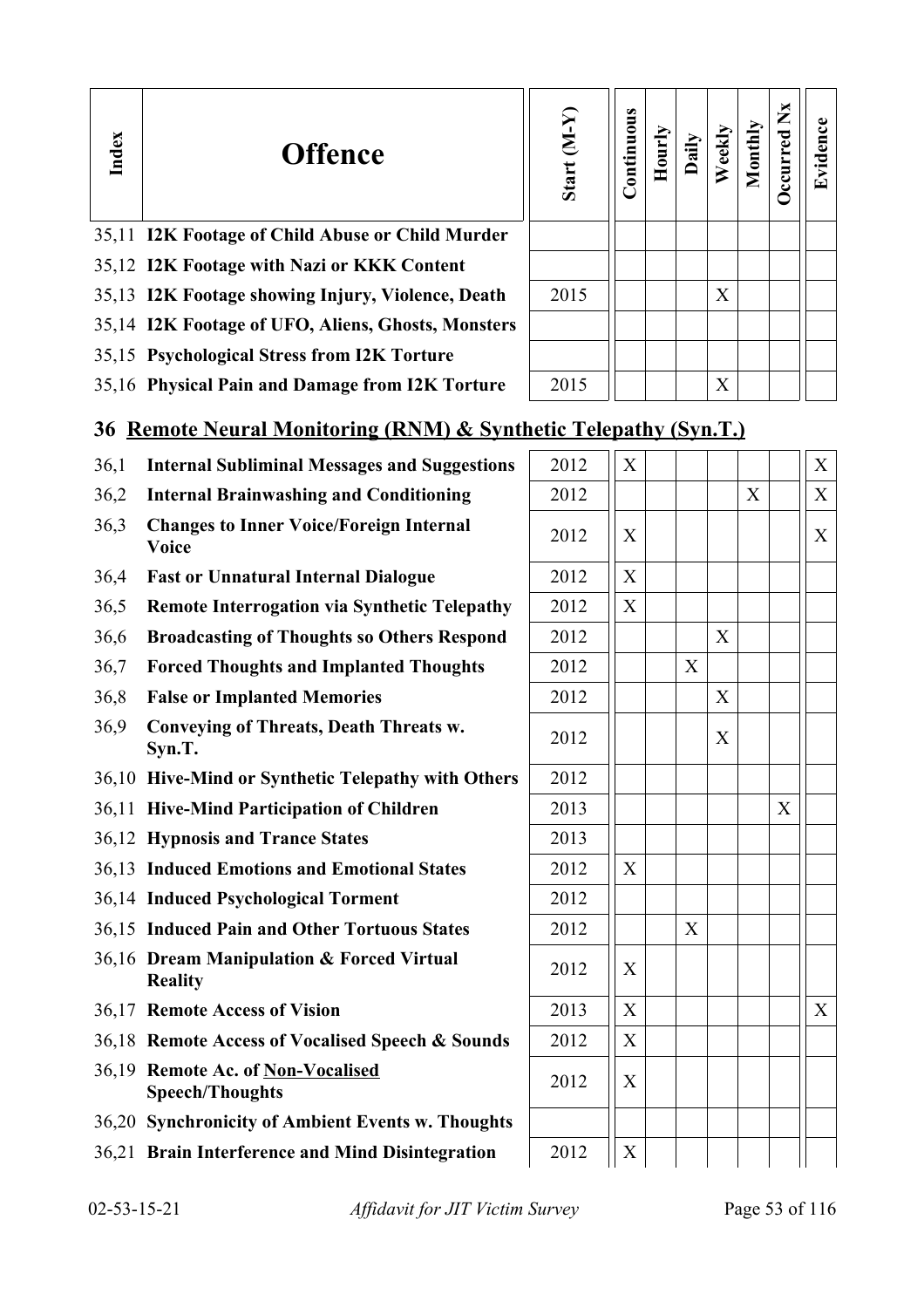| Index | <b>Offence</b>                                      | Start (M-Y) | Continuous |   | $\bar{\mathsf{g}}$ | ž<br><b>urred</b> |   |
|-------|-----------------------------------------------------|-------------|------------|---|--------------------|-------------------|---|
|       | 36,22 Altering of Intentions, Thoughts, Personality | 2012        |            | X |                    |                   | X |
|       | 36,23 Being Taken Over by External Personality      |             |            |   |                    |                   |   |
|       | 36,24 Pulses and Tapping Sensation on the Skull     | 2012        |            | X |                    |                   | X |
|       | 36,25 Pain or Shots to Head Triggered by Thoughts   |             |            |   |                    |                   |   |
|       | 36,26 Systematic RNM/Synthetic Telepathy Torture    | 2012        |            | X |                    |                   |   |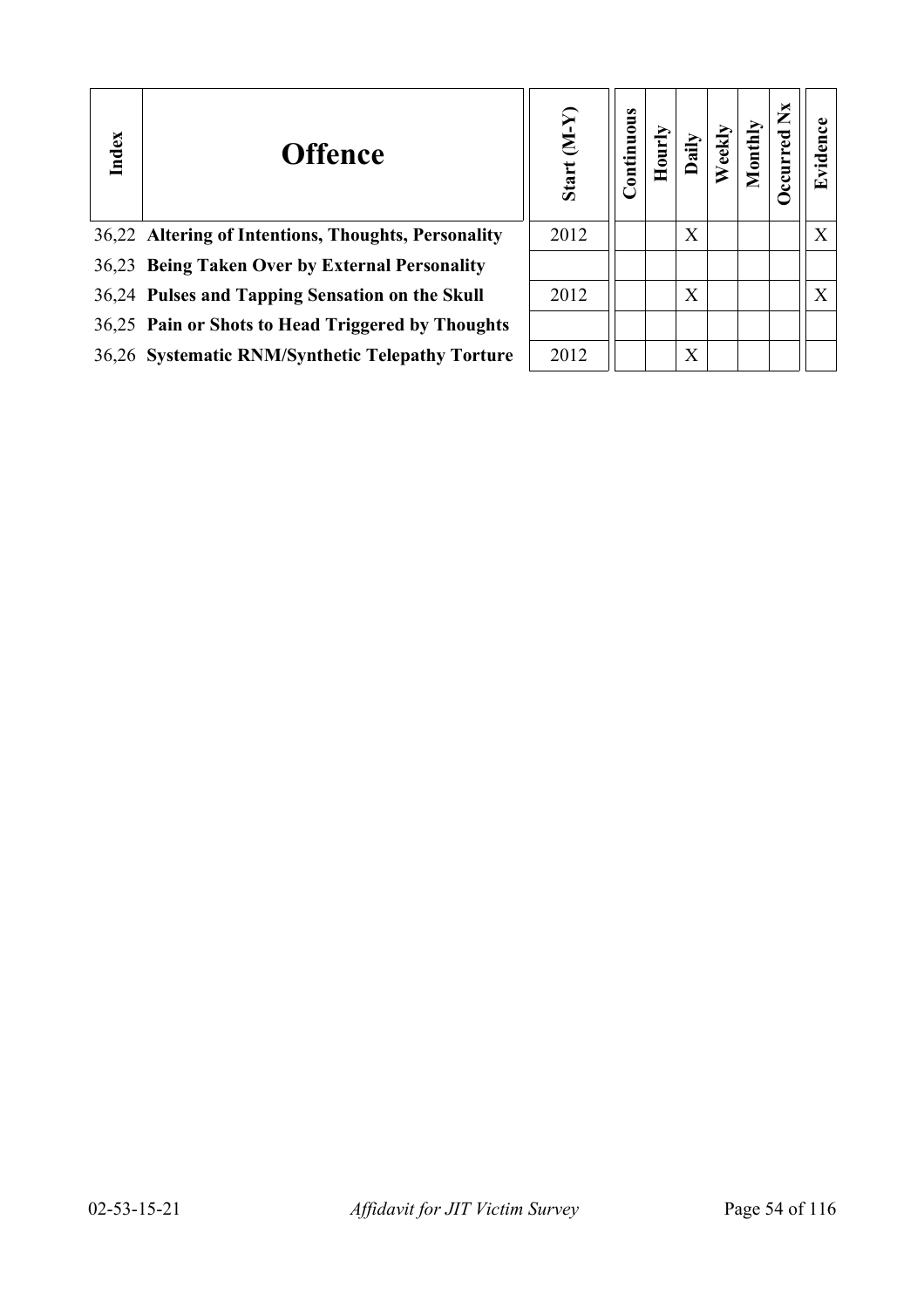| ∼<br>്ധ<br>ా<br>⊟ | <b>Offence</b> | eś.<br>Ο | $\bullet$<br>∊<br>-<br>$\bullet$<br>⊟<br>∊ | −<br>Ę<br>— | 급 | ekly<br>تە | onthly<br>−<br>▱ | —<br>_<br>਼ਰ<br>ω<br>-<br>c | $\bullet$ $\blacksquare$<br>$\overline{\phantom{0}}$ |
|-------------------|----------------|----------|--------------------------------------------|-------------|---|------------|------------------|-----------------------------|------------------------------------------------------|
|-------------------|----------------|----------|--------------------------------------------|-------------|---|------------|------------------|-----------------------------|------------------------------------------------------|

# **37 Remote Control (RC) & Bio-Robotisation**

| 37,1 | <b>Remote Control of Muscles &amp; Muscle Jerking</b> | 2012 |   | X |   |   |   | X                 |
|------|-------------------------------------------------------|------|---|---|---|---|---|-------------------|
| 37,2 | RC of Jaw, Jaw Grinding, Jaw Locking                  |      |   |   |   |   |   |                   |
| 37,3 | <b>RC</b> of Eye Twitches                             | 2012 |   | X |   |   |   |                   |
| 37,4 | <b>RC</b> of Eye Movement                             | 2012 |   | X |   |   |   |                   |
| 37,5 | <b>RC</b> of Vision, Reduction of Vision by RC        | 2012 |   | X |   |   |   |                   |
| 37,6 | <b>RC</b> of Hearing, Reduction of Hearing by RC      | 2012 | X |   |   |   |   |                   |
| 37,7 | <b>RC</b> of Facial Expressions                       | 2012 |   | X |   |   |   |                   |
| 37,8 | RC of Limbs, Hands, Feet, Movement                    | 2012 |   | X |   |   |   |                   |
| 37,9 | <b>RC</b> of Spine, Neck and Back Movement            | 2012 |   | X |   |   |   |                   |
|      | 37,10 RC of Posture, Forced Posture Change by RC      | 2012 |   | X |   |   |   |                   |
|      | 37,11 RC of Heart Beat and Pulse                      | 2012 | X |   |   |   |   |                   |
|      | 37,12 RC of Breathing or Breathing Muscles            | 2012 |   | X |   |   |   |                   |
|      | 37,13 RC of Sensory Touch                             | 2012 |   |   | X |   |   |                   |
|      | 37,14 RC of Smell                                     | 2012 |   | X |   |   |   |                   |
|      | 37,15 RC of Taste                                     | 2012 |   | X |   |   |   |                   |
|      | 37,16 RC of Saliva Production                         | 2012 |   | X |   |   |   |                   |
|      | 37,17 RC of Tear Production                           | 2012 |   | X |   |   |   |                   |
|      | 37,18 RC of Blood flow                                | 2012 |   | X |   |   |   |                   |
|      | 37,19 RC of Tissue Swelling & Water Retention         | 2012 |   | X |   |   |   |                   |
|      | 37,20 RC of Digestive Process                         | 2012 |   | X |   |   |   |                   |
|      | 37,21 RC of Urination or Defecation                   | 2012 |   | X |   |   |   |                   |
|      | 37,22 RC of Other Body Process (Menstruation etc.)    | 2012 |   |   |   | X |   |                   |
|      | 37,23 RC of Sleep States, Forced Sleep                | 2012 | X |   |   |   |   |                   |
|      | 37,24 RC of Awakening, Forced Awakening               | 2012 | X |   |   |   |   |                   |
|      | 37,25 RC of Awake State, Forced Staying Awake         | 2012 | X |   |   |   |   |                   |
|      | 37,26 RC of Speech, Forced Speech                     | 2012 |   |   |   |   | X |                   |
|      | 37,27 RC of Erections, Sexual Arousal, Orgasm         |      |   |   |   |   |   |                   |
|      | 37,28 RC of Complex Body Movements                    | 2012 |   |   |   |   | X |                   |
|      | 37,29 RC of Emotions, Moods and Urges (to Act etc)    | 2012 |   |   |   | X |   | $X_{\mathcal{C}}$ |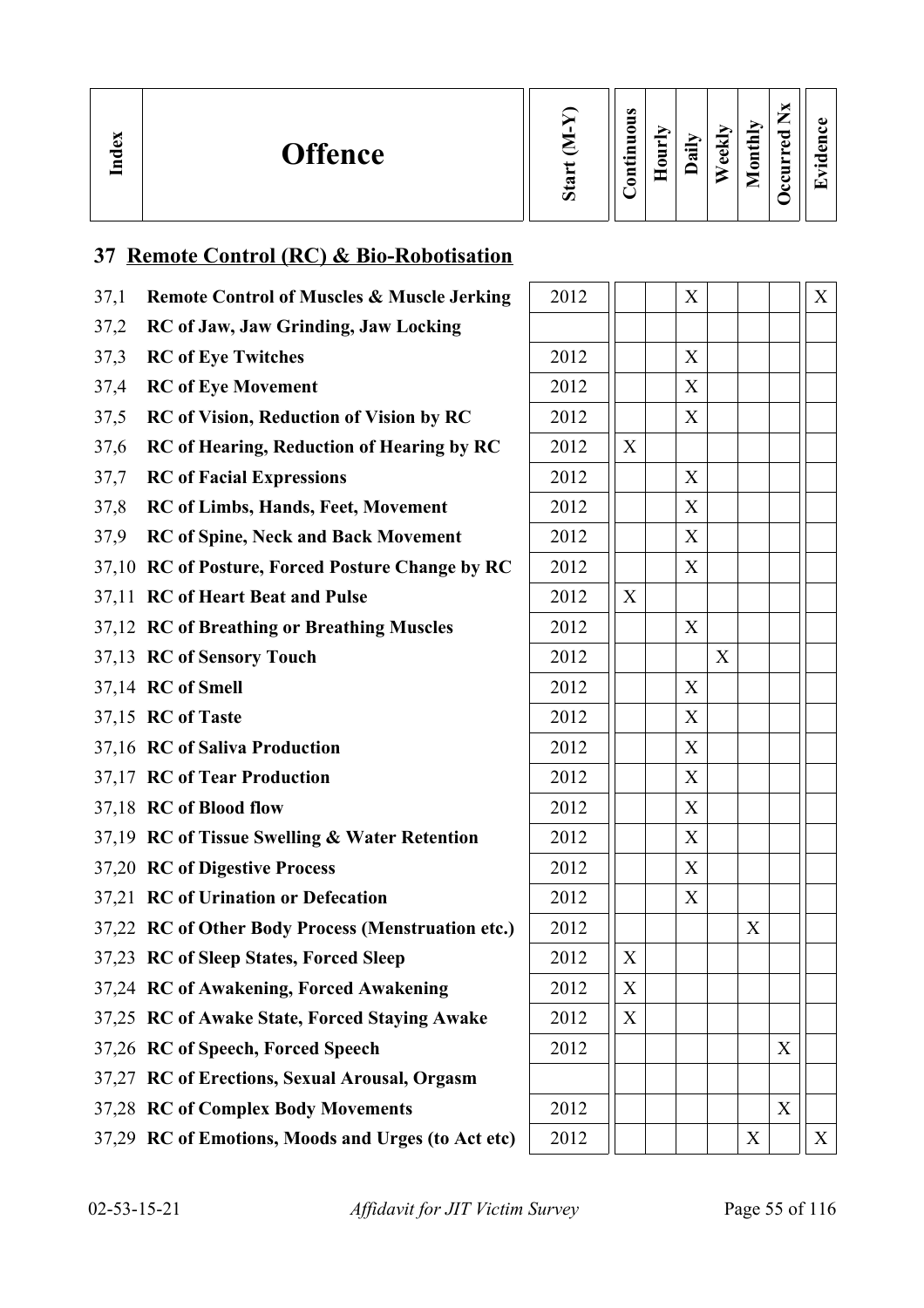| Index | <b>Offence</b>                                   | Start $(M-Y)$ | Continuous |   |   | $\overline{\text{u}}$ | ž<br>curre | E<br>Ć٣ |
|-------|--------------------------------------------------|---------------|------------|---|---|-----------------------|------------|---------|
|       | 37,30 RC of Laughter/Crying, Forced Laughter/Cry | 2012          |            | X |   |                       |            | X       |
|       | 37,31 RC of Memory and Cognitive Functions       | 2012          |            | X |   |                       |            |         |
|       | 37,32 RC of Thoughts                             | 2012          |            | X |   |                       |            |         |
|       | 37,33 Forced Walking while Completely Conscious  | 2014          |            |   | X |                       |            |         |
|       | 37,34 Forced Walking with Combined Trance States | 2015          |            | X |   |                       |            |         |

# **38 Remote Control & Bio-Robotisation of Others**

- 38,1 **Sudden/Temp. Personality Changes in Others**
- 38,2 Long-Term Personality Changes in Others
- 38,3 **Depression or Suicidal Thoughts in Others**
- 38,4 Loss of Memory of Events or Past Statements
- 38,5 **Sudden Anger Fits in Others**
- 38,6 **Sudden Sleep or Forced Sleep in Others**
- 38,7 **Family/Friends/Others Talking to Themselves**
- 38,8 **Sleep-Walking or Hypnotic States in Others**
- 38,9 **Perfectly Timed Impulsive Actions by Others**
- 38,10 **RC Weaponisation of Partner, Family, Friends**
- 38,11 **Harassment w Trained/Bio-Robotised Animals**
- 38,12 **Unusual/Out-of-Character Attacks by Animals**

| 2013 |  |  | $\mathbf X$      |                |             |
|------|--|--|------------------|----------------|-------------|
| 2014 |  |  | $\boldsymbol{X}$ |                |             |
|      |  |  |                  |                |             |
| 2015 |  |  | X                |                | $\mathbf X$ |
|      |  |  |                  |                |             |
|      |  |  |                  |                |             |
| 2013 |  |  |                  | $\overline{3}$ | $\mathbf X$ |
|      |  |  |                  |                |             |
| 2015 |  |  |                  | 3              | $\mathbf X$ |
|      |  |  |                  |                |             |
|      |  |  |                  |                |             |
|      |  |  |                  |                |             |
|      |  |  |                  |                |             |
|      |  |  |                  |                |             |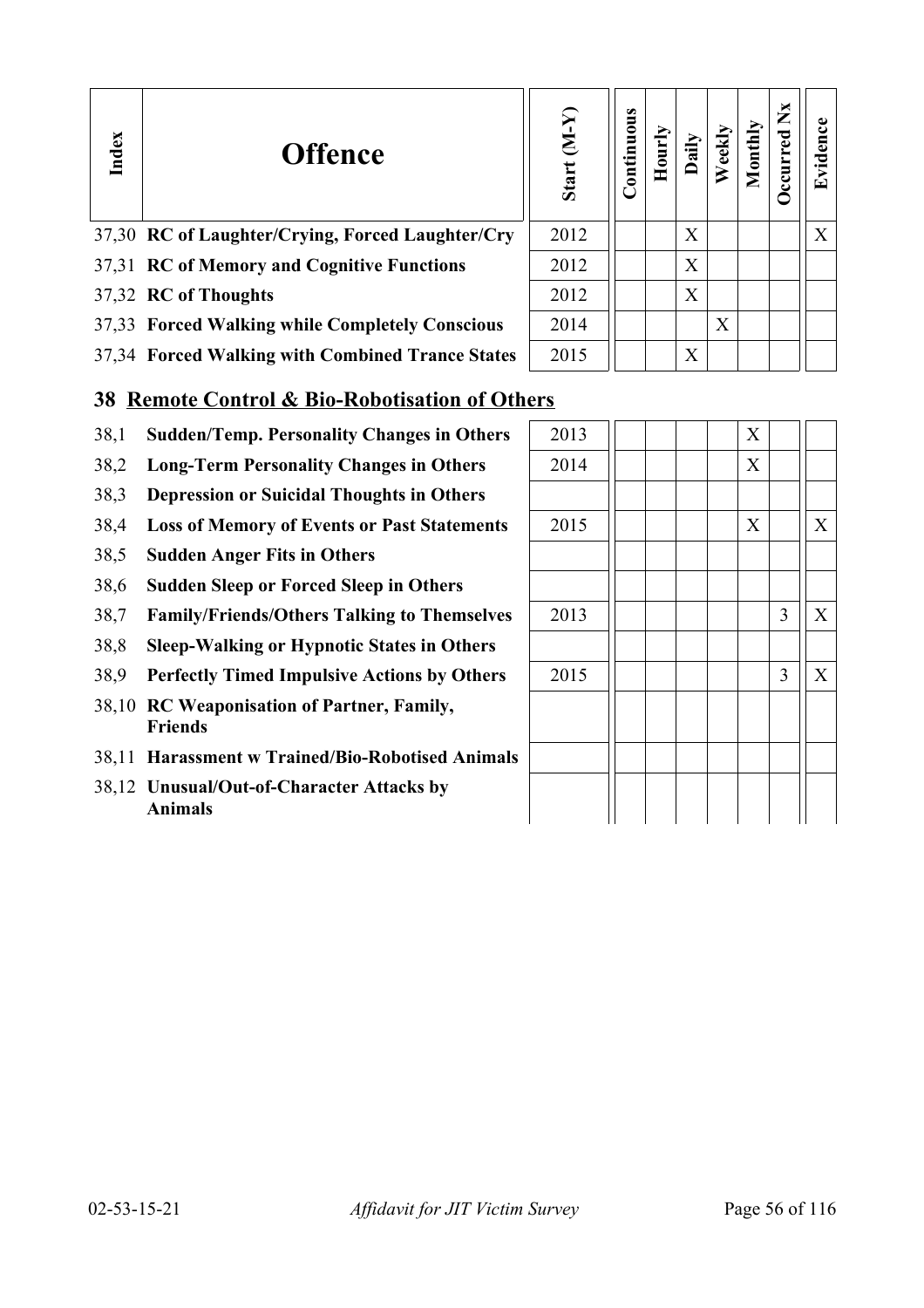| ്ല<br>≂<br>,≊ | <b>Offence</b> |  | $\bullet$<br>∊<br>$\cdot$ $\,$<br>┍ |  | ≔<br>≂ | М<br>ē<br>ω | nthly<br>0<br>⋍ | _<br>モ<br>ω<br>- | $\overline{\phantom{0}}$ |
|---------------|----------------|--|-------------------------------------|--|--------|-------------|-----------------|------------------|--------------------------|
|---------------|----------------|--|-------------------------------------|--|--------|-------------|-----------------|------------------|--------------------------|

# **39 Torture, Systematic Harm & Life Destruction**

| 39,1 | <b>Systematic Disruption of Life &amp; Hounding</b>             | 2012    | X |   |  | X                |
|------|-----------------------------------------------------------------|---------|---|---|--|------------------|
| 39,2 | <b>Destruction of Reputation or Social Standing</b>             | 2014    | X |   |  | $\boldsymbol{X}$ |
| 39,3 | <b>Targeted Destruction of Career</b>                           | 2013    | X |   |  | X                |
| 39,4 | <b>Cutting of Income Sources f. Financial Killing</b>           | 2013    | X |   |  |                  |
| 39,5 | <b>Destruction of Businesses or Self-Employment</b>             | 2013    | X |   |  | X                |
| 39,6 | <b>Separation fr. Partner, Marriage</b><br><b>Disintegrated</b> |         |   |   |  |                  |
| 39,7 | <b>Separation from Children</b>                                 |         |   |   |  |                  |
| 39,8 | <b>Social Isolation</b>                                         | 2014    | X |   |  | X                |
| 39,9 | <b>Loss of Home or House</b>                                    | 2014    | X |   |  |                  |
|      | 39,10 Psychological Warfare, Emotional Torment                  | 2012    | X |   |  | $\boldsymbol{X}$ |
|      | 39,11 Humiliation and Sexual Humiliation                        | 2013    | X |   |  | $\boldsymbol{X}$ |
|      | 39,12 Rape                                                      |         |   |   |  |                  |
|      | 39,13 Torture                                                   | 11-2012 | X |   |  | X                |
|      | 39,14 Mutilation and Targeted Destruction of<br><b>Health</b>   | 2012    | X |   |  | X                |
|      | 39,15 Targeted Crippling or Paralysis                           |         |   |   |  |                  |
|      | 39,16 Permanent Injury or Damage to Health                      | 2012    | X |   |  | X                |
|      | 39,17 Loss of Limbs                                             |         |   |   |  |                  |
|      | 39,18 Neurological Degeneration and Brain Damage                | 2012    | X |   |  | X                |
|      | 39,19 Murder of Family, Friends or Colleagues                   |         |   |   |  |                  |
|      | 39,20 Killing of Pets                                           |         |   |   |  |                  |
|      |                                                                 |         |   |   |  |                  |
|      | 39,21 Inability to Be Pain Free                                 | 09-2013 | X |   |  | X                |
|      | 39,22 Inability to Feel Safe, Rest and Be At Peace              | 11-2012 | X |   |  | X                |
|      | 39,23 Inability to Sleep at Night                               | 11-2012 | X |   |  | X                |
|      | 39,24 Inability to Enjoy Time with Loved Ones                   | 03-2014 |   | X |  | X                |
|      | 39,25 Inability to Enjoy Leisure/Weekends/Holidays              | 03-2013 | X |   |  | X                |
|      | 39,26 Inability to Participate in Sports Activities             | 2014    | X |   |  | X                |
|      | 39,27 Inability to Meet Friends and Be Social                   | 2014    | X |   |  | X                |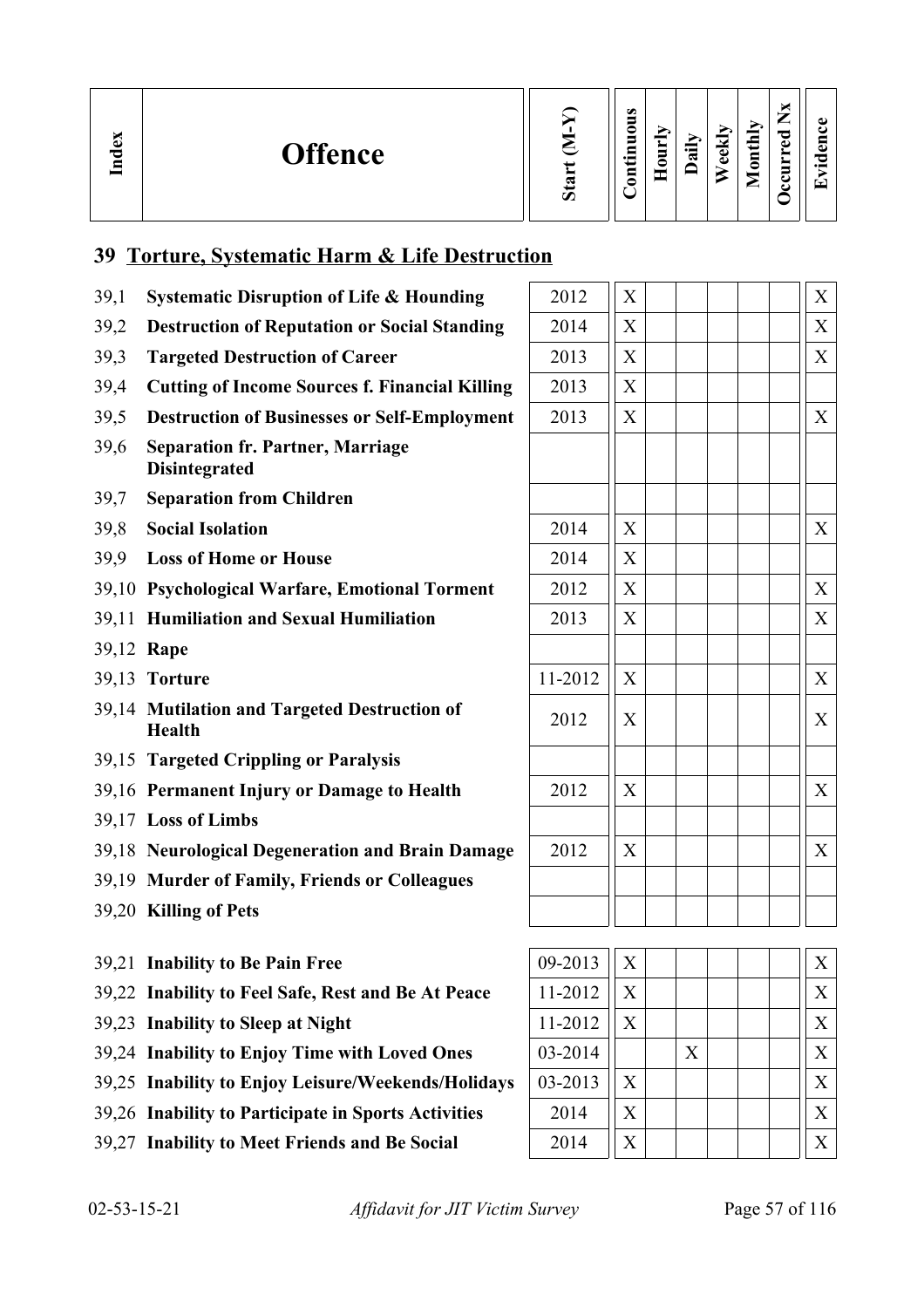| Index | <b>Offence</b>                                        | Star    | tinuous<br>$\overline{\mathbf{S}}$ |  | Ē | × | Œ |
|-------|-------------------------------------------------------|---------|------------------------------------|--|---|---|---|
|       | 39,28 Inability to Move Around and Do Tasks<br>Freely | 11-2012 | $\mathbf X$                        |  |   |   |   |
|       | 39,29 Inability to Enjoy Your Life and Live It Freely | 02-2013 | X                                  |  |   |   |   |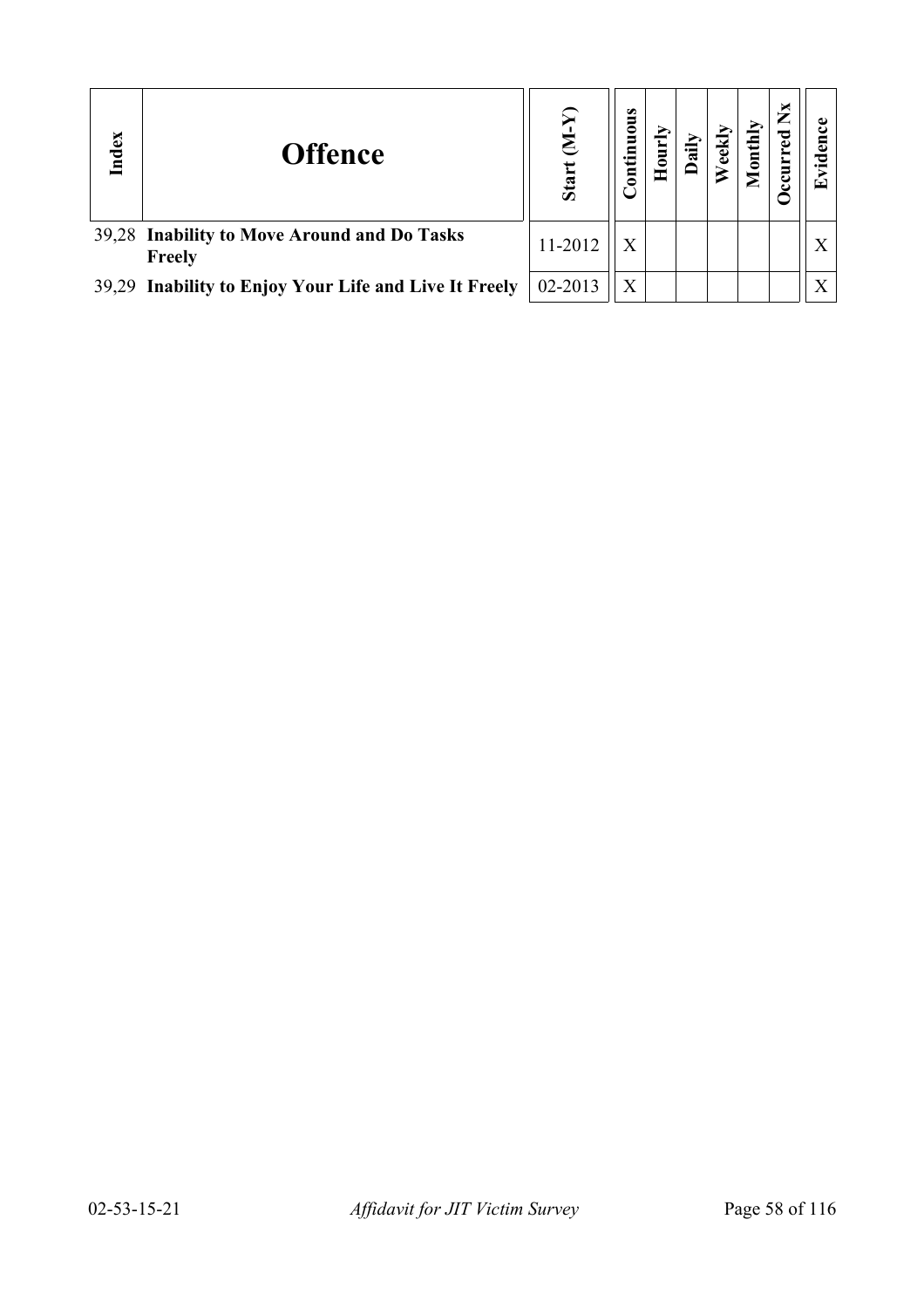| ∽<br>്ധ<br><b>Offence</b><br>$\mathbf{I}_{\mathbf{n}}$ | w<br>من | $\omega$<br>5<br>c<br>Ξ<br>.든<br>5 | − | r.<br>$\cdot$ $-$<br>≂ | м<br>ω<br>ω | onthly<br>▱ | м<br>_<br>ਰ<br>ω<br>►<br>►<br>۰<br>г.<br>◡ | п.<br>$\bullet$<br>í <del>⊤</del> |
|--------------------------------------------------------|---------|------------------------------------|---|------------------------|-------------|-------------|--------------------------------------------|-----------------------------------|
|--------------------------------------------------------|---------|------------------------------------|---|------------------------|-------------|-------------|--------------------------------------------|-----------------------------------|

# **40 Psychological Harm**

- 40,1 **Psychological Stress and Aggravation of Issues**
- 40,2 Mood Swings and Emotional Instability
- 40,3 **Nervousness, Fearfulness, Lack of Confidence**
- 40,4 **Vivid Dreams or Nightmares**
- 40,5 **Recurring Thoughts and Memory Flashes**
- 40,6 **Compulsive Habits and Obsessiveness**
- 40,7 Change in Behaviour, Personality Changes
- 40,8 **Impatience and Anger Fits**
- 40,9 **Fearfulness, Nervousness, Feeling Unsafe**
- 40,10 **Aggression and Violent Bouts**
- 40,11 **Lethargy or Depression**
- 40,12 **Suicidal Thoughts and Suicide Attempts**
- 40,13 **Need to Take Psycho-Pharmaceuticals**

| 2012 |                           |             |             | $\boldsymbol{X}$ | $\mathbf X$ |
|------|---------------------------|-------------|-------------|------------------|-------------|
|      |                           |             |             |                  |             |
| 2012 |                           | $\mathbf X$ |             |                  |             |
| 2012 |                           | $\mathbf X$ |             |                  |             |
|      |                           |             |             |                  |             |
| 2012 |                           |             | $\mathbf X$ |                  | $\mathbf X$ |
|      |                           |             |             |                  |             |
| 2014 | X                         |             |             |                  |             |
|      |                           |             |             |                  |             |
| 2013 | $\boldsymbol{\mathrm{X}}$ |             |             |                  | $\mathbf X$ |
|      |                           |             |             |                  |             |
|      |                           |             |             |                  |             |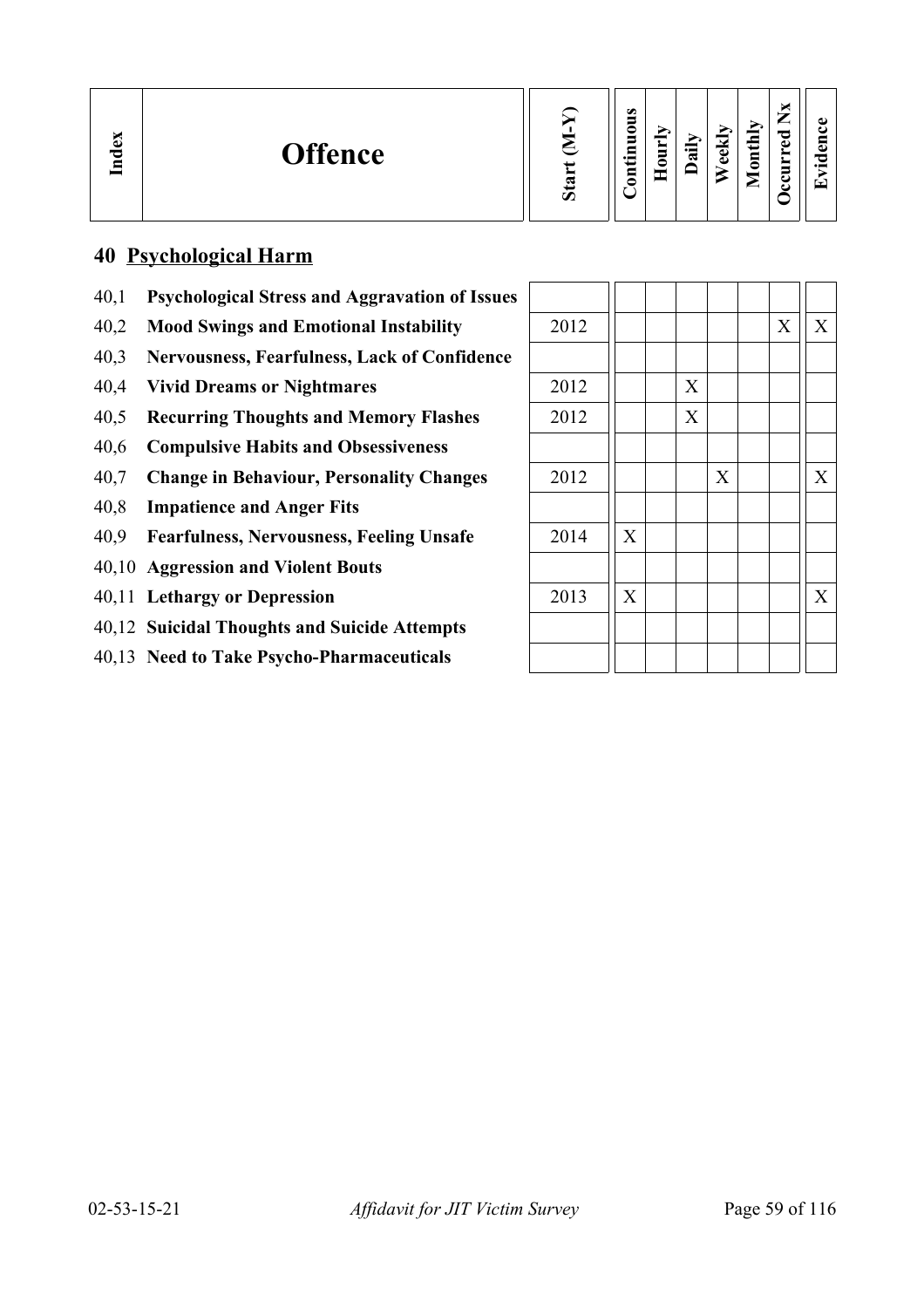# **41 Physical Signs & Symptoms**

# **Face**

- 41,1 **Sudden Appearance of Scars in Face**
- 41,2 **Sudden Appearance of Skin Creases or Folds**
- 41,3 Unexplained Changes to Facial Features
- 41,4 **Realignment of Nose/Shifting of Bones in Nose**
- 41.5 **Facial Mutilation**

# **Ears & Hearing**

- 41,6 **Ringing in Ear and Tinnitus**
- 41,7 **Tingling or Crawling Sensation in Ear**
- 41.8 **Discomfort or Pain in Ear Canal & Inner Ear**
- 41.9 **Discomfort/Pain in Outer Ear/Around the Ear**
- 41,10 **Pain Correlated with Certain Sounds**
- 41,11 **Individual Tones Becoming Painful**
- 41,12 **Sudden or Temporary Loss of Hearing**
- 41,13 **Hearing Damage and Hearing Loss**

# **Eyes & Vision**

- 41,14 Twitching of Eye Lids and Eye Muscles
- 41,15 Tingling or Crawling Sensations in Eyes
- 41,16 **Redness or Irritation of Eyes**
- 41,17 **Dryness of Eyes and Lack of Tear Production**
- 41,18 **Blurry Vision or Double Vision**
- 41,19 Light Flashes / Patterns Seen in Eyes
- 41,20 Sudden Decrease in Sight or Loss in Vision
- 41,21 Changes in Eye Alignment / Pulling in Muscles
- 41,22 Pressure Inside or Behind Eyes
- 41,23 Pain Inside or Behind Eyes
- 41,24 Change in the Shape of Eyes
- 41,25 Sudden/Temporary Loss/Reduction of Vision
- 41,26 Damage to Vision or Loss of Eye Sight

| 2014 |  | X |  |  |
|------|--|---|--|--|
|      |  |   |  |  |
| 2014 |  |   |  |  |
|      |  |   |  |  |

 $\mathbf{\mathbf{\mathsf{H}}}$ 

T

| 2012 | X                         |   |  |   |
|------|---------------------------|---|--|---|
| 2012 | $\boldsymbol{\mathrm{X}}$ |   |  |   |
| 2012 | X                         |   |  |   |
| 2012 | X                         |   |  | X |
| 2012 |                           | X |  |   |
| 2012 |                           | X |  |   |
| 2012 | X                         |   |  | X |
| 2012 | X                         |   |  | X |

| 2013 | $\overline{X}$            | X                         |
|------|---------------------------|---------------------------|
| 2013 | X                         | $\boldsymbol{\mathrm{X}}$ |
| 2013 | X                         | $\boldsymbol{\mathrm{X}}$ |
| 2013 | X                         | $\boldsymbol{\mathrm{X}}$ |
| 2013 | X                         | $\boldsymbol{\mathrm{X}}$ |
| 2013 | X                         | X                         |
| 2013 | X                         | $\boldsymbol{\mathrm{X}}$ |
| 2013 | X                         | $\boldsymbol{\mathrm{X}}$ |
| 2013 | $\boldsymbol{\mathrm{X}}$ | X                         |
| 2013 | X                         | X                         |
| 2013 | X                         | $\boldsymbol{\mathrm{X}}$ |
| 2013 | $\boldsymbol{\mathrm{X}}$ | $\boldsymbol{\mathrm{X}}$ |
| 2013 | X                         | X                         |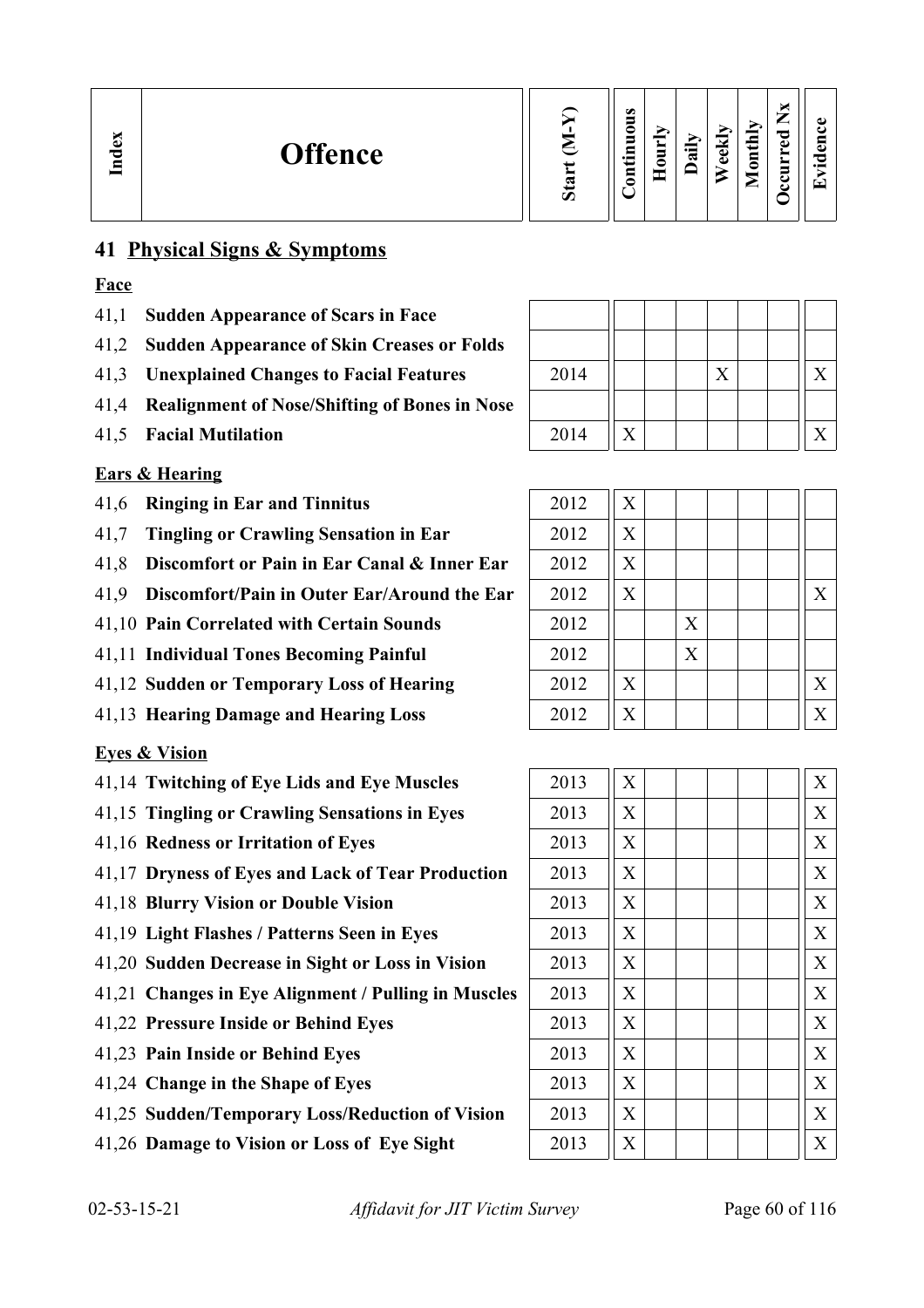| نه<br>្មគ | <b>Offence</b> | ∾<br>Ō | $\omega$<br>っ<br>⊝<br>5<br>르.<br>5 | ∍<br>⊂<br>۰ | ⊶<br>≂ | ⊻<br>نه<br>ه | onthly<br>▱ | ಾ<br>c<br>− | ÷ |
|-----------|----------------|--------|------------------------------------|-------------|--------|--------------|-------------|-------------|---|
|           |                |        |                                    |             |        |              |             |             |   |

### **Nose & Smell**

- 41,27 **Tingling or Pain in Nose or Sinuses**
- 41,28 Frequent Sneezing or Forced Sneezing
- 41,29 **Unusual Smells**
- 41,30 Sores Inside Nose
- 41,31 **Frequent or Unexplained Nosebleeds**
- 41,32 **Bulb or Bulge Inside Nose**
- 41,33 **Unusual Change to Nasal Mucus**
- 41,34 **Sudden Runny Nose Without Having a Cold**
- 41,35 **Swelling of Nose Tissue, Blocking Breathing**
- 41,36 Sudden or Temporary Loss of Sense of Smell

#### **Mouth, Taste & Speech**

- 41,37 Tingling Sensations In or Around Lips
- 41,38 **Vibrations or Odd Sensations in Tongue**
- 41,39 **Paralysis of Tongue, Sudden Lisp or Accent**
- 41,40 **Slurred Speech or Slowed-Down Speech**
- 41,41 **Problems with Vocal Cords**
- 41,42 **Pain or Pressure near Thyroid or Vocal Cords**
- 41.43 **Throat Ache**
- 41,44 **Dryness of Mouth, Lack of Saliva Production**
- 41,45 **Unusual Tastes in Mouth**

#### **Teeth & Gums**

- 
- 41,47 **Teeth Suddenly Cracking Without Reason** 2013 1 X
- 41,48 **Gum Disease or Inflammation of Gums** 2013 X X
- 
- 41,50 **Sudden Tooth Loss or Loss of Several Teeth**

#### **Voice**

- 41,51 **Sudden Hoarseness or Loss of Voice**
- 41,52 Change or Damage to Voice or Singing Voice

| 2013 | $\boldsymbol{\mathrm{X}}$ |   |  |   |
|------|---------------------------|---|--|---|
| 2013 | $\boldsymbol{\mathrm{X}}$ |   |  | X |
| 2013 |                           | X |  |   |
| 2013 | X                         |   |  |   |
| 2013 |                           | X |  |   |
| 2013 |                           | X |  |   |
| 2013 |                           | X |  |   |
| 2013 | $\boldsymbol{\mathrm{X}}$ |   |  | X |
| 2013 | X                         |   |  |   |
| 2013 |                           | X |  |   |

| 2013 | X                         |   |   |  |   |
|------|---------------------------|---|---|--|---|
| 2013 | X                         |   |   |  |   |
| 2013 | $\boldsymbol{\mathrm{X}}$ |   |   |  |   |
| 2013 |                           | X |   |  | X |
| 2013 |                           | X |   |  |   |
| 2013 |                           | X |   |  |   |
| 2013 | $\boldsymbol{\mathrm{X}}$ |   |   |  |   |
| 2013 | X                         |   |   |  |   |
| 2013 |                           |   | X |  |   |



| 2012<br>້⇔ ∪ ⊥ ⊃ |  |  |  |  |
|------------------|--|--|--|--|
| 2012<br>∠∪⊥      |  |  |  |  |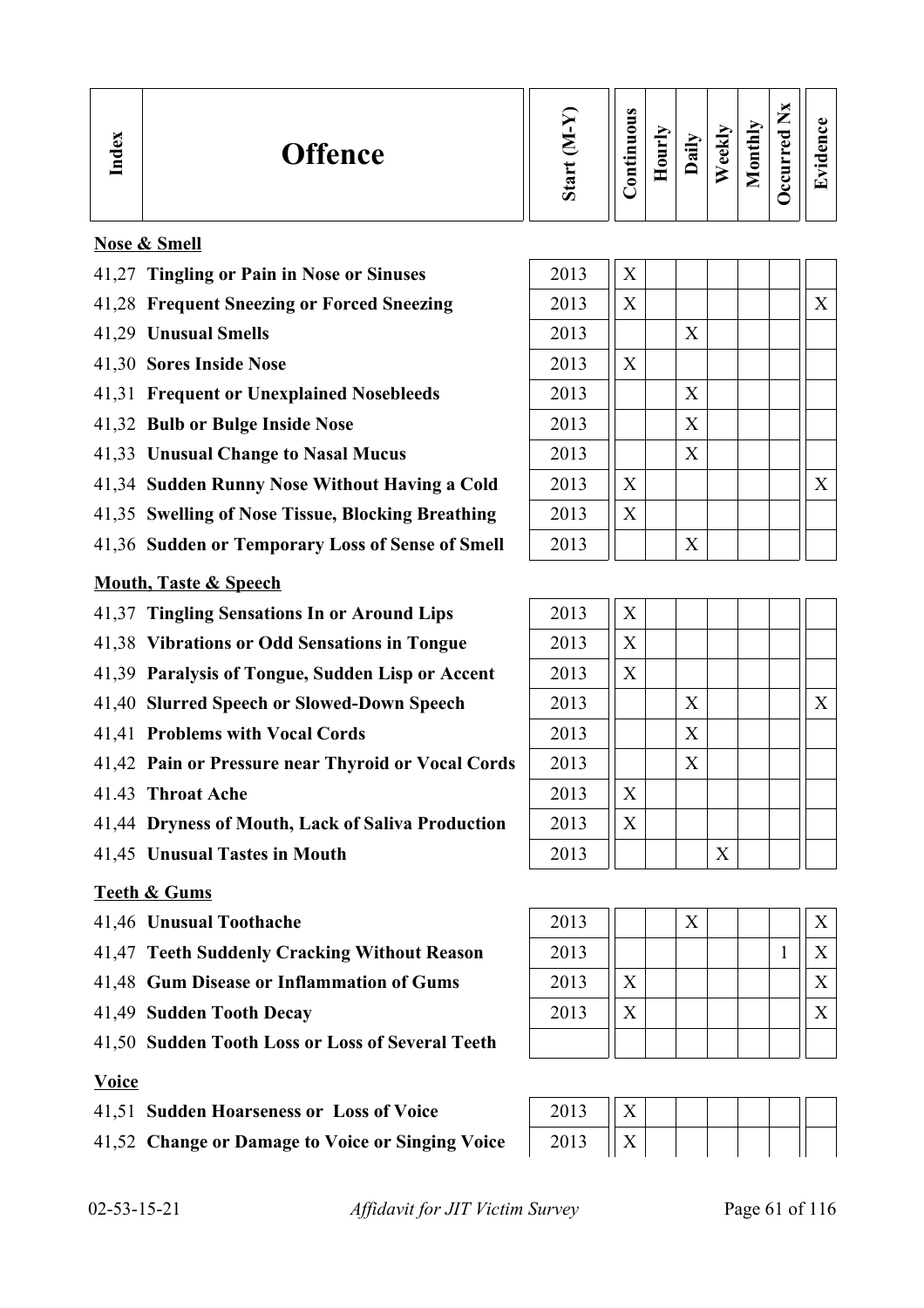| $\mathbf{g}$<br><b>Offence</b><br>Ě | ರಾ | $\omega$<br>0<br>−<br>$\bullet$<br>등 | −<br>_<br>c<br>- | ੶ਫ਼ | ⊽<br>ಕ<br>ه | uthly<br>c<br>⊏ | ∼<br>–<br>ರ<br>ω<br>-<br>c | $\cdot$ $\,$ |
|-------------------------------------|----|--------------------------------------|------------------|-----|-------------|-----------------|----------------------------|--------------|
|-------------------------------------|----|--------------------------------------|------------------|-----|-------------|-----------------|----------------------------|--------------|

#### **Throat**

- 41,53 **Coughing Without Reason, Forced Coughing** 2013 X X
- 41,54 **Choking Without Reason, Forced Choking** 2013 | X | X | | | X
- 41,55 Gagging Without Reason, Forced Gagging 2013 **X**
- 41,56 Swallowing Without Reason, Forced Swallow | 2013 | | | X
- 41,57 **Hick-Ups Without Reason, Forced Hick-Ups** 2013 X
- 41,58 **Burping Without Reason, Forced Burping**
- 41,59 **Sense of Pressure or Pain Near Vocal Cords**

#### **Head & Scalp**

- 41,60 Tapping or Pulsing Sensations on Skull
- 41,61 **Pain on the Scalp or the Skull**
- 41,62 **Extreme Pain on Skull to Point of Vomiting**
- 41,63 Pressure Sensation on Scalp or on the Skull
- 41,64 Pressure Sensation Inside the Skull
- 41,65 **Burning Sensation on Scalp or the Skull**
- 41,66 **Pulling or Probing Sensations in Skull**
- 41,67 Sensations as if Skull/Scalp is Under Current
- 41,68 **Electrical Pulses or Flash Sensations in Skull**
- 41,69 **Popping/Clicking/Hissing Sounds in the Skull**
- 41,70 **Tender Points, Sores & Inflammation on Scalp**
- 41,71 **Sensation of Blows to Head Without Reason**
- 41,72 **Headaches**
- 41,73 **Migraines**
- 41,74 **Sudden Loss of Balance**
- 41,75 **Dizziness or Light-Headedness**
- 41,76 **Fainting or Collapses**

#### **Brain Function**

- 41,77 **Memory Loss & Memory Issues**
- 41,78 Attention Deficit & Short Attention Span
- 41,79 **Distractedness & Absorption**
- 41,80 **Sudden Mood Cha**

| Absent-Mindedness        |
|--------------------------|
| nnges & Intense Emotions |
|                          |

| 2015 |                           | X |   |  |  |
|------|---------------------------|---|---|--|--|
|      |                           |   |   |  |  |
| 2012 | $\overline{X}$            |   |   |  |  |
| 2012 | $\boldsymbol{\mathrm{X}}$ |   |   |  |  |
| 2014 |                           |   | X |  |  |
| 2012 | X                         |   |   |  |  |
| 2013 | $\boldsymbol{\mathrm{X}}$ |   |   |  |  |
| 2013 | $\boldsymbol{\mathrm{X}}$ |   |   |  |  |
| 2013 |                           |   | X |  |  |

| 2012 | $\mathbf X$               |   |   |                |                           |
|------|---------------------------|---|---|----------------|---------------------------|
| 2013 | X                         |   |   |                |                           |
| 2013 | X                         |   |   |                |                           |
| 2013 |                           |   | X |                |                           |
| 2014 | X                         |   |   |                |                           |
| 2014 | $\boldsymbol{\mathrm{X}}$ |   |   |                | $\boldsymbol{\mathrm{X}}$ |
| 2014 |                           |   |   |                |                           |
| 2014 | $\boldsymbol{\mathrm{X}}$ |   |   |                | $\boldsymbol{\mathrm{X}}$ |
|      |                           |   |   |                |                           |
| 2013 | X                         |   |   |                | X                         |
|      |                           |   |   |                |                           |
| 2013 | $\boldsymbol{\mathrm{X}}$ |   |   |                |                           |
| 2013 |                           | X |   |                |                           |
| 2014 |                           |   |   | $\overline{4}$ |                           |
|      |                           |   |   |                |                           |

| 2014 |  |  |  |  |
|------|--|--|--|--|
| 2013 |  |  |  |  |
| 2013 |  |  |  |  |
| 2013 |  |  |  |  |

02-53-15-21 *Affidavit for JIT Victim Survey* Page 62 of 116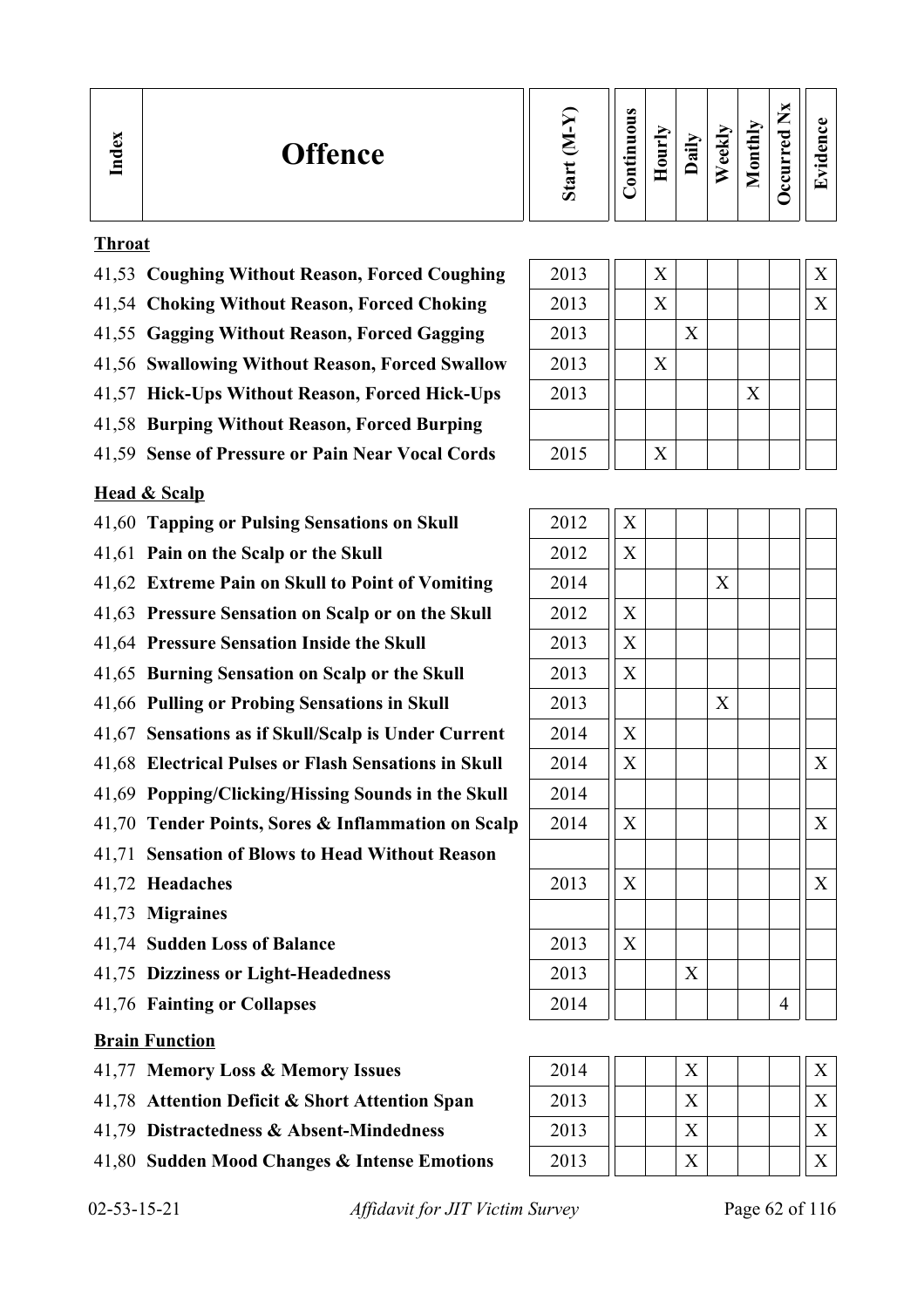| <b>Offence</b><br><b>TC</b> | $\mathbb{Z}$<br>Ō | $\bullet$<br>0<br>5<br>٠B<br>5<br>- - | ⋗<br>₿<br>∊ | $\ddot{a}$ | ₹<br>ತ | onthly<br>▱ | ×<br>–<br>_<br>ರ<br>Ō<br>∼<br>≻<br>Ξ<br>ت<br>ے<br>Ξ | O)<br>O)<br>$\cdot$ $-$<br>$\overline{\phantom{0}}$ |
|-----------------------------|-------------------|---------------------------------------|-------------|------------|--------|-------------|-----------------------------------------------------|-----------------------------------------------------|
|-----------------------------|-------------------|---------------------------------------|-------------|------------|--------|-------------|-----------------------------------------------------|-----------------------------------------------------|

#### **Sleep & Waking**

- 41,81 **Sleep Deprivation**
- 41,82 **Sudden or Forced Awakening**
- 41,83 **Sudden or Forced Sleep**
- 41,84 **Sleep-Walking**

### **Hair**

- 41,85 **Change to Hair Texture (Anywhere)**
- 41,86 **Hair Loss (incl. due to Chip Activity &** 2015  $\begin{bmatrix} \begin{array}{c} \begin{array}{c} \begin{array}{c} \end{array} \\ \end{array} \end{bmatrix} \begin{array}{c} \begin{array}{c} \end{array} \\ \end{array} \end{bmatrix} \begin{array}{c} \end{array} \begin{array}{c} \end{array} \end{array} \begin{bmatrix} \end{array} \begin{array}{c} \end{array} \end{array}$
- 41,87 Appearance of Odd or Unusual New Hairs
- 41,88 **Premature Greying of Hair**

#### **Muscles**

- 41,89 **Muscles Twitches or Muscle Pulsing**
- 41,90 Muscle Pulling or Muscle Tightening
- 
- 
- 41,93 **Sudden or Unexpected Muscle Relaxation**
- 41,94 **Falls Due to Unexpected Muscle Relaxation**
- 41,95 **Reshaping of Muscle Structure by Itself**

#### **Lungs & Breathing**

- 41,96 **Breathing Issues and Shortness of Breath** 2013 X X
- 
- 41,98 **Unusual or Frequent Coughing** 2013 | X | X | | | X
- 41,99 **Unexplained Phlegm Without Infection**

#### **Heart & Circulation**

- 41,100 **Heart Pains or Pressure on Heart**
- 41,101 **Heart Racing, Palpitation or Arrhythmia**
- 41,102 Circulation or Blood Pressure Issues
- 41,103 **Anaemia**
- 41,104 **Blood/Cell Count change, Blood Cell Damage**

| 11-2012 | X |  |  |  |
|---------|---|--|--|--|
| 11-2012 |   |  |  |  |
| 11-2012 |   |  |  |  |
| 2015    |   |  |  |  |

| 2015 | X |  |  | Χ |
|------|---|--|--|---|
| 2015 | X |  |  | Χ |
| 2014 | X |  |  |   |
|      |   |  |  |   |

|       | 41,89 Muscles Twitches or Muscle Pulsing         | 2013 | $\boldsymbol{X}$ |  |   | $X_{\mathcal{I}}$ |
|-------|--------------------------------------------------|------|------------------|--|---|-------------------|
| 41,90 | <b>Muscle Pulling or Muscle Tightening</b>       | 2013 | X                |  |   | $X_{\mathcal{E}}$ |
| 41,91 | <b>Cramps</b>                                    | 2013 |                  |  | X |                   |
| 41.92 | <b>Tremors</b>                                   | 2013 |                  |  | X |                   |
|       | 41,93 Sudden or Unexpected Muscle Relaxation     | 2013 |                  |  |   |                   |
| 41,94 | <b>Falls Due to Unexpected Muscle Relaxation</b> | 2013 |                  |  |   | $\mathbf{X}$      |
| 41,95 | <b>Reshaping of Muscle Structure by Itself</b>   | 2013 | X                |  |   | $X_{\mathcal{C}}$ |



| 2014 |                   | X |  | X |
|------|-------------------|---|--|---|
| 2014 | $\mathbf{X}$      |   |  | X |
| 2014 | $\rm\overline{X}$ |   |  | X |
|      |                   |   |  |   |
|      |                   |   |  |   |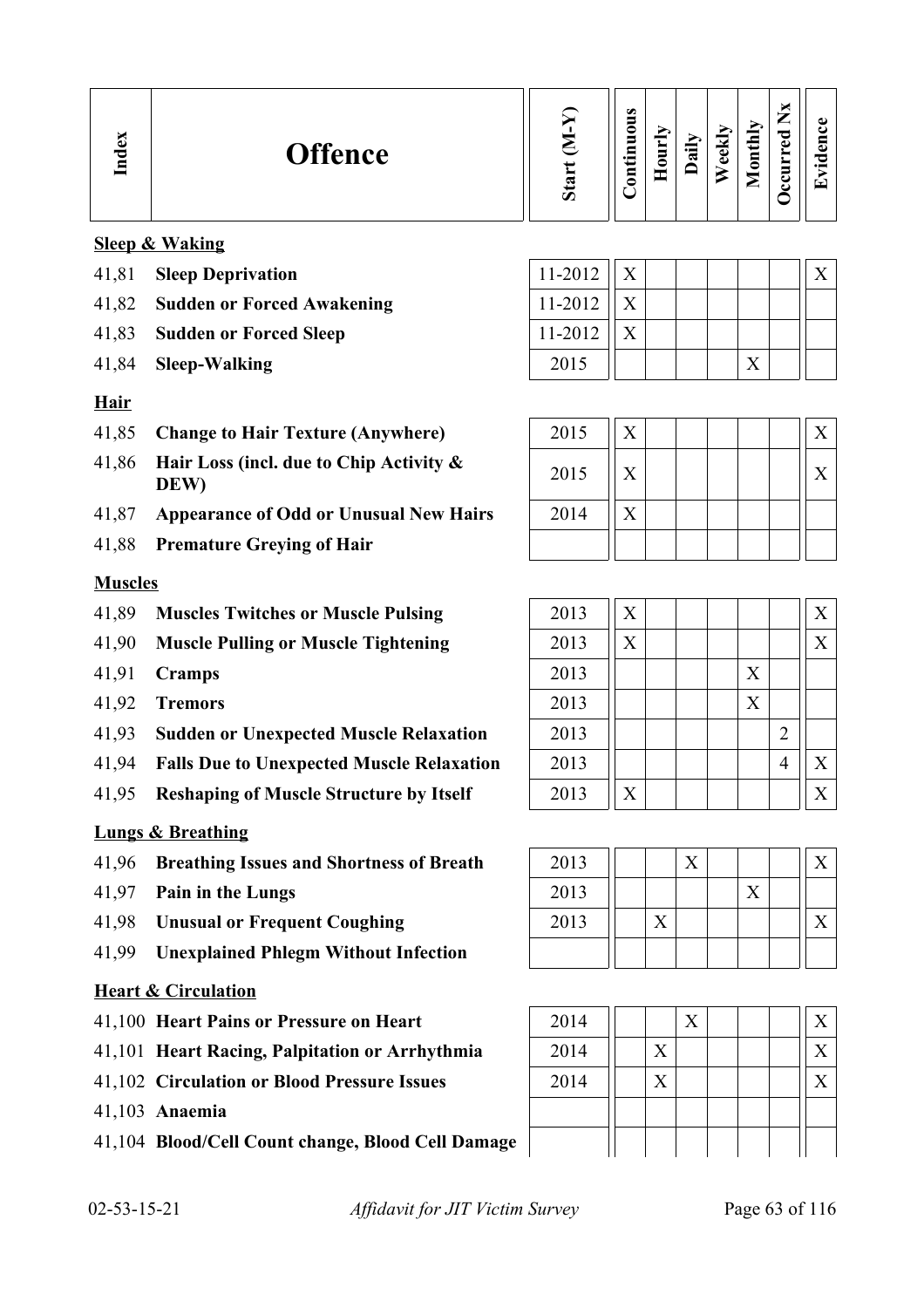| P | <b>Offence</b>                                | Sta | $\omega$<br>uou<br>£<br>$\mathbf{g}$ | ੶ਜ਼ | $_{\text{anti}}$<br>▱ | ×<br>ರ<br>ω<br>Ξ<br>౿<br>౿ | ⊆ |
|---|-----------------------------------------------|-----|--------------------------------------|-----|-----------------------|----------------------------|---|
|   | 41,105 Synthetic Materials or Fibres in Blood |     |                                      |     |                       |                            |   |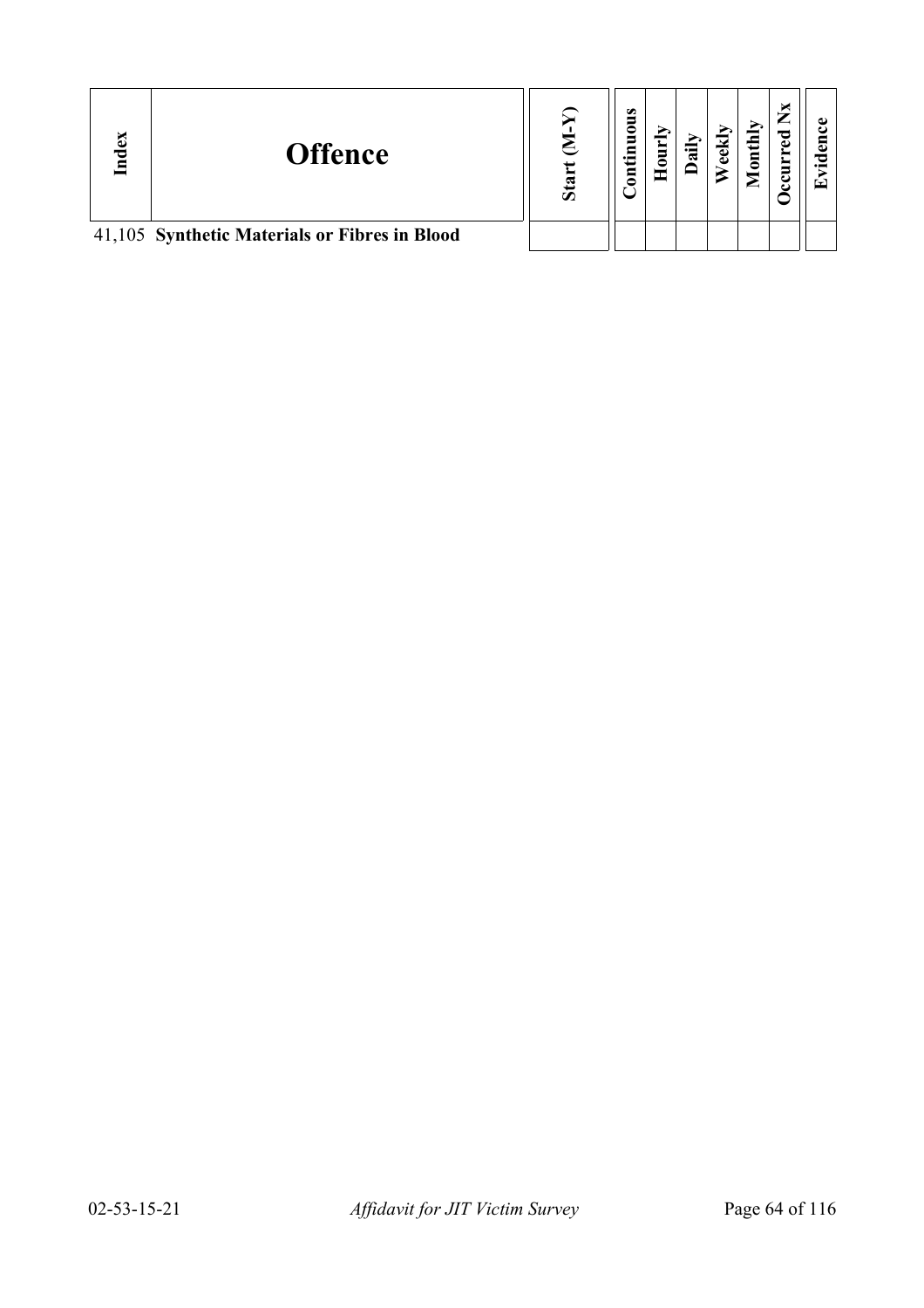| Index                   | <b>Offence</b>                                               | Start (M-Y) | Continuous | Hourly |   | Daily<br>Weekly | Monthly                   | <b>Decurred Nx</b> | Evidence          |
|-------------------------|--------------------------------------------------------------|-------------|------------|--------|---|-----------------|---------------------------|--------------------|-------------------|
|                         | <b>Skin &amp; Touch</b>                                      |             |            |        |   |                 |                           |                    |                   |
|                         | 41,106 Recurrent Itching on Patches of Skin                  | 2013        |            |        | X |                 |                           |                    |                   |
|                         | 41,107 Tingling or Crawling Sensations on Skin               | 2013        |            |        | X |                 |                           |                    |                   |
|                         | 41,108 Vibrations or Odd Artificial Sensations               | 2013        |            |        |   | X               |                           |                    |                   |
|                         | 41,109 Sudden Cold Sensations and Shivering                  | 2013        |            |        | X |                 |                           |                    |                   |
|                         | 41,110 Hot Sensations, Heat Waves and Hot Spots              | 2013        |            |        | X |                 |                           |                    |                   |
|                         | 41,111 Burning Sensations on Skin                            | 2013        |            | X      |   |                 |                           |                    |                   |
|                         | 41,112 Sensations of Shots, Bursts of Pain on Skin           | 2013        |            |        | X |                 |                           |                    |                   |
|                         | 41,113 Altered Sensation on Skin                             | 2013        |            |        |   |                 | X                         |                    |                   |
|                         | 41,114 Loss of Sensation on Skin                             | 2013        |            | X      |   |                 |                           |                    |                   |
|                         | 41,115 Skin Pigment Changes or Pigment Damage                | 2013        |            |        |   | X               |                           |                    | X                 |
|                         | 41,116 Sudden Appearance of Moles                            | 2013        |            |        |   | X               |                           |                    | X                 |
|                         | 41,117 Sudden Appearance of Wrinkles, Skin Lines             | 2013        |            |        |   | X               |                           |                    | X                 |
|                         | 41,118 Sudden Appearance of Dents or Holes in<br><b>Skin</b> | 2013        |            |        |   | X               |                           |                    |                   |
|                         | 41,119 Sudden Appearance of Scars on Skin                    | 2013        |            |        |   |                 |                           | 1                  | X                 |
|                         | 41,120 Repeated Appearance of Spots/Boils on Skin            |             |            |        |   |                 |                           |                    |                   |
|                         | 41,121 Appearance of Permanent Skin Bumps                    |             |            |        |   |                 |                           |                    |                   |
|                         | 41,122 Appearance of Unexplained Small Bruises               | 2013        |            |        |   |                 | $\boldsymbol{\mathrm{X}}$ |                    | X                 |
|                         | 41,123 Appearance of Unexplained Large Bruises               | 2013        |            |        |   |                 | X                         |                    | $X_{\mathcal{C}}$ |
|                         | 41,124 Burn Marks on Skin, Inexplicable Sun Burn             |             |            |        |   |                 |                           |                    |                   |
|                         | 41,125 Premature Ageing of Skin including Eye-Lids           | 2013        |            |        | X |                 |                           |                    | X                 |
|                         | 41,126 Rashes and Skin Infections                            |             |            |        |   |                 |                           |                    |                   |
|                         | 41,127 Scales and Scabs                                      | 2013        |            |        |   |                 |                           | $\overline{4}$     | X                 |
|                         | 41,128 Blisters                                              | 2013        |            |        | X |                 |                           |                    |                   |
|                         | 41,129 Lesions and Open Wounds                               | 2013        |            |        |   |                 |                           | 5                  |                   |
|                         | 41,130 Synth. Material/Fibres/Structures from Skin           |             |            |        |   |                 |                           |                    |                   |
|                         | 41,131 Broken Capillaries or Blood Vessels on Body           | 2013        |            |        |   |                 |                           | 7                  | $X_{\mathcal{I}}$ |
| <b>Neck &amp; Spine</b> |                                                              |             |            |        |   |                 |                           |                    |                   |
|                         | 41,132 Pain on Points in Neck or Along Spine                 | 2017        |            |        | X |                 |                           |                    |                   |

| 41,132 Pain on Points in Neck or Along Spine       | 2017 |  | $\mathbf{v}$ |  |  |
|----------------------------------------------------|------|--|--------------|--|--|
| 41,133 Sudden Jerking or Jolting of Limbs or Spine |      |  |              |  |  |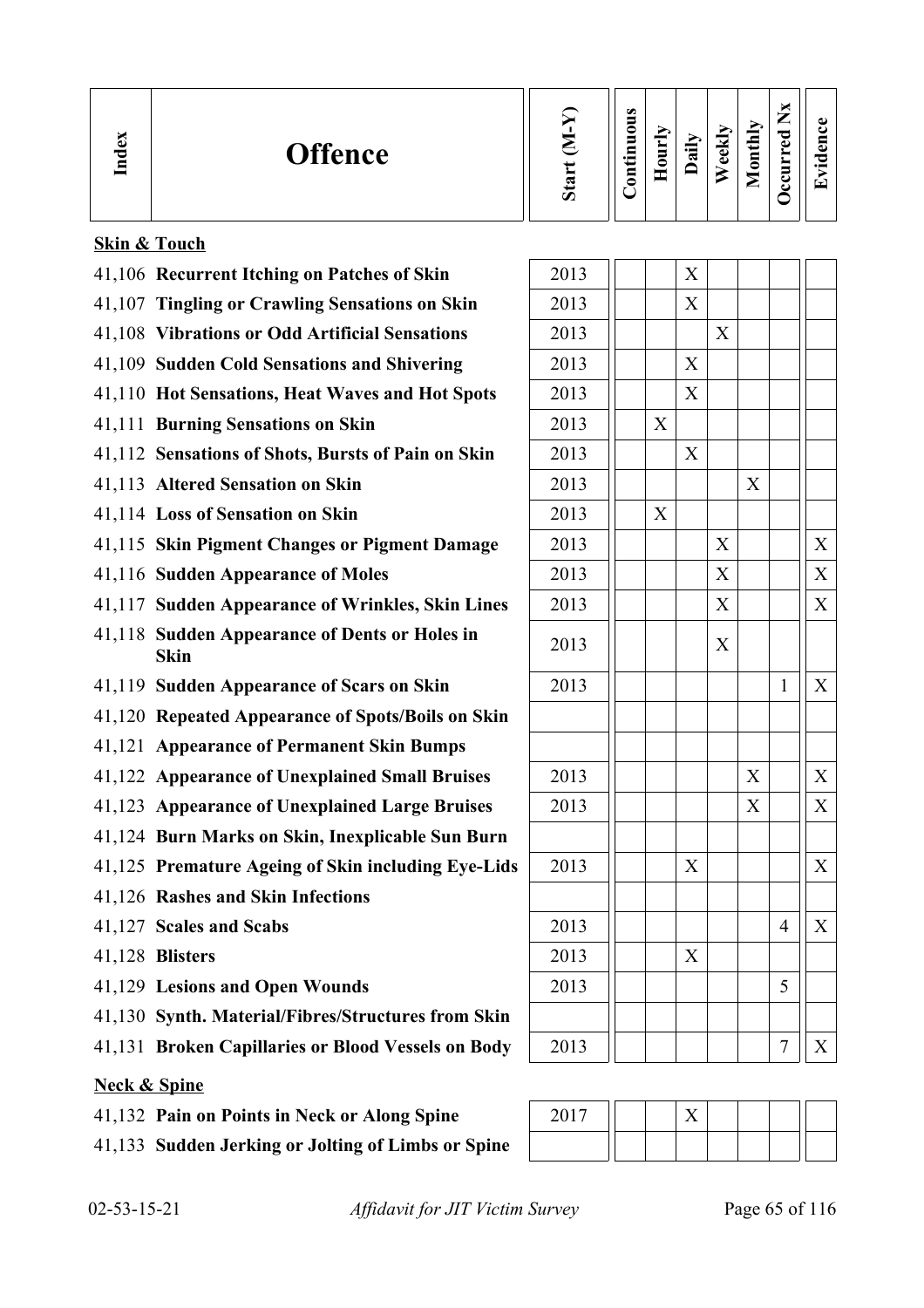| ex<br>ెం | <b>Offence</b>                | S <sub>2</sub> | $\bullet$<br>ខ<br>Š<br>tin<br>ទី | ⊂<br>≖ | ٠<br>ದ | thly<br>$\bar{\mathsf{e}}$<br>▱ | ×<br>ಕ<br>È<br>౿ | ↽<br>$\cdot$ .<br>ΓŦ |
|----------|-------------------------------|----------------|----------------------------------|--------|--------|---------------------------------|------------------|----------------------|
|          | 41,134 Sudden Jerking of Head |                |                                  |        |        |                                 |                  |                      |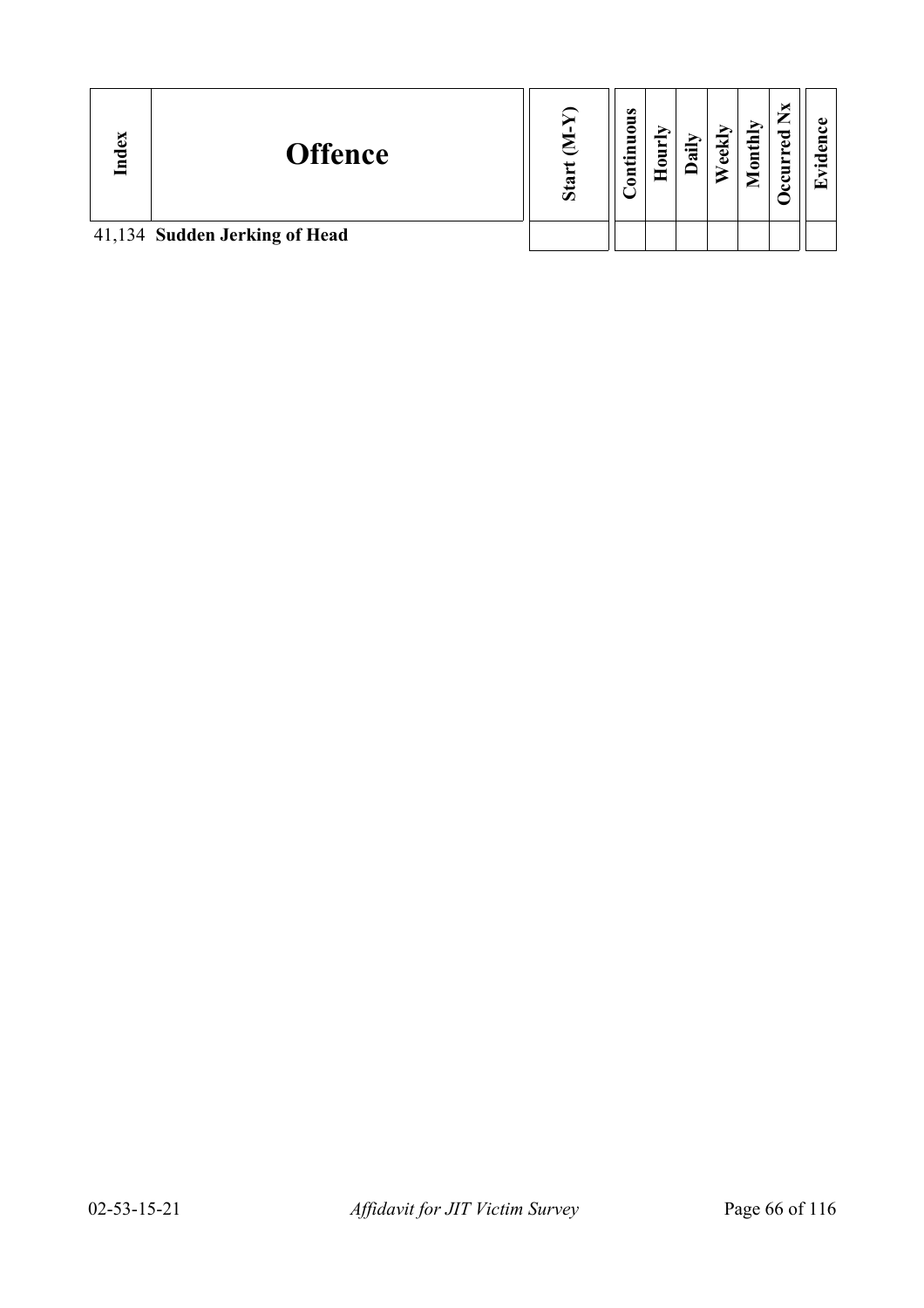| <b>Offence</b> | œ<br>$\omega$ | $\omega$<br>∊<br>5<br>$\bullet$ $\blacksquare$<br><b>__</b> | ∍ | ≔<br>≂ | ◡<br>c<br>ته | $\overline{\text{th}}$<br>ਰੁ<br>0<br>உ | _<br>ెం<br>d. | $\cdot$ $-$ |
|----------------|---------------|-------------------------------------------------------------|---|--------|--------------|----------------------------------------|---------------|-------------|
|----------------|---------------|-------------------------------------------------------------|---|--------|--------------|----------------------------------------|---------------|-------------|

### **Limbs & Torso**

- 41,135 **Tingling or Crawling Sensations in Body** 2013 X
- 41,136 Strange or Wandering Sensations in Body
- 41,137 **Vibrations or Pulsing Sensations in Body**
- 41,138 Vibrations, Tremors or Shock Waves in Body
- 41,139 **Popping/Clicking/Hissing Sounds in Body**
- 41,140 **Pain in Torso or Limbs**

#### **Neurology & Pain**

- 41,141 **Heaviness of Limbs or Paralysis**
- 41,142 Loss of Sensation or Numbness
- 41,143 Difficulty Coordinating Movement
- 41,144 **Stabbing Pain**
- 41,145 **Unusual, Wandering or Fast-Switching Pain**
- 41,146 Chronic Pain or Agonising Pain

#### **Joints & Bones**

- 41,147 **Joint or Bone Pain, Akin to Growing Pain**
- 41,148 **Weak or Porous Bones, Stress Fractures**
- 41,149 Moving Bones or Dislocating Bones
- 41,150 **Distorting Bones or Changing Bone Structure**

#### **Legs & Feet**

- 41,151 **Restless Leg Syndrome**
- 41,152 Twitching of Toes or Legs by Themselves
- 41,153 **Burning of Soles of Feet**
- 41,154 Cramps in Foot Spreading Toes Apart
- 41,155 Leg Cramps

#### **Hands & Arms**

- 41,156 **Tingling in Fingers, Pins and Needles Feeling**
- 41,157 **Tingling or Vibrations in Arm**
- 41,158 Paralysis of Arm or Feeling Heavy in Arm
- 41,159 **Twitching of Arm or Closing of Fist by Itself**

| 2013 |   |   |   |   |  |
|------|---|---|---|---|--|
| 2013 |   | X |   |   |  |
| 2013 |   |   | X |   |  |
| 2016 |   |   |   | X |  |
|      |   |   |   |   |  |
| 2013 | X |   |   |   |  |

ח ר

⊤

| 2015 | X            |   |  |  |   |
|------|--------------|---|--|--|---|
| 2015 | X            |   |  |  | X |
| 2015 |              | X |  |  |   |
|      |              |   |  |  |   |
|      |              |   |  |  |   |
| 2014 | $\mathbf{X}$ |   |  |  |   |

| 2014 |  |  |  |  |
|------|--|--|--|--|
|      |  |  |  |  |
| 2016 |  |  |  |  |
|      |  |  |  |  |

| 2015 |  |   | X                 |  |  |
|------|--|---|-------------------|--|--|
| 2014 |  | X |                   |  |  |
| 2014 |  |   | $\overline{X}$    |  |  |
| 2014 |  | X |                   |  |  |
| 2014 |  |   | $\rm\overline{X}$ |  |  |

| 2014 |  |  |  |  |
|------|--|--|--|--|
| 2014 |  |  |  |  |
| 2014 |  |  |  |  |
|      |  |  |  |  |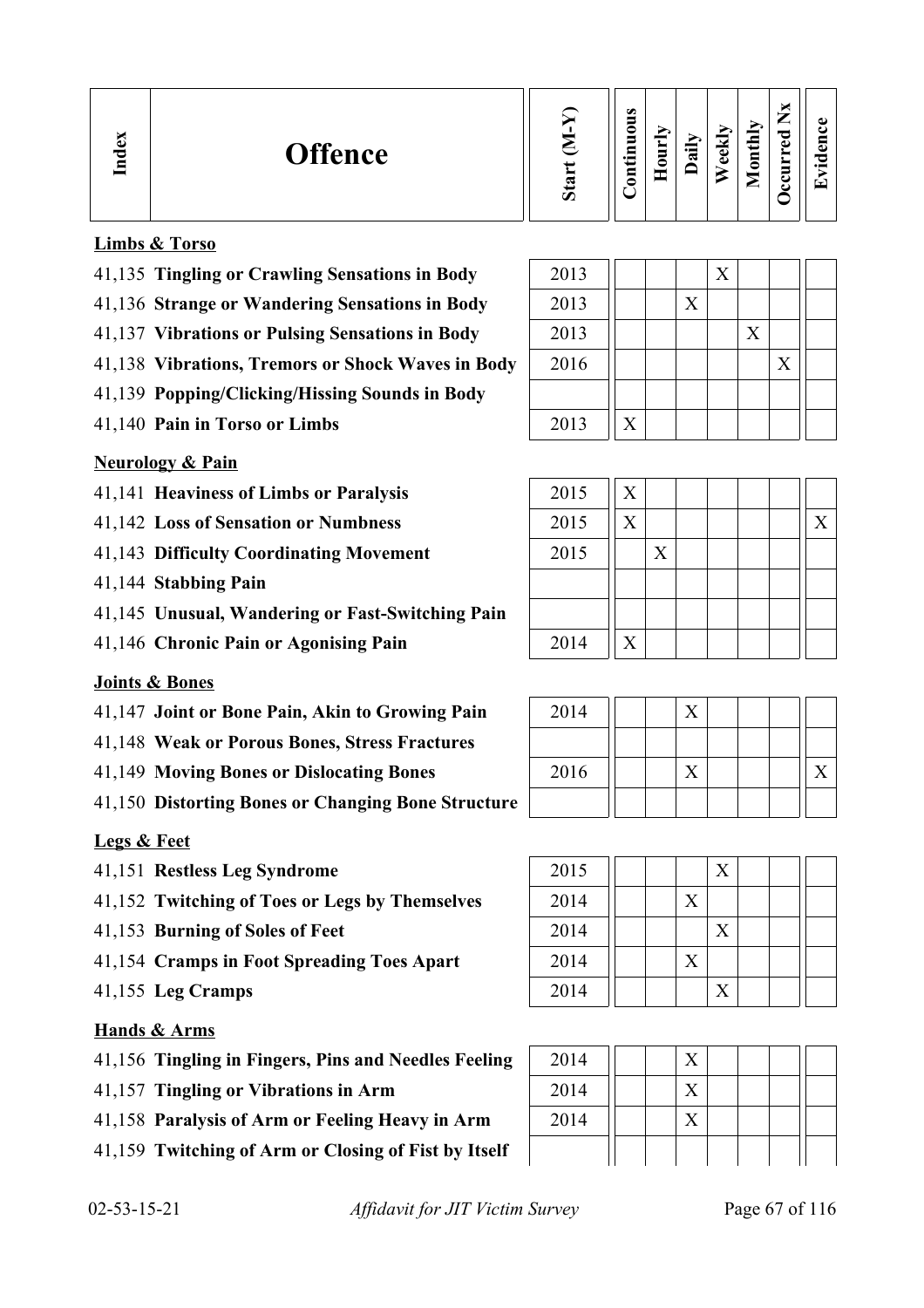| $\mathbf{e}$<br><b>Offence</b><br>ਰ<br>드 | w<br>Ò. | $\omega$<br>∍<br>0<br>5<br>르.<br>┙<br>5<br>- | ↘<br>∽<br>−<br>$\sim$<br>Ξ<br>c<br>-<br>۰ | ∽<br>$\cdot$ $-$<br>ದ | м<br>$\bullet$<br>$\bullet$ | onthly<br>╺<br>▱ | ×<br>—<br>痴<br>ರ<br>ω<br>►<br>➤<br>▬<br>◡<br>് | GD.<br>ω<br>∼<br>$\bullet$ $\blacksquare$<br>ίT |
|------------------------------------------|---------|----------------------------------------------|-------------------------------------------|-----------------------|-----------------------------|------------------|------------------------------------------------|-------------------------------------------------|
|------------------------------------------|---------|----------------------------------------------|-------------------------------------------|-----------------------|-----------------------------|------------------|------------------------------------------------|-------------------------------------------------|

#### **Breasts**

- 41,160 **Painful Nipples**
- 41,161 Pain in Breast, Dull Ache or Stinging Pain
- 41,162 **Swelling of Breasts**
- 41,163 **Onset of Lactation Without Pregnancy**
- 41,164 **Lumps or Small Hard Nodules in Breast**

### **Menstruation & Menopause**

- 41,165 Odd Increased Menstruation Pain or Cramps
- 41,166 **Unusual Heavy Bleeding**
- 41,167 **Unusual Changes to Menstruation or Cycle**
- 41,168 **Unusual Bleeding Betw. Menstruation Time**
- 41,169 **Early Onset Menopause**

#### **Vagina & Ovaries**

- 41,170 **Tingling or Vibrations in Clitoris or Vagina**
- 41,171 **Pain in Vagina**
- 41,172 **Involuntary Arousal or Orgasm**
- 41,173 **Unusually Long or Persistent Arousal**
- 41,174 **Unusual Pain in Ovaries or Womb**
- 41,175 **Lumps or Small Hard Nodules in Vagina**

#### **Testicles & Penis**

- 41,176 **Pain in Testicles or Penis**
- 41,177 **Swelling of Testicles or Penis**
- 41,178 **Lumps/Small Hard Nodules in Testicle/Penis**
- 41,179 **Sudden Onset/Temporary Erectile Problems**
- 41,180 **Tingling or Vibration Sensation in Penis**
- 41,181 **Sudden Erections Without Arousal**
- 41,182 **Sudden Ejaculation Without Arousal**

#### **Rectal Area**

- 41,183 **Tingling or Vibrations in Rectal Area**
- 41,184 **Pain in Rectal Area**

| 2014 |  | $\rm\overline{X}$ |  |  |  |
|------|--|-------------------|--|--|--|
|      |  |                   |  |  |  |
|      |  |                   |  |  |  |
|      |  |                   |  |  |  |

| 2014 |  |  | X | X |
|------|--|--|---|---|
| 2014 |  |  | X | X |
| 2014 |  |  | X | Х |
| 2014 |  |  | X |   |
|      |  |  |   |   |







02-53-15-21 *Affidavit for JIT Victim Survey* Page 68 of 116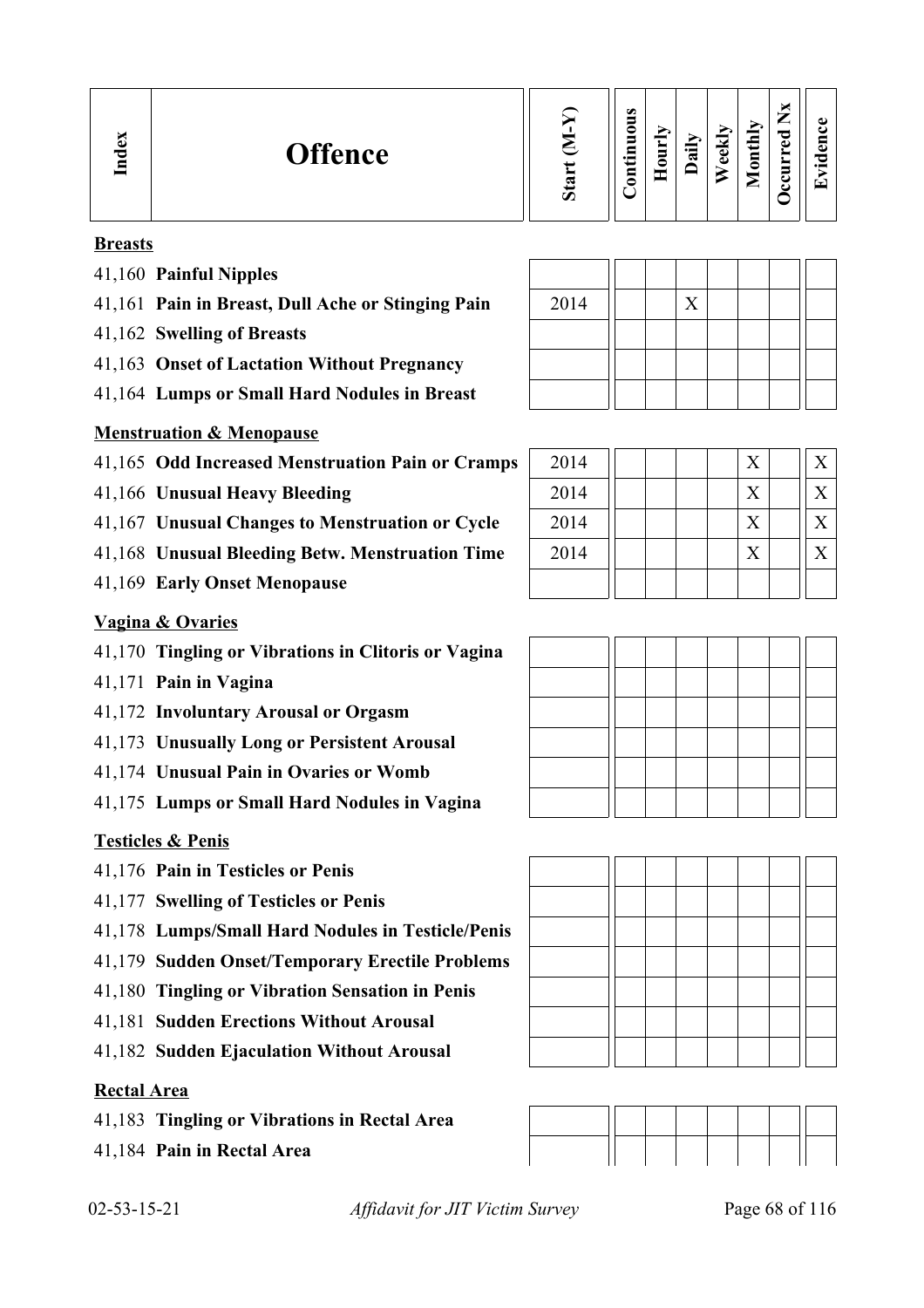| <b>Offence</b><br>∼<br>⊏ | $\omega$<br>_<br>onthly<br>Σ<br>0<br>ਰ<br>−<br>еk<br>ω<br>੶ਫ਼<br>E<br>$\cdot$ $\,$<br>تە<br>$\cdot$ $-$<br>-<br>Ξ<br>╾<br>ರಾ<br>$\overline{\phantom{0}}$<br>►<br>c<br>Ø |
|--------------------------|-------------------------------------------------------------------------------------------------------------------------------------------------------------------------|
|--------------------------|-------------------------------------------------------------------------------------------------------------------------------------------------------------------------|

|  | <b>Digestive System &amp; Digestion</b> |
|--|-----------------------------------------|
|  |                                         |

- 41,185 **Tingling or Crawling Sensations in Stomach** 2014 | X
- 41,186 **Unusual Stomach Rumbling or Other Sounds** 2014 | X
- 41,187 **Pain in the Guts** 2014 | X
- 41,188 **Digestive Issues** 2014 | X
- 41,189 **Irritable Bowel Syndrome** 2014 | X
- 41,190 **Bladder Control Loss, Involuntary Urination**
- 41,191 **Inability to Defecate or Constipation**
- 41,192 **Involuntary Defecation**
- 41,193 **Diarrhoea**
- 41,194 **Vomiting**
- 41,195 **Weight Gain**
- 41,196 Weight Loss

### **Water Retention**

- 41,197 **Increased Water Retention/Swelling of Tissue**
- 41,198 **Dehydration and Dehydration of the Brain**

# **Urges, Sexual Urges & Orientation**

- 41,199 **Unusual Desires/Urges of Non-Sexual Nature**
- 41,200 **Unusual Sex Desires, Changed Sexual Urges**
- 41,201 **Unusually Frequent or Timed Sexual Urges**
- 41,202 **Sudden Sexual Urges that Feel Unnatural**
- 41,203 **Sudden Out-of-Character Fetishes or Desires**
- 41,204 **Sudden Untypical Sexual Desire for People**
- 41,205 **Change in Sexual Orientation**
- 41,206 **Change in Gender Identity, Wish to Change**

#### **Symptoms in General**

- 41,207 **Sudden or Odd Onset/Subsiding Symptoms**
- 41,208 **Feeling Drunk Without Drinking Alcohol**
- 41,209 Feeling on Drugs Without Taking Drugs
- 41,210 **Feeling Nauseous Without Vomiting**

| 2015 |  |             | $\mathbf X$ |                           | $\mathbf X$ |
|------|--|-------------|-------------|---------------------------|-------------|
| 2016 |  |             |             | $\boldsymbol{\mathrm{X}}$ | $\mathbf X$ |
| 2014 |  |             |             | $\boldsymbol{\mathrm{X}}$ | $\mathbf X$ |
|      |  |             |             |                           |             |
| 2015 |  | $\mathbf X$ |             |                           |             |
| 2015 |  | $\mathbf X$ |             |                           |             |
|      |  |             |             |                           |             |
|      |  |             |             |                           |             |
|      |  |             |             |                           |             |
|      |  |             |             |                           |             |



| 2018 |  |  |  |  |
|------|--|--|--|--|
| 2015 |  |  |  |  |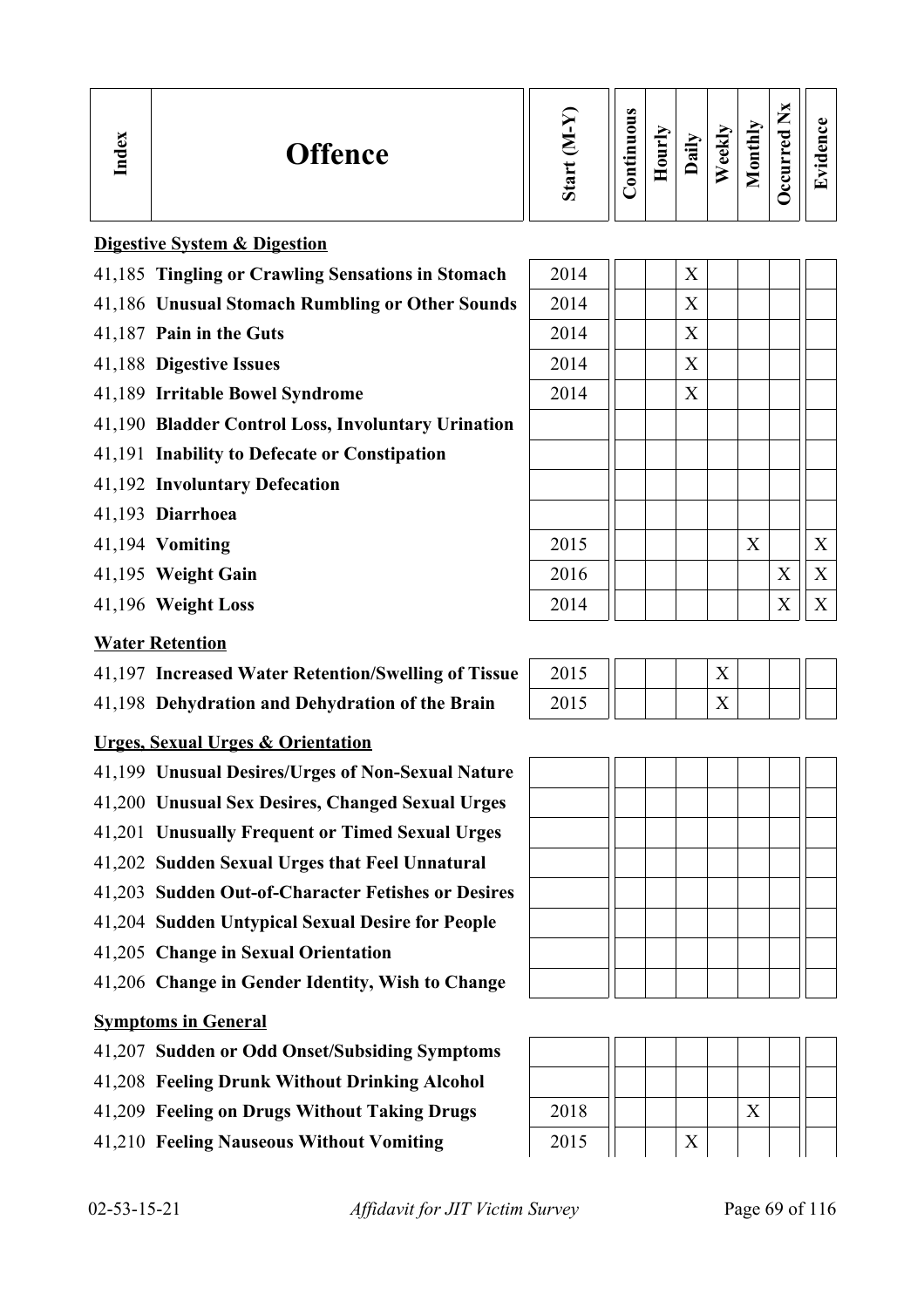| $\bullet$<br>-<br>onthly<br>_<br>0<br>ಾ<br><b>EX</b><br>s<br>⊽<br>Ō<br><b>Offence</b><br>ह्म<br>.트<br>ತ<br>$\overline{\mathbf{I}}$<br>s<br>D<br>∸<br>∊<br>Ξ<br>$\mathbf s$<br>ᄄ<br>−<br>ت<br>∾<br>►<br>ت<br>σ |
|---------------------------------------------------------------------------------------------------------------------------------------------------------------------------------------------------------------|
|---------------------------------------------------------------------------------------------------------------------------------------------------------------------------------------------------------------|

# **42 Medical Conditions, Illnesses & Permanent Damage**

- 42,1 **Induced or Timed Medical Incidents/Episodes** 2015 | | | | | 5 || X
- 42,2 **Side-Effects of Psycho-Pharmaceuticals**

### **Ears, Hearing & Balance**

- 42,3 Permanent Hearing Damage or Hearing Loss
- 42,4 **Problems with Balance or Vertigo Episodes** 2013 |

### **Eyes & Vision**

- 42,5 **Permanent Eye Damage or Loss of Eye Sight**
- 42,6 **Glaucomas**

#### **Nose & Smell**

- 42,7 **Damage to Olfactory System or Loss of Smell**
- 42.8 **Medical Issues with Sinuses**

## **Mouth & Throat**

- 42.9 **Loss of Taste**
- 42,10 Severe Dental Problems or Tooth Loss
- 42,11 **Damage to Vocal Cords**
- 42,12 **Speech Impediments**
- 42,13 **Thyroid Problems**

# **Head & Brain**

- 42,14 **Unexplained Hair Thinning or Baldness** 2014 X X
- 42,15 **Migraines, Migraines with Aura**
- 42,16 **Meningitis**
- 42,17 **Epilepsy**
- 42,18 **Dementia, Alzheimer's**
- 42,19 **Parkinson's**
- 42,20 **Other Neurological Conditions**
- 42,21 **Strokes**
- 42,22 **Aneurysms**
- 42,23 **Brain Damage** 2012 X

| 2-53-15-21 |  |
|------------|--|
|            |  |

02-53-15-21 *Affidavit for JIT Victim Survey* Page 70 of 116

| 2013 |  |  |  |  |
|------|--|--|--|--|
| 2012 |  |  |  |  |

| 2014 | . . |  |  |  |
|------|-----|--|--|--|
|      |     |  |  |  |

| 2014        |  | z v |  |  |
|-------------|--|-----|--|--|
| 201<br>2014 |  | ∡⊾  |  |  |

| 2014 |                           | X |  |   |
|------|---------------------------|---|--|---|
| 2014 | $\boldsymbol{\mathrm{X}}$ |   |  | X |
|      |                           |   |  |   |
|      |                           |   |  |   |
|      |                           |   |  |   |

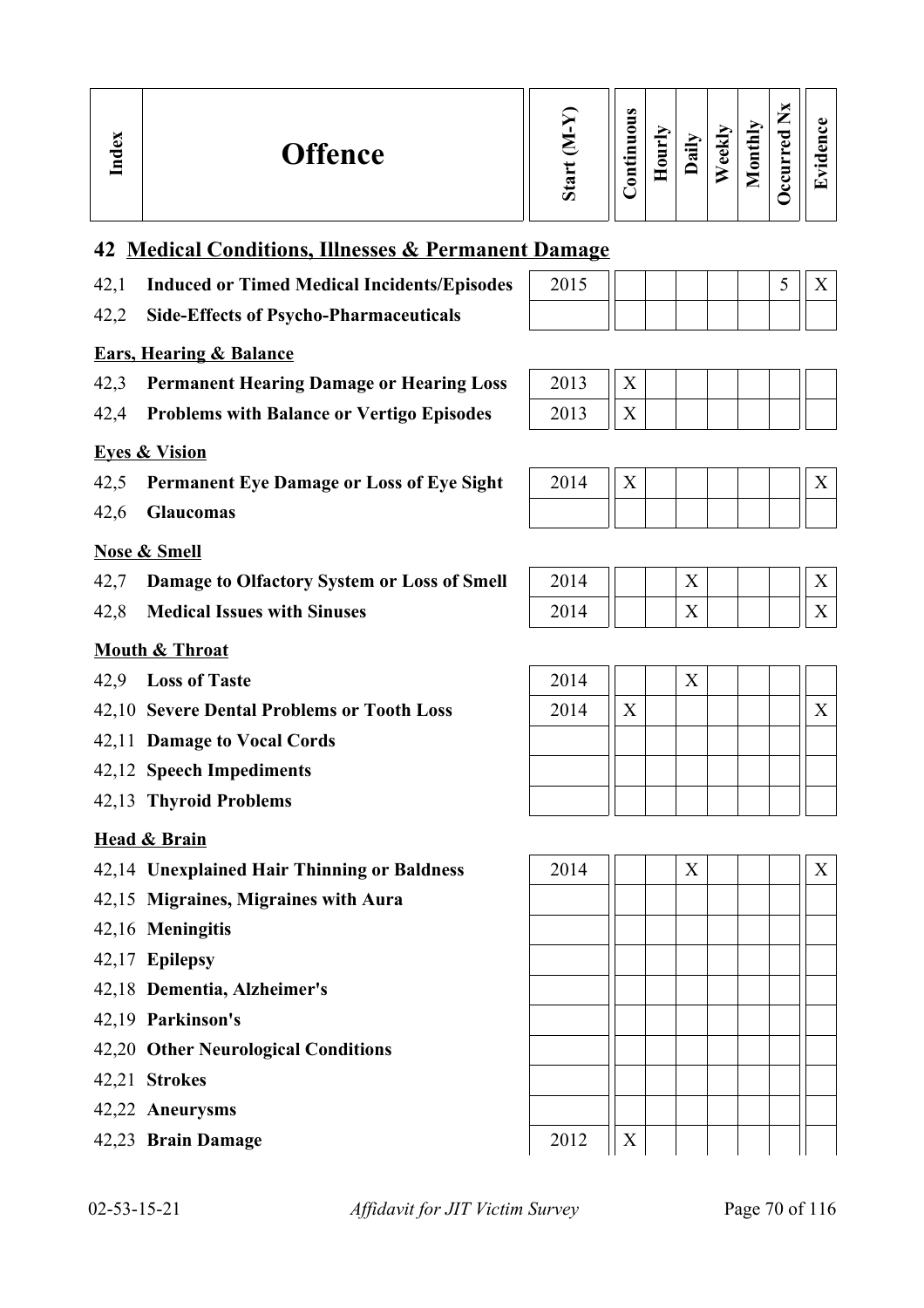| Index         | <b>Offence</b>                                | Start $(M-Y)$ | Continuous | Hourly | Daily | Weekly | Monthly | Occurred Nx | Evidence          |
|---------------|-----------------------------------------------|---------------|------------|--------|-------|--------|---------|-------------|-------------------|
|               | <b>Spine &amp; Nervous System</b>             |               |            |        |       |        |         |             |                   |
|               | 42,24 Spinal Damage                           |               |            |        |       |        |         |             |                   |
|               | 42,25 Paralysis                               |               |            |        |       |        |         |             |                   |
|               | 42,26 Fibromyalgia Syndrome (FMS)             |               |            |        |       |        |         |             |                   |
|               | 42,27 Neuralgia                               | 2016          |            |        | X     |        |         |             | X                 |
|               | 42,28 Neuropathy                              |               |            |        |       |        |         |             |                   |
|               | <b>Joints &amp; Bones</b>                     |               |            |        |       |        |         |             |                   |
|               | 42,29 Joint Problems, Joint Damage            | 2014          |            |        | X     |        |         |             | X                 |
|               | 42,30 Difficulty Walking or Moving            | 2014          |            |        | X     |        |         |             | X                 |
|               | 42,31 Arthritis                               | 2015          | X          |        |       |        |         |             | X                 |
|               | 42,32 Broken Bones                            | 2017          |            |        |       |        |         | X           | $X_{\mathcal{I}}$ |
|               | <b>Muscles &amp; Ligaments</b>                |               |            |        |       |        |         |             |                   |
|               | 42,33 Muscle Atrophy, Muscle Loss             | 2014          |            |        |       | X      |         |             | X                 |
|               | 42,34 Muscle Atrophy Specifically in the Face | 2015          |            |        |       |        |         |             | X                 |
|               | 42,35 Torn Muscles or Torn Ligaments          | 2014          |            |        |       | X      |         |             |                   |
| <b>Skin</b>   |                                               |               |            |        |       |        |         |             |                   |
|               | 42,36 Permanent Skin Damage                   |               |            |        |       |        |         |             |                   |
|               | 42,37 Medically Certified Operation Scars     |               |            |        |       |        |         |             |                   |
|               | 42,38 Skin Diseases                           |               |            |        |       |        |         |             |                   |
|               | <b>Heart &amp; Circulation</b>                |               |            |        |       |        |         |             |                   |
|               | 42,39 Blood Pressure Issue                    | 2014          | X          |        |       |        |         |             | $X_{\mathcal{C}}$ |
|               | 42,40 Circulation Problems                    | 2015          |            |        | X     |        |         |             | X                 |
|               | 42,41 Blood Disorders                         |               |            |        |       |        |         |             |                   |
|               | 42,42 Heart Attacks                           |               |            |        |       |        |         |             |                   |
|               | 42,43 Gangrene                                |               |            |        |       |        |         |             |                   |
| <b>Organs</b> |                                               |               |            |        |       |        |         |             |                   |
|               | 42,44 Kidney Damage                           |               |            |        |       |        |         |             |                   |
|               | 42,45 Liver Damage                            |               |            |        |       |        |         |             |                   |
|               | 42,46 Damage to Pancreas                      |               |            |        |       |        |         |             |                   |
|               | 42,47 Lung Damage                             |               |            |        |       |        |         |             |                   |

02-53-15-21 *Affidavit for JIT Victim Survey* Page 71 of 116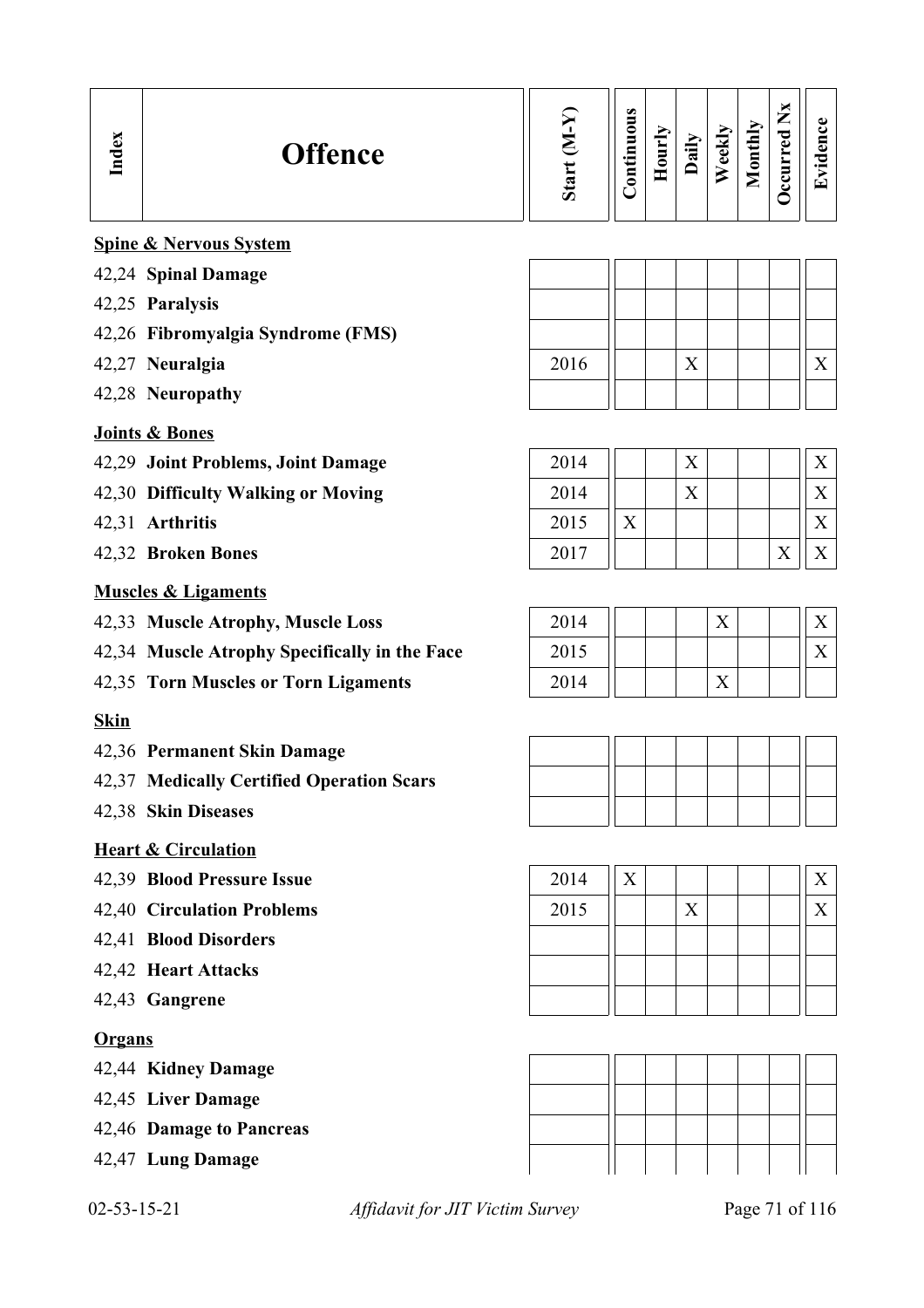| Index               | <b>Offence</b>                                   | Start (M-Y) | Continuous | Hourly | Daily | Weekly | Monthly | <b>Decurred Nx</b> | Evidence          |
|---------------------|--------------------------------------------------|-------------|------------|--------|-------|--------|---------|--------------------|-------------------|
|                     | <b>Digestive System</b>                          |             |            |        |       |        |         |                    |                   |
|                     | 42,48 Tightening or Occlusion of Digestive Tract | 2017        |            |        | X     |        |         |                    |                   |
| <b>Tissue</b>       |                                                  |             |            |        |       |        |         |                    |                   |
|                     | 42,49 Calcifications                             |             |            |        |       |        |         |                    |                   |
|                     | 42,50 Lipomas                                    |             |            |        |       |        |         |                    |                   |
|                     | 42,51 Cysts & Ganglion Cysts                     |             |            |        |       |        |         |                    |                   |
|                     | <b>Reproductive Organs</b>                       |             |            |        |       |        |         |                    |                   |
|                     | 42,52 Erectile Dysfunction or Impotence          |             |            |        |       |        |         |                    |                   |
|                     | 42,53 Infertility (Male & Female)                |             |            |        |       |        |         |                    |                   |
|                     | 42,54 Uterine Fibroids                           |             |            |        |       |        |         |                    |                   |
|                     | 42,55 Sex Changes                                |             |            |        |       |        |         |                    |                   |
|                     | <b>Loss of Organs or Limbs</b>                   |             |            |        |       |        |         |                    |                   |
|                     | 42,56 Removal of a Kidney                        |             |            |        |       |        |         |                    |                   |
|                     | 42,57 Hysterectomy                               |             |            |        |       |        |         |                    |                   |
|                     | 42,58 Removal of a Testicle                      |             |            |        |       |        |         |                    |                   |
|                     | 42,59 Removal of Parts of Organs or Glands       |             |            |        |       |        |         |                    |                   |
|                     | 42,60 Loss of Limbs or Amputations               |             |            |        |       |        |         |                    |                   |
|                     | <b>Tumours &amp; Cancers</b>                     |             |            |        |       |        |         |                    |                   |
|                     | 42,61 Skin Tumours or Skin Cancer                |             |            |        |       |        |         |                    |                   |
|                     | 42,62 Brain Tumours or Brain Cancer              |             |            |        |       |        |         |                    |                   |
|                     | 42,63 Lung Tumours or Lung Cancer                |             |            |        |       |        |         |                    |                   |
|                     | 42,64 Pancreatic Tumours or Pancreatic Cancer    |             |            |        |       |        |         |                    |                   |
|                     | 42,65 Breast Tumours or Breast Cancer            |             |            |        |       |        |         |                    |                   |
|                     | 42,66 Testicular or Prostate Tumours or Cancer   |             |            |        |       |        |         |                    |                   |
|                     | 42,67 Throat Tumours or Throat Cancer            |             |            |        |       |        |         |                    |                   |
|                     | 42,68 Leukaemia                                  |             |            |        |       |        |         |                    |                   |
|                     | 42,69 Other Tumours & Cancers                    |             |            |        |       |        |         |                    |                   |
|                     | <b>Injury &amp; Near-Death</b>                   |             |            |        |       |        |         |                    |                   |
|                     | 42,70 Severe or Traumatic Injury                 | 2017        |            |        |       |        |         | 3                  | $X_{\mathcal{I}}$ |
|                     | 42,71 Medical Near Death Incidents               | 2018        |            |        |       |        |         | $\overline{2}$     | $X_{\mathcal{E}}$ |
| $02 - 53 - 15 - 21$ | Affidavit for JIT Victim Survey                  |             |            |        |       |        |         |                    | Page 72 of 116    |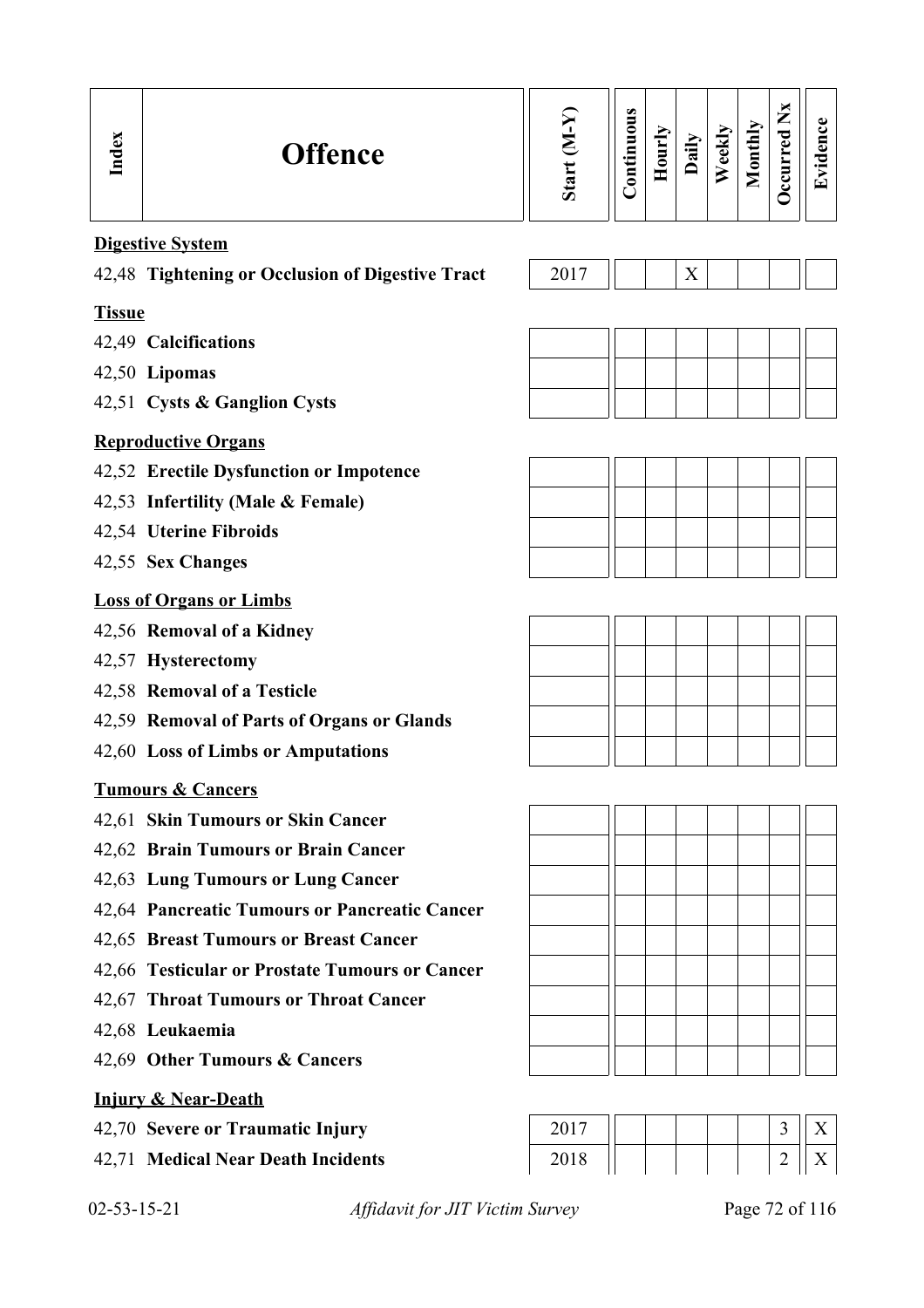| <b>Offence</b> | ರಾ<br>من | $\omega$<br>Ξ<br>◓<br>5<br>Ξ<br>$\cdot$ $-$<br>3 | ↘<br>_<br>5<br>= | ∽<br>$\cdot$ $-$<br>ದ | ₩<br>نه<br>Ō | onthly<br>உ | _<br>ರ<br>نه<br>≻<br>∼<br>▀ | . .<br>$\overline{\phantom{a}}$ |
|----------------|----------|--------------------------------------------------|------------------|-----------------------|--------------|-------------|-----------------------------|---------------------------------|
|----------------|----------|--------------------------------------------------|------------------|-----------------------|--------------|-------------|-----------------------------|---------------------------------|

#### **Diseases**

- 42,72 **Lyme Disease**
- 42,73 **AIDS**
- 42,74 **Syphilis**
- 42,75 **Hepatitis**
- 42,76 **Diabetes**
- 42,77 **Sun Allergy**
- 42,78 **Other Rare or Unidentifiable Diseases**

### **43 Medical Tests & Treatments**

- 43,1 Photographs of Changes, Scars or Injuries
- 43,2 **Dermatologist's Report**
- 43,3 **Blood Tests**
- 43,4 **Dark-Field Microscopy and Blood Analysis**
- 43,5 **Toxicology Tests**
- 43,6 **EEG**
- 43,7 **MRI**
- 43,8 **X-Ray**
- 43,9 **Nuclear Bone Scan**
- 43,10 CT Scan
- 43,11 **PET Scan**
- 43,12 **Ultrasound**
- 43,13 **Cardiology Report**
- 43,14 **Hair Analysis**
- 43,15 **Thermal Imaging**
- 43,16 **Operations to Remove Implants**
- 43,17 **Other Operations**

#### **Analysis of Removed Implants**

- 43,18 **Microscopy**
- 43,19 **X-Ray Fluorescence**
- 43,20 **Electron Microscopy**

| 2014 |  | X |             |                | $\overline{X}$            |
|------|--|---|-------------|----------------|---------------------------|
|      |  |   |             |                |                           |
| 2013 |  |   | $\mathbf X$ |                | $\boldsymbol{\mathrm{X}}$ |
|      |  |   |             |                |                           |
| 2016 |  |   |             | X              | $\overline{X}$            |
|      |  |   |             |                |                           |
| 2016 |  |   |             | X              | $\mathbf X$               |
| 2017 |  |   |             | X              | $\overline{X}$            |
|      |  |   |             |                |                           |
| 2017 |  |   |             | $\overline{2}$ | $\boldsymbol{\mathrm{X}}$ |
| 2016 |  |   |             | $\mathbf{1}$   | $\overline{X}$            |
| 2015 |  |   |             | $\mathbf{1}$   | $\mathbf X$               |
| 2015 |  |   |             | $\overline{2}$ | $\overline{X}$            |
|      |  |   |             |                |                           |
|      |  |   |             |                |                           |
|      |  |   |             |                |                           |
|      |  |   |             |                |                           |



02-53-15-21 *Affidavit for JIT Victim Survey* Page 73 of 116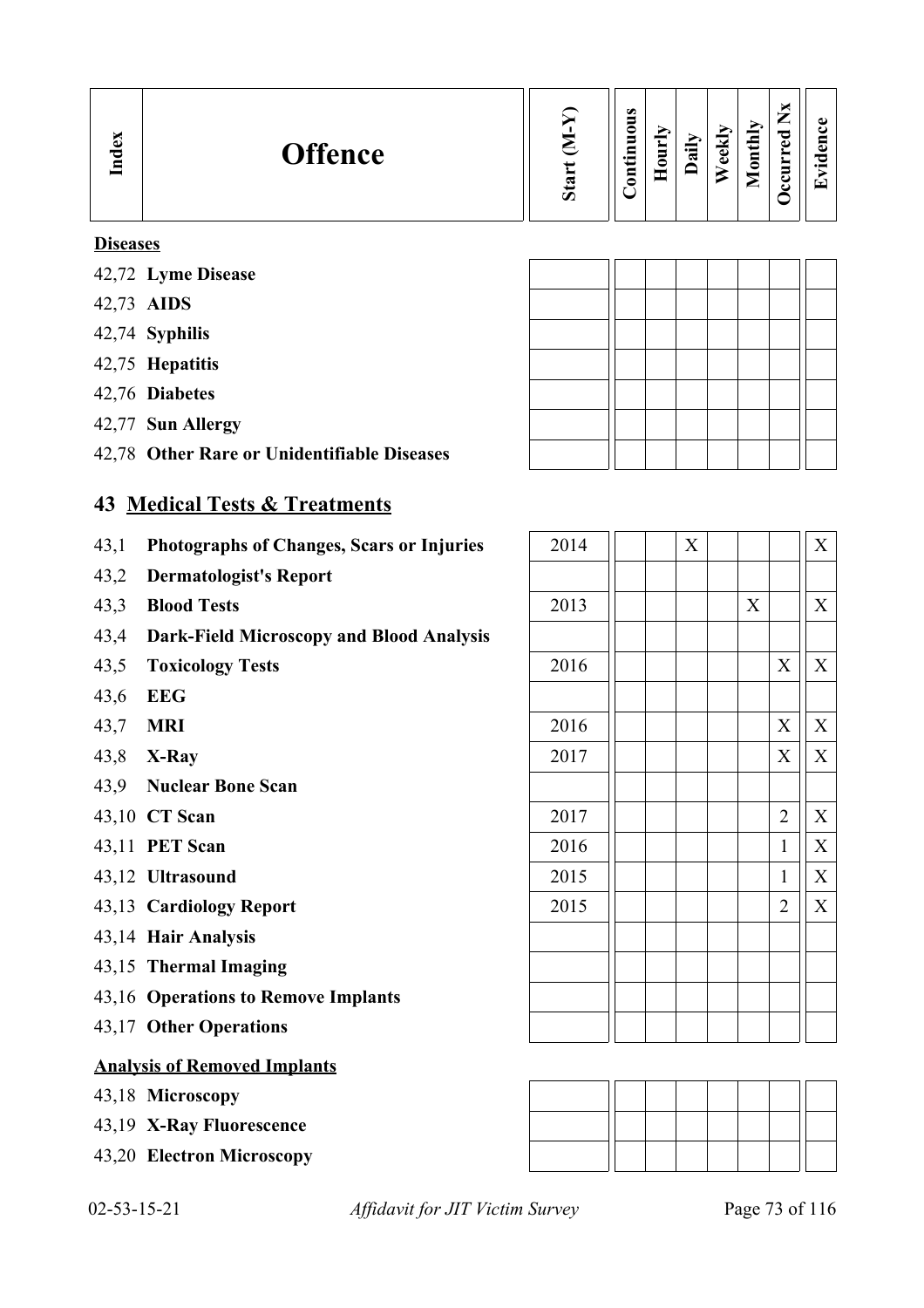| ධ<br><b>Offence</b><br>ರ<br>드 | œ<br>ο | $\omega$<br>∍<br>c<br>Ξ<br>宝<br>۔۔<br>⊟<br>c | −<br><b>__</b> | -<br>$\cdot$ $\,$<br>æ | $\overline{\phantom{a}}$<br>ω<br>ω | $\mathbf{I}$<br>$\frac{1}{2}$<br>▱ | ы<br>–<br>╺<br>P<br>ω<br>∼<br>ັ | л.<br>$\bullet$<br>÷ |
|-------------------------------|--------|----------------------------------------------|----------------|------------------------|------------------------------------|------------------------------------|---------------------------------|----------------------|
|-------------------------------|--------|----------------------------------------------|----------------|------------------------|------------------------------------|------------------------------------|---------------------------------|----------------------|

# **44 Measurements**

| 44,1  | <b>Bug Sweep of Home or Car</b>                              |      |   |   |   |
|-------|--------------------------------------------------------------|------|---|---|---|
| 44,2  | <b>Surveillance Video of Street &amp; Neighbourhood</b>      |      |   |   |   |
| 44,3  | <b>Hiring Private Investigator</b>                           | 2018 |   | X | X |
| 44,4  | <b>IT Forensic Investigation of Computers</b>                |      |   |   |   |
| 44,5  | <b>IP Address Analysis of Internet Accounts</b>              |      |   |   |   |
| 44,6  | <b>Radioactivity Measurements (Geiger Counter)</b>           |      |   |   |   |
| 44,7  | Video of Induced Muscle-Twitching & Jerks                    |      |   |   |   |
| 44,8  | <b>Audio or Video of Pulsed Energy Projectiles</b>           |      |   |   |   |
| 44,9  | <b>Measurements of Pulsed Energy Projectiles</b>             |      |   |   |   |
|       | 44,10 Measurements of DEW Attacks                            | 2014 | X |   | X |
|       | 44,11 Low-Frequency Measurements of Attacks                  |      |   |   |   |
|       | 44,12 High-Frequency Measurements of Attacks                 |      |   |   |   |
|       | 44,13 Measurements of Body Chip Emissions                    |      |   |   |   |
|       | 44,14 Thermal Imaging of Body Chips                          |      |   |   |   |
|       | 44,15 UV / Black-Light Images of Eye Lens Implants           |      |   |   |   |
|       | 44,16 Measurements of Voice-to-Skull<br><b>Transmissions</b> |      |   |   |   |
| 44,17 | <b>Synthetic Fibres Reacting to Magnetic Fields</b>          |      |   |   |   |
|       |                                                              |      |   |   |   |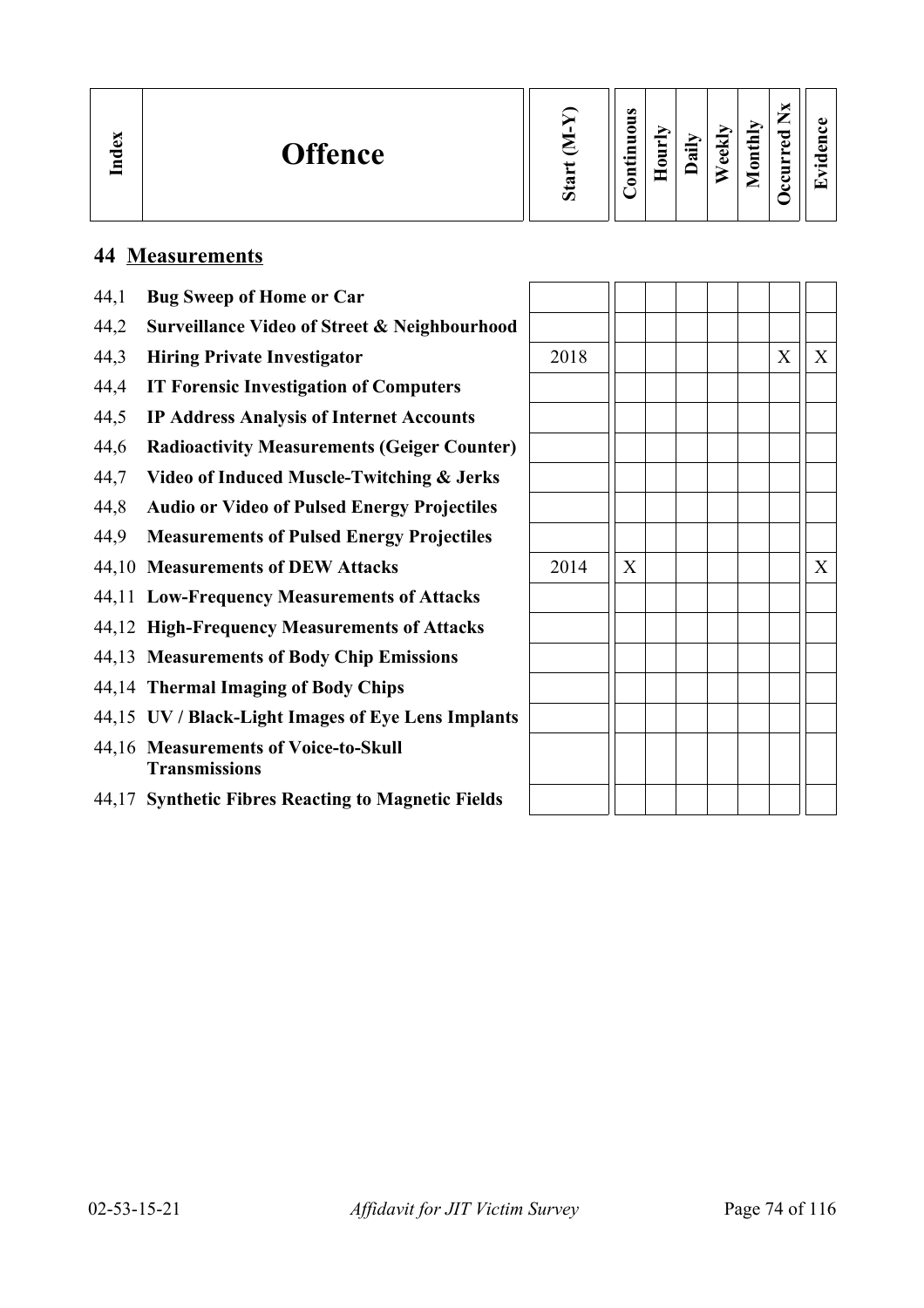| Index<br><b>Offence</b> | Ξ<br>Ď | ω<br>5<br>0<br>5<br>-.≣<br>ៜ | _<br>⊏ | ►,<br>$\bullet$ $\blacksquare$<br>ದ | м<br>ω<br>ω | onthly<br>▱ | ы<br>_<br>ਰ<br>ω<br>►<br>-<br>.,<br>◡ | п.<br>$\bullet$ .<br>í <del>⊤</del> |
|-------------------------|--------|------------------------------|--------|-------------------------------------|-------------|-------------|---------------------------------------|-------------------------------------|
|-------------------------|--------|------------------------------|--------|-------------------------------------|-------------|-------------|---------------------------------------|-------------------------------------|

## **45 Protective Measures & Shielding**

- 45,1 **Psychological and Mental Protective Measures**
- 45,2 Changing or Reinforcing Locks for Security
- 45,3 **Security Camera for Surveillance of the Home**
- 45,4 **Home Safe to Protect Items fr. Housebreaking**
- 45,5 **Dash Cam for Monitoring of Driving**
- 45,6 **Computer Security, Anti-Virus, Firewalls**
- 45,7 **Faraday Cage for Electromagnetic Shielding**
- 45,8 **Metal Panels for Shielding from DEW Attacks**
- 45.9 Metal Shed for Shielding from DEW Attacks
- 45,10 **Shielding on Person for Walking Outside**
- 45,11 **Shielding in Car for Driving**
- 45,12 **Shielding for Sleeping at Night**
- 45,13 **Shielding for Babies and Children**
- 45,14 **Shielding for Pets**

#### **Failure of Protective Measures & Shielding**

- 45,15 **Failure of Psychological & Mental Measures**
- 45,16 **Housebreaking After Changing Locks**
- 45,17 **Jamming/Turning Off of Surveillance Camera**
- 45,18 **Safe-Cracking of Home Safe**
- 45,19 **Jamming/Turning Off of Dash Cam**
- 45,20 Hacking Despite Anti-Virus or Firewalls
- 45,21 **Faraday Cage Insufficient to Block DEW**
- 45,22 **Metal Panels Insufficient to Block DEW**
- 45,23 Metal Shed Insufficient to Block DEW Attacks
- 45,24 Shielding on Person Insufficient to Block DEW
- 45,25 Shielding in Car Insufficient to Block DEW
- 45,26 **Bedroom Shielding Insufficient to Block DEW**
- 45,27 **Child's Shielding Insufficient to Block DEW**
- 45,28 **Pet's Shielding Insufficient to Block DEW**

| 2012 | $\overline{X}$ |             |             |                           |             |
|------|----------------|-------------|-------------|---------------------------|-------------|
| 2013 |                |             |             | $\boldsymbol{\mathrm{X}}$ | $\mathbf X$ |
|      |                |             |             |                           |             |
|      |                |             |             |                           |             |
|      |                |             |             |                           |             |
|      |                |             |             |                           |             |
| 2015 |                |             |             | X                         |             |
|      |                |             |             |                           |             |
| 2014 |                | $\mathbf X$ |             |                           | $\mathbf X$ |
|      |                |             |             |                           |             |
|      |                |             |             |                           |             |
| 2014 |                |             | $\mathbf X$ |                           |             |
|      |                |             |             |                           |             |
|      |                |             |             |                           |             |

| 2015 | $\overline{X}$ |  |             |  | $\overline{X}$ |
|------|----------------|--|-------------|--|----------------|
|      |                |  |             |  |                |
|      |                |  |             |  |                |
|      |                |  |             |  |                |
|      |                |  |             |  |                |
| 2014 |                |  | $\mathbf X$ |  | $\mathbf X$    |
| 2015 | $\overline{X}$ |  |             |  |                |
|      |                |  |             |  |                |
| 2014 | $\overline{X}$ |  |             |  | $\overline{X}$ |
| 2014 | $\overline{X}$ |  |             |  |                |
| 2012 | $\overline{X}$ |  |             |  |                |
| 2012 | $\overline{X}$ |  |             |  |                |
|      |                |  |             |  |                |
|      |                |  |             |  |                |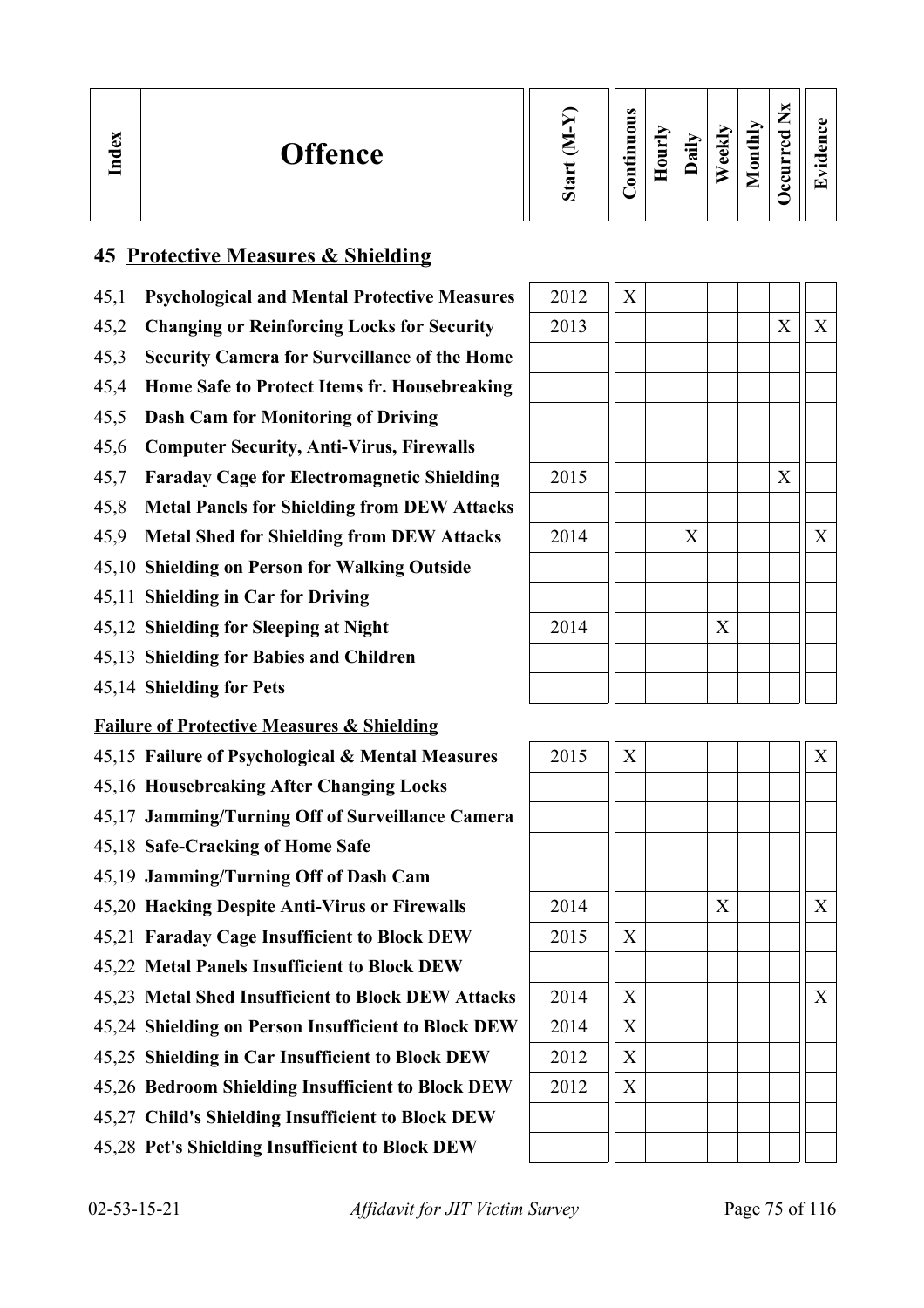| b.<br>∽<br>്ല<br><b>Offence</b><br>$\mathbf{I}_{\mathbf{n}\mathbf{d}}$ | ∼<br>ω<br>5<br>_<br>onthly<br>c<br>ਰ<br>5<br>₩<br>∽<br>ω<br>$\cdot$ $-$<br>.크<br>ω<br>∍<br>≂<br>ω<br>►<br>$\bullet$ .<br>۰<br>5<br>т<br>∾<br>⊆<br>▱<br>◡<br>من |
|------------------------------------------------------------------------|----------------------------------------------------------------------------------------------------------------------------------------------------------------|
|------------------------------------------------------------------------|----------------------------------------------------------------------------------------------------------------------------------------------------------------|

### **46 Attacks on Pets & Animals**

- 46,1 **Changed or Odd Behaviour in Pets or Animals**
- 46,2 **Unusual Barking at "Nothing"/Cars/Bags etc.**
- 46,3 **Out-of-Character Attacks by Pets or Animals**
- 46,4 **Signs of Stress or Distress in Pets or Animals**
- 46,5 **Unusual Muscle Fits or Other Fits in Animals**
- 46,6 **Unusual Sleep Behaviour or Sleep Deprivation**
- 46,7 **Reluctance to Move, Lethargy in Animals**
- 46,8 **Timed or Unusual Illness in Pets or Animals**
- 46,9 **Death of Pets or Animals**

#### **47 Attacks and Pressure on Family, Friends & Relevant Others**

- 47,1 **Stalking of Family, Friends or Others**
- 47,2 **Intimidation or Targeted Attacks on Them**
- 47,3 **Intimidation or Targeted Attacks on Helpers** 2014 X
- 47,4 Unusual Behaviour in Family, Friends, Others
- 47,5 **Anger Fits or Sudden Depression in These**
- 47,6 **Personality Changes in Family/Friends/Others**
- 47,7 **DEW Attacks on Family**
- 47,8 **DEW Attacks on Friends**
- 47,9 **DEW Attacks on Others in the Community**
- 47,10 **Implanting of Family Members**
- 47,11 **Implanting of Friends**
- 47,12 **Implanting of Others in the Community**
- 47,13 **V2K Terror of Family Members**
- 47,14 **V2K Terror of Friends**
- 47,15 **V2K Terror of Others in the Community**
- 47,16 **Active Discouragement from Fam./Friends etc.**
- 47,17 **Weaponisation of Family/Friends w Neurotech**

| 2013 |  | $\bar{X}$                 |             |                |  |
|------|--|---------------------------|-------------|----------------|--|
| 2012 |  | $\overline{X}$            |             |                |  |
| 2014 |  |                           | $\mathbf X$ |                |  |
| 2015 |  | $\boldsymbol{\mathrm{X}}$ |             |                |  |
| 2015 |  |                           |             | $\mathbf X$    |  |
| 2015 |  |                           |             | $\overline{X}$ |  |
| 2014 |  |                           |             | 10             |  |
| 2014 |  |                           |             | $\overline{4}$ |  |
|      |  |                           |             |                |  |
|      |  |                           |             |                |  |
|      |  |                           |             |                |  |
|      |  |                           |             |                |  |
|      |  |                           |             |                |  |
|      |  |                           |             |                |  |
|      |  |                           |             |                |  |
|      |  |                           |             |                |  |
|      |  |                           |             |                |  |
|      |  |                           |             |                |  |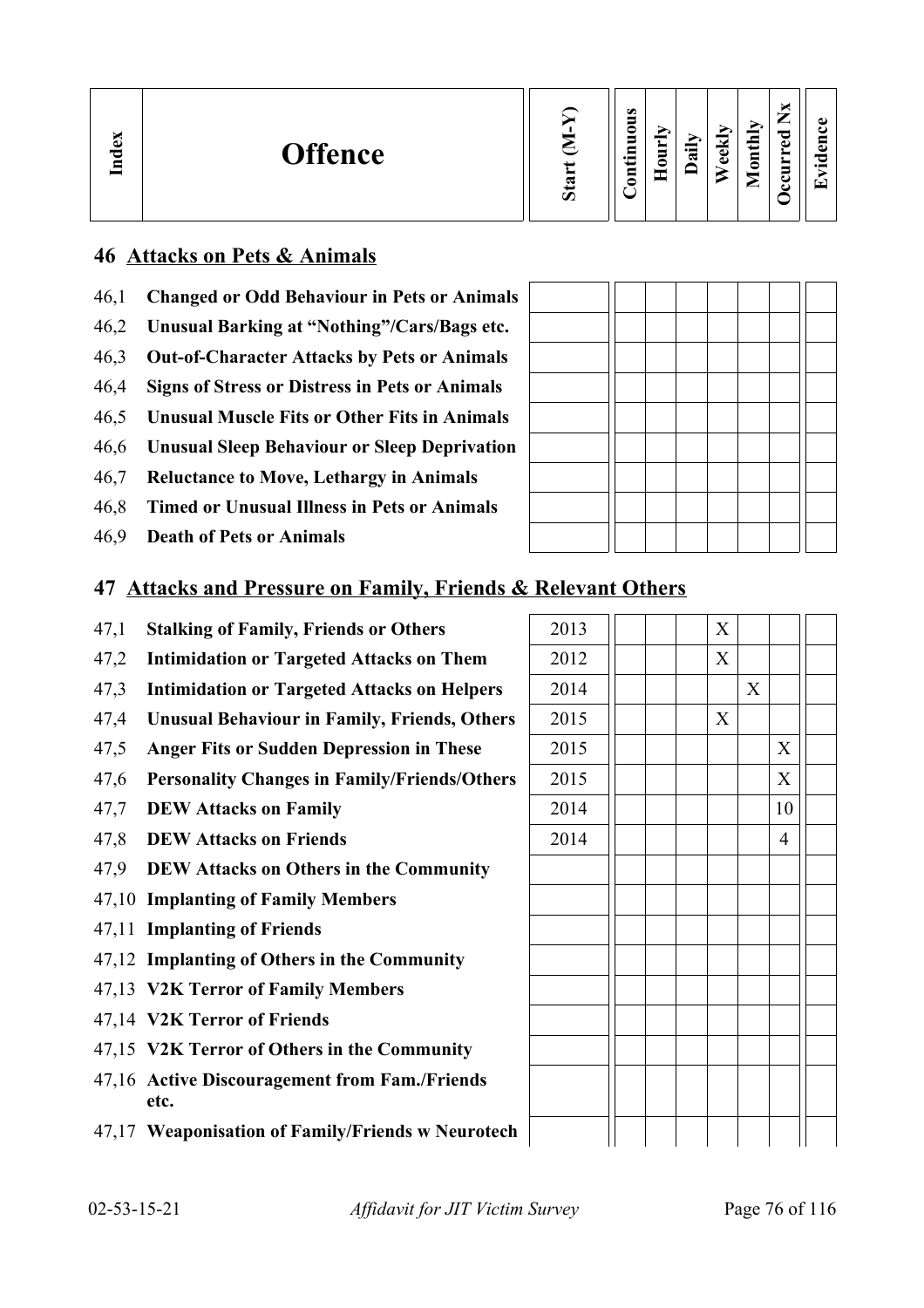| Index | <b>Offence</b>                                    | Sta | s<br>0<br>5<br>•⊟<br>5 | ੰਡ | Ē<br>∠ | ×<br>ω<br>っ               |  |
|-------|---------------------------------------------------|-----|------------------------|----|--------|---------------------------|--|
|       | 47,18 Bio-Robotisation/Hypnosis of Family/Friends |     |                        |    |        | $\mathbf{v}$<br>$\Lambda$ |  |

## **48 Accidents and Illnesses in Family, Friends & Relevant Others**

- 48,1 **Accidents/Injuries of Family, Friends, Others**
- 48,2 **Distress or Illness in Family, Friends or Others** <sup>2014</sup> <sup>X</sup> <sup>X</sup>
- 48,3 **People with Disabilities in Family**
- 48,4 **Heart Issues/Attacks in Family/Friends/Others**
- 48,5 **Strokes, Aneurysms, Brain Tumours in These**
- 48,6 **Cancer in Family, Friends or Others**
- 48,7 **Rare or Devastating Illness in These**

#### **49 Death and Murder of Family, Friends & Re**

- 49,1 **Suicide of Family, Friends or Others**
- 49,2 **Death of Family Members or Relatives**
- 49,3 **Death of Friends, Helpers or Their Families**
- 49,4 **Death of Neighbours or Community Members**
- 49,5 **Death of Professionals Contacted for Help**
- 49,6 **Death of Other Victims**
- 49,7 **Cremations, Forced or Oddly Fast Cremations**

| elevant Others |  |  |  |  |
|----------------|--|--|--|--|
|                |  |  |  |  |
|                |  |  |  |  |
|                |  |  |  |  |
|                |  |  |  |  |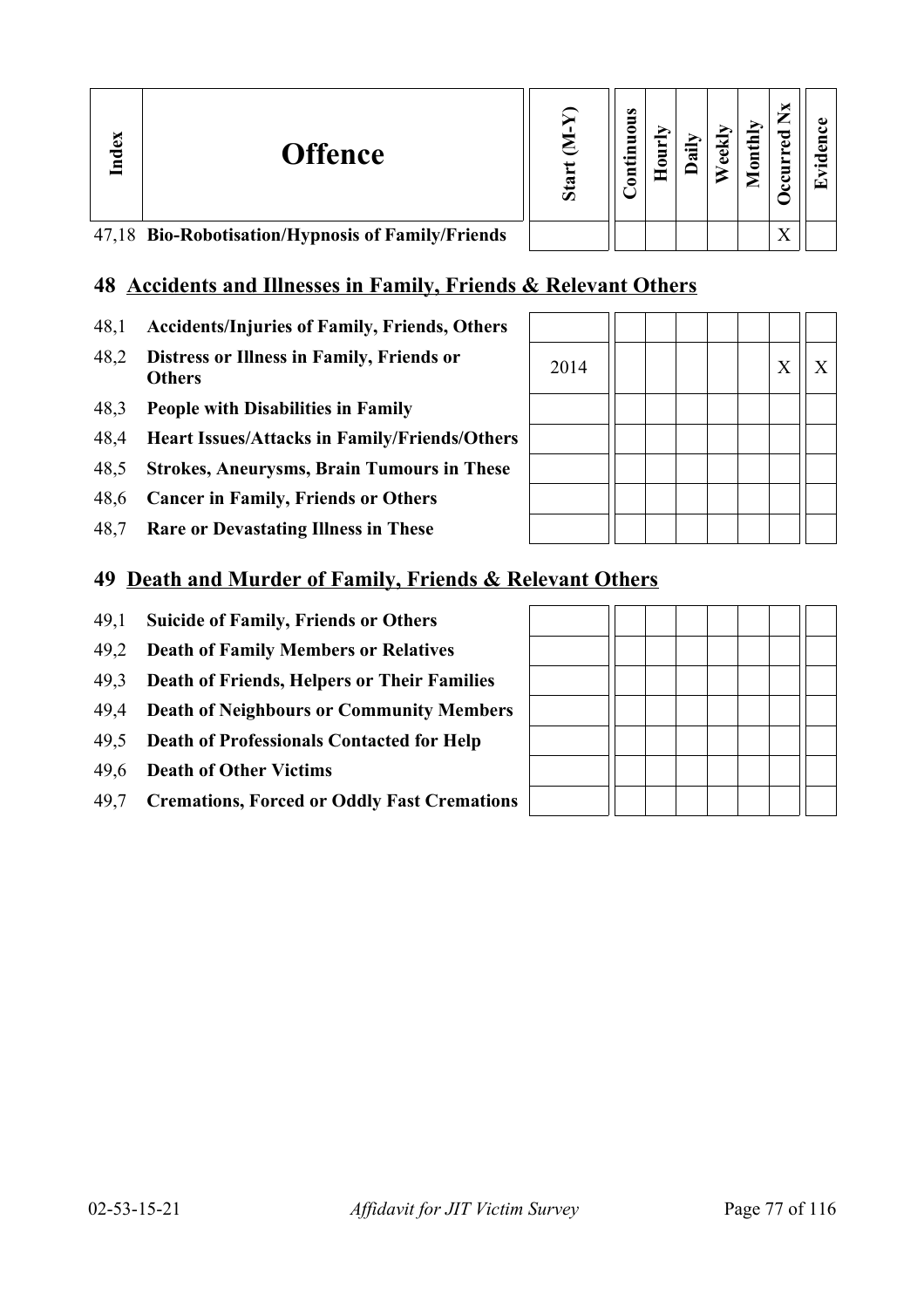| dex<br><b>Offence</b><br>ᆷ | œ<br>O) | $\omega$<br>0<br>॒<br>$\cdot$ $\,$<br>ᄆ<br>0 | s | r.<br>੶ਜ਼ | ≂<br>ಕ<br>Ō | nthly<br>$\bullet$<br>► | —<br>ىستەر<br>ಾ<br>ω<br>-<br>е.<br>ے | $\cdot$ $-$<br>$\overline{\phantom{0}}$ |
|----------------------------|---------|----------------------------------------------|---|-----------|-------------|-------------------------|--------------------------------------|-----------------------------------------|
|----------------------------|---------|----------------------------------------------|---|-----------|-------------|-------------------------|--------------------------------------|-----------------------------------------|

## **50 Multi-Generational Targeting & Steering of Life**

- 50,1 Long-Term Targeting and Multi-Year Torture
- 50,2 Interference in Life, Steering of Life or Career
- 50,3 **Multi-Generational Targeting of Grandparents**
- 50,4 **Multi-Generational Targeting of Parents**
- 50,5 **Multi-Generational Targeting of Children**

#### **51 Historic Childhood Targeting**

- 51,1 **Unusual Behaviour, Extreme Emotion as Child**
- 51,2 **Abusive Parents in Childhood**
- 51,3 **Epilepsy or Petit Mal Epilepsy in Childhood**
- 51,4 **Hallucinogenics, Unusual Drugs given as Child**
- 51,5 **Hospital Stays as a Child**
- 51,6 **Sleep-Walking in Childhood**
- 51,7 **Dream Manipulation in Childhood**
- 51,8 **Disruption or Sabotage of Life in Childhood**
- 51,9 **Disruption, Sabotage of Medical Care as Child**
- 51,10 **Bullying in Childhood**
- 51,11 **Harassment and Stalking in Childhood**
- 51,12 **Irradiation and Torture in Childhood**
- 51,13 **Implanting in Childhood**
- 51,14 **Physical Injury and Mutilation in Childhood**
- 51,15 **Sexual Harassment, Abuse or Rape as a Child**
- 51,16 **Satanic Ritual Abuse in Childhood**
- 51,17 **VIP Abuse by Public Officials, Famous People**

| 2012 | X       |  |  | X |
|------|---------|--|--|---|
| 2012 | $\rm X$ |  |  | Χ |
|      |         |  |  |   |
|      |         |  |  |   |
|      |         |  |  |   |
|      |         |  |  |   |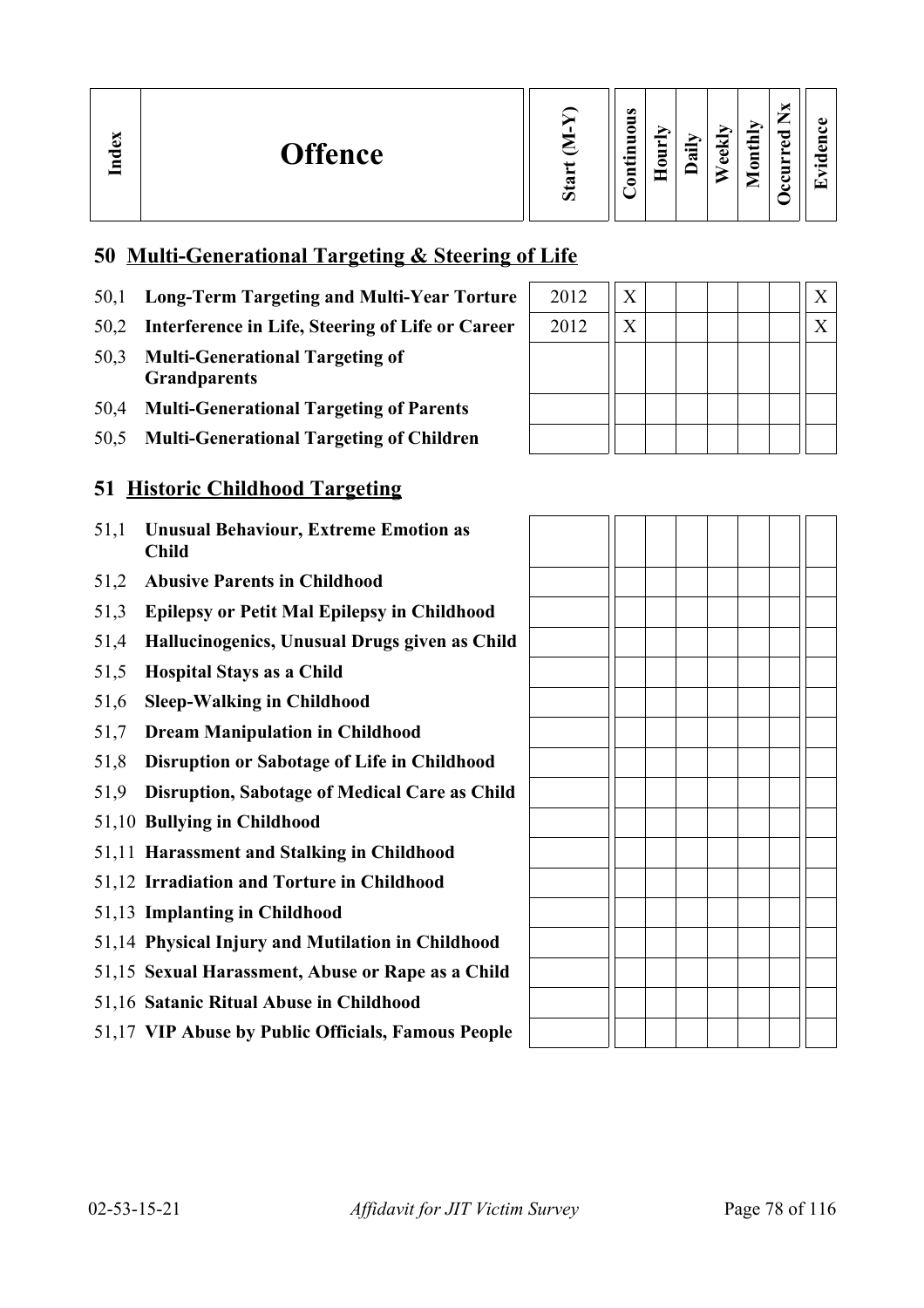| idex<br><b>Offence</b><br>⋴ | w<br>Ď | $\omega$<br>5<br>0<br>5<br>.Ξ<br>٠<br>3 | Ξ<br>c<br>٠ | ∽<br>≔<br>ಷ | 'N.<br>نه<br>O) | Иų<br>F<br>$\bar{\mathsf{e}}$<br>⋍ | ∼<br>⇁<br>痴<br>ಾ<br>ه<br>►<br>5<br>◡<br>ບ | О.<br>đ.<br>τ.<br>$\bullet$<br>. <del>↓</del> |
|-----------------------------|--------|-----------------------------------------|-------------|-------------|-----------------|------------------------------------|-------------------------------------------|-----------------------------------------------|
|-----------------------------|--------|-----------------------------------------|-------------|-------------|-----------------|------------------------------------|-------------------------------------------|-----------------------------------------------|

## **52 MKUltra, Monarch Programming, Satanic Ritual Abuse & Child Abuse**

- 52,1 **Confinement in a Cage as a Young Child**
- 52,2 **Electroshocks as a Child**
- 52,3 **Systematic Physical Abuse or Torture as Child**
- 52,4 **Systematic Sexual Abuse/Humiliation as Child**
- 52,5 **Rape or Violent Rape as a Child**
- 52,6 **Forced to Watch Torture or Murder of Pet**
- 52,7 **Forced to Watch Torture or Murder of a Child**
- 52,8 **Horrific Mutilation, "Carving" Mutilation**

#### **Mind-Control Programming**

- 52,9 **"***Alice in Wonderland***" Programming**
- 52,10 **"***Wizard of Oz***" Programming**
- 52,11 **"***Gem Stones***" Programming**
- 52,12 Other Themed Programming f. Mind-Control | 2012 || X

#### **Psychological Effects**

- 52,13 **Satanic Rituals, Luciferian Worship as a Child**
- 52,14 **Disassociation Issues as a Child or Adult**
- 52,15 **Multiple Personalities as a Child or Adult**
- 52,16 **Cues Triggering Personality Change or Anger**
- 52,17 **Sociopathy or Psychopathy as a Child or Adult**
- 52,18 **Unpredictable, Fast or Extreme Mood Swings**
- 52,19 **Bio-Polar Disorder, Schizophrenia**
- 52,20 **Depression, Manic Depression**

#### **Behaviour Under Mind-Control**

- 52,21 Trance States, Sleep-Walking
- 52,22 **Sent on Missions under Mind-Control**
- 52,23 **Drug-Running under Mind-Control**
- 52,24 **Sexual Services Performed under Mind-**







| 2012 |  |  |  |  |
|------|--|--|--|--|
|      |  |  |  |  |
|      |  |  |  |  |
|      |  |  |  |  |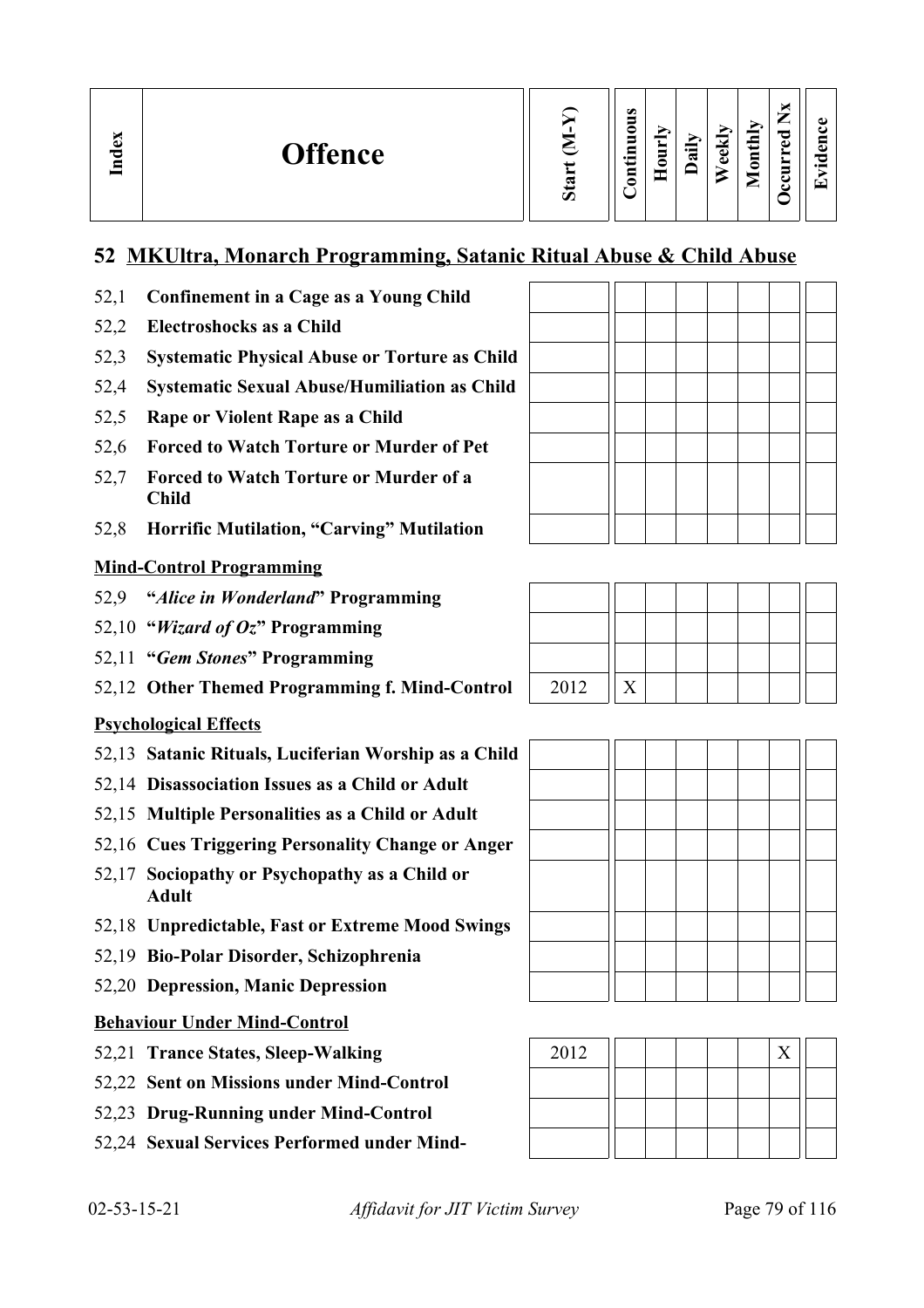| Index | <b>Offence</b>                                  | Σ<br>Star | tinuou<br>5 | ≖ |  | Ē | ž | Œ |
|-------|-------------------------------------------------|-----------|-------------|---|--|---|---|---|
|       | <b>Contrl</b>                                   |           |             |   |  |   |   |   |
|       | 52,25 Spying Services under Mind-Control        |           |             |   |  |   |   |   |
|       | 52,26 Attempted Murder / Murder under Mind-Ctrl |           |             |   |  |   |   |   |

#### **Abuse Location**

- 52,27 Systematic Abuse or Programming at Home  $\parallel$  2012  $\parallel$  X
- 52,28 Systematic Abuse or Progr. at Other Homes | 2012 | X
- 52,29 Systematic Abuse or Programming in Hospital | 2014 | X
- 52,30 **Systematic Abuse or Progr. in a Care Home**
- 52,31 **Systematic Abuse or Programming in Church** 2012 || X
- 52,32 Systematic Abuse or Programming in Hotels 2012 | X
- 52,33 Systematic Abuse or Progr. in Gov'mt. Buildg. | 2012 || X
- 52,34 **Systematic Abuse or Progr. on a Military Base**
- 52,35 **Systematic Abuse or Progr. in a Research Lab**
- 52,36 Systematic Abuse or Programming Elsewhere 2012 || X

#### **The Abusers**

- 52,37 **Systematic Abuse or Programming by Parent**
- 52,38 **Systematic Abuse or Programming by Relative**
- 52,39 **Systematic Abuse or Programming by Teacher**
- 52,40 **Systematic Abuse or Programming by Trainer**
- 52,41 **Systematic Abuse or Programming by Doctor**
- 52,42 **Systematic Abuse or Programming by Clergy**
- 52,43 **Systematic Abuse or Programming by Official**
- 52,44 **Systematic Abuse or Progr. by Lawyer / Judge**
- 52,45 **Systematic Abuse or Programming by Police**
- 52,46 **Systematic Abuse or Programming by Intel**
- 52,47 **Systematic Abuse or Progr. by Military**
- 52,48 **Systematic Abuse or Progr. by Researchers**
- 52,49 **Systematic Abuse or Progr. i. Media/Entertain.**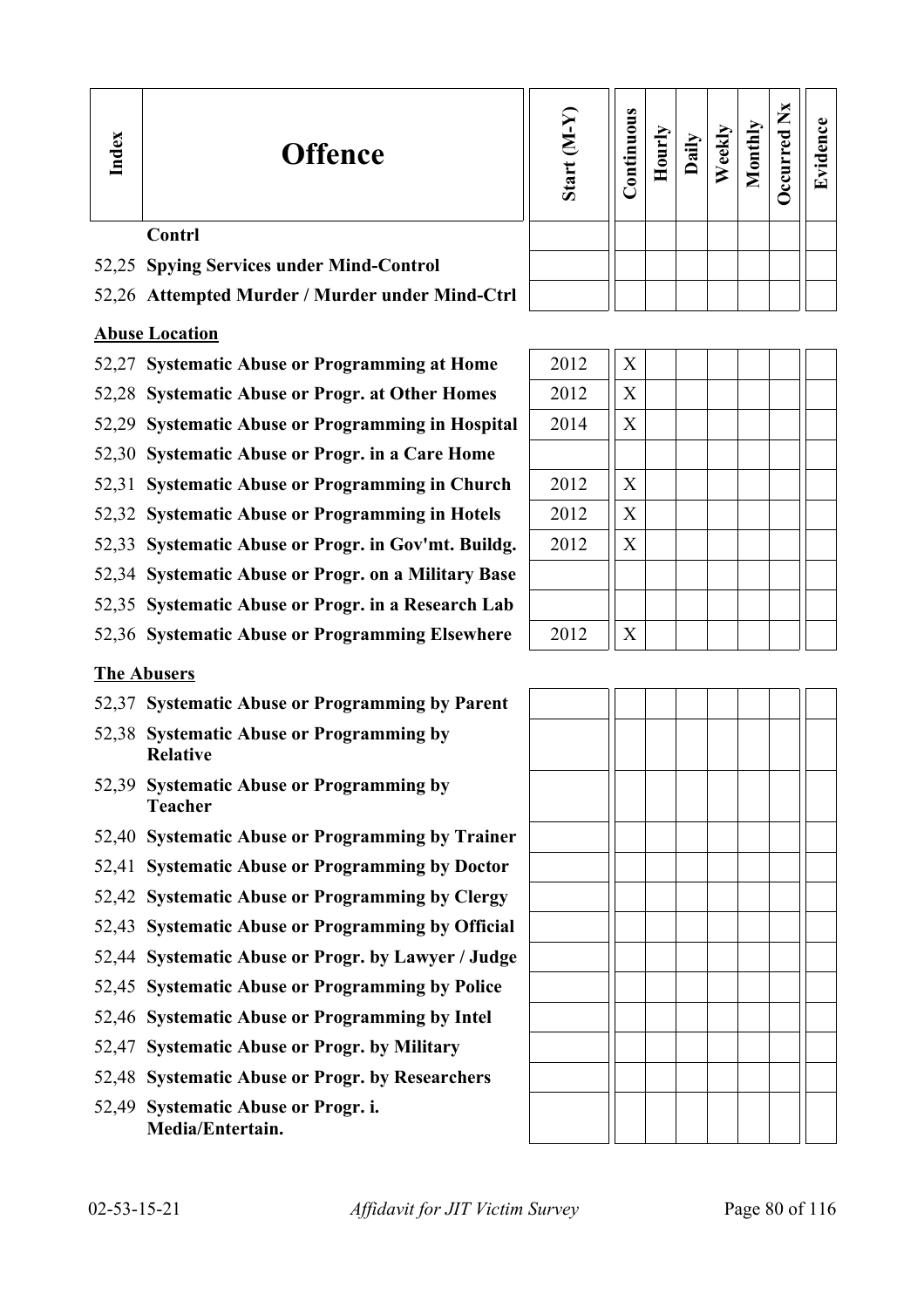| Index<br><b>Offence</b> | œ<br>Ō | $\omega$<br>0<br>-<br>$\bullet$<br>0 |  | ੶ਜ਼ | ≂<br>نه<br>م | Иц<br>$\overline{\phantom{0}}$<br>Ξ<br>◓<br>உ | _<br>ಾ<br>c<br>_ | $\overline{\phantom{0}}$<br>$\overline{\phantom{0}}$ |
|-------------------------|--------|--------------------------------------|--|-----|--------------|-----------------------------------------------|------------------|------------------------------------------------------|
|-------------------------|--------|--------------------------------------|--|-----|--------------|-----------------------------------------------|------------------|------------------------------------------------------|

## **53 Service in Military, Intelligence & Law Enforcement**

| 53,1 | Surveill./Harassm/Mobbing/Slander in Service                 |  |  |  |  |
|------|--------------------------------------------------------------|--|--|--|--|
| 53,2 | <b>Physical or Sexual Abuse, Attacks in Service</b>          |  |  |  |  |
| 53,3 | Harassm., Abuse or Attacks in Rehabilitation                 |  |  |  |  |
| 53,4 | <b>Whistleblower Retaliation</b>                             |  |  |  |  |
| 53,5 | Victim of Use of Unusual or Illegal Weapons                  |  |  |  |  |
| 53,6 | Use of Unusual or Illegal Weapons on Others                  |  |  |  |  |
| 53,7 | <b>Witness to Crimes Being Committed</b>                     |  |  |  |  |
| 53,8 | <b>Serious Injuries or Disabilities from Injuries</b>        |  |  |  |  |
| 53,9 | <b>Traumas and Post-Traumatic Stress Disorder</b>            |  |  |  |  |
|      | 53,10 Time Spent Unconscious and Time in Hospital            |  |  |  |  |
|      | 53,11 Consensual Implants                                    |  |  |  |  |
|      | 53,12 Misuse of Consensual Implants                          |  |  |  |  |
|      | 53,13 Non-Consensual Implants                                |  |  |  |  |
|      | 53,14 Enhanced Physical Traits/Strength/Endurance            |  |  |  |  |
|      | 53,15 Enhanced Senses/Reactions/Speed of Thought             |  |  |  |  |
|      | 53,16 Feeling or Hearing Others' Thoughts                    |  |  |  |  |
|      | 53,17 Forced Speech                                          |  |  |  |  |
|      | 53,18 Forced Thoughts                                        |  |  |  |  |
|      | 53,19 Active Use of Neurotechnology                          |  |  |  |  |
|      | 53,20 Peers or Superiors Using Hive-Mind for<br><b>Abuse</b> |  |  |  |  |
|      | 53,21 Signed Unknown or Unread Documents                     |  |  |  |  |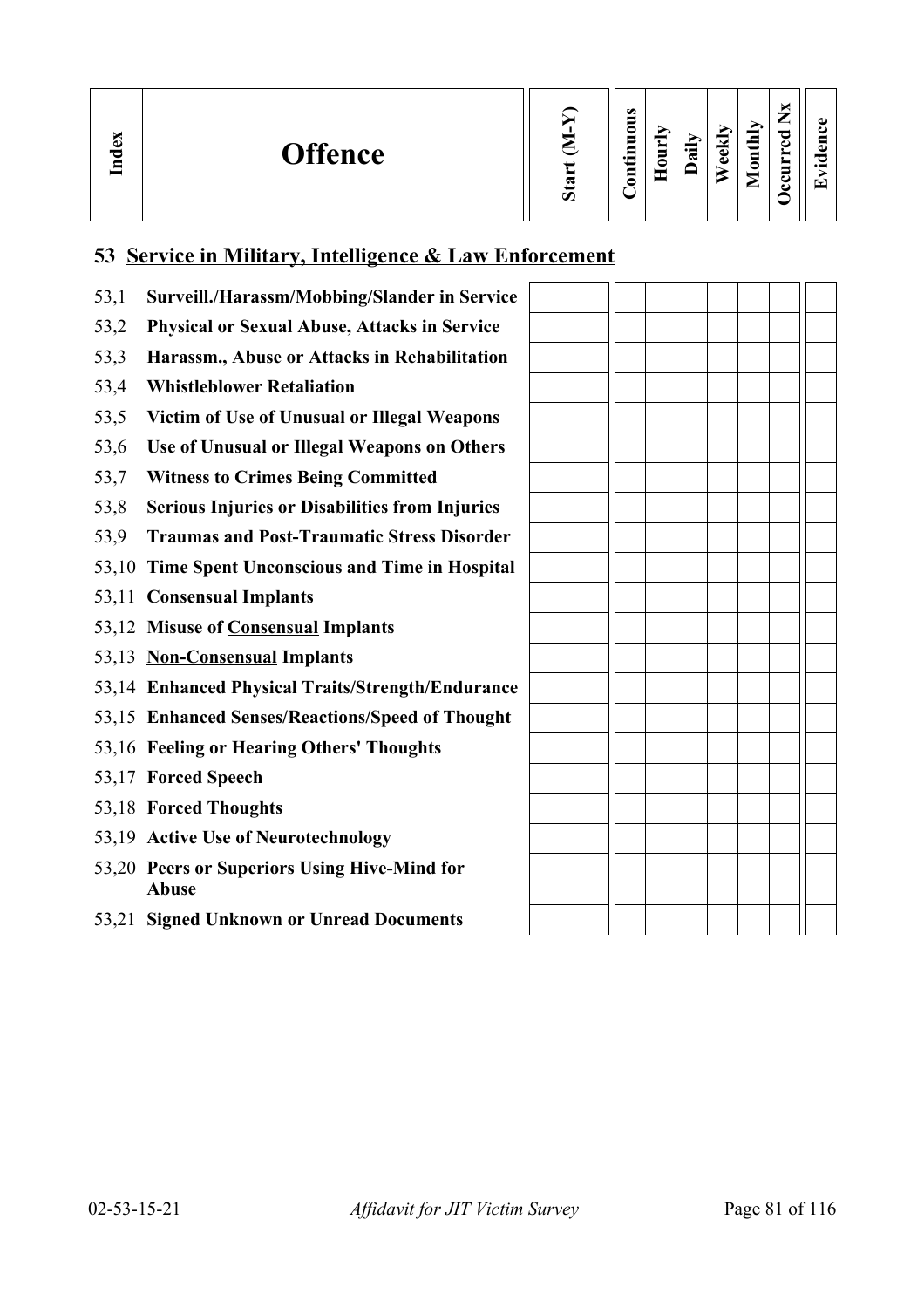| ്ധ<br>ా<br>⊟ | <b>Offence</b> | ъ,<br>Ω | $\bullet$<br>c<br>−<br>$\bullet$<br>⊟<br>0 | −<br>$\blacksquare$<br>¬ | $\ddot{a}$ | ekly<br>ه | nthly<br>0<br>-<br>▱ | –<br>_<br>ಾ<br>ω<br>-<br>c | $\bullet$ $\blacksquare$<br>$\overline{\phantom{0}}$ |
|--------------|----------------|---------|--------------------------------------------|--------------------------|------------|-----------|----------------------|----------------------------|------------------------------------------------------|
|--------------|----------------|---------|--------------------------------------------|--------------------------|------------|-----------|----------------------|----------------------------|------------------------------------------------------|

# **54 Agent Operations, Infiltration & Sabotage**

| 54,1 | <b>Harassment and Intimidation by Online Trolls</b>    |      |   |    |   |
|------|--------------------------------------------------------|------|---|----|---|
| 54,2 | <b>Harassment and Intimidation by Stalkers</b>         | 2018 |   | 3  | X |
| 54,3 | <b>Trolls, Agents, Infiltrators Jeering at Victims</b> |      |   |    |   |
| 54,4 | <b>Trolls/Agents Acting with</b><br>Sadism/Psychopathy | 2012 | X |    |   |
| 54,5 | <b>Fake Personas and People Faking Credentials</b>     | 2018 |   | X  | X |
| 54,6 | <b>Agents Acting as Doctors or Professionals</b>       |      |   |    |   |
| 54,7 | <b>Arranging or Staging of Events and Incidents</b>    |      |   |    |   |
| 54,8 | <b>Disruption from Infiltrators and Saboteurs</b>      |      |   |    |   |
| 54,9 | Dis-Info Agents Disrupting Finding Help/Info           |      |   |    |   |
|      | 54,10 Active Sabotage of Getting Help                  |      |   |    |   |
|      | 54,11 Retaliation for Seeking Help or Publicity        | 2015 |   | X  | X |
|      | 54,12 Agents Contacting Helpers to Discourage Help     |      |   |    |   |
|      | 54,13 Collaborators Harming or Denying Help            |      |   |    |   |
|      | 54,14 Intimidation, Attacks on Helping Professionals   | 2014 |   | 15 |   |
|      | 54,15 Infiltration, Disruption of Victim Organisation  |      |   |    |   |
|      | 54,16 Theft, Destruction, Falsification of Evidence    |      |   |    |   |
|      | 54,17 Slander and Libel Campaigns                      |      |   |    |   |
|      | 54,18 Intimidation Campaigns                           |      |   |    |   |
|      | 54,19 Hounding with Large Groups of People             |      |   |    |   |
|      | 54,20 Dead or Mutilated Animals Left as Threats        |      |   |    |   |
|      | 54,21 Set-Ups and Entrapment                           | 2015 |   | 3  |   |
|      | 54,22 Drugging (for Kidnap, Sedation, Truth Drugs)     |      |   |    |   |
|      | 54,23 Kidnapping and Attempted Kidnapping              |      |   |    |   |
|      | 54,24 Rape by Agents                                   |      |   |    |   |
|      | 54,25 Blackmail                                        |      |   |    |   |
|      | 54,26 Death Threats                                    | 2012 | X |    |   |
|      | 54,27 Assassination Attempts                           | 2014 | X |    |   |
|      | 54,28 Murder of Victims, Helpers, Group Leaders        |      |   |    |   |
|      | 54,29 Recruitment Requests to Join Secret Service      |      |   |    |   |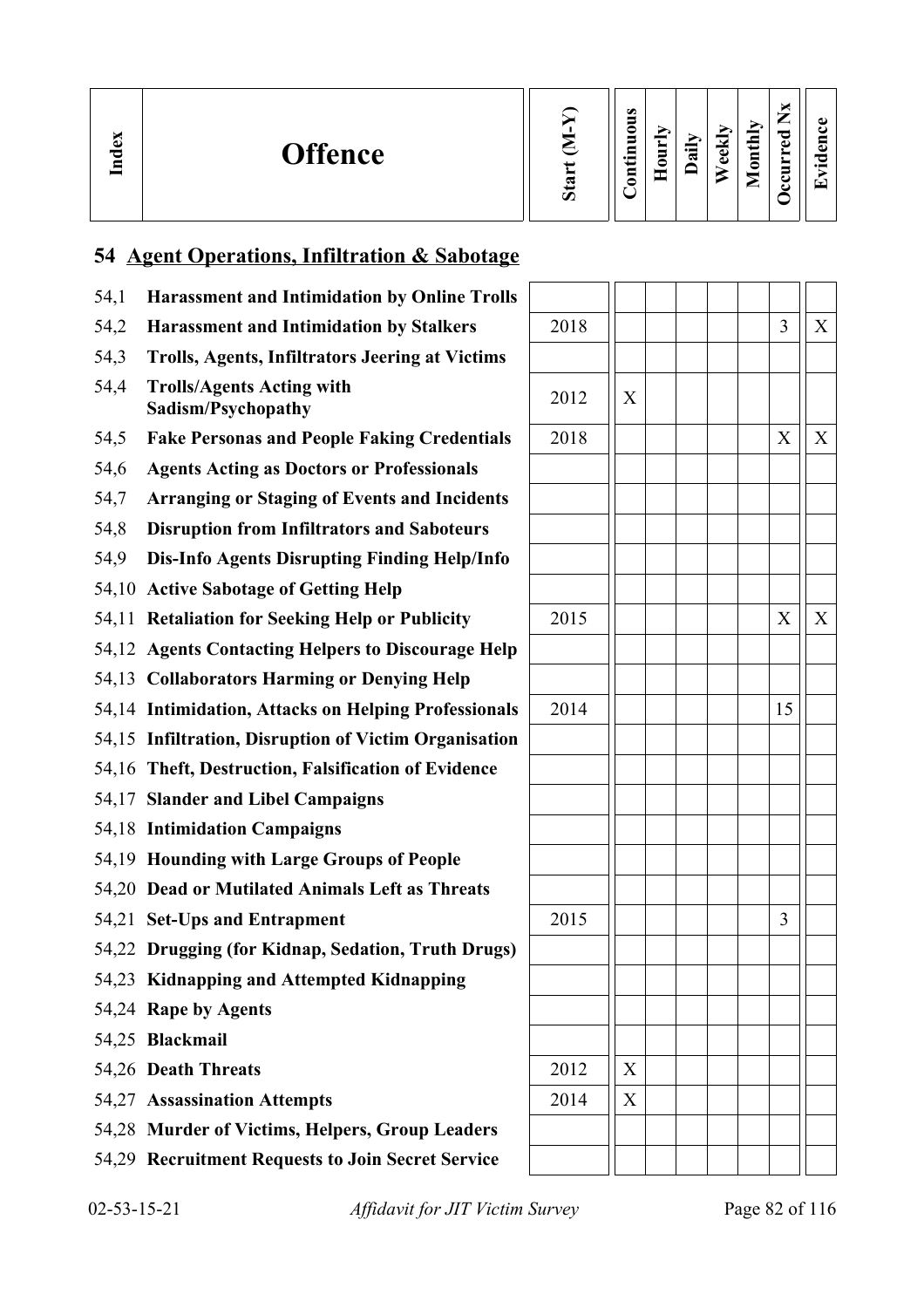| ∽<br>്ല<br><b>Offence</b><br>្អ | ದ<br>Ó | $\bullet$<br>▀<br>0<br>5<br>⊟<br>⊷<br>5 | _ | ∽<br>$\cdot$ $-$<br>≂ | ◡<br>ω<br>Ō | onthly<br>◚ | м<br>_<br>ਰ<br>ω<br>┶<br>►<br>Ξ.<br>౿ | $\bullet$<br>÷ |
|---------------------------------|--------|-----------------------------------------|---|-----------------------|-------------|-------------|---------------------------------------|----------------|
|---------------------------------|--------|-----------------------------------------|---|-----------------------|-------------|-------------|---------------------------------------|----------------|

### **55 Psychological Operations**

- 55,1 Mirroring or Echoing of Events, Words, People
- 55,2 **Deception**
- 55,3 **Development of Abusive or Harmful "Memes"**
- 55,4 **Holographic Projections and Visual Deception**
- 55,5 Supernatural Looking Phenomena and Tricks
- 55,6 Mind Games
- 55,7 **Psychological Attrition**
- 55,8 **Behavioural Modification**

#### **56 Signs & Symbolism**

- 56,1 Signs and Symbols Related to Victim's Life
- 56,2 **Signalling (Colour-Coding, Licence Plates etc.)**
- 56,3 **Hand-Signs, Body-Signs, Mimicry by Agents**
- 56,4 Masonic, Illuminati and Satanic Symbols
- 56,5 **Nazi and Ku Klux Klan Symbols**
- 56,6 Sex Abuse and Child Abuse Symbols
- 56,7 **MKUltra and Monarch Programming Symbols**
- 56,8 **Illness and Injury Symbols**
- 56,9 **Aggression and Violence Symbols**
- 56,10 Death and Destruction Symbols

| 2012 | X |   |  |   |              |
|------|---|---|--|---|--------------|
| 2012 | X |   |  |   |              |
| 2012 |   | X |  |   |              |
| 2012 |   | X |  |   |              |
| 2012 | X |   |  |   |              |
| 2013 |   |   |  | X |              |
|      |   |   |  |   |              |
| 2012 |   | X |  |   | $\mathbf{X}$ |

| 2012 | $\overline{X}$ |  |                           |  |  |
|------|----------------|--|---------------------------|--|--|
|      |                |  |                           |  |  |
|      |                |  |                           |  |  |
| 2012 |                |  | $\mathbf X$               |  |  |
|      |                |  |                           |  |  |
| 2013 |                |  | $\mathbf X$               |  |  |
|      |                |  |                           |  |  |
|      |                |  |                           |  |  |
| 2014 |                |  | $\mathbf X$               |  |  |
| 2013 |                |  | $\boldsymbol{\mathrm{X}}$ |  |  |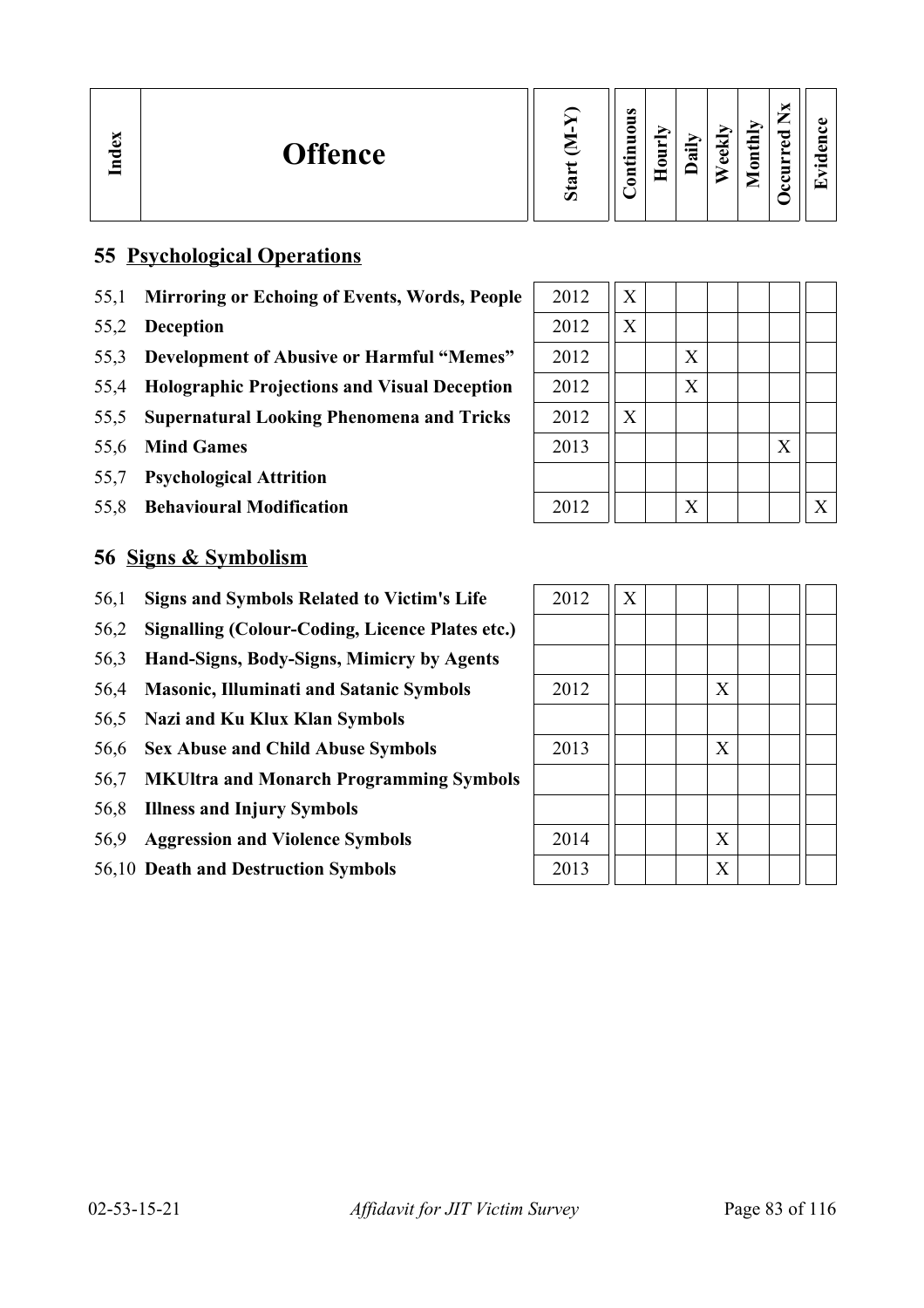| $\omega$<br>ИЦ<br>_<br>0<br>ರ<br>idex<br>≂<br>▀<br>ω<br><b>Offence</b><br>$\mathbf{u}$<br>੶ਜ਼<br>نه<br>↽<br>$\cdot$ $\,$<br>ω<br>ᆯ<br>_<br>⊑<br>ت<br>ರಾ<br>c<br>►<br>ت<br>└<br>O) |
|-----------------------------------------------------------------------------------------------------------------------------------------------------------------------------------|
|-----------------------------------------------------------------------------------------------------------------------------------------------------------------------------------|

### **57 Masons, Illuminati & Other Secret Societies**

- 57,1 **Secret Society Connections to Your Targeting**
- 57,2 Any Personal Connections to Secret Societies
- 57,3 **Asked to Join A Secret Society**
- 57,4 **Taken Part In or Forced Into Initiation Rituals**

#### **Freemasons & Illuminati**

- 57,5 **Membership in the Masons or Illuminati**
- 57,6 **Family Members are Masons or Illuminati**
- 57,7 **Known Perpetrators are Masons or Illuminati** 2012 X X

#### **Order of Knights**

- 57,8 **Membership in Order of Knights**
- 57,9 **Family Members in Order of Knights**
- 57,10 **Known Perpetrators in Order of Knights**

#### **Jesuits**

- 57,11 **Membership in the Jesuits**
- 57,12 **Family Members are Jesuits**
- 57,13 **Known Perpetrators are Jesuits**

#### **Opus Dei**

- 57,14 **Membership in Opus Dei**
- 57,15 **Family Members are in Opus Dei**
- 57,16 **Known Perpetrators are in Opus Dei**

#### **Scientology**

- 57,17 **Membership in Scientology**
- 57,18 **Family Members Who are in Scientology**
- 57,19 **Known Perpetrators Who are in Scientology**

#### **Other Secret Societies**

- 52,20 **Membership in Other Secret Societies**
- 57,21 **Family Members in Secret Societies**

| 2012 | Х |  |  | X |
|------|---|--|--|---|
| 2012 |   |  |  |   |
|      |   |  |  |   |
|      |   |  |  |   |
|      |   |  |  |   |













02-53-15-21 *Affidavit for JIT Victim Survey* Page 84 of 116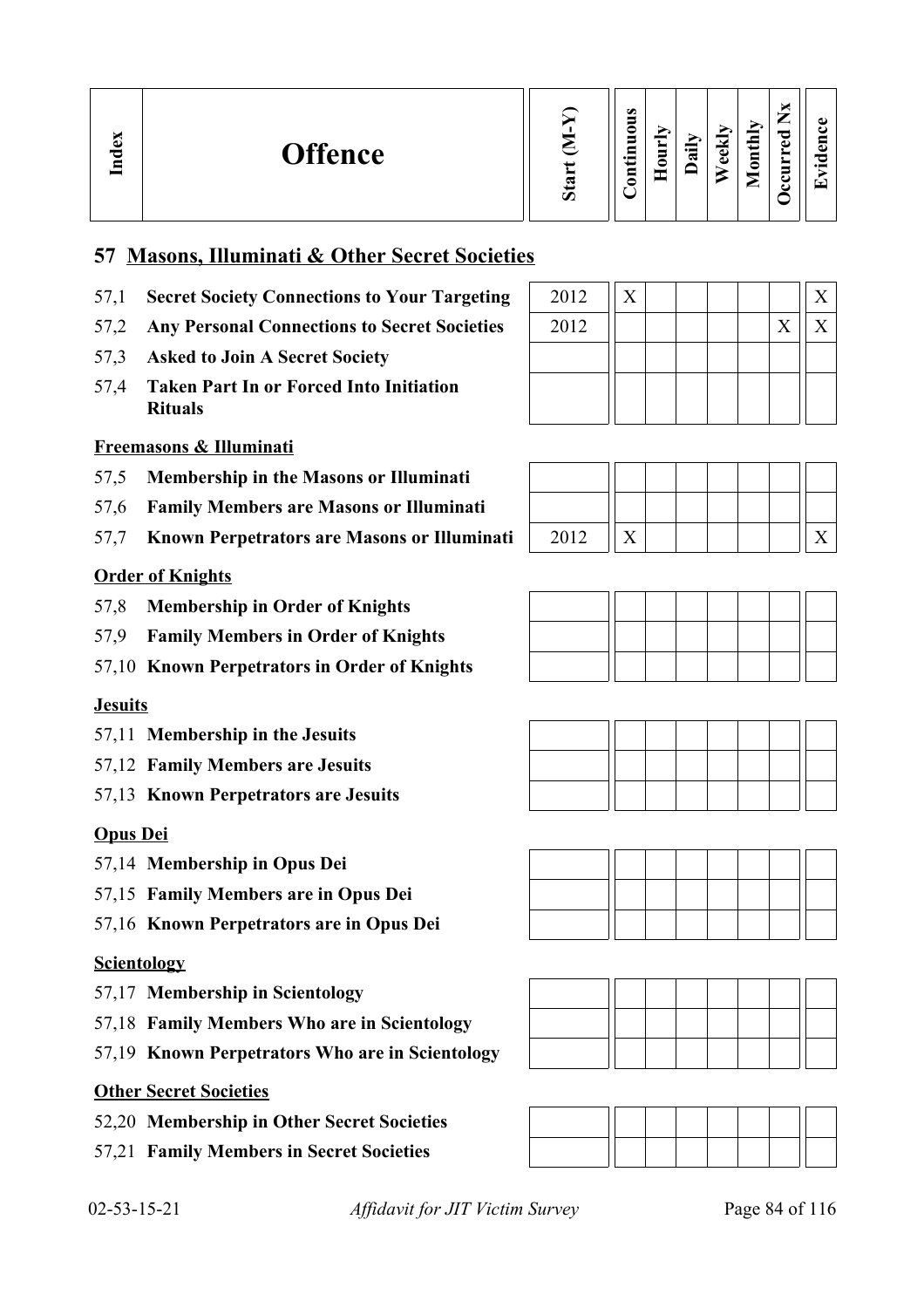| Index | <b>Offence</b>                               | Sta  | $\bullet$<br>ᄛ<br>Ξ<br>tin⊡<br>$\overline{\mathbf{5}}$ | ີ ສ | $\text{until}$ | ×<br>ᇰ | r÷ |
|-------|----------------------------------------------|------|--------------------------------------------------------|-----|----------------|--------|----|
|       | 57,22 Known Perpetrators in Secret Societies | 2012 | X                                                      |     |                |        |    |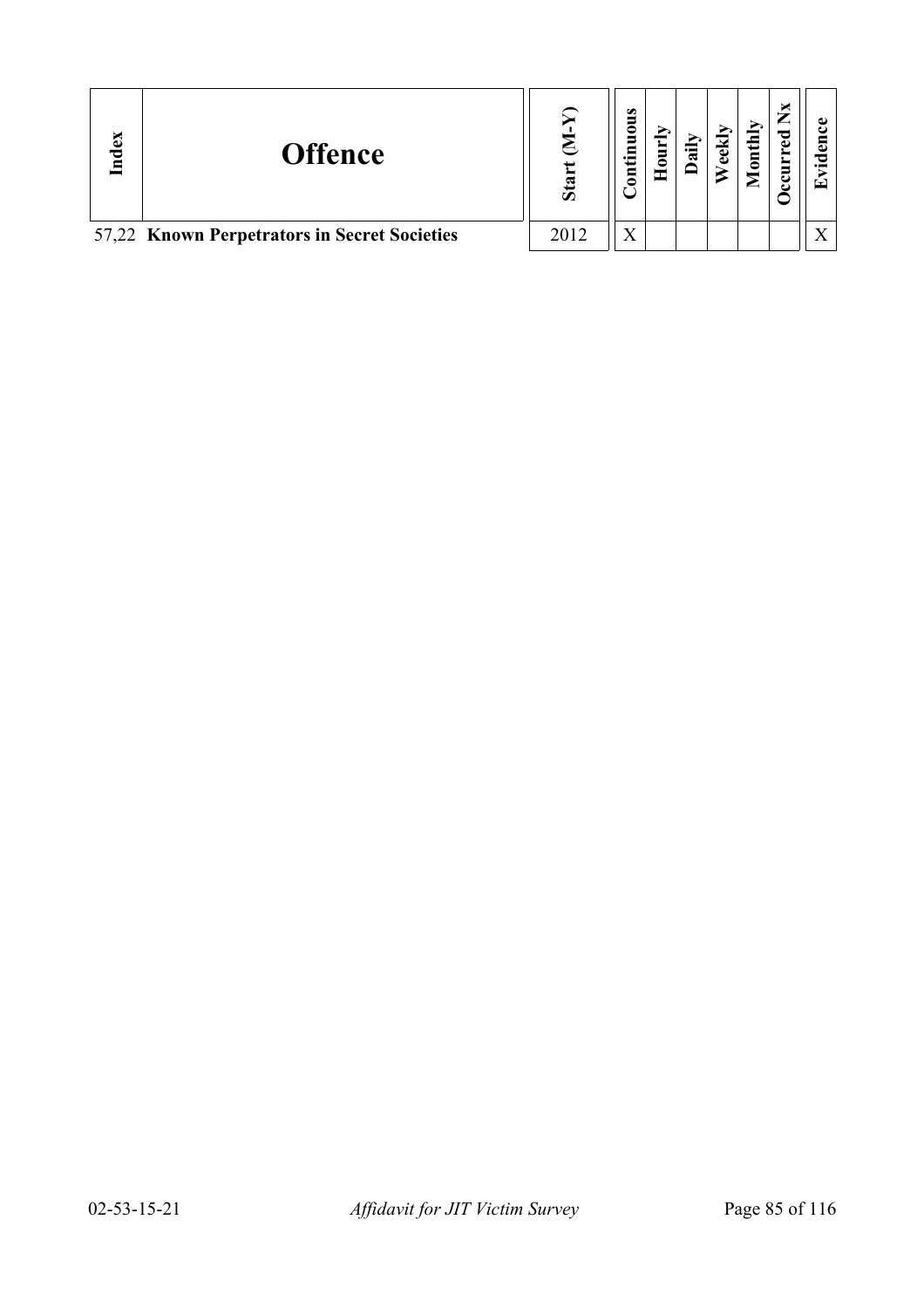| ∼<br>ω<br><b>Offence</b><br>ెం<br>.⊟ | $\omega$<br>_<br>nthly<br>∊<br>°<br>ਹ<br>-<br>C)<br>ੰਡ<br>ω<br>5<br>$\bullet$ and<br>ى<br>–<br>0<br>$\bullet$ $\blacksquare$<br>-<br>┍<br>╾ |
|--------------------------------------|---------------------------------------------------------------------------------------------------------------------------------------------|
|--------------------------------------|---------------------------------------------------------------------------------------------------------------------------------------------|

## **58 Medical Staff & Hospitals**

- 58,1 **Difficulty Finding Doctors or Treatment**
- 58,2 Lying from Doctors or Medical Staff
- 58,3 **Sudden Rejection or Change of Attitude**
- 58,4 **Refusal to Treat Illnesses or Symptoms**
- 58,5 **Refuse Accept Fact of Implants or Morgellons**
- 58,6 **Ref. to Treat Morgellons / Nanotech Poisoning**
- 58,7 **Refusal to Scan for Implants, Falsified Scans**
- 58,8 **Refusal to Remove Implants and Trivialisation**
- 58,9 **Mental Health Smears from Doctors**
- 58,10 **Cover-Up of DEW/Chips/Neurotech by Doctors**
- 58,11 **Misdiagnoses or Inability to Diagnose Disease**
- 58,12 **Misinformation from Nurses, Unqualified Staff**
- 58,13 **False Drugs or Falsified Medical Records**
- 58,14 **Theft of Blood, Tissue Sample or Lab Tests**
- 58,15 **Forced Blood or Tissue Sample Taken**
- 58,16 **Forced Procedures, Treatments or Operations**
- 58,17 **Severe Side-Effects from Drugs or Treatment**
- 58,18 Malpractice, Abuse, Unnecessary Treatments
- 58,19 **Surgical Error, Irregularities During Surgery**
- 58,20 Attacks and Harm from Doctors, Medical Staff
- 58,21 **Irregularities in Hospitals or in Treatment**
- 58,22 **Harassm./Theatre fr. Visitors, Patients, Doctors**
- 58,23 **Sexual/Other Humiliation in Hospital, Surgery**
- 58,24 **Physical/Sexual Abuse in Hospital or by Doctor**
- 58,25 Directed Energy Weapon Attacks in Hospital
- 58,26 **V2K, Implant or Neurotech Torture in Hospital** <sup>2014</sup> <sup>X</sup>
- 58,27 V2K or Hive-Mind Abuse by Doctors or Staff

| 2015 |                           |  |  | $\mathbf{1}$ | $\mathbf X$    |
|------|---------------------------|--|--|--------------|----------------|
| 2015 |                           |  |  | $\mathbf{1}$ |                |
|      |                           |  |  |              |                |
|      |                           |  |  |              |                |
|      |                           |  |  |              |                |
|      |                           |  |  |              |                |
|      |                           |  |  |              |                |
|      |                           |  |  |              |                |
|      |                           |  |  |              |                |
| 2015 |                           |  |  | $\mathbf{1}$ | X              |
|      |                           |  |  |              |                |
|      |                           |  |  |              |                |
|      |                           |  |  |              |                |
|      |                           |  |  |              |                |
|      |                           |  |  |              |                |
|      |                           |  |  |              |                |
| 2015 |                           |  |  | $\mathbf{1}$ | $\mathbf X$    |
|      |                           |  |  |              |                |
| 2015 |                           |  |  | $\mathbf{1}$ | $\overline{X}$ |
|      |                           |  |  |              |                |
|      |                           |  |  |              |                |
|      |                           |  |  |              |                |
|      |                           |  |  |              |                |
| 2014 | $\boldsymbol{\mathrm{X}}$ |  |  |              |                |
| 2014 | $\overline{X}$            |  |  |              |                |
| 2015 |                           |  |  | $\mathbf X$  |                |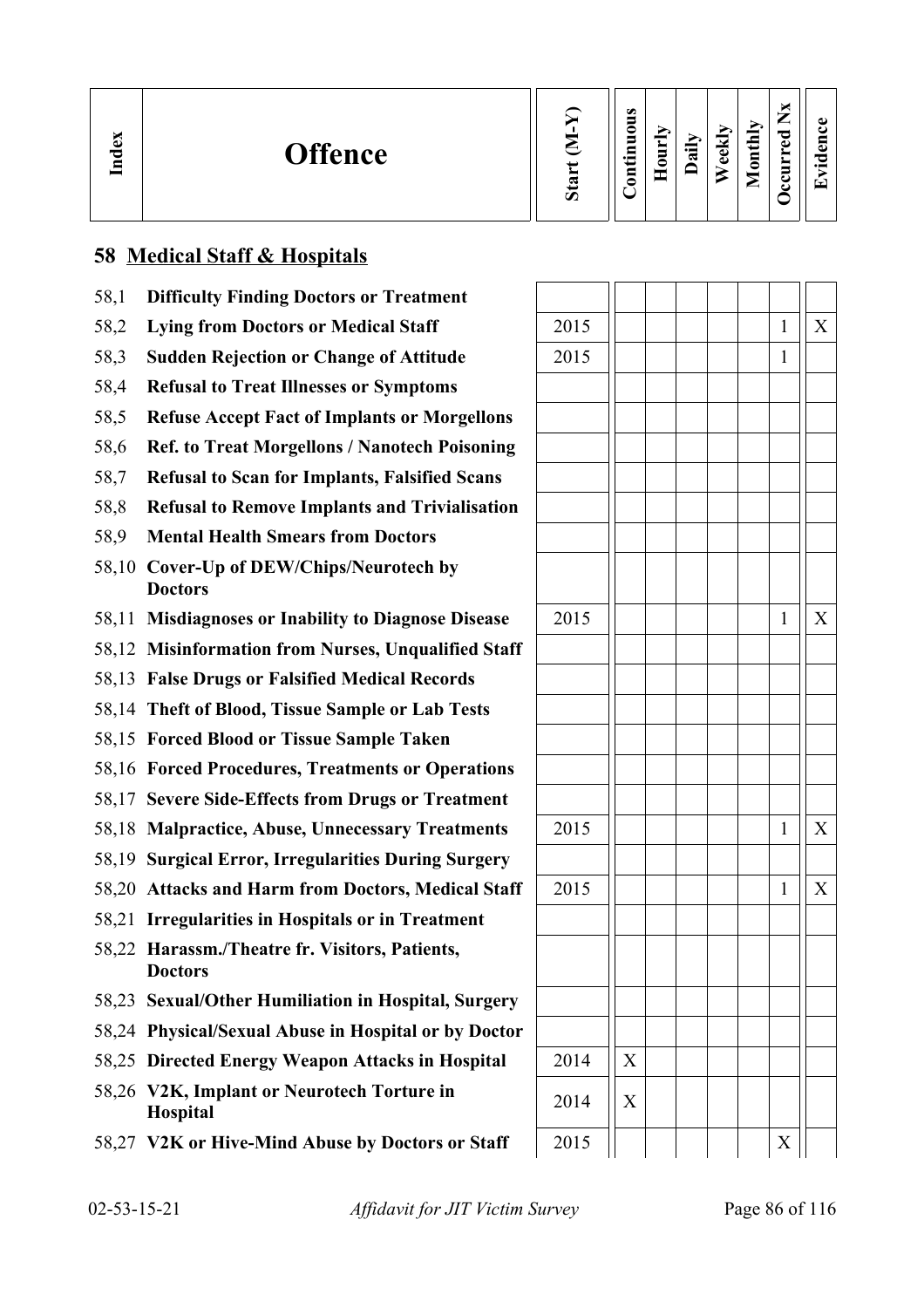| Index | <b>Offence</b>                                     | Σ<br>Start | Ø<br>3<br>5 |  |  | ×<br>5 |  |
|-------|----------------------------------------------------|------------|-------------|--|--|--------|--|
|       | 58,28 Non-Consensual Implanting in Hospit./Surgery |            |             |  |  |        |  |
|       | 58,29 Forced or Tricked Into Signing Agreements    |            |             |  |  |        |  |

## **59 Psychiatrists & Psychologists**

- 59,1 **Difficulty Finding Psychologists, Psychiatrists**
- 59,2 **Refusal to Give Mental Health Certification**
- 59,3 **Lying from Psychiatrists or Psychiatric Staff**
- 59,4 **Refusal to Accept Qualifications, Science Facts**
- 59,5 **Refusal to Accept Existence of Implants**
- 59,6 **Refusal to Accept Existence of Morgellons**
- 59,7 **Refusal to Accept Existence o. Nano/Neurotech**
- 59,8 **Irrelevant/Odd Questions, Psychological Abuse**
- 59,9 **Questions About Income, Property and Assets**
- 59,10 **Mental Health Smears, Libel and Entrapment**
- 59,11 **Involuntary or Forced Psychiatric Testing**
- 59,12 **Fraud and Falsification of Psychiatric Testing**
- 59,13 **Biases, Misdiagnoses and False Diagnoses**
- 59,14 **Swapped or Falsified Medical Records**
- 59,15 **False or Swapped Medication**
- 59,16 **Severe Side-Effects of Psychotropic Drugs**
- 59,17 **Issue Unchanged Despite Psychotropics Drugs**
- 59,18 **Attempt to Fraudulently Section or Baker Act**
- 59,19 **Fraudulent Sectioning, Psychiatric Committal**
- 59,20 **Irregularities in Psychiatric Hospitals**
- 59,21 **Harassment, Theatre and Abuse in Psychiatry**
- 59,22 **Sexual or Other Humiliation in Psychiatry**
- 59,23 **Physical or Sexual Abuse in Psychiatry**
- 59,24 **DEW Attacks in Psychiatry**
- 59,25 V2K, Implant/Neurotech Torture in Psychiatry
- 59,26 **V2K or Hive-Mind Abuse by Psychiatrist, Staff**
- 59,27 **Non-Consensual Implanting in Psychiatry**

| 2016 | $\overline{X}$        |  |  |  |  |
|------|-----------------------|--|--|--|--|
|      |                       |  |  |  |  |
| 2016 | $\overline{\text{X}}$ |  |  |  |  |
|      |                       |  |  |  |  |
|      |                       |  |  |  |  |
|      |                       |  |  |  |  |
|      |                       |  |  |  |  |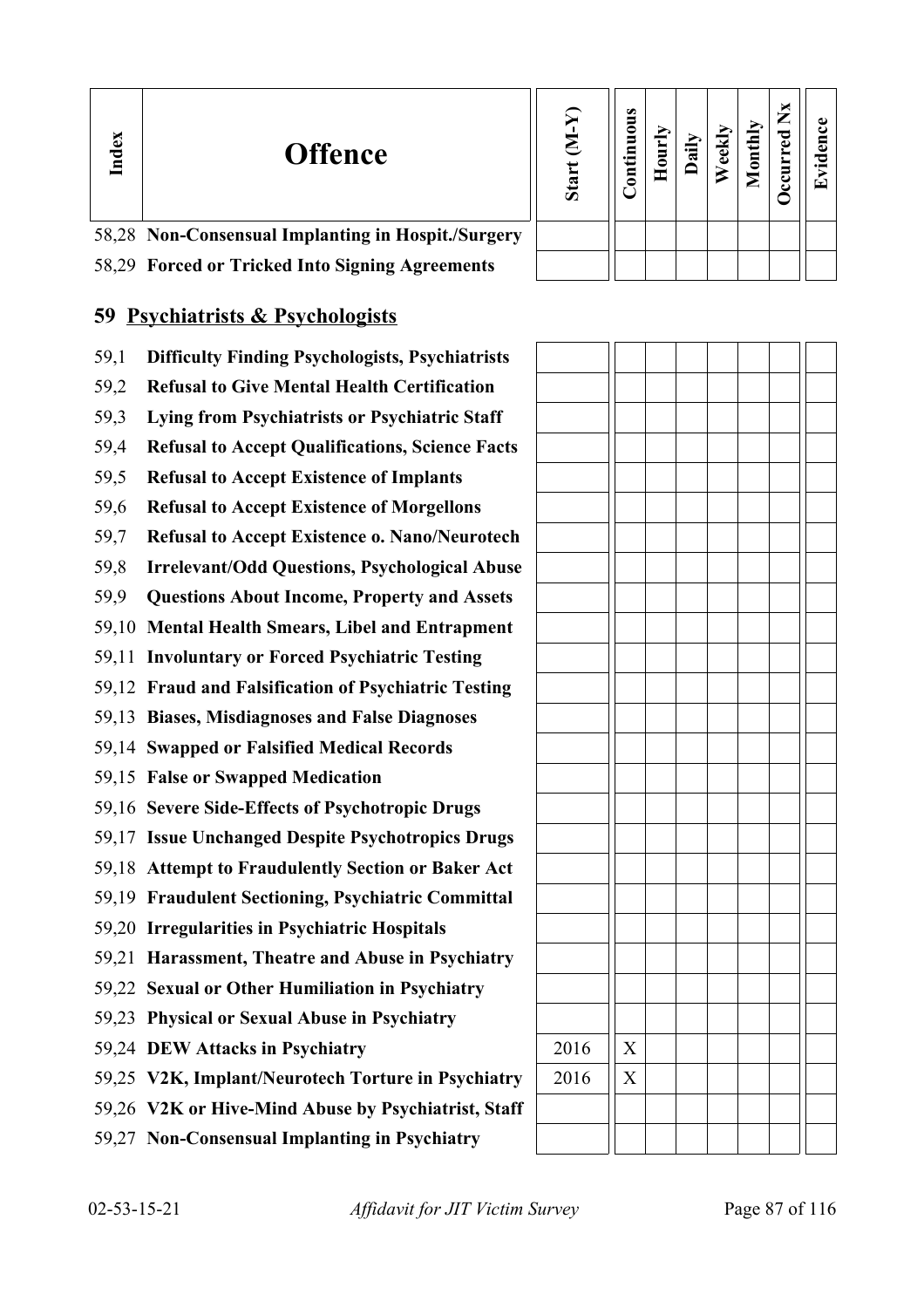| Index | <b>Offence</b>                                  | ω |  | ⊂ |  |
|-------|-------------------------------------------------|---|--|---|--|
|       | 59,28 Forced or Tricked Into Signing Agreements |   |  |   |  |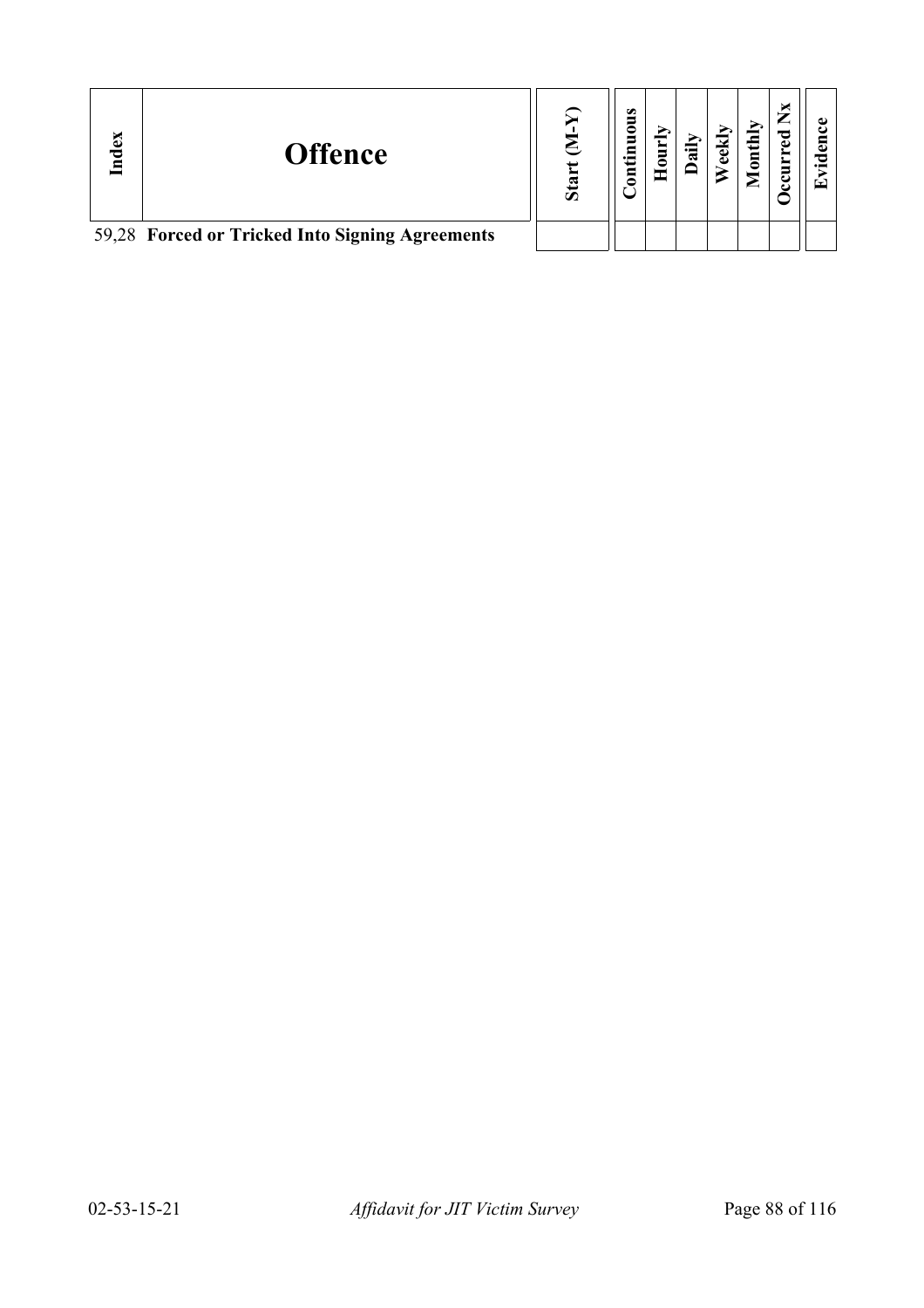| $\mathbf{g}$<br>Ĕ | <b>Offence</b> | ರಾ<br>$\omega$ | $\omega$<br>_<br>0<br>−<br>⊂<br>$\cdot$ $-$<br>5<br>$\sim$ $\sim$ | $\overline{\phantom{0}}$<br>_ | ੶ਫ਼ | ≂<br>ed | onthly<br>╾<br>◚ | ь.<br>-<br>_<br>ಾ<br>D<br>▀<br>ະ<br>↩ | $\overline{\phantom{0}}$<br>$\overline{\phantom{0}}$ |
|-------------------|----------------|----------------|-------------------------------------------------------------------|-------------------------------|-----|---------|------------------|---------------------------------------|------------------------------------------------------|
|-------------------|----------------|----------------|-------------------------------------------------------------------|-------------------------------|-----|---------|------------------|---------------------------------------|------------------------------------------------------|

 $\overline{a}$ 

## **60 School & Nursery**

| 60,1 | <b>Difficulties Finding a Place, Rejections</b>           |  |  |  |  |
|------|-----------------------------------------------------------|--|--|--|--|
| 60,2 | <b>Irregularities at School or in Nursery</b>             |  |  |  |  |
| 60,3 | <b>Unusual Change in Behaviour of Kid/Student</b>         |  |  |  |  |
| 60,4 | <b>Fearfulness, Suicidal Thoughts in Kid/Student</b>      |  |  |  |  |
| 60,5 | <b>False/Fraudulent School Reports, Staff Lying</b>       |  |  |  |  |
| 60,6 | <b>Misleading of Pupils, False Teaching</b>               |  |  |  |  |
| 60,7 | Brainwashing or NLP of Children or Students               |  |  |  |  |
| 60,8 | <b>Overwhelming Extreme Pressure to Perform</b>           |  |  |  |  |
| 60,9 | <b>Neglect, Exclusion, Discrimination</b>                 |  |  |  |  |
|      | 60,10 Sabotage of Child/Student's Develop./Progress       |  |  |  |  |
|      | 60,11 Bullying by Children, Youngsters or Staff           |  |  |  |  |
|      | 60,12 Unusual Rejection of Kid/Student by Teacher         |  |  |  |  |
|      | 60,13 Humiliation or Abuse in School or in Nursery        |  |  |  |  |
|      | 60,14 Intimidation and Threats in School or Nursery       |  |  |  |  |
|      | 60,15 Sexual Abuse in School or Nursery                   |  |  |  |  |
|      | 60,16 DEW Attacks in School or Nursery                    |  |  |  |  |
|      | 60,17 V2K, Implant or Neurotech Torture in School         |  |  |  |  |
|      | 60,18 V2K or Hive-Mind Abuse by Teachers                  |  |  |  |  |
|      | 60,19 Unannounced IQ Tests, Unusual Testing               |  |  |  |  |
|      | 60,20 Unusual Science/Research Projects w Students        |  |  |  |  |
|      | 60,21 Human Experimentation on Kids or Students           |  |  |  |  |
|      | 60,22 Human Trafficking of Children and Students          |  |  |  |  |
|      | 60,23 Fraudulent Report to Child Protection Agency        |  |  |  |  |
|      | 60,24 School Board Members Connected to Military          |  |  |  |  |
|      | 60,25 School Board Member Connected to NASA<br>etc        |  |  |  |  |
|      | 60,26 School Board Member Connect to Arms<br><b>Trade</b> |  |  |  |  |
|      | 60,27 School Board Member Connected to Research           |  |  |  |  |
|      | 60,28 Government or Contractors Accessing School          |  |  |  |  |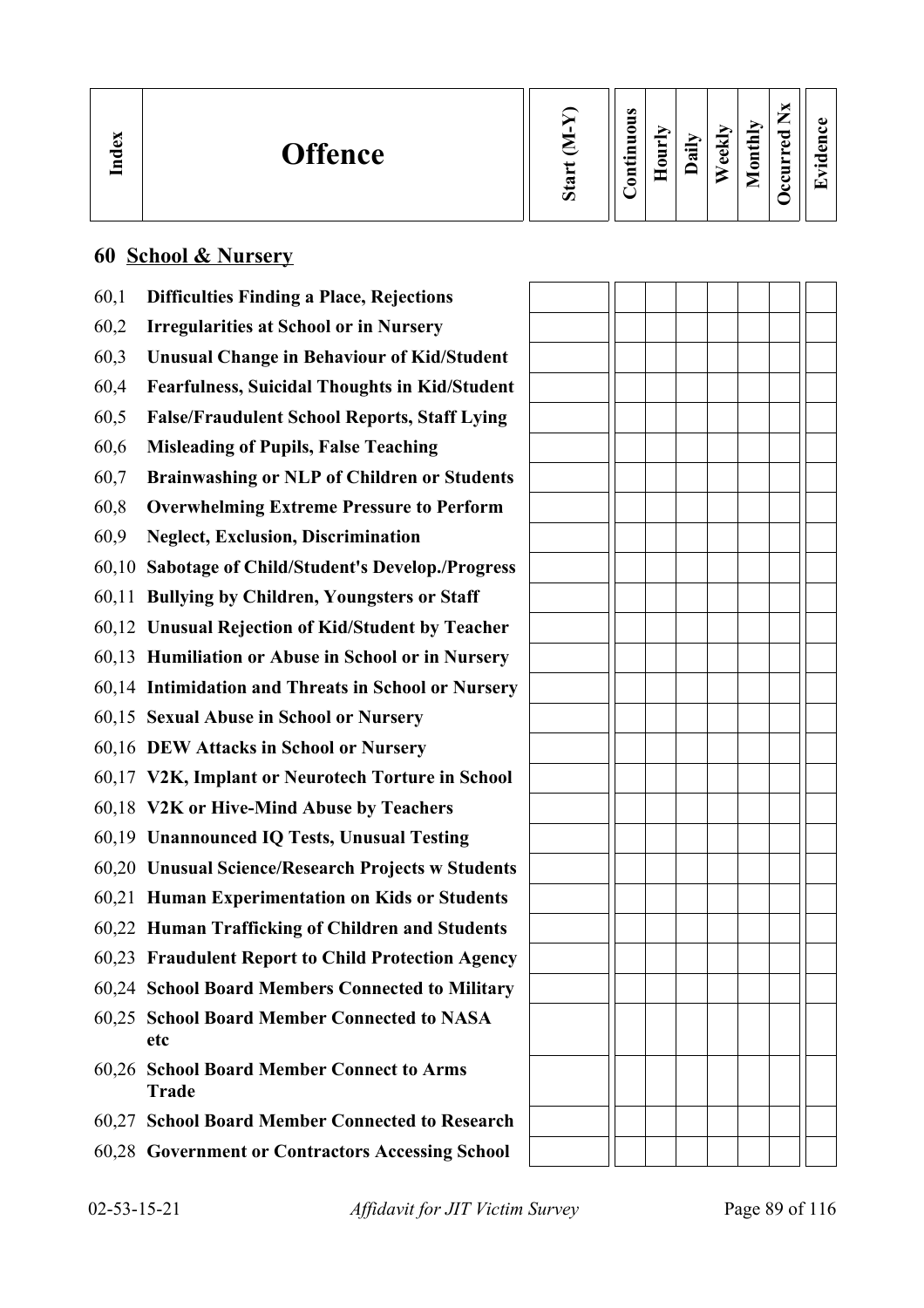| Index | <b>Offence</b>                                   | Ō, | ω |  | ⊂ |  |
|-------|--------------------------------------------------|----|---|--|---|--|
|       | 60,29 Masonic/Illuminati/Crown Symbols in School |    |   |  |   |  |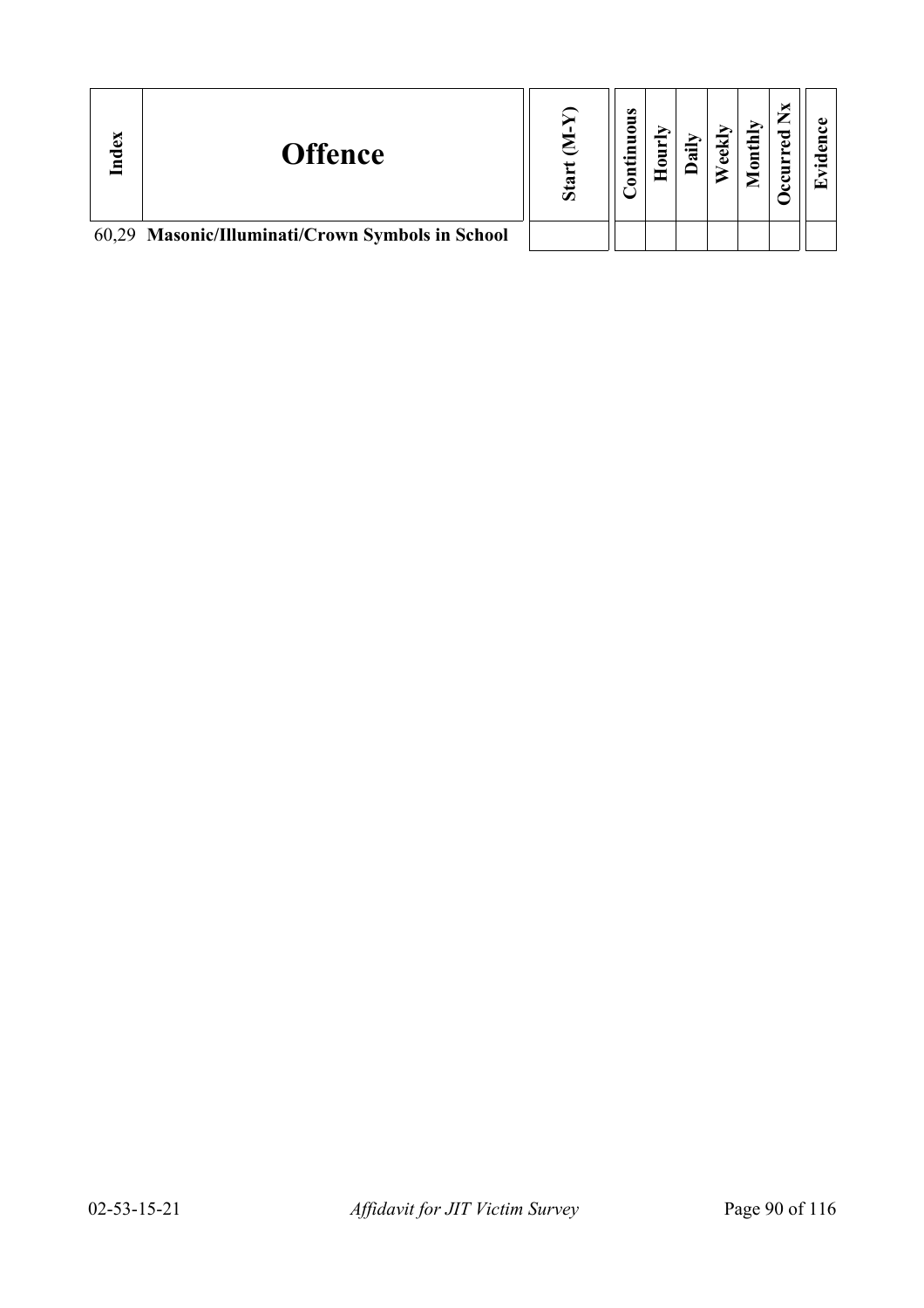| ×<br>്ധ<br><b>Offence</b><br>Ě | ದ | $\omega$<br>0<br>−<br>$\bullet$ $\blacksquare$<br>3 | −<br>_<br>⊂ | ੶ਫ਼ | еĸ<br>ه | onthly<br>╾<br>⊏ | —<br>–<br>ెం<br>ω<br>-<br>c<br>ت | $\cdot$ $-$<br>$\overline{\phantom{a}}$ |
|--------------------------------|---|-----------------------------------------------------|-------------|-----|---------|------------------|----------------------------------|-----------------------------------------|
|--------------------------------|---|-----------------------------------------------------|-------------|-----|---------|------------------|----------------------------------|-----------------------------------------|

## **61 Care Homes for Children, the Disabled & the Elderly**

| 61,1 | <b>Difficulty Finding a Care Home, Rejections</b> |  |  |  |  |
|------|---------------------------------------------------|--|--|--|--|
| 61,2 | <b>State Kidnap to Care Homes, Forced Care</b>    |  |  |  |  |
| 61,3 | <b>Barring Access to Relatives and Family</b>     |  |  |  |  |
| 61,4 | <b>Irregularities at a Care Home</b>              |  |  |  |  |
| 61,5 | Lying, False Reporting from Care Home Staff       |  |  |  |  |
| 61,6 | <b>Bad Care and Neglect at a Care Home</b>        |  |  |  |  |
| 61,7 | Withholding of Food, Medicine or Other Care       |  |  |  |  |
| 61,8 | <b>Barring from Exit or Leisure Activities</b>    |  |  |  |  |
| 61,9 | <b>Sexual or Other Humiliation in Care Home</b>   |  |  |  |  |
|      | 61,10 Embarrassment or Danger by Mixing of Sexes  |  |  |  |  |
|      | 61,11 Psychological/Sexual/Physical Abuse in Care |  |  |  |  |
|      | 61,12 False, Falsified or Swapped Medical Records |  |  |  |  |
|      | 61,13 False or Swapped Medication                 |  |  |  |  |
|      | 61,14 Severe Side-Effects from Drugs or Treatment |  |  |  |  |
|      | 61,15 Active Poisoning or Injury in Care Home     |  |  |  |  |
|      | 61,16 Non-Consensual Implanting in Care Home      |  |  |  |  |
|      | 61,17 DEW Attacks in Care Home                    |  |  |  |  |
|      | 61,18 V2K, Implant or Neurotech Torture in Care   |  |  |  |  |
|      | 61,19 V2K or Hive-Mind Abuse by Care Staff        |  |  |  |  |
|      | 61,20 Human Experimentation in Care Home          |  |  |  |  |
|      | 61,21 Human Trafficking in Care Home              |  |  |  |  |
|      | 61,22 Forced or Tricked Into Signing Agreements   |  |  |  |  |
|      | 61,23 Attempted Murder in Care Home               |  |  |  |  |
|      | 61,24 Murder in Care Home                         |  |  |  |  |
|      | 61,25 Care Board Members Connected to Military    |  |  |  |  |
|      | 61,26 Care Board Member Connect to Arms Trade     |  |  |  |  |
|      | 61,27 Care Board Member Connected to Research     |  |  |  |  |
|      | 61,28 Government or Contractors Accessing Care    |  |  |  |  |
|      | 61,29 Masonic/Illuminati/Crown Symbols in Care    |  |  |  |  |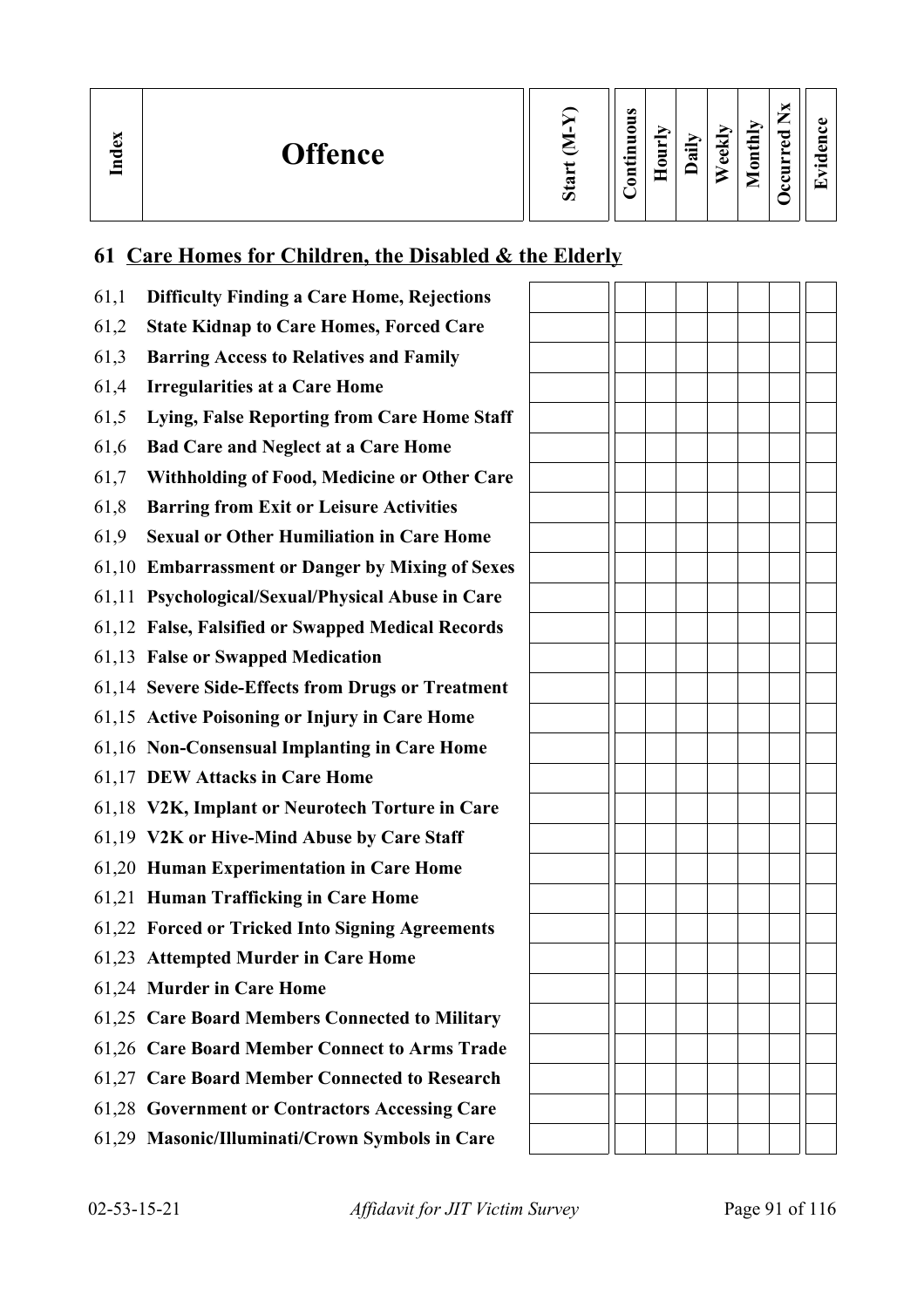## **62 Universities & Research Facilities**

#### **University or Research Facility Contacted for Help**

- 62,1 **Irregularities, Lack of Interest by Researchers**
- 62,2 **Sudden Rejection or Change of Attitude**
- 62,3 **Refusal to Investigate by Researchers**
- 62,4 **Falsification or Omission of Evidence**
- 62,5 **Stone-Walling, Dishonesty, Lying or Sabotage**
- 62,6 **Part of Government or Research Study Group**

#### **Study or Work at University or Research Facility**

- 62,7 **Stalking/Harass./Theatre by Students or Staff**
- 62,8 **Control of Grades or Falsification of Grades**
- 62,9 **Sexual Harassment by Staff or Students at Uni**
- 62,10 **Sexual Abuse, Attempted Rape or Rape at Uni**
- 62,11 **Non-Consensual Implanting at University**
- 62,12 **DEW Attacks at Uni or at Research Facility**
- 62,13 **V2K, Implant or Neurotech Torture at Uni**
- 62,14 **Illegal Human Experimentation at University**
- 62,15 **Murder at University**

#### **Student or Staff Accommodation**

- 62,16 **Harassment or Abuse in Uni Accommodation**
- 62,17 **Noise Harassment or Sleep Deprivation**
- 62,18 **Surveillance in Uni Accommodation**
- 62,19 **Break-Ins into Uni Accommodation**
- 62,20 **Theft from Uni Accommodation**
- 62,21 **Sabotage of Fittings in Uni Accommodation**
- 62,22 **Physical Violence in Uni Accommodation**
- 62,23 **Rape, Attempted Rape in Uni Accommodation**
- 62,24 **Non-Consensual Implanting in Uni Accomm.**
- 62,25 **DEW Attacks in Uni Accommodation**
- 62,26 **Weaponisation of WLAN in Uni Accommod.**







02-53-15-21 *Affidavit for JIT Victim Survey* Page 92 of 116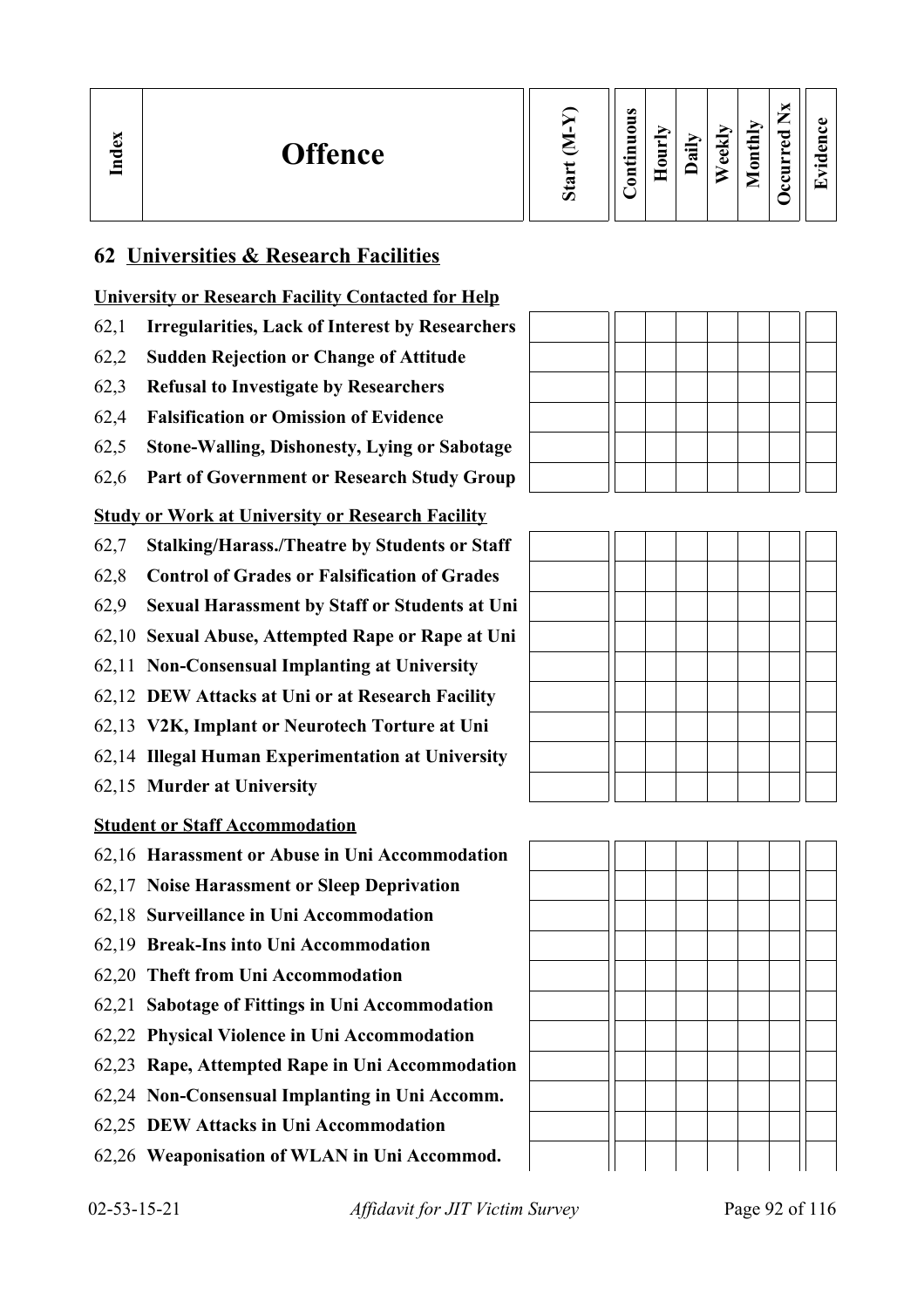| S<br><b>Offence</b><br>Lnd |  | $\omega$<br>0<br>−<br>$\cdot$ $\,$<br>∊ |  | ੰਡੋ | ◡<br>نه<br>ده | ><br>s<br>$\sim$<br>Ξ<br>≏<br><u>.</u> | _<br>P<br>Φ<br>− |  |
|----------------------------|--|-----------------------------------------|--|-----|---------------|----------------------------------------|------------------|--|
|----------------------------|--|-----------------------------------------|--|-----|---------------|----------------------------------------|------------------|--|

### **63 Police, Law Enforcement & Prisons**

- 63,1 **Irregularities or Lack of Interest by Police**
- 63,2 **Denial of Assistance and Refusal to Investigate**
- 63,3 **Belittling, Mocking and Jeering from Police**
- 63,4 **Dishonesty, Lying, Intimidation, Sabotage**
- 63,5 Malicious Smears, Slander or Libel by Police
- 63,6 **Mental Health Smears or Forced Sectioning**
- 63,7 **Ignoring, Withholding, Destroying of Evidence**
- 63,8 **Fraud or Falsification of Records or Evidence**
- 63,9 **Staged Call-Outs, Set-Ups, Entrapment**
- 63,10 **Stalking and Street Theatre by Police**
- 63,11 **Sudden Frequent Pass-By of Police Vehicles**
- 63,12 **Police Officers Pointing Phones at Victim**
- 63,13 **DEW Attacks from Police or Police Vehicles**
- 63,14 **Threats and Intimidation by Police**
- 63,15 **Vexatious Behaviour, Power Games by Police**
- 63,16 **Aggression and Physical Violence by Police**
- 63,17 **Sexual Harassment by Police Officers**
- 63,18 **Sex Abuse, Attempted Rape, Rape by Police**
- 63,19 **DEW, Implant or Neuro Torture in Custody**
- 63,20 **V2K or Hive-Mind Abuse by Police**
- 63,21 **Solitary Confinement in Prison**
- 63,22 **Sexual or Other Humiliation in Prison**
- 63,23 **Physical or Sexual Abuse in Prison**
- 63,24 **Attempted Rape or Rape in Prison**
- 63,25 **Food Contaminated or Poisoned in Prison**
- 63,26 **DEW Attacks in Prison**
- 63,27 **V2K, Implant or Neurotech Torture in Prison**
- 63,28 **Covert Human Experimentation in Prison**
- 63,29 **Prison Refusing Release or Granting Parole**

| 2014 |  |  | $\overline{\mathbf{c}}$ | $\boldsymbol{X}$        |
|------|--|--|-------------------------|-------------------------|
| 2014 |  |  | $\overline{c}$          | $\overline{\mathbf{X}}$ |
| 2014 |  |  | $\overline{c}$          | $\overline{\text{X}}$   |
|      |  |  |                         |                         |
| 2014 |  |  | $\,1$                   | $\overline{X}$          |
|      |  |  |                         |                         |
|      |  |  |                         |                         |
|      |  |  |                         |                         |
|      |  |  |                         |                         |
|      |  |  |                         |                         |
|      |  |  |                         |                         |
|      |  |  |                         |                         |
|      |  |  |                         |                         |
|      |  |  |                         |                         |
|      |  |  |                         |                         |
|      |  |  |                         |                         |
|      |  |  |                         |                         |
|      |  |  |                         |                         |
|      |  |  |                         |                         |
|      |  |  |                         |                         |
|      |  |  |                         |                         |

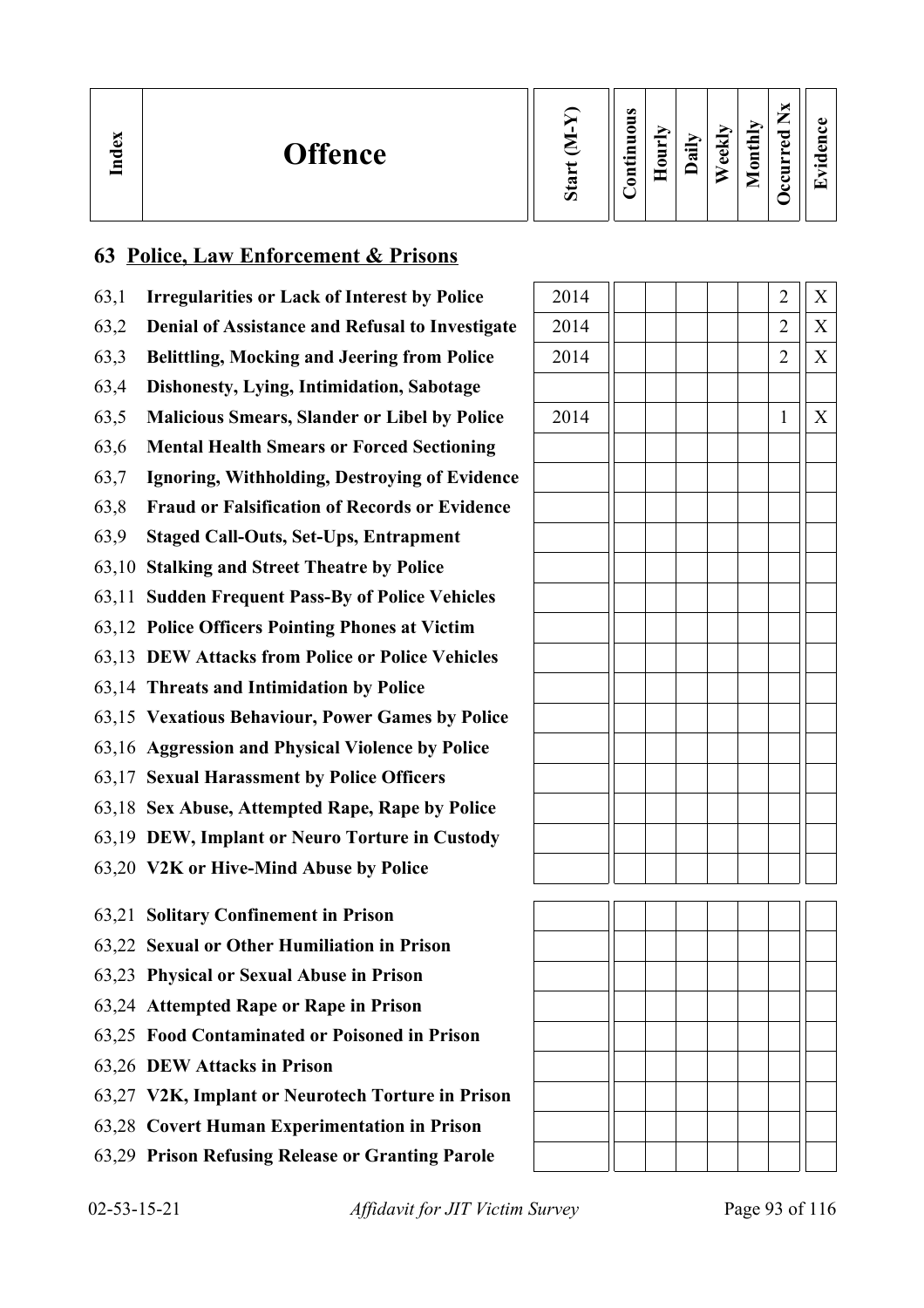| ∽<br>്ധ<br><b>Offence</b><br><u>ក្នុ</u> | ∾ | $\omega$<br>0<br>–<br><br>ᄆ<br>6 | <b>__</b> | ੶ਜ਼ | ≂<br>نه<br>ه | nthly<br>◓<br>⊏ | —<br>_<br>ᇰ<br>ω<br>▀<br>c | $\bullet$ and |
|------------------------------------------|---|----------------------------------|-----------|-----|--------------|-----------------|----------------------------|---------------|
|------------------------------------------|---|----------------------------------|-----------|-----|--------------|-----------------|----------------------------|---------------|

## **64 Military, Military Police & Secret Services (Intel)**

| 64,1 | <b>Irregularities, Lack of Interest by Milit./Intel</b> |      |  |              |   |
|------|---------------------------------------------------------|------|--|--------------|---|
| 64,2 | Denial of Assistance and Refusal to Investigate         | 2014 |  | $\mathbf{1}$ | X |
| 64,3 | <b>Belittling, Mocking or Jeering from Mil./Intel</b>   |      |  |              |   |
| 64,4 | Dishonesty, Lying, Intimidation or Sabotage             |      |  |              |   |
| 64,5 | <b>Malicious Smears or Libel by Military or Intel</b>   |      |  |              |   |
| 64,6 | <b>Mental Health Smears, Forced Sectioning</b>          |      |  |              |   |
| 64,7 | Ignoring, Withholding, Destroying of<br><b>Evidence</b> |      |  |              |   |
| 64,8 | <b>Fraud, Falsification of Records or Evidence</b>      |      |  |              |   |
| 64,9 | <b>Hacking by Military or Intel</b>                     |      |  |              |   |
|      | 64,10 Staged Call-Outs, Set-Ups, Entrapment             |      |  |              |   |
|      | 64,11 Stalking or Street Theatre by Military or Intel   |      |  |              |   |
|      | 64,12 Military Personnel in Neighbourhood Warfare       |      |  |              |   |
|      | 64,13 Threats and Intimidation by Military or Intel     |      |  |              |   |
|      | 64,14 Vexatious Behaviour, Power Games by These         |      |  |              |   |
|      | 64,15 Directed Energy Weapon Attacks by Mil./Intel      |      |  |              |   |
|      | 64,16 V2K or Hive-Mind Abuse by Military or Intel       |      |  |              |   |
|      | 64,17 Sudden Frequent Pass-By of Military Vehicles      |      |  |              |   |
|      | 64,18 Sudden Frequent Pass-By of Helicopters            |      |  |              |   |
|      | 64,19 Intimidation Campaigns w. Military Aircraft       |      |  |              |   |
|      | 64,20 DEW Attacks from Military Aircraft/Vehicles       |      |  |              |   |
|      | 64,21 Aggression or Physical Violence by Mil./Intel     |      |  |              |   |
|      | 64,22 Sexual Harassment, Sex Abuse, Rape by Them        |      |  |              |   |
|      | 64,23 Abduction and Kidnap by Military or Intel         |      |  |              |   |
|      | 64,24 Non-Consensual Implanting and Operations          |      |  |              |   |
|      | 64,25 Covert Human Experimentation by Mil./Intel        |      |  |              |   |
|      | 64,26 Assassination Attempts by Military or Intel       |      |  |              |   |
|      | 64,27 Fraudulent Victim Life Insurance by Mil/Intel     |      |  |              |   |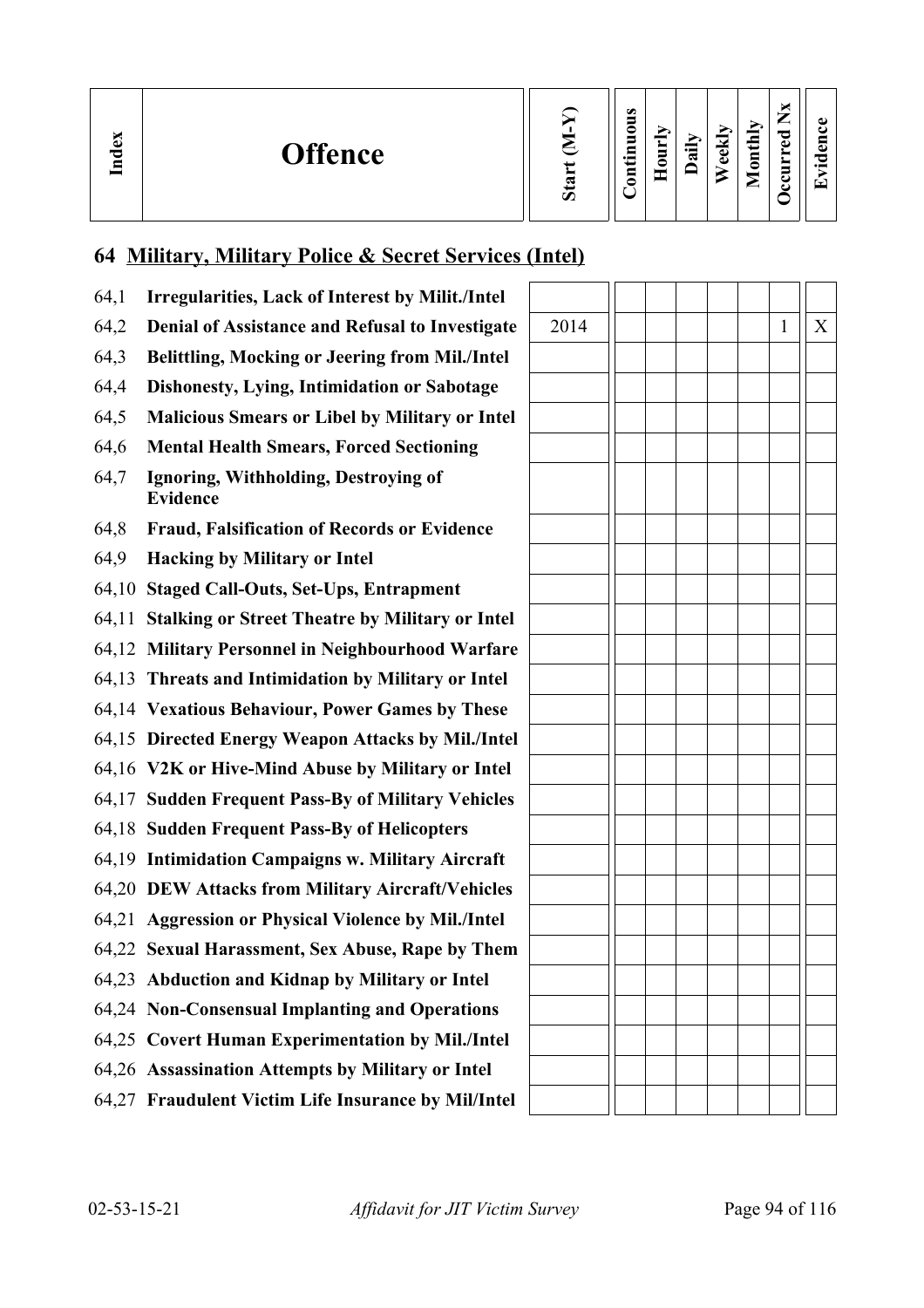| Index<br><b>Offence</b> | ∾<br>Ō | $\omega$<br>=<br>0<br>5<br>.트<br>₽<br>◓ | ➢<br>_<br>5<br>c<br>ட<br>۰ | ∽<br>⊶<br>ಷ | $\overline{\phantom{a}}$<br>ده<br>O) | ЛЦ<br>≖<br>$\bar{\mathsf{g}}$<br>⋍ | м<br>_<br>P<br>Φ<br>—<br>◡ | п.<br>$\epsilon$<br>$\bullet$<br>ا س |
|-------------------------|--------|-----------------------------------------|----------------------------|-------------|--------------------------------------|------------------------------------|----------------------------|--------------------------------------|
|-------------------------|--------|-----------------------------------------|----------------------------|-------------|--------------------------------------|------------------------------------|----------------------------|--------------------------------------|

### **65 Journalists, Press & Media**

- 65,1 **Irregularities, Lack of Interest by Journalists** 2015  $\boxed{2015}$
- 65,2 **Refusal to Report by Journalists, Press, Media**
- 65,3 **Falsification/Omission of Evidence by Journal.**
- 65,4 **Disappearance and Loss of Interview Footage**
- 65,5 **Tricked into Interviews Without Publishing**
- 65,6 **Negative, Dishonest or False Reporting**
- 65,7 **Mental Health Smears by Journ., Press, Media**
- 65,8 **Breach of Confidentiality by Journalists**

#### **66 Telecom Regulator & Frequency Licensing Agency**

- 66,1 **Irregularities, Lack of Interest by Regulator** 2014 X X
- 66,2 **Refusal to Investigate by Regulator**
- 66,3 **Stone-Walling and Denial of Info by Regulator**
- 66,4 **False Information Given by Regulator**
- 66,5 **Mental Health Smears by Regulator**

#### **67 Human Rights Charities & Other Charities**

- 67,1 **Irregularities, Lack of Interest from Charities** 2013 X X
- 67,2 **Refusal to Assist by Charities**
- 67,3 **Falsification/Omission of Evidence by Charity**
- 67,4 **Mental Health Smears by Charities**
- 67,5 **Breach of Confidentiality by Charities**

| 2013 |  |  |  | X |  |
|------|--|--|--|---|--|
|      |  |  |  |   |  |
|      |  |  |  |   |  |
|      |  |  |  |   |  |
|      |  |  |  |   |  |

| 2015 |  |  | $\bf{X}$ | $\boldsymbol{\mathrm{X}}$ |
|------|--|--|----------|---------------------------|
|      |  |  |          |                           |
|      |  |  |          |                           |
|      |  |  |          |                           |
|      |  |  |          |                           |
|      |  |  |          |                           |
|      |  |  |          |                           |
|      |  |  |          |                           |

| 2014 |  |  | X | $\rm\overline{X}$ |
|------|--|--|---|-------------------|
|      |  |  |   |                   |
|      |  |  |   |                   |
|      |  |  |   |                   |
|      |  |  |   |                   |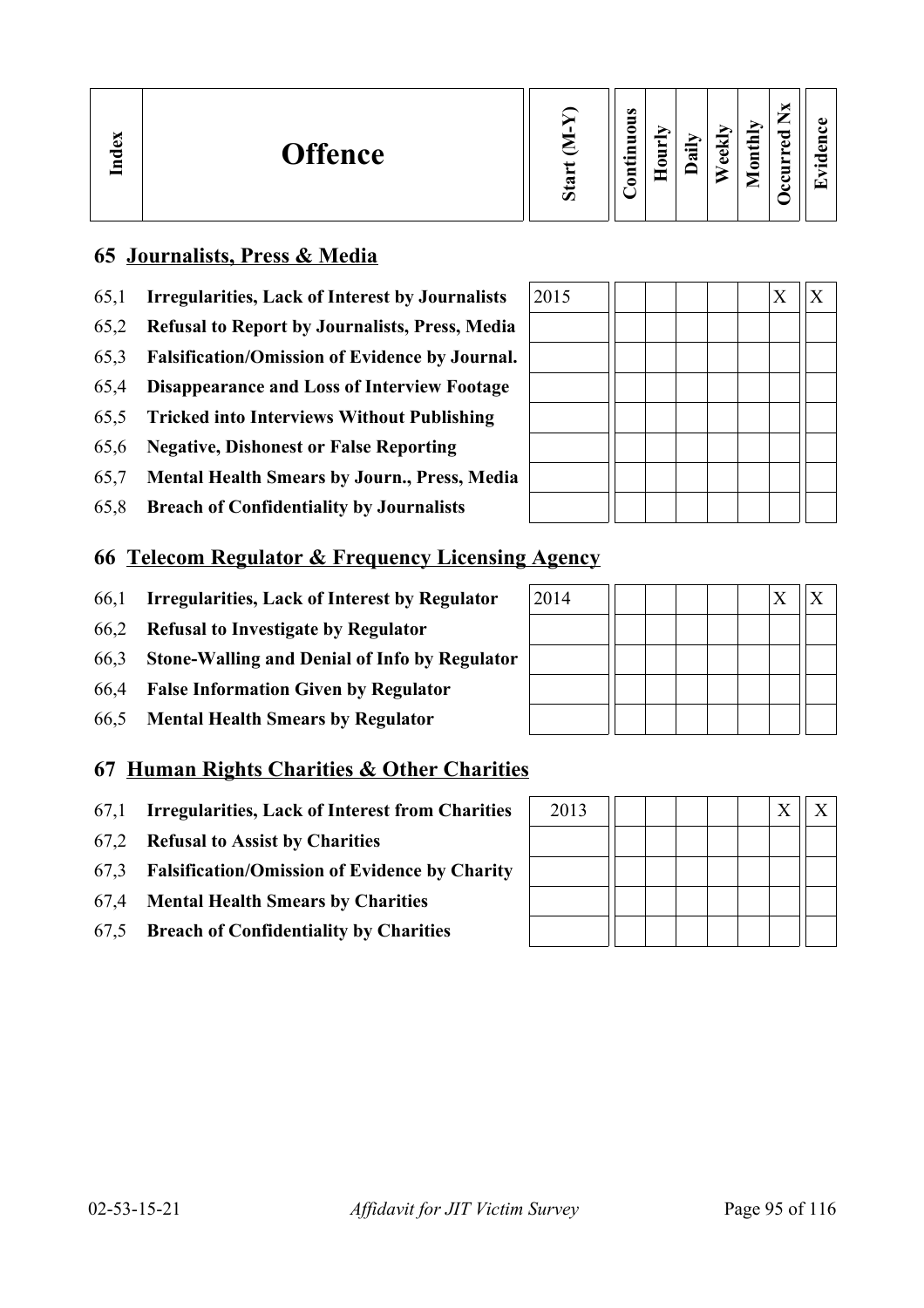| Index<br><b>Offence</b> | ದ<br>$\sigma$ | $\omega$<br>5<br>◓<br>s<br>.Ξ<br>L<br>ទ | _<br>$\sim$<br>−<br>0<br>ــ<br>۰ | ∽<br>$\cdot$ $\,$<br>≂ | ↩<br>ω<br>ω | onthly<br>╺<br>▱ | ×<br>—<br>痴<br>ರ<br>ω<br>►<br>≻<br>∍<br>◡<br>౿ | GD.<br>A)<br>∼<br>$\bullet$ m<br>ίT |
|-------------------------|---------------|-----------------------------------------|----------------------------------|------------------------|-------------|------------------|------------------------------------------------|-------------------------------------|
|-------------------------|---------------|-----------------------------------------|----------------------------------|------------------------|-------------|------------------|------------------------------------------------|-------------------------------------|

## **68 Official Dishonesty, Fraud & Sabotage**

- 68,1 **Denial of Assistance by Official**
- 68,2 **Ridicule/Belittling/Delaying Tactics by Official**
- 68,3 **Sabotage of Process by Official**
- 68,4 **Dishonesty or Ignorance Feigned by Official**
- 68,5 **Mental Health Smear/Slander/Libel by Official**
- 68,6 **Withholding, Falsification of Facts by Official**
- 68,7 **Removal or Destruction of Evidence by Official**
- 68,8 **Fraud and Falsification of Official Documents**
- 68,9 **Destruction or Theft of Official Documents**
- 68,10 **Harassment, Theatre or Abuse by Official**
- 68,11 **Sexual Harassment, Sexual Abuse by Official**
- 68,12 **Attempted Rape or Rape by Official**
- 68,13 **Participation in Set-Ups, Entrapm. by Official**
- 68,14 **DEW, Implant or Neuro Torture by Official**
- 68,15 **V2K or Hive-Mind Abuse by Official**
- 68,16 **Officials Participating in Human Trafficking**
- 68,17 **Assassination Attempts Ordered by Officials**

#### **69 Government & Legislature**

- 69,1 **Irregularities or Harassment by Local Council**
- 69,2 **Lack of Interest, Refusal by Mayor or Council**
- 69,3 **Lack of Interest, Refusal by Governm. Services** 2014 X X
- 69,4 **Lack of Interest, Refusal by State Officials**  $\begin{array}{|c|c|c|c|c|c|} \hline 2014 & 1 & 1 & 1 \ \hline \end{array}$
- 69,5 **Lack of Interest, Refusal by Parliamentarians**
- 69,6 **Lack of Interest, Refusal by Senators/Congress**
- 69,7 **Lack of Interest, Refusal by Ambassadors**
- 69,8 **Lack of Interest, Refusal by Head of State**
- 69,9 **Lack of Interest, Refusal by EU**
- 69,10 **Lack of Interest, Refusal by UN**

|  |  |  | $\mathbf X$ | $\mathbf X$ |
|--|--|--|-------------|-------------|
|  |  |  |             |             |
|  |  |  |             |             |
|  |  |  |             |             |
|  |  |  |             |             |
|  |  |  |             |             |
|  |  |  |             |             |
|  |  |  |             |             |
|  |  |  |             |             |
|  |  |  |             |             |
|  |  |  |             |             |
|  |  |  |             |             |
|  |  |  |             |             |
|  |  |  |             |             |
|  |  |  |             |             |
|  |  |  |             |             |
|  |  |  |             |             |
|  |  |  |             |             |



02-53-15-21 *Affidavit for JIT Victim Survey* Page 96 of 116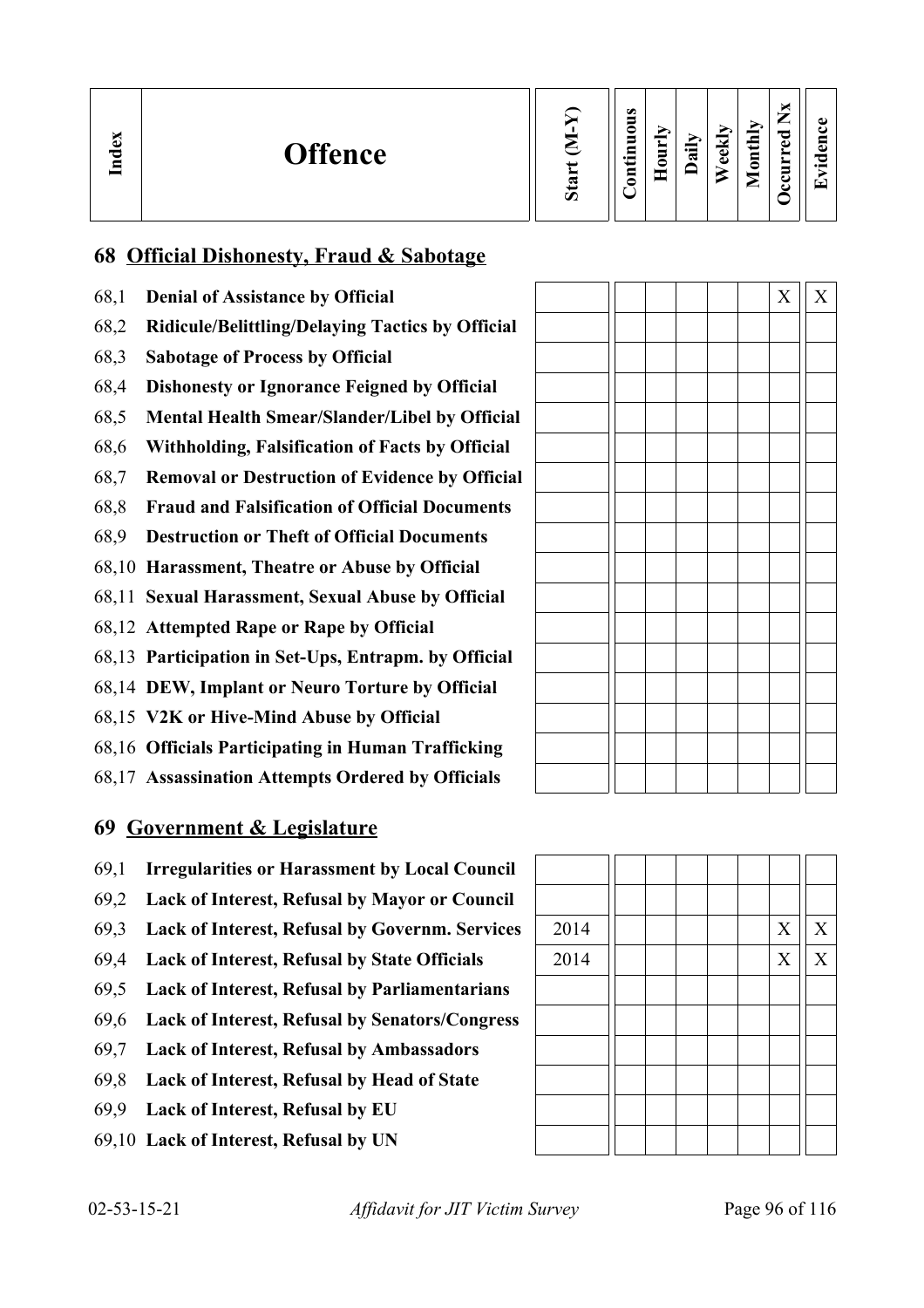| Š<br><b>Offence</b><br>Ind | $\sigma$ | $\omega$<br>5<br>0<br>5<br>르.<br>g | Ξ<br>ᄄ | ੰਡ | ▼<br>ω<br>ω | onthly<br>$\overline{\phantom{a}}$<br>◚ | _<br>ಾ<br>Ō<br>∼<br>≻<br>▀<br>ت<br>ے | $\cdot$ $-$<br>$\overline{\phantom{0}}$ |
|----------------------------|----------|------------------------------------|--------|----|-------------|-----------------------------------------|--------------------------------------|-----------------------------------------|
|----------------------------|----------|------------------------------------|--------|----|-------------|-----------------------------------------|--------------------------------------|-----------------------------------------|

## **70 Lawyers, Judges & Courts**

#### **Lawyers**

- 70,1 **Difficulty Getting Lawyer, Refuse to Take Case**
- 70,2 **Irregularities or Lack of Interest by Lawyers**
- 70,3 **Sudden Change of Attitude of Lawyers**
- 70,4 **Lawyer Suddenly Declines Case or Passes Brief**
- 70,5 **Forced to Take Court Appointed/Spec. Lawyer**
- 70,6 **Masonic or Illuminati Signalling from Lawyer**
- 70,7 **Dishonesty, Sabotage, Overcharging f. Services**
- 70,8 **Falsification/Destruction of Records/Evidence**
- 70,9 **Perverting the Course of Justice by Lawyers**
- 70,10 **Sabotaging of Cases by Lawyers**
- 70,11 **Intellectual Prop. Theft, Espionage by Lawyers**
- 70,12 **V2K or Hive-Mind Abuse by Lawyers**

#### **Attorney Generals**

- 70,13 **Irregularities or Lack of Interest by Att. Gen.**
- 70,14 **Refusal to Investigate or Prosecute by Att. Gen.**
- 70,15 **Blocking or Sabotage of Cases by Att. Gen.**

#### **Clerks & Court Administration**

- 70,16 **Court Admin. or Clerks Refuse Assistance**
- 70,17 **Case Not Announced or Public Barred fr Court**
- 70,18 **Falsification of Transcripts and Judgements**

#### **Judges & Court**

- 70,19 **Refusal to Admit Evidence by Judges**
- 70,20 **Irregularities and Sabotage by Judges**
- 70,21 **Collusion Between Lawyers and Judges**
- 70,22 **Delaying of Court Cases to Sabotage Litigant**
- 70,23 **Demeaning, Fraudulent, Rejecting Judgements**





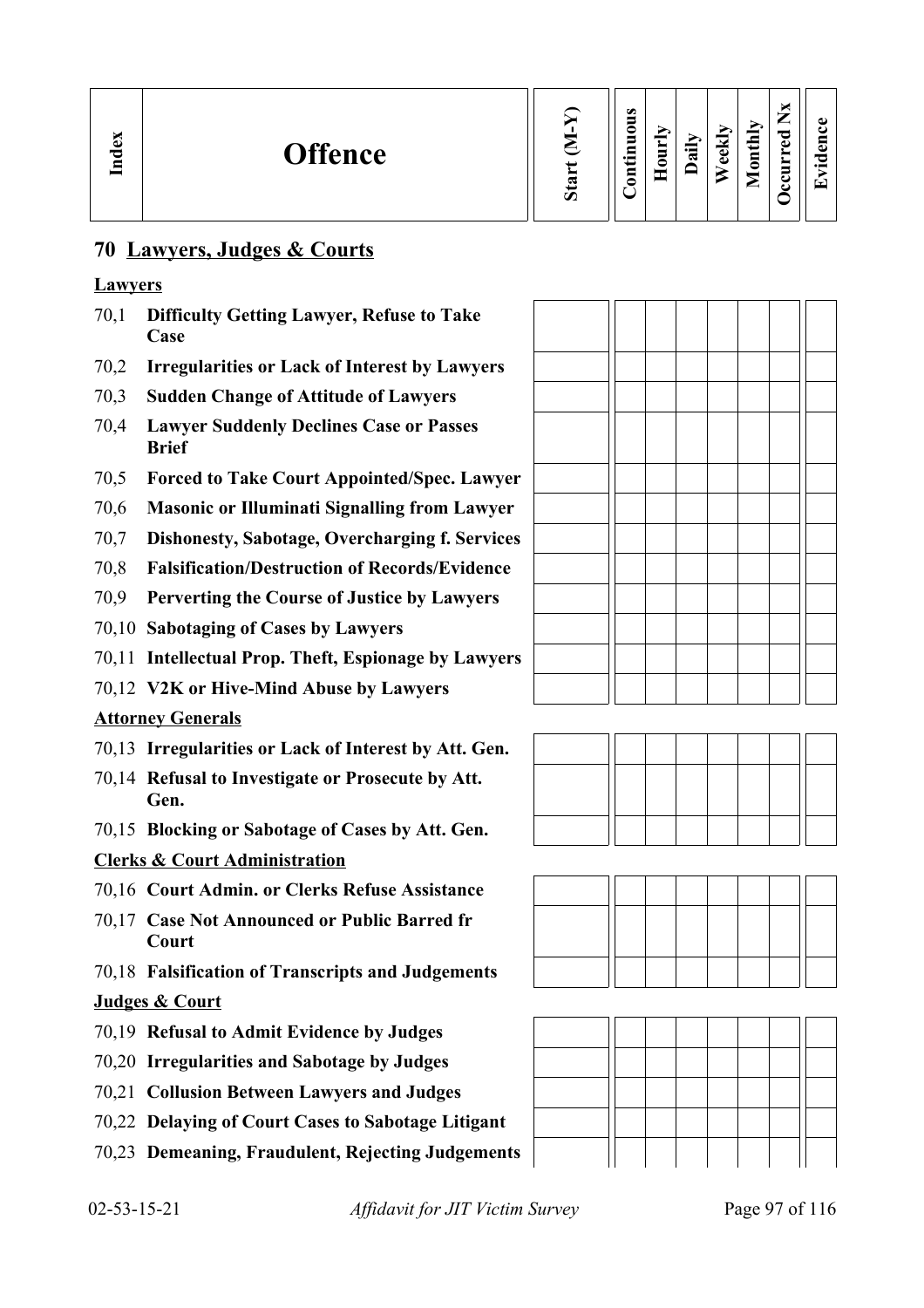| Index | <b>Offence</b>                                    | Ŋ<br>Start | ontinuous<br>ت |  | Ē | ž<br>E |  |
|-------|---------------------------------------------------|------------|----------------|--|---|--------|--|
|       | 70,24 Blocking of Appeals by Judges and Courts    |            |                |  |   |        |  |
|       | 70,25 DEW Attacks in Court and Before a Judge     | 2017       |                |  |   |        |  |
|       | 70,26 V2K, Implant and Neurotech Torture in Court | 2017       |                |  |   |        |  |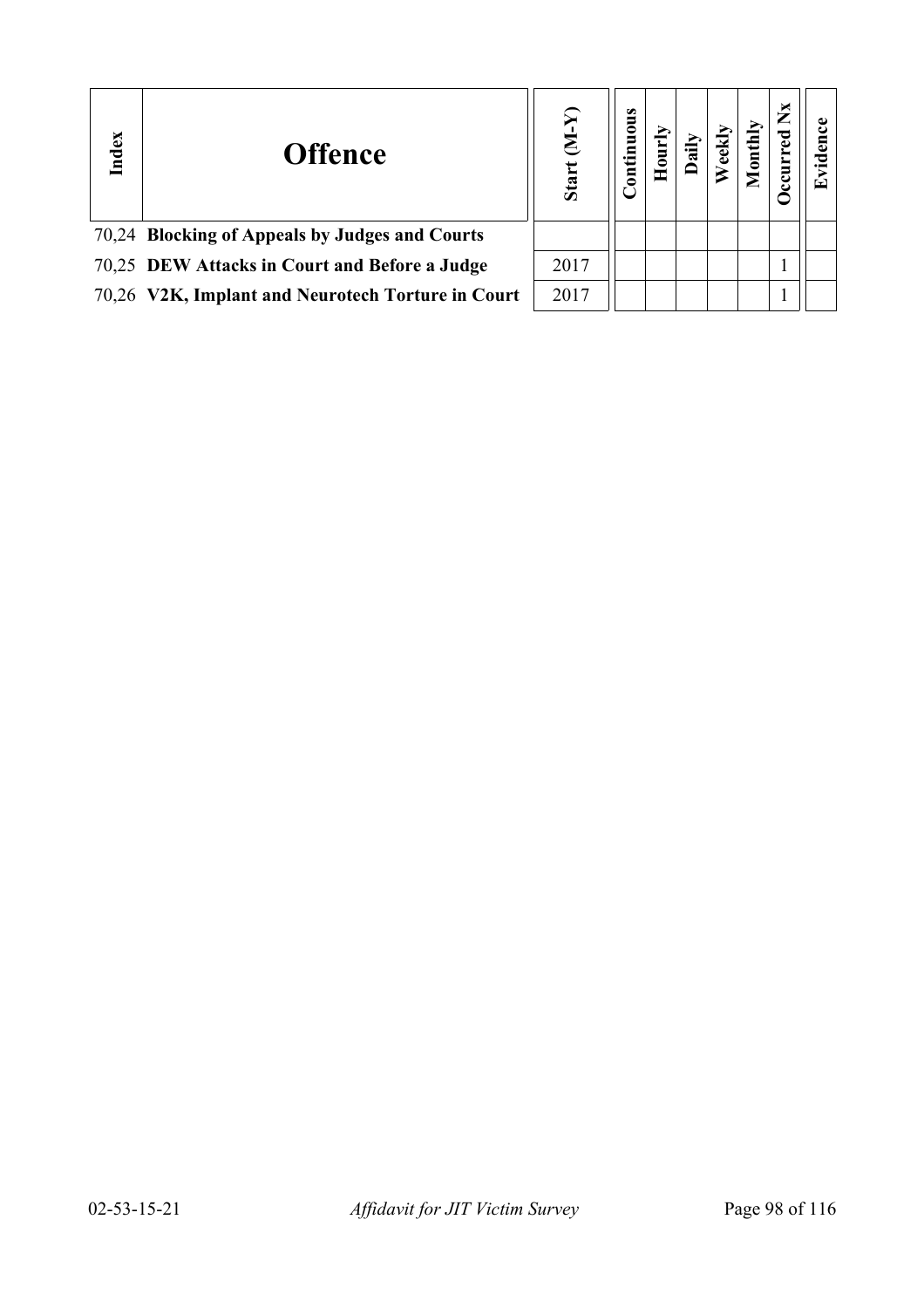| ×<br>്ധ<br><b>Offence</b><br>Ě | 57<br>Ò | ω<br>Ξ<br>c<br>5<br>▭<br>$\cdot$ $\,$<br>5 |  | $\cdot =$<br>ದ | $\overline{\phantom{a}}$<br>ω<br>Ō | $\text{until}$<br>▱ | ∼<br>_<br>P<br>ω<br>∽<br>►<br>-<br>г.<br>◡ | п.<br>$\bullet$<br>⊆ |
|--------------------------------|---------|--------------------------------------------|--|----------------|------------------------------------|---------------------|--------------------------------------------|----------------------|
|--------------------------------|---------|--------------------------------------------|--|----------------|------------------------------------|---------------------|--------------------------------------------|----------------------|

## **71 Other Issues of Importance (Chosen by the Author)**

| 71,1  | The perpetrators are 100% aware of what<br>they are doing and exactly the level of harm &<br>death they cause - their behaviour are<br>criminal, psychopathic and murderous. | 2012 | X |  |  | X                |
|-------|------------------------------------------------------------------------------------------------------------------------------------------------------------------------------|------|---|--|--|------------------|
| 71,2  | The Constitutional Act of the Kingdom of<br><b>Denmark</b>                                                                                                                   | 2012 | X |  |  | $\mathbf X$      |
| 71,3  | <b>Breaching of The Danish Stalking Law</b>                                                                                                                                  | 2012 | X |  |  | $\boldsymbol{X}$ |
| 71,4  | <b>Misuse of Public funds</b>                                                                                                                                                | 2013 | X |  |  | X                |
| 71,5  | Surveillance within foreign countries -<br><b>Breaching of territorial sovereignty</b>                                                                                       | 2012 | X |  |  | X                |
| 71,6  | <b>Surveillance of Companies, Citizens of</b><br>Denmark as well as foreign nationals.                                                                                       | 2012 | X |  |  | X                |
| 71,7  | The Danish Penal Code, also known as The<br><b>Danish Criminal Code</b>                                                                                                      | 2012 | X |  |  | X                |
| 71,8  | <b>EU Data protection Law</b>                                                                                                                                                | 2012 | X |  |  | X                |
| 71,9  |                                                                                                                                                                              |      |   |  |  |                  |
| 71,10 |                                                                                                                                                                              |      |   |  |  |                  |
| 71,11 |                                                                                                                                                                              |      |   |  |  |                  |
| 71,12 |                                                                                                                                                                              |      |   |  |  |                  |
| 71,13 |                                                                                                                                                                              |      |   |  |  |                  |
| 71,14 |                                                                                                                                                                              |      |   |  |  |                  |
| 71,15 |                                                                                                                                                                              |      |   |  |  |                  |
| 71,16 |                                                                                                                                                                              |      |   |  |  |                  |
| 71,17 |                                                                                                                                                                              |      |   |  |  |                  |
| 71,18 |                                                                                                                                                                              |      |   |  |  |                  |
| 71,19 |                                                                                                                                                                              |      |   |  |  |                  |
| 71,20 |                                                                                                                                                                              |      |   |  |  |                  |
| 71,21 |                                                                                                                                                                              |      |   |  |  |                  |
| 71,22 |                                                                                                                                                                              |      |   |  |  |                  |
| 71,23 |                                                                                                                                                                              |      |   |  |  |                  |
| 71,24 |                                                                                                                                                                              |      |   |  |  |                  |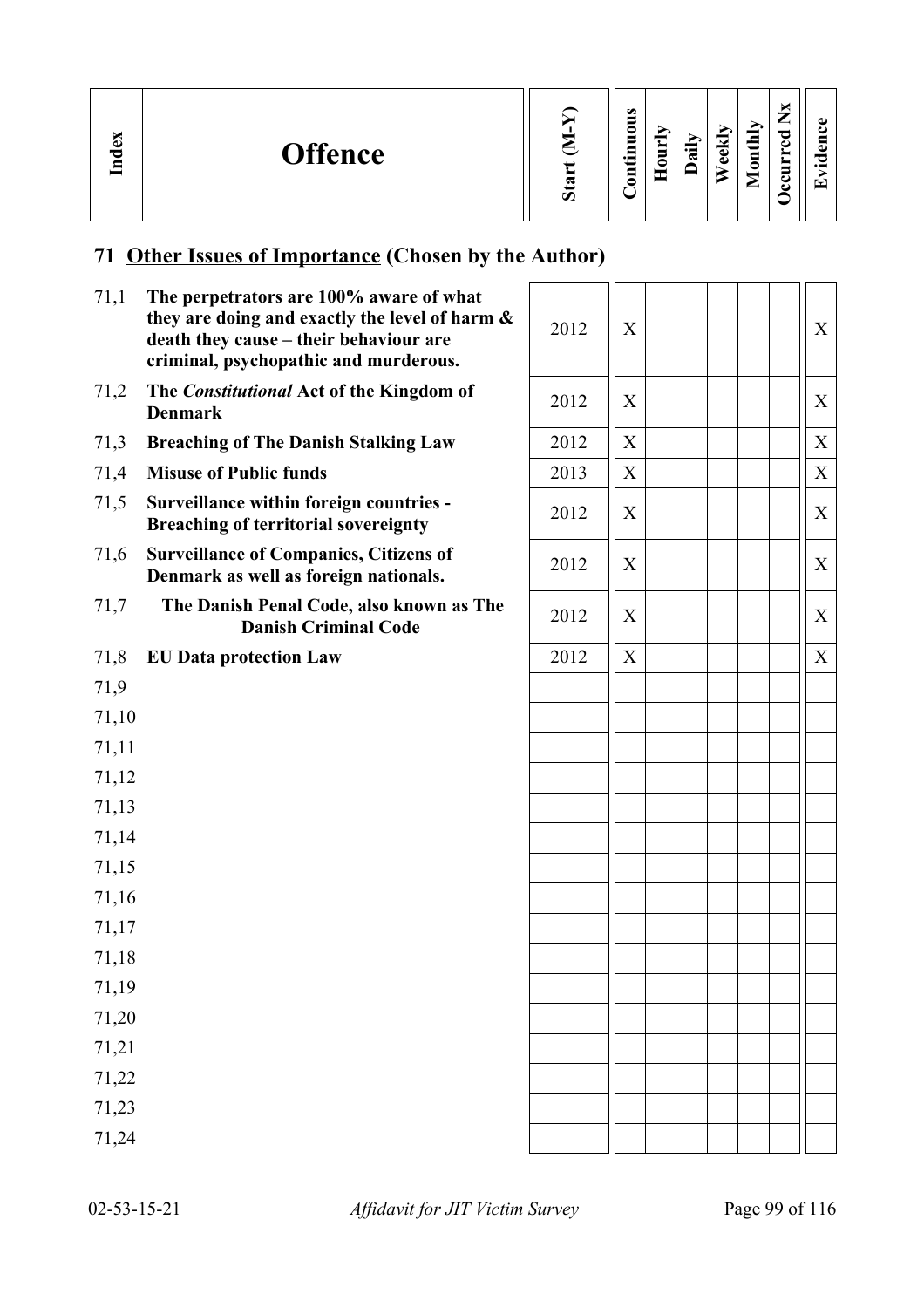| Index | <b>Offence</b> | Start (M-Y) | Continuous | Hourly | Daily | Weekly | Monthly | $\sum_{i=1}^{N}$<br>Occurred | idence<br>$\mathbf{E}$ |
|-------|----------------|-------------|------------|--------|-------|--------|---------|------------------------------|------------------------|
| 71,25 |                |             |            |        |       |        |         |                              |                        |
| 71,26 |                |             |            |        |       |        |         |                              |                        |
| 71,27 |                |             |            |        |       |        |         |                              |                        |
| 71,28 |                |             |            |        |       |        |         |                              |                        |
| 71,29 |                |             |            |        |       |        |         |                              |                        |

## **72 Threats & Retaliation for Writing This Affidavit**

- 72,1 **Increase in Stalking and Intimidation**
- 72,2 **Verbal Threats or Threats Via Voice-to-Skull** 2018 X
- 72,3 **Increase in Implant Torture**
- 72,4 **Increase in Directed Energy Weapon Attacks**
- 72,5 **Increase in Other Physical Assaults**
- 72,6 **Intimidation, Assaults on Witnesses or Experts**
- 72,7 **Assassination Attempts**
- 72,8 **Attacks on Pets, Family, Friends or Others**
- 72,9 **Termination of Job or Rental Contract**
- 72,10 **Induced Illnesses, Injuries or Accidents**

### **73 Warfare Operations**

- 73,1 **Psychological Warfare** 2013 X
- 73,2 **Physical Warfare w. Military Equip./Personnel**
- 73.3 **Guerilla and Civil Warfare** 2013 X
- 73,4 **Destruction of Leadership and Intelligentsia**
- 73,5 **Biological Warfare**
- 73,6 **Chemical Warfare**
- 73,7 **Radioactive Warfare**
- 73,8 **Directed Energy and Electromagnetic**
- 
- 73,10 **Administrative Warfare**

| 2018 | $\boldsymbol{\mathrm{X}}$ |             |  |   |             |
|------|---------------------------|-------------|--|---|-------------|
| 2018 | $\boldsymbol{\mathrm{X}}$ |             |  |   |             |
|      |                           |             |  |   |             |
| 2018 | $\boldsymbol{\mathrm{X}}$ |             |  |   |             |
| 2018 |                           |             |  | 3 | $\mathbf X$ |
|      |                           |             |  |   |             |
|      |                           |             |  |   |             |
| 2018 |                           | $\mathbf X$ |  |   | $\mathbf X$ |
|      |                           |             |  |   |             |
|      |                           |             |  |   |             |
| 2018 |                           | X           |  |   | X           |



02-53-15-21 *Affidavit for JIT Victim Survey* Page 100 of 116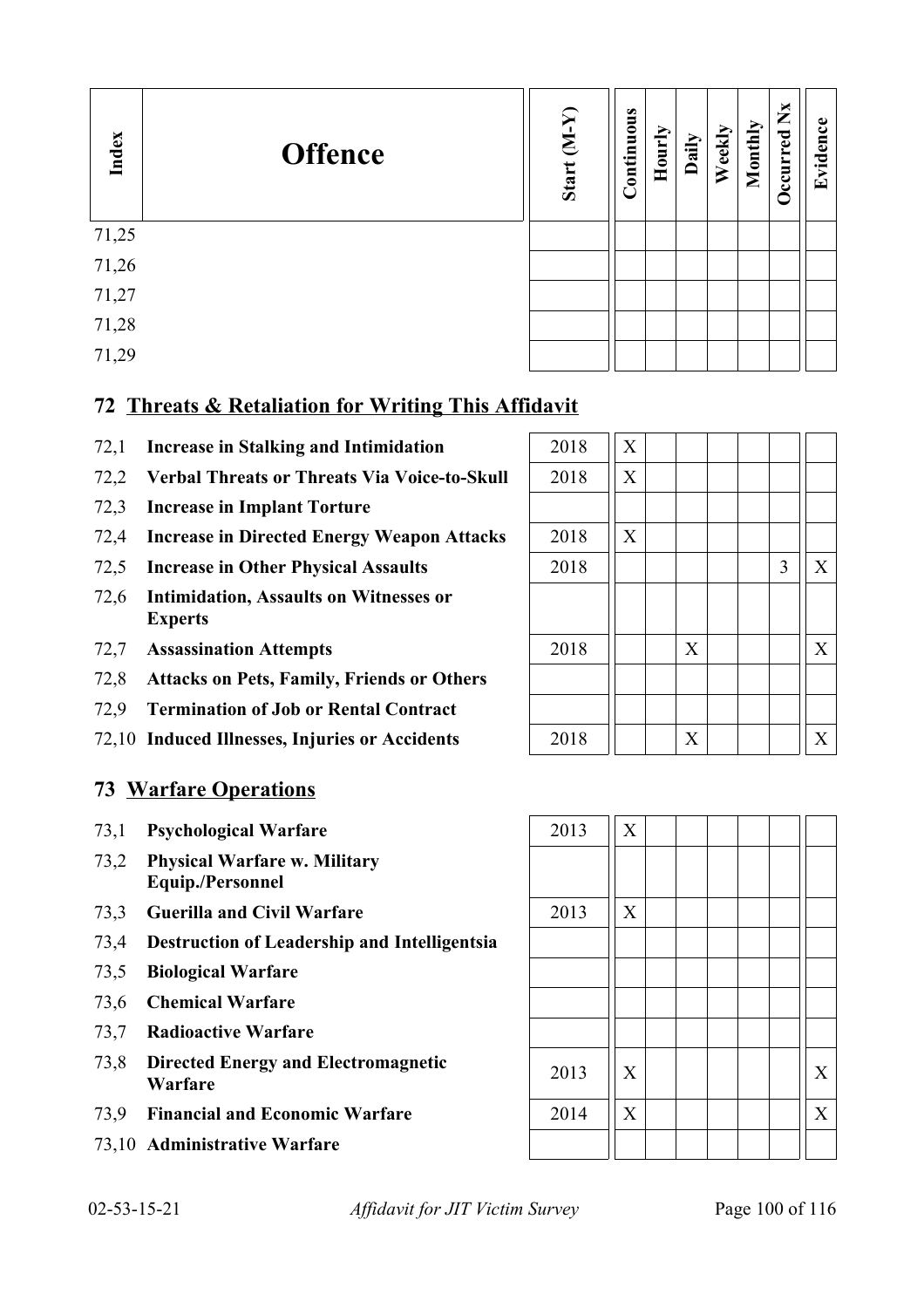| Index | <b>Offence</b>                                       | Start (M-Y) | Continuous | Hourly | Daily | Weekly | Monthly | ž<br>ccurred | Evidence |
|-------|------------------------------------------------------|-------------|------------|--------|-------|--------|---------|--------------|----------|
|       | 73,11 Information Warfare                            |             |            |        |       |        |         |              |          |
|       | 73,12 Cyber Warfare                                  | 2013        | X          |        |       |        |         |              |          |
|       | 73,13 Neuro-Warfare                                  | 2012        | X          |        |       |        |         |              |          |
|       | 73,14 Holocaust or Genocide                          | 2013        |            |        | X     |        |         |              | X        |
|       | 73,15 Destruction of Ecosystems, Burnt-Earth Ops.    |             |            |        |       |        |         |              |          |
|       | 73,16 Destruction of Social Support Networks         | 2014        |            |        | X     |        |         |              |          |
|       | 73,17 Rewriting of History, Falsification of Records |             |            |        |       |        |         |              |          |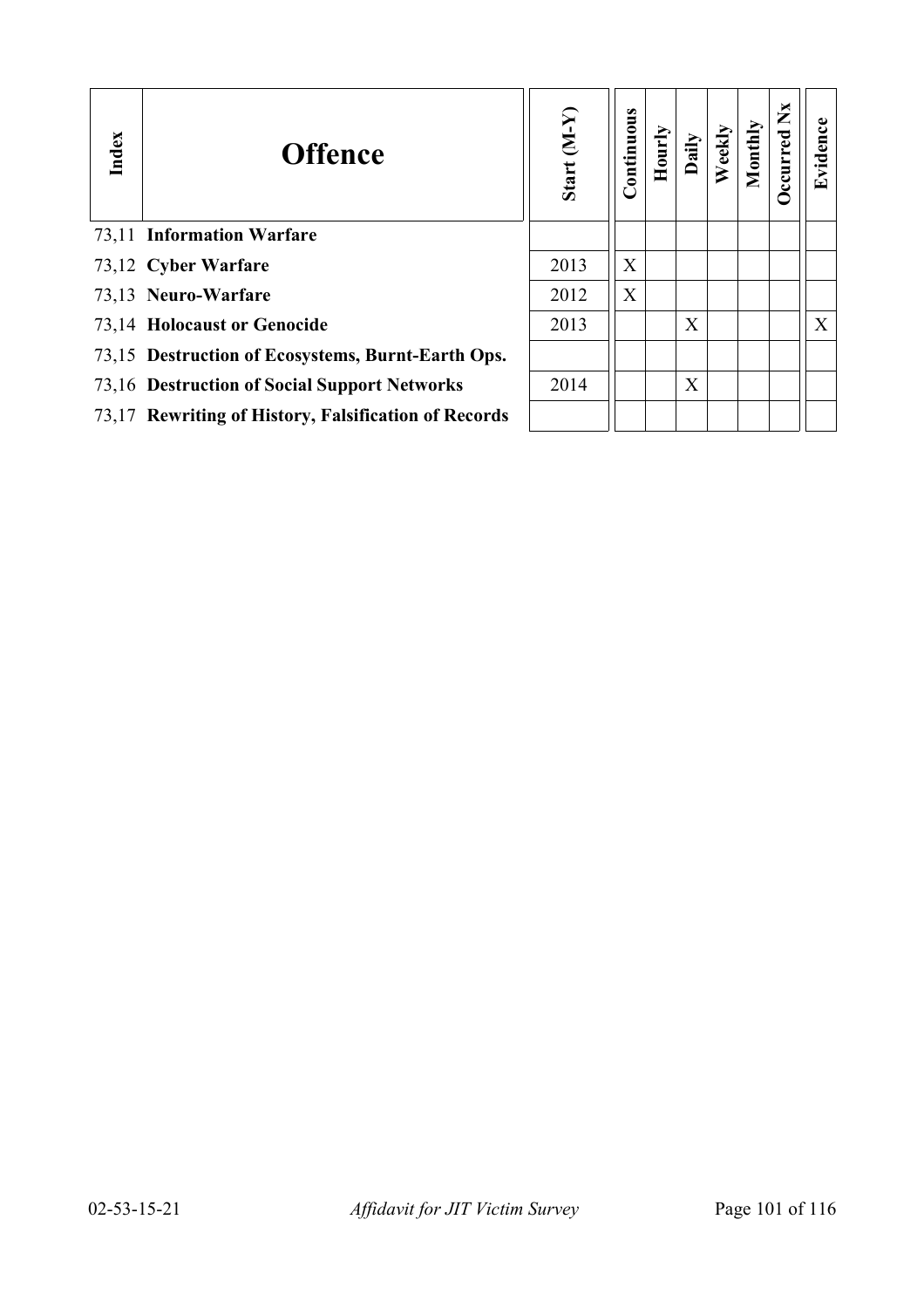| <b>Offence</b><br>പ<br>∼<br>8 |  | $\omega$<br>-<br>$\cdot$ .<br>— | = | ∙⊟<br>≂ | м<br>Œ<br>ω | $\overline{a}$<br>≣<br>0<br>⊏ | _<br>≂<br>d. | $\bullet$ $\blacksquare$ |
|-------------------------------|--|---------------------------------|---|---------|-------------|-------------------------------|--------------|--------------------------|
|-------------------------------|--|---------------------------------|---|---------|-------------|-------------------------------|--------------|--------------------------|

## **74 Violation of Universal Human Rights (Viol. of R. / VoR.)**

| 74,1  | <b>Violation of Freedom and Human Dignity</b>                    | 11-2012 | X                | X                 |
|-------|------------------------------------------------------------------|---------|------------------|-------------------|
| 74,2  | Viol. of Rights by Inequality & Discrimination                   | 11-2012 | X                |                   |
| 74,3  | <b>Violation of Right to Life, Liberty, Security</b>             | 11-2012 | X                | X                 |
| 74,4  | <b>Holding in Slavery or Servitude</b>                           | 11-2012 | X                |                   |
| 74,5  | <b>Torture, Cruel or Degrading Treatment</b>                     | 11-2012 | X                |                   |
| 74,6  | Viol. of Recognition as Person before the Law                    | 11-2012 | X                |                   |
| 74,7  | Viol. of Equality/Equal Protection before Law                    | 11-2012 | X                |                   |
| 74,8  | <b>Right to Effective Remedy by Nation.</b><br><b>Tribunal</b>   | 11-2012 | X                |                   |
| 74,9  | <b>Arbitrary Arrest, Detention or Exile</b>                      |         |                  |                   |
|       | 74,10 Viol. of Fair, Public Hearing by Tribunal                  |         |                  |                   |
|       | 74,11 Viol. of Right to be Considered Innocent                   | 11-2012 | X                | X                 |
|       | 74,12 Interference w Privacy, Family, Home,<br>Corres.           | 11-2012 | X                | X                 |
|       | 74,13 Attacks upon Honour and Reputation                         | 11-2012 | X                | X                 |
|       | 74,14 Viol. of Freedom of Movement and Residence                 | 11-2012 | X                | X                 |
|       | 74,15 Viol. of Right to Asylum in other Countries                |         |                  |                   |
|       | 74,16 Viol. of Right to Nationality and To Change It             |         |                  |                   |
|       | 74,17 Viol. of R. to Marriage, Family, Its Protection            | 11-2012 | X                | X                 |
|       | 74,18 VoR. to Own Property, Arbitrary Deprivation                | 11-2012 | X                |                   |
|       | 74,19 Viol. of Freedom of Thought and Religion                   | 11-2012 | X                | X                 |
|       | 74,20 Viol. of Freedom of Opinion and Information                | 2013    | X                | X                 |
| 74,21 | Viol. of R. to Free, Peaceful Assembly &<br>Assoc.               |         |                  |                   |
|       | 74,22 Viol. of Right to Participate in Gov. &<br><b>Election</b> |         |                  |                   |
|       | 74,23 Viol. of R. to Equal Access to Public Service              | 11-2012 | X                |                   |
|       | 74,24 Viol. of R. to Social Security                             | 11-2012 | X                |                   |
|       | 74,25 Viol. of R. to Economic, Social, Cultural Dev.             |         |                  |                   |
|       | 74,26 VoR. to Work, Its Free Choice, Just Condition              | 2013    | $\boldsymbol{X}$ | $X_{\mathcal{E}}$ |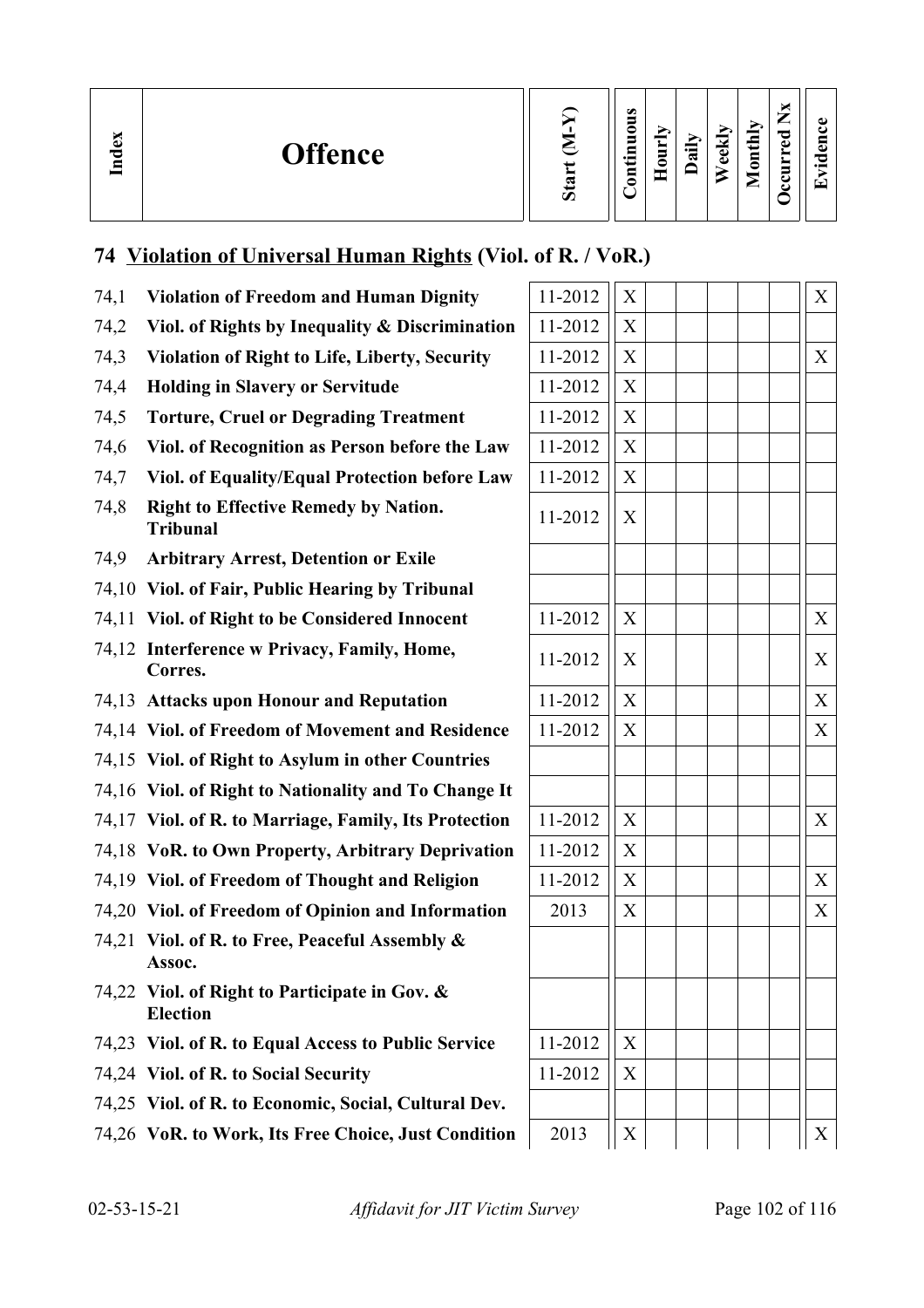| Index | <b>Offence</b>                                    | $\overline{\mathbf{z}}$<br>Start | uous |  | Ē | ž<br>E |  |
|-------|---------------------------------------------------|----------------------------------|------|--|---|--------|--|
|       | 74,27 Viol. of R. to Equal Pay for Equal Work     |                                  |      |  |   |        |  |
|       | 74,28 VoR. to Just Remuneration. Ensuring Dignity | 2015                             |      |  |   |        |  |
|       | 74,29 Viol. of R. to Form or Join Trade Unions    |                                  |      |  |   |        |  |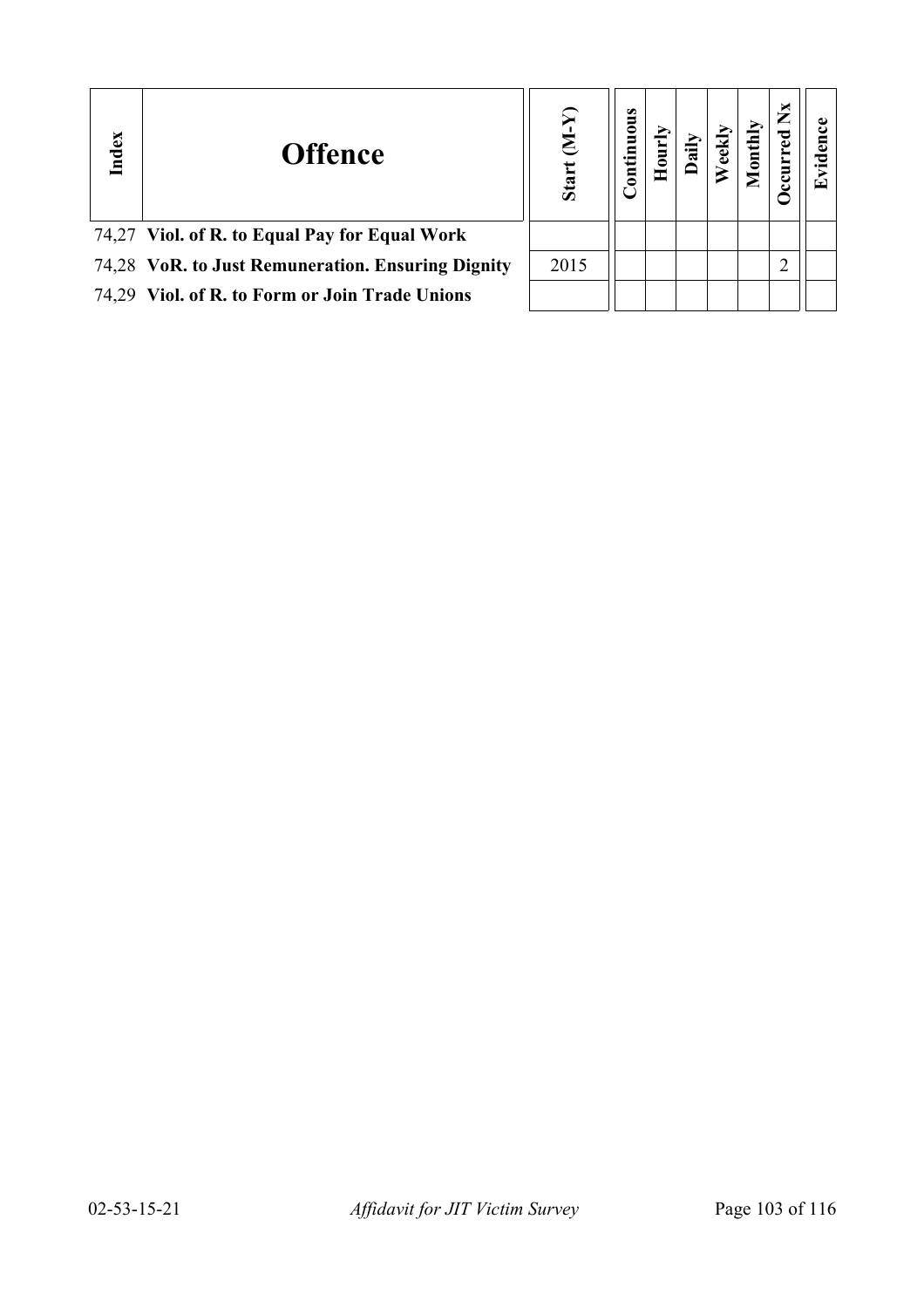| Index | <b>Offence</b>                                          | Start (M-Y) | Continuous | Hourly | Daily | Weekly | Monthly | Occurred Nx | Evidence |
|-------|---------------------------------------------------------|-------------|------------|--------|-------|--------|---------|-------------|----------|
|       | 74,30 VoR. to Rest, Leisure, Work Limit & Holidays      | 11-2012     | X          |        |       |        |         |             | X        |
|       | 74,31 VoR. to Food, Clothing, Housing, Medical Care     | 11-2012     | X          |        |       |        |         |             | X        |
|       | 74,32 VoR. to Special Care f. Motherhood/Childhood      |             |            |        |       |        |         |             |          |
|       | 74,33 Violation of Right to Education                   |             |            |        |       |        |         |             |          |
|       | 74,34 VoR to Education to Strengthen Human Rights       |             |            |        |       |        |         |             |          |
|       | 74,35 VoR. of Parents to Choose Child's Education       |             |            |        |       |        |         |             |          |
|       | 74,36 Viol. of Right to Participate in Cultural Life    | 11-2012     | X          |        |       |        |         |             | X        |
|       | 74,37 VoR. to Share in Scientific Advance & Benefits    | 11-2012     | X          |        |       |        |         |             | X        |
|       | 74,38 VoR. to Protection of Intellectual Property       | 11-2012     | X          |        |       |        |         |             | X        |
|       | 74,39 VoR Realisation by Social/International Order     | 2012        | X          |        |       |        |         |             |          |
|       | 74,40 Viol. of Community Duties for Free & Full<br>Dev. |             |            |        |       |        |         |             |          |
|       | 74,41 Destruction of Human Rights and Freedoms          | 2012        | X          |        |       |        |         |             | X        |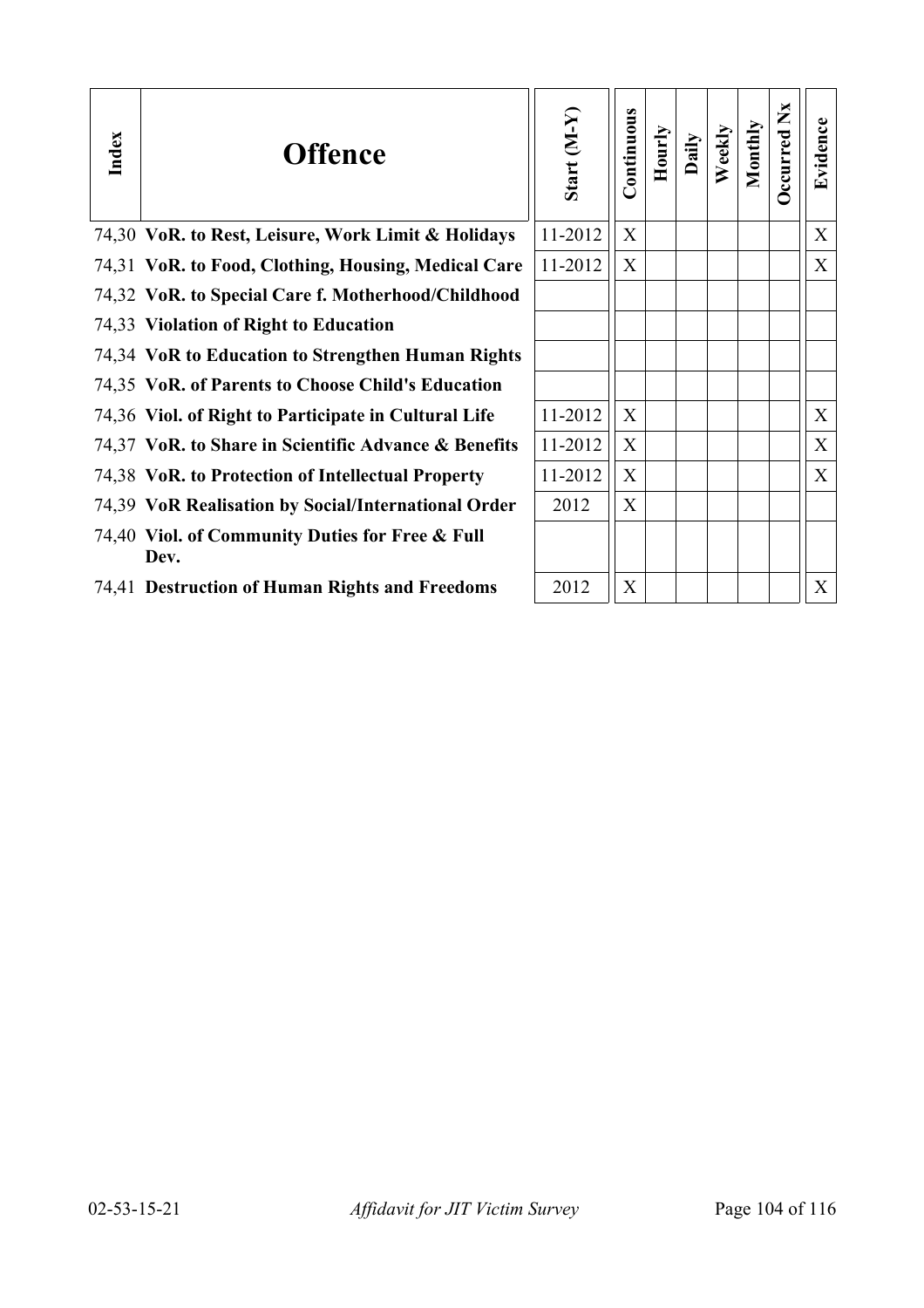| $\mathbb{Z}$<br><b>Offence</b><br>ರ<br>▭ | ದ<br>Ò | $\omega$<br>-<br>-<br>$\bullet$ $\blacksquare$<br>— | _ | $\cdot$ $-$<br>≂ | м<br>نه<br>تە | $\blacktriangleright$<br>₫<br>د<br>Ξ<br>≏<br>_ | _<br>ెం<br>Œ<br>− | . . |
|------------------------------------------|--------|-----------------------------------------------------|---|------------------|---------------|------------------------------------------------|-------------------|-----|
|------------------------------------------|--------|-----------------------------------------------------|---|------------------|---------------|------------------------------------------------|-------------------|-----|

## **75 Violation of the Geneva Conventions & Crimes Against Humanity**

#### **Grave Breaches of Geneva Conventions**

- 75.1 **Inhumane or Cruel Treatment**
- 
- 75,3 **Mutilation**
- 75,4 **Wilful Killing**
- 75,5 **Biological or Scientific Experiments**
- 75,6 Wilfully Causing Great Suffering
- 75,7 **Causing Serious Injury to Body or Health**
- 75.8 **Extensive, Unlawful or Wanton Destruction**
- 75,9 **Compelled to Serve in Hostile Armed Forces**
- 75,10 **Deprivation of Right to a Fair & Regular Trial**
- 75,11 **Unlawful Deportation or Transfer**
- 75,12 **Unlawful Confinement**
- 75,13 **Taking of Hostages**

#### **Other War Crimes**

- 75,14 **Attack on Individual Civilians or Population** 11-2012 X X
- 75,15 **Attack on Humanitarian Assistance** 2014 2
- 75,16 Attack on Non-Defended/Demilitarised Zone
- 75,17 **Bombarding Dwellings by Whatever Means**
- 75,18 **Attack on Person Who is Incapable of Fighting**
- 75,19 Attack on Wounded, Sick, Old, Children
- 75,20 **Attack on Mothers and Expectant Mothers**
- 75,21 Attack on Family Life
- 75,22 Attack on Transport or Care of Wounded/Sick
- 75,23 **Attacking Hospitals With Wounded and Sick**
- 75,24 **Viol. of the Care for the Wounded and Sick**
- 75,25 Wilful Injury to Civilians
- 75,26 Seriously Endangered Physical/Mental Health
- 75,27 Killing or Wounding Civilians Treacherously

|      | <b>Grave Breaches of Geneva Conventions</b>          |         |   |  |                  |  |
|------|------------------------------------------------------|---------|---|--|------------------|--|
|      | 75,1 Inhumane or Cruel Treatment                     | 11-2012 | X |  | X                |  |
| 75,2 | <b>Torture</b>                                       | 2012    | X |  | X                |  |
| 75,3 | <b>Mutilation</b>                                    | 2013    | X |  | X                |  |
|      | 75,4 Wilful Killing                                  | 2015    | X |  | X                |  |
| 75,5 | <b>Biological or Scientific Experiments</b>          |         |   |  |                  |  |
| 75,6 | <b>Wilfully Causing Great Suffering</b>              | 2012    | X |  | $\boldsymbol{X}$ |  |
| 75,7 | <b>Causing Serious Injury to Body or Health</b>      | 2012    | X |  | X                |  |
| 75,8 | <b>Extensive, Unlawful or Wanton Destruction</b>     | 2012    | X |  | X                |  |
| 75,9 | <b>Compelled to Serve in Hostile Armed Forces</b>    |         |   |  |                  |  |
|      | 75,10 Deprivation of Right to a Fair & Regular Trial |         |   |  |                  |  |
|      | 75,11 Unlawful Deportation or Transfer               |         |   |  |                  |  |
|      | 75,12 Unlawful Confinement                           |         |   |  |                  |  |
|      | 75,13 Taking of Hostages                             |         |   |  |                  |  |

| 11-2012 | $\overline{X}$            |  |  |                | $\bar{X}$                 |
|---------|---------------------------|--|--|----------------|---------------------------|
| 2014    |                           |  |  | $\overline{2}$ |                           |
| 2012    |                           |  |  |                |                           |
|         |                           |  |  |                |                           |
| 2012    | $\boldsymbol{\mathrm{X}}$ |  |  |                | $\boldsymbol{X}$          |
| 2014    | $\boldsymbol{\mathrm{X}}$ |  |  |                | X                         |
|         |                           |  |  |                |                           |
| 12-2012 | $\boldsymbol{\mathrm{X}}$ |  |  |                | $\boldsymbol{\mathrm{X}}$ |
| 2014    |                           |  |  | X              |                           |
|         |                           |  |  |                |                           |
|         |                           |  |  |                |                           |
| 2012    | $\boldsymbol{\mathrm{X}}$ |  |  |                | $\mathbf X$               |
| 2012    | $\boldsymbol{\mathrm{X}}$ |  |  |                | $\mathbf X$               |
| 2013    | $\boldsymbol{\mathrm{X}}$ |  |  |                | X                         |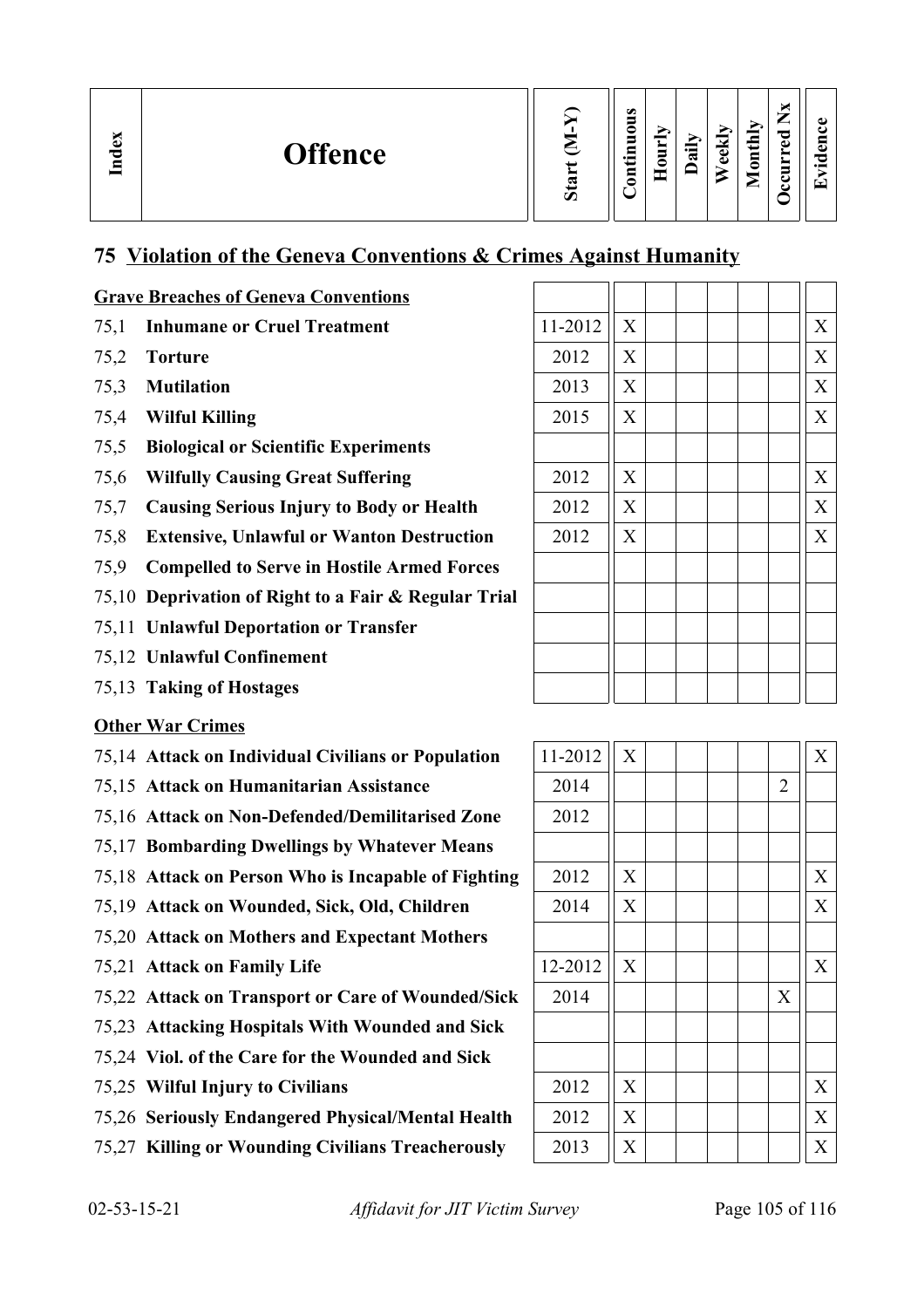| Index | <b>Offence</b>                                        | Start (M-Y) | Continuous | Hourly | Daily | Weekly | Monthly | Occurred Nx | Evidence |
|-------|-------------------------------------------------------|-------------|------------|--------|-------|--------|---------|-------------|----------|
|       | 75,28 Weapons Cause Unnecessary Suffering/Injury      | 11-2012     | X          |        |       |        |         |             | X        |
|       | 75,29 Employing Poisons                               |             |            |        |       |        |         |             |          |
|       | 75,30 Unwarranted Removal of Tissue or Organs         |             |            |        |       |        |         |             |          |
|       | 75,31 Denial of Medical Care Demanded by Health       |             |            |        |       |        |         |             |          |
|       | 75,32 Viol. Personal Dignity, Degrading Treatment     | 11-2012     | X          |        |       |        |         |             |          |
|       | 75,33 Indecently Assaulted or Raped                   | 2014        |            |        |       |        | X       |             |          |
|       | 75,34 Forced into Prostitution, Trafficking           |             |            |        |       |        |         |             |          |
|       | 75,35 Lack of Protection in the Hands of the Enemy    | 11-2012     | X          |        |       |        |         |             | X        |
|       | 75,36 Refusal of Protection Against Threat or Insults | 11-2012     |            |        |       |        | X       |             |          |
|       | 75,37 Refusal of Protection Against Public Curiosity  |             |            |        |       |        |         |             |          |
|       | 75,38 Refusal to Respect Honour and Family Rights     | 2012        | X          |        |       |        |         |             | X        |
|       | 75,39 Refusal to Respect Religious Practices          |             |            |        |       |        |         |             |          |
|       | 75,40 Using Children Under 15 Years in Hostilities    |             |            |        |       |        |         |             |          |
|       | 75,41 Protected Civilians Forced to Give Info         |             |            |        |       |        |         |             |          |
|       | 75,42 Civilians Punished for Offence Not Committed    |             |            |        |       |        |         |             |          |
|       | 75,43 Abolishing Rights in a Court of Law             |             |            |        |       |        |         |             |          |
|       | 75,44 Extra-Judicial Sentences and Executions         |             |            |        |       |        |         |             |          |
|       | 75,45 Settling of Occupiers Into Conquered Zone       |             |            |        |       |        |         |             |          |
|       | <b>Crimes Against Humanity</b>                        |             |            |        |       |        |         |             |          |

- 75,46 **Murder**
- 75,47 **Extermination**
- 75,48 **Enslavement**
- 75,49 **Deportation or Forcible Transfer**
- 75,50 **Imprisonment, Deprivation of Physical Liberty**
- **75,51 Torture**
- 75,52 **Rape, Sexual Slavery, Enforced Prostitution**
- 75,53 **Persecutions Against Any Identifiable Group**
- 75,54 **Enforced Disappearances of Persons**
- 75,55 **Crime of Apartheid**
- 75,56 Inhumane Acts, Serious Injury to Body / Mind

| 11-2012 | $\mathbf X$ |  |  | $\mathbf X$ |
|---------|-------------|--|--|-------------|
|         |             |  |  |             |
| 11-2012 | $\mathbf X$ |  |  | $\mathbf X$ |
| 11-2012 | $\mathbf X$ |  |  | $\mathbf X$ |
|         |             |  |  |             |
|         |             |  |  |             |
|         |             |  |  |             |
|         |             |  |  |             |
| 11-2012 | X           |  |  | X           |

02-53-15-21 *Affidavit for JIT Victim Survey* Page 106 of 116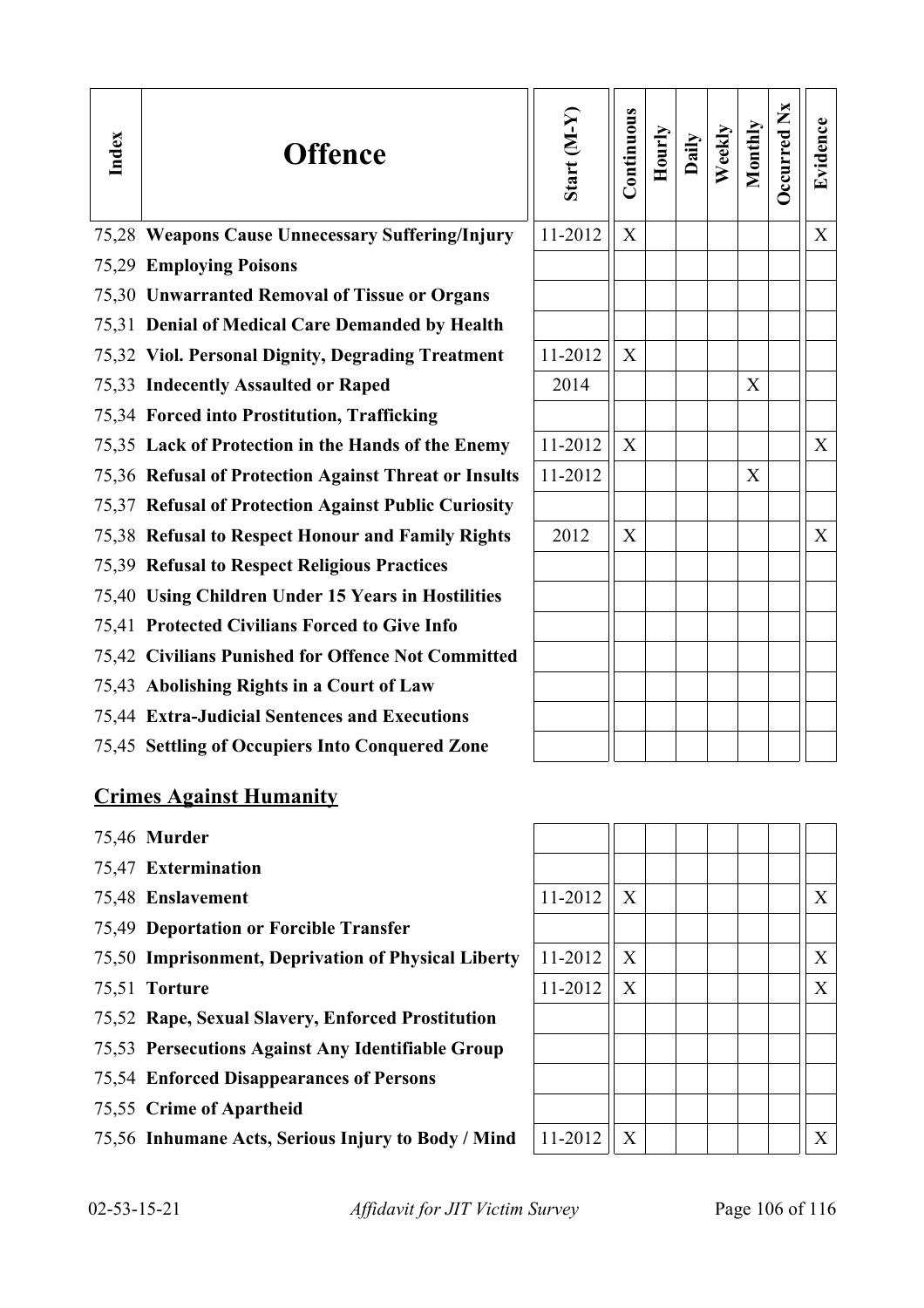| ക<br><b>Offence</b><br>ਣ<br>르 | ∾<br>n | $\omega$<br>0<br>−<br>$\bullet$<br>ᄆ<br>0<br>- - | r.<br>੶ਫ਼<br>$\blacksquare$<br>_ | €<br>ē | onthly<br>▱ | _<br>P<br>ω<br>-<br>c<br>ے | $\overline{\phantom{0}}$<br>$\overline{\phantom{0}}$ |
|-------------------------------|--------|--------------------------------------------------|----------------------------------|--------|-------------|----------------------------|------------------------------------------------------|
|-------------------------------|--------|--------------------------------------------------|----------------------------------|--------|-------------|----------------------------|------------------------------------------------------|

## **76 Violation of the European Convention on Human Rights (Viol. of HR)**

| 76,1 | <b>Failure/Refusal to Secure Rights and Freedoms</b> | 11-2012 | $\mathbf X$ |  | X                |
|------|------------------------------------------------------|---------|-------------|--|------------------|
| 76,2 | Violation of the Human Right to Life                 | 11-2012 | $\mathbf X$ |  | $\mathbf X$      |
| 76,3 | <b>Violation of the Prohibition of Torture</b>       | 11-2012 | $\mathbf X$ |  | $\mathbf X$      |
| 76,4 | Viol. of Prohibition of Slavery/Forced Labour        |         |             |  |                  |
| 76,5 | <b>Violation of Right to Liberty and Security</b>    | 11-2012 | $\mathbf X$ |  | $\boldsymbol{X}$ |
| 76,6 | <b>Violation of Right to a Fair Trial</b>            |         |             |  |                  |
| 76,7 | <b>Punishments Without Law</b>                       | 11-2012 | X           |  | X                |
| 76,8 | Viol. of HR to Respect for Private/Family Life       | 11-2012 | X           |  | X                |
| 76,9 | V. of Freedom of Thought/Conscience/Religion         | 11-2012 | X           |  | X                |
|      | 76,10 Viol. of Freedom of Expression                 |         |             |  |                  |
|      | 76,11 Viol. of Freedom of Assembly and Association   |         |             |  |                  |
|      | 76,12 Violation of Right to Marry                    |         |             |  |                  |
|      | 76,13 Violation of Right to an Effective Remedy      | 11-2012 | X           |  | X                |
|      | 76,14 Violation of Prohibition of Discrimination     |         |             |  |                  |
|      | 76,15 Violation of Prohibition of Abuse of Rights    |         |             |  |                  |
|      | 76,16 Violation of Protection of Property            | 11-2012 | X           |  | X                |
|      | 76,17 Violation of Right to Education                |         |             |  |                  |
|      | 76,18 Viol. of Prohibition of Imprisonment for Debt  |         |             |  |                  |
|      | 76,19 Viol. of Freedom of Movement and Residence     |         |             |  |                  |
|      | 76,20 Viol. of Prohibition of Expulsion of Nationals |         |             |  |                  |
|      | 76,21 Viol. of Right to Appeal in Criminal Matters   |         |             |  |                  |
|      | 76,22 Denied Compensation f. Wrongful Conviction     |         |             |  |                  |
|      | 76,23 Viol. of Right Not to be Tried/Punished Twice  |         |             |  |                  |
|      | 76,24 Violation of Equality Between the Spouses      |         |             |  |                  |
|      |                                                      |         |             |  |                  |

## **77 Violation of Other Rights and Regulations**

- 77,1 Violation of Protection from Harassment Act
- 77,2 Violation of Employment Rights
- 77,3 Violation of Health and Safety Regulations

| $11 - 2012$ |  |  |  |  |
|-------------|--|--|--|--|
| $11 - 2012$ |  |  |  |  |
| $11 - 2012$ |  |  |  |  |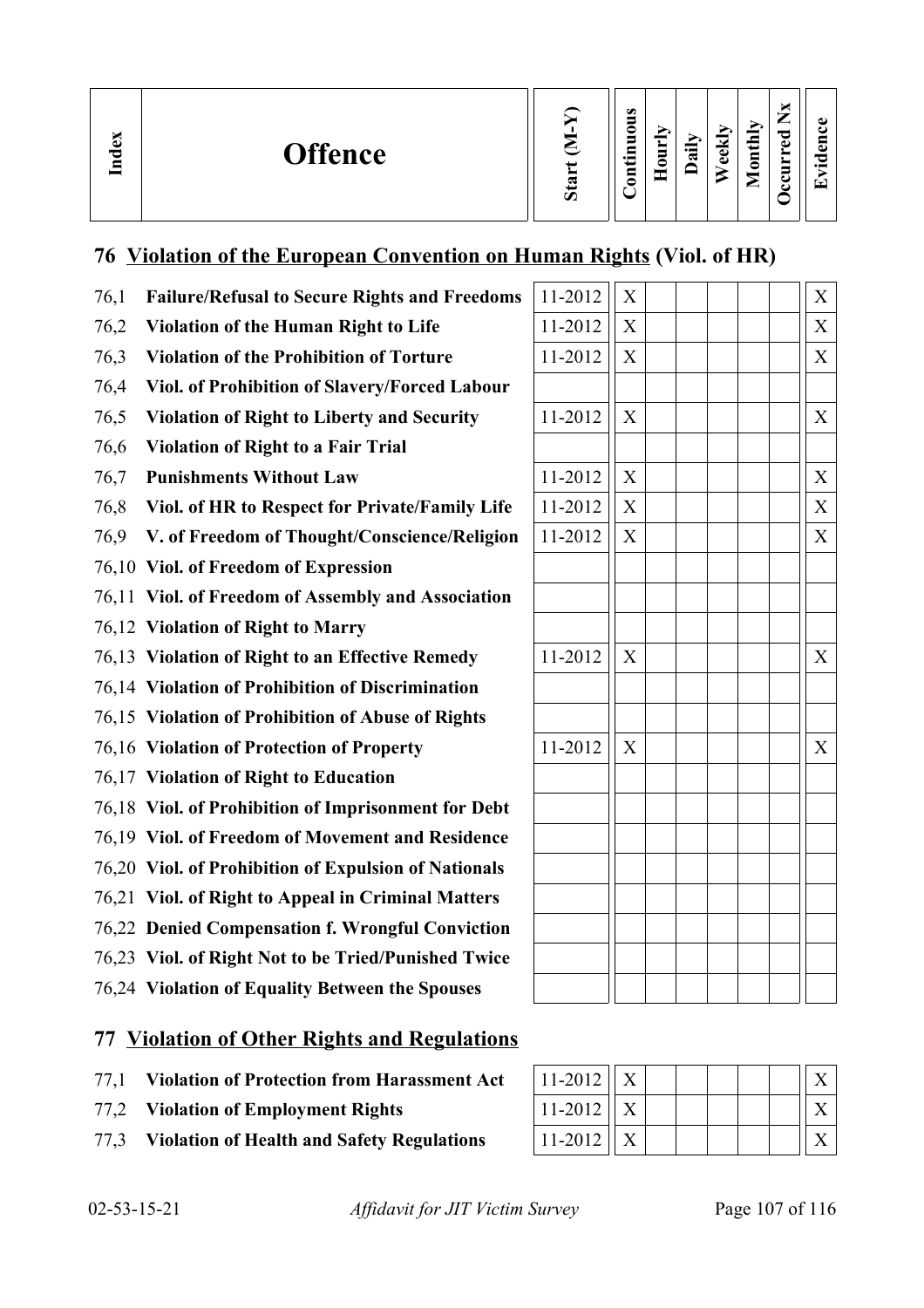| $\mathbf{g}$<br>Ind | <b>Offence</b> | Ø | $\omega$<br>=<br>∊<br>5<br>.특<br>$\mathbf{g}$ |  | $\overline{\phantom{0}}$<br>$\boldsymbol{\sigma}$ | ➤<br>≂<br>Φ<br>ω | onthly<br>◚ | _<br>ರ<br>ω<br>−<br>∼<br>-<br>e<br>ت | . . |
|---------------------|----------------|---|-----------------------------------------------|--|---------------------------------------------------|------------------|-------------|--------------------------------------|-----|
|---------------------|----------------|---|-----------------------------------------------|--|---------------------------------------------------|------------------|-------------|--------------------------------------|-----|

## **78 Denial of Help**

- 78,1 **Denial of Help by Spouse or Partner**
- 78,2 **Denial of Help by Family**
- 78,3 **Denial of Help by Friends**
- 78,4 **Denial of Help by Colleagues**
- 78,5 **Denial of Help by Human Rights Charities**
- 78,6 **Denial of Help by Social Institutions**
- 78,7 **Denial of Help by Church**
- 78,8 **Denial of Help by Journalists, Press & Media**
- 78,9 **Denial of Help by Professionals & Researchers**
- 78,10 **Denial of Help by Doctors and Hospitals**
- 78,11 **Denial of Help by Psychiatrists, Psychologists**
- 78,12 **Denial of Help by Police**
- 78,13 **Denial of Help by Counter-Terrorism & Intel**
- 78,14 **Denial of Help by Military & Military Police**
- 78,15 **Denial of Help by Frequency Use Regulators**
- 78,16 **Denial of Help by Lawyers**
- 78,17 **Denial of Help by Attorney Generals**
- 78,18 **Denial of Help by Courts**
- 78,19 **Denial of Help by Ambassadors**
- 78,20 **Denial of Help by Parliam., Senators, Congress**
- 78,21 **Denial of Help by EU**
- 78,22 **Denial of Help by UN**

#### **79 Self-Help**

- 
- 79,2 **Forensic Investigation**
- 79.3 **Mutual Victim Support**
- 79,4 Outreach and Public Interest Work
- 79,5 Groups/Charities/Teams Joined or Founded

| 11-2012 |  |  | $\overline{X}$ | $\overline{X}$ |
|---------|--|--|----------------|----------------|
|         |  |  |                |                |
| 2014    |  |  | $\mathbf X$    | $\bar{X}$      |
|         |  |  |                |                |
|         |  |  |                |                |
| 2014    |  |  | $\mathbf X$    | $\overline{X}$ |
|         |  |  |                |                |
|         |  |  |                |                |
|         |  |  |                |                |
| 2014    |  |  | $\overline{2}$ | $\mathbf X$    |
| 2014    |  |  | $\mathbf{1}$   | $\bar{X}$      |
|         |  |  |                |                |
|         |  |  |                |                |
|         |  |  |                |                |
|         |  |  |                |                |
|         |  |  |                |                |
|         |  |  |                |                |
| 2014    |  |  | $\mathbf{1}$   | $\bar{X}$      |
|         |  |  |                |                |
|         |  |  |                |                |

| 79,1 | <b>Shielding</b>                                | 2013 |                | X |  | $\mathbf v$  |
|------|-------------------------------------------------|------|----------------|---|--|--------------|
|      | 79,2 Forensic Investigation                     | 2014 | $\overline{X}$ |   |  | $\mathbf{v}$ |
| 79.3 | <b>Mutual Victim Support</b>                    | 2015 |                | X |  | $\mathbf{v}$ |
| 79.4 | <b>Outreach and Public Interest Work</b>        | 2016 |                | X |  | $\mathbf{v}$ |
| 79,5 | <b>Groups/Charities/Teams Joined or Founded</b> | 2013 |                | X |  | $\mathbf{v}$ |

02-53-15-21 *Affidavit for JIT Victim Survey* Page 108 of 116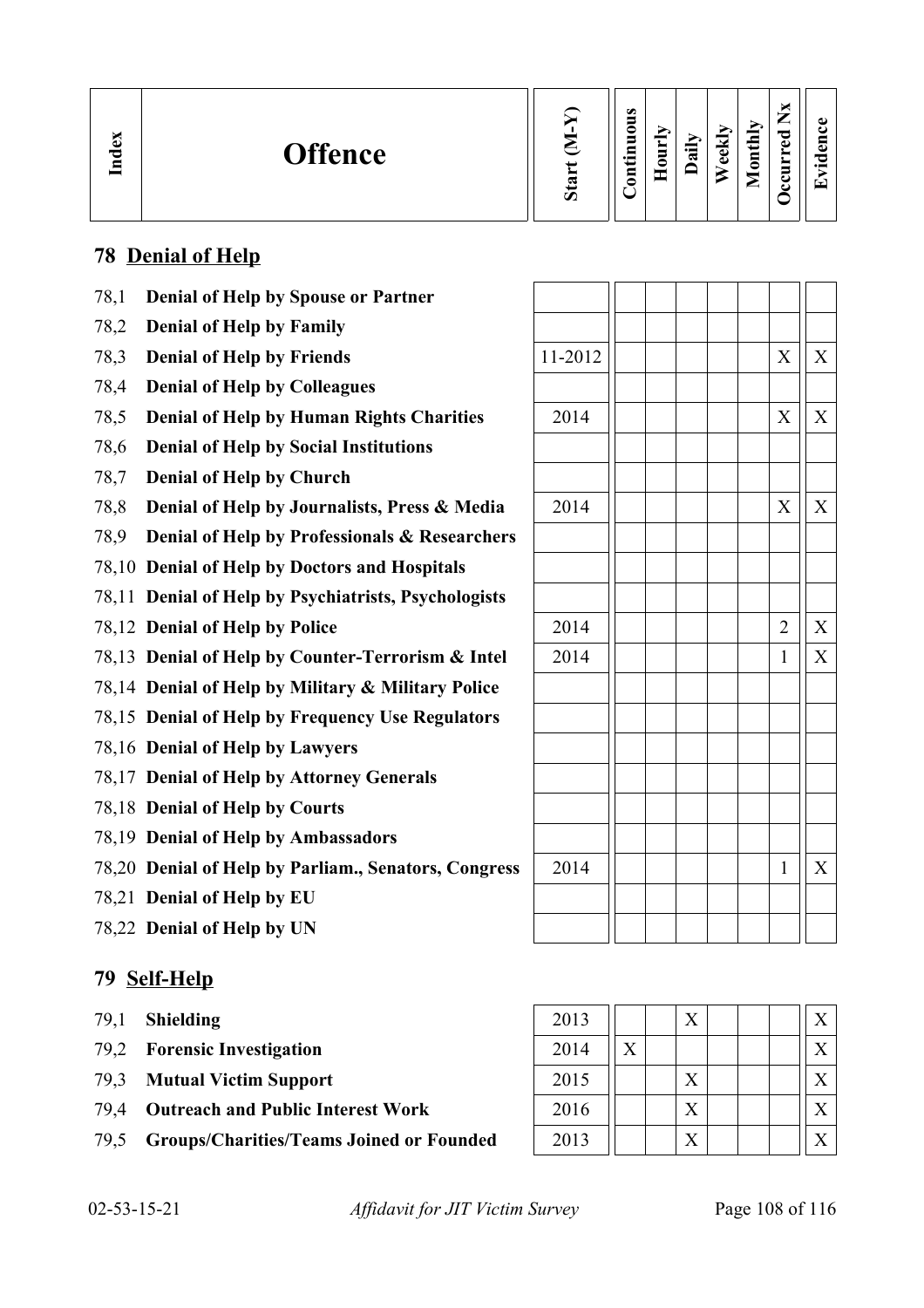

# **80 Costs Incurred (Rounded to Integer Sums)**

**In dex**

| 80,1  | <b>Value of Money Stolen and of Items Stolen</b>     |            |         |   |
|-------|------------------------------------------------------|------------|---------|---|
| 80,2  | <b>Costs of Property Damage</b>                      | <b>DKK</b> | 500000  | X |
| 80,3  | Repair Costs, Including IT Support & Repair          | <b>DKK</b> | 100000  | X |
| 80,4  | <b>Costs of Medical Appointments and Tests</b>       | <b>DKK</b> | 150000  | X |
| 80,5  | <b>Costs of Experts</b>                              | <b>DKK</b> | 10000   | X |
| 80,6  | <b>Costs of Measuring Devices</b>                    | <b>DKK</b> | 3000    | X |
| 80,7  | <b>Costs of Shielding</b>                            | <b>DKK</b> | 2000    |   |
| 80,8  | <b>Costs of Self-Help and Victim Support</b>         | <b>DKK</b> |         |   |
| 80,9  | <b>Travel Expenses Due to Attacks / Getting Help</b> | <b>DKK</b> | 15000   | X |
|       | 80,10 Refuge & Exile Expenses Due to Attacks         | <b>DKK</b> | 10000   |   |
|       | 80,11 Loss in Earnings                               | <b>DKK</b> | 2500000 | X |
|       | 80,12 Loss in Business Income                        | <b>DKK</b> | 5000000 | X |
|       | 80,13 Loss in Pensions                               | <b>DKK</b> | 250000  | X |
|       | 80,14 Loss of Patents                                |            | 1000000 | X |
| 80,15 |                                                      |            |         |   |
| 80,16 |                                                      |            |         |   |
| 80,17 |                                                      |            |         |   |
| 80,18 |                                                      |            |         |   |
| 80,19 |                                                      |            |         |   |
| 80,20 |                                                      |            |         |   |
| 80,21 |                                                      |            |         |   |
| 80,22 |                                                      |            |         |   |
| 80,23 |                                                      |            |         |   |
| 80,24 |                                                      |            |         |   |
| 80,25 |                                                      |            |         |   |
| 80,26 |                                                      |            |         |   |
| 80,27 |                                                      |            |         |   |
| 80,28 |                                                      |            |         |   |
|       | 80,29 TOTAL COSTS LISTED HERE                        |            | 9540000 |   |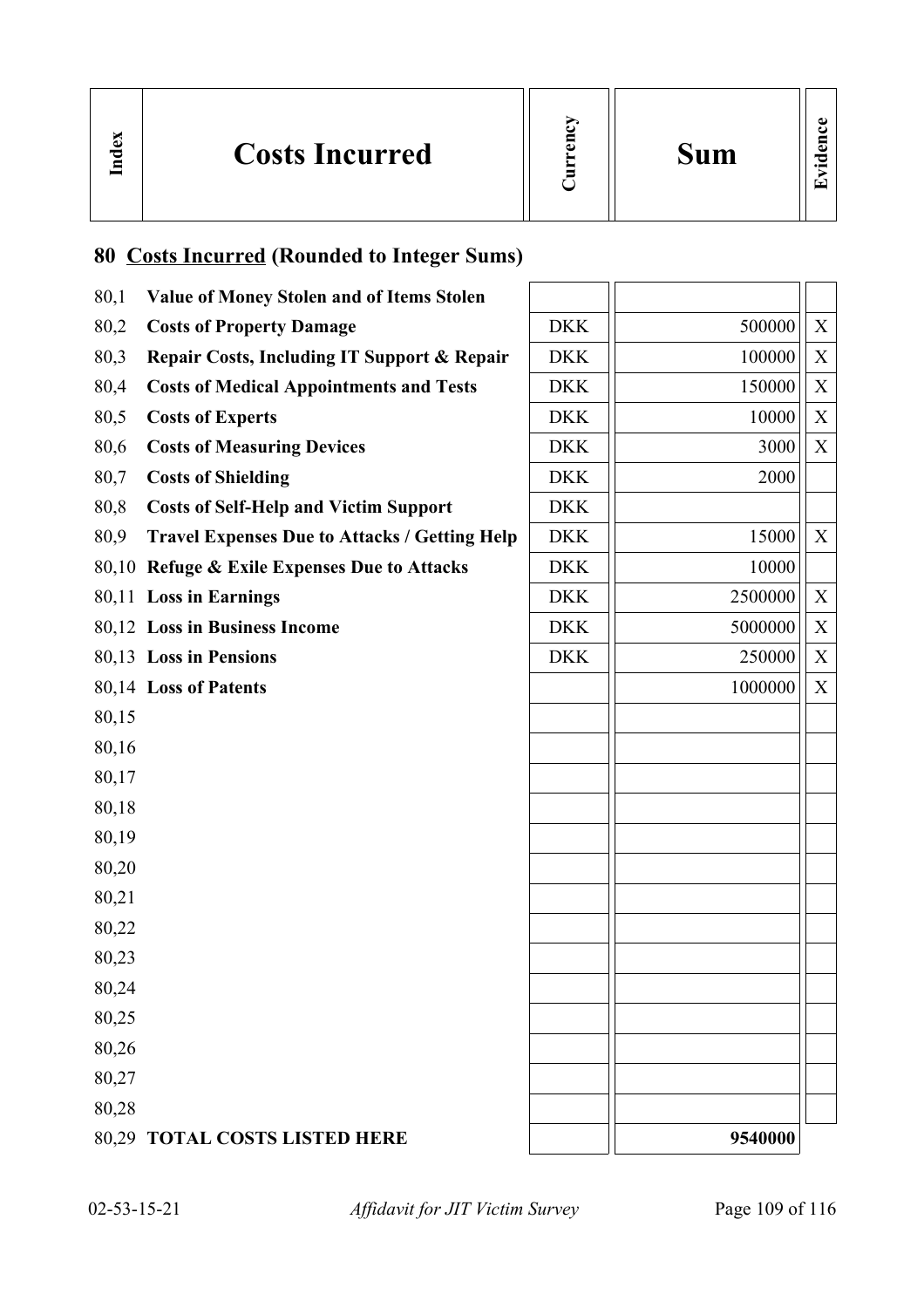## **81a Male Diagram of Most Common Attack, Pain and Injury Locations**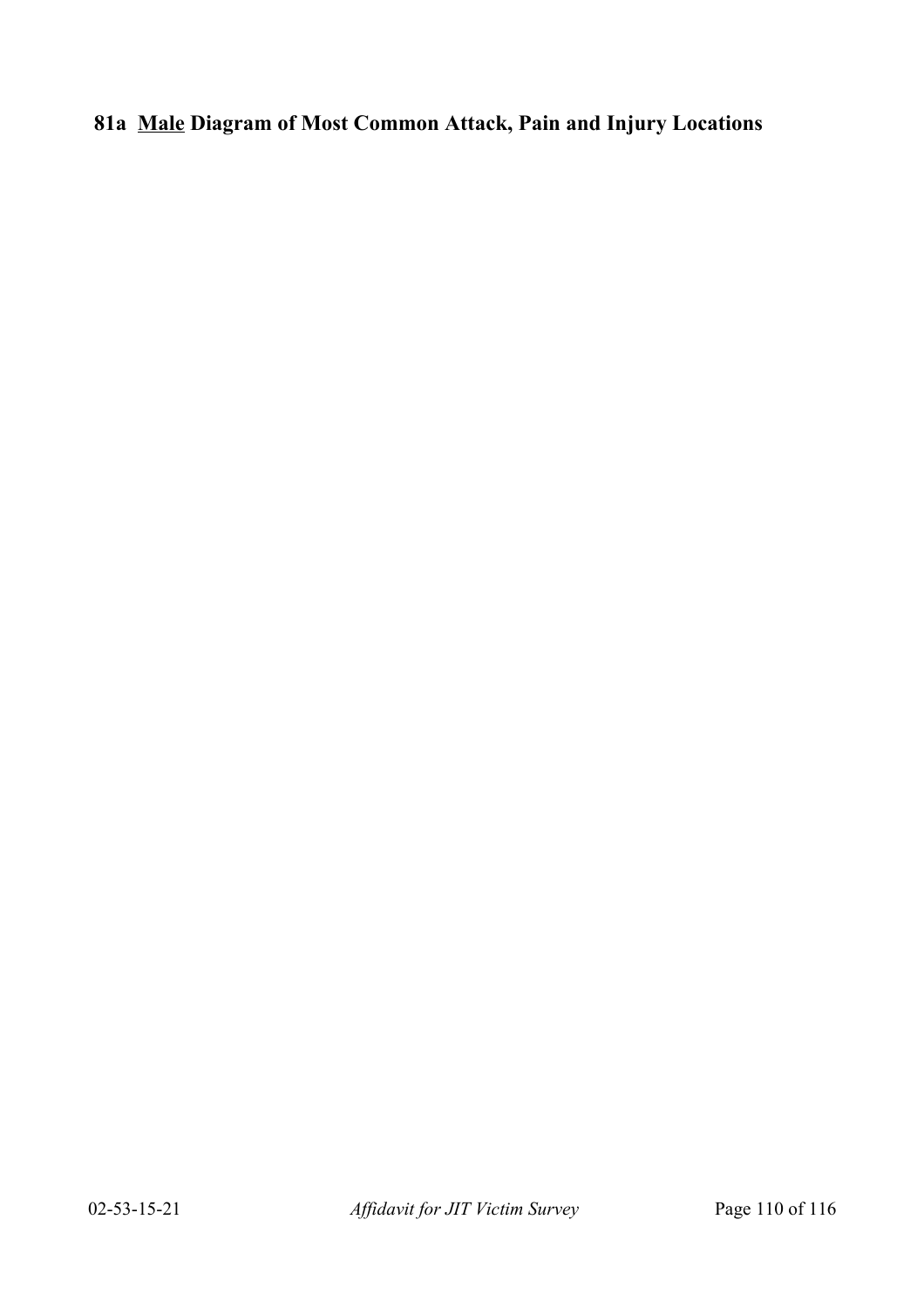## **81b Female Diagram of Most Common Attack, Pain and Injury Locations**



02-53-15-21 *Affidavit for JIT Victim Survey* Page 111 of 116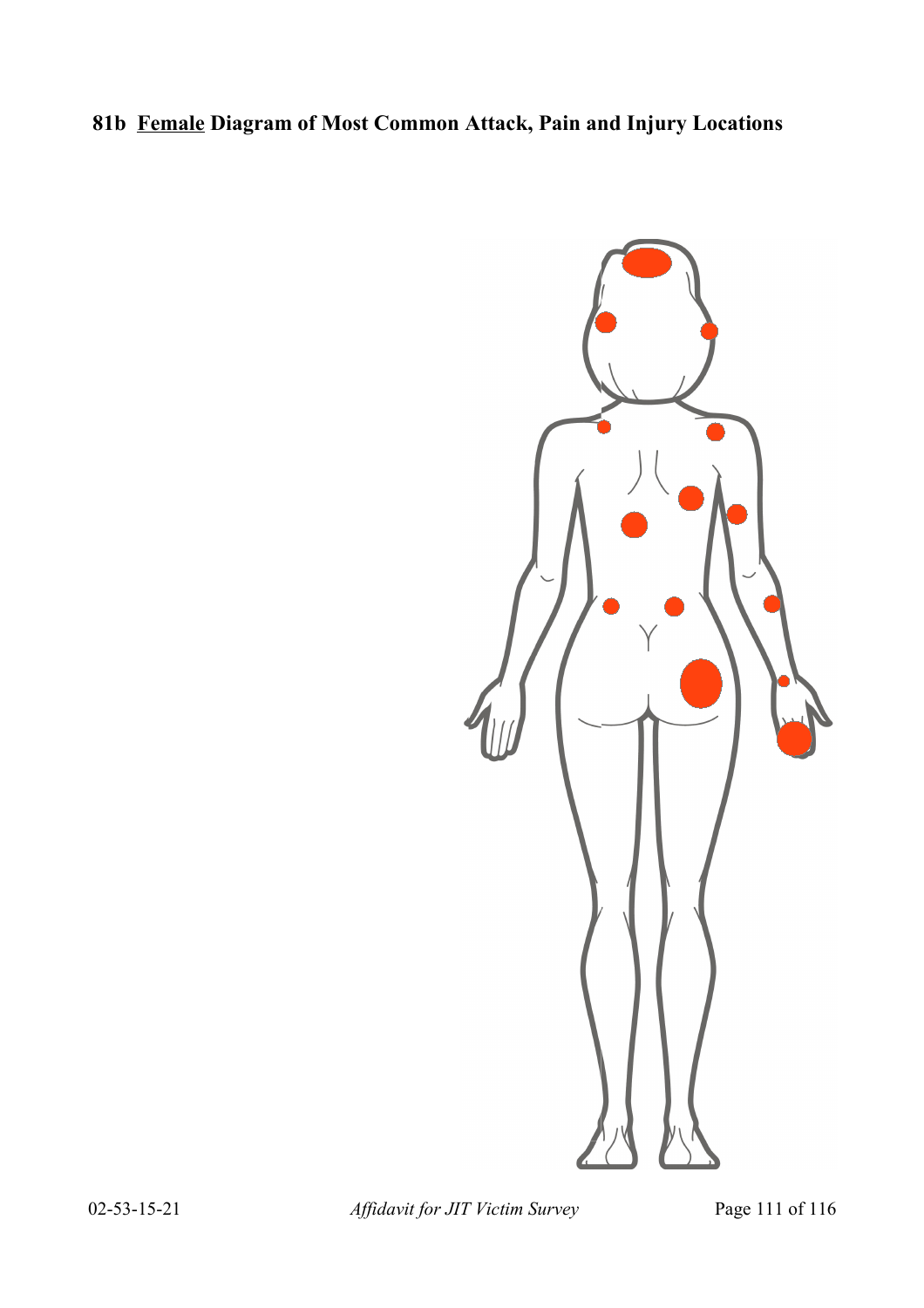## **82a Male Diagram of RFID Sniper-Shots/Chip Implant Locations (If Known)**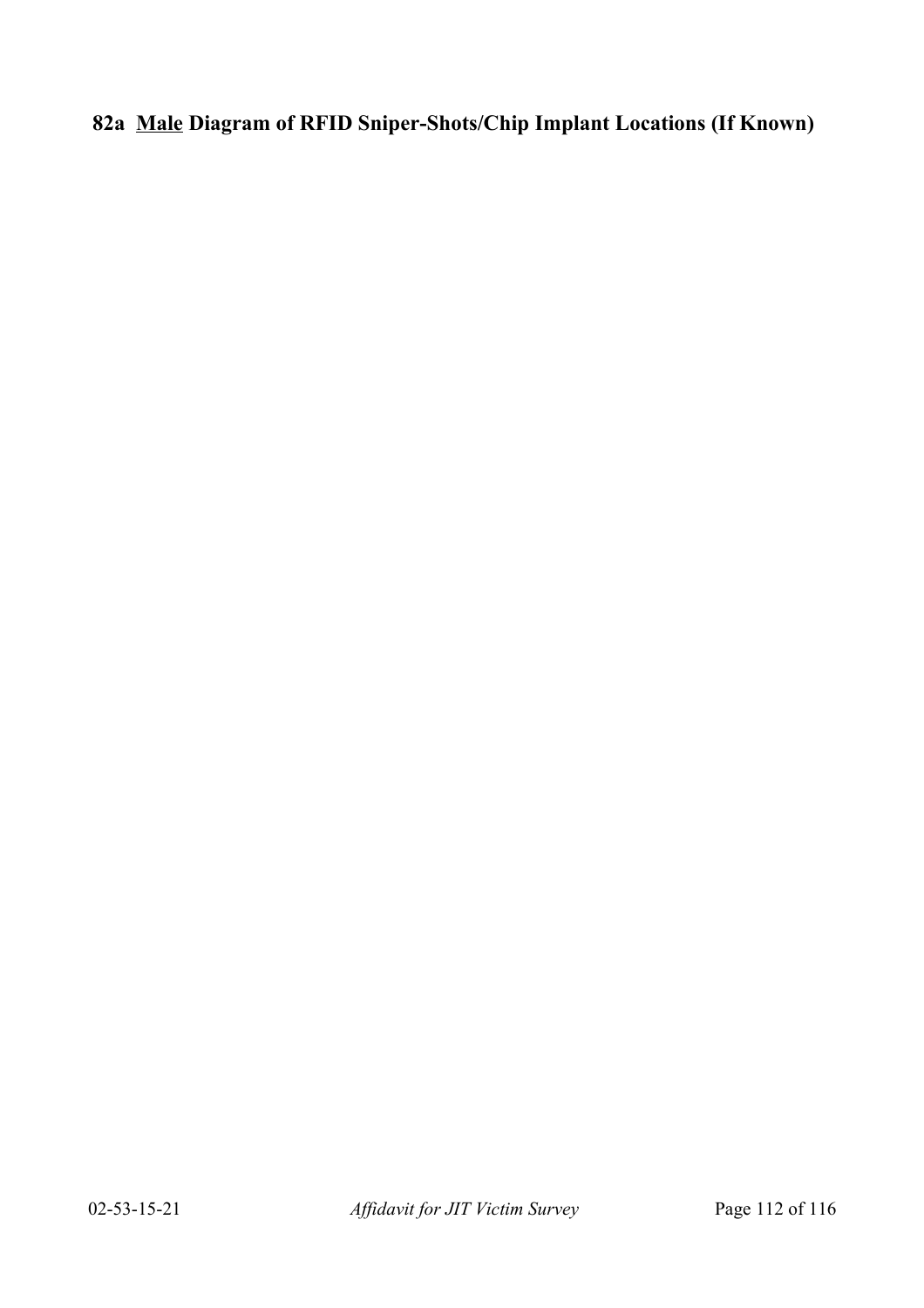## **82b Female Diagram of RFID Sniper-Shots/Chip Implant Location (If Known)**



02-53-15-21 *Affidavit for JIT Victim Survey* Page 113 of 116